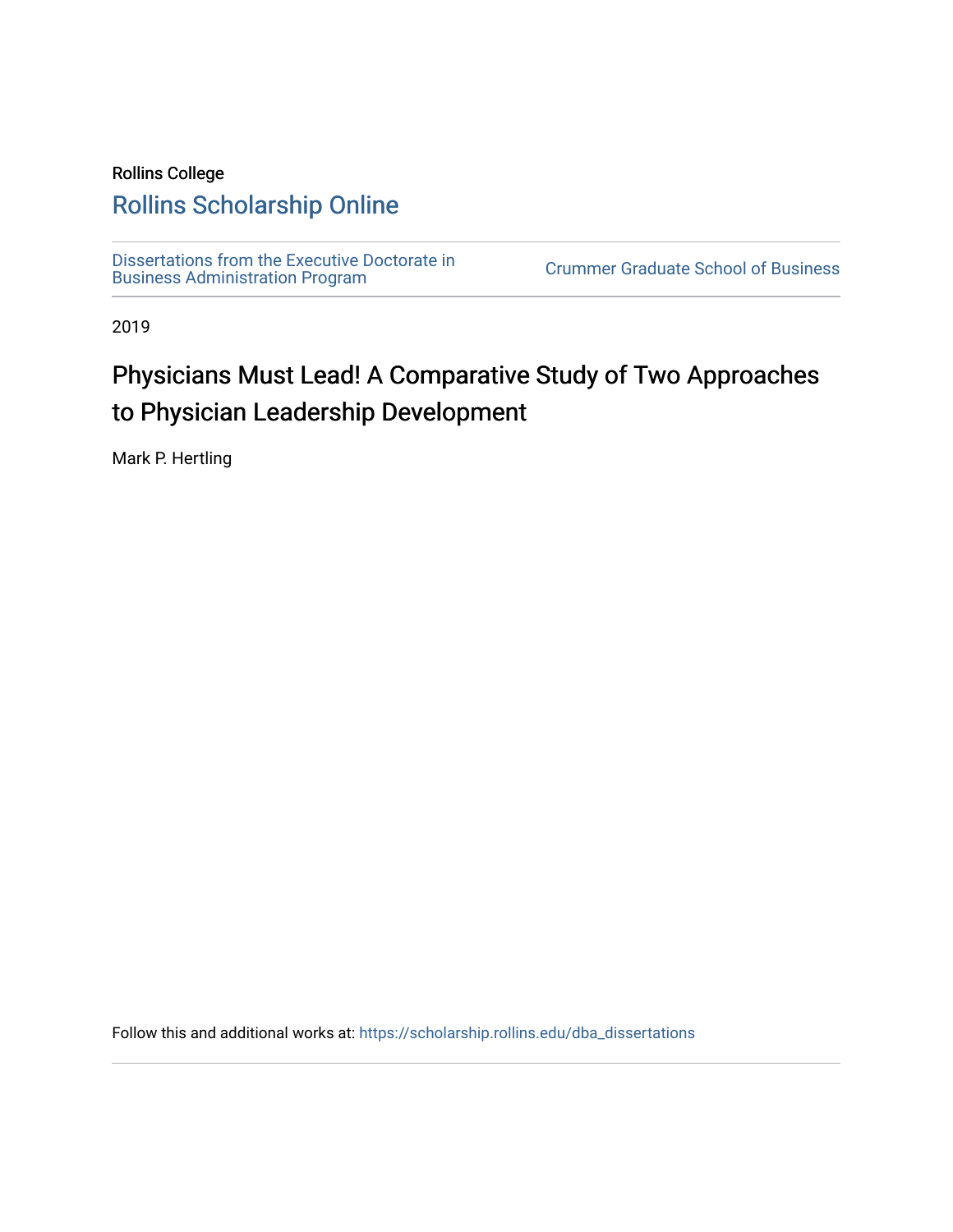#### PHYSICIANS MUST LEAD!

## A COMPARATIVE STUDY TO TWO APPROACHES TO

#### PHYSICIAN LEADERSHIP DEVELOPMENT

By

Mark Hertling

A Dissertation Proposal Presented in Partial Fulfillment of Requirements for the

Degree of

Executive Doctor of Business Administration

in the

Crummer Graduate School of Business Rollins College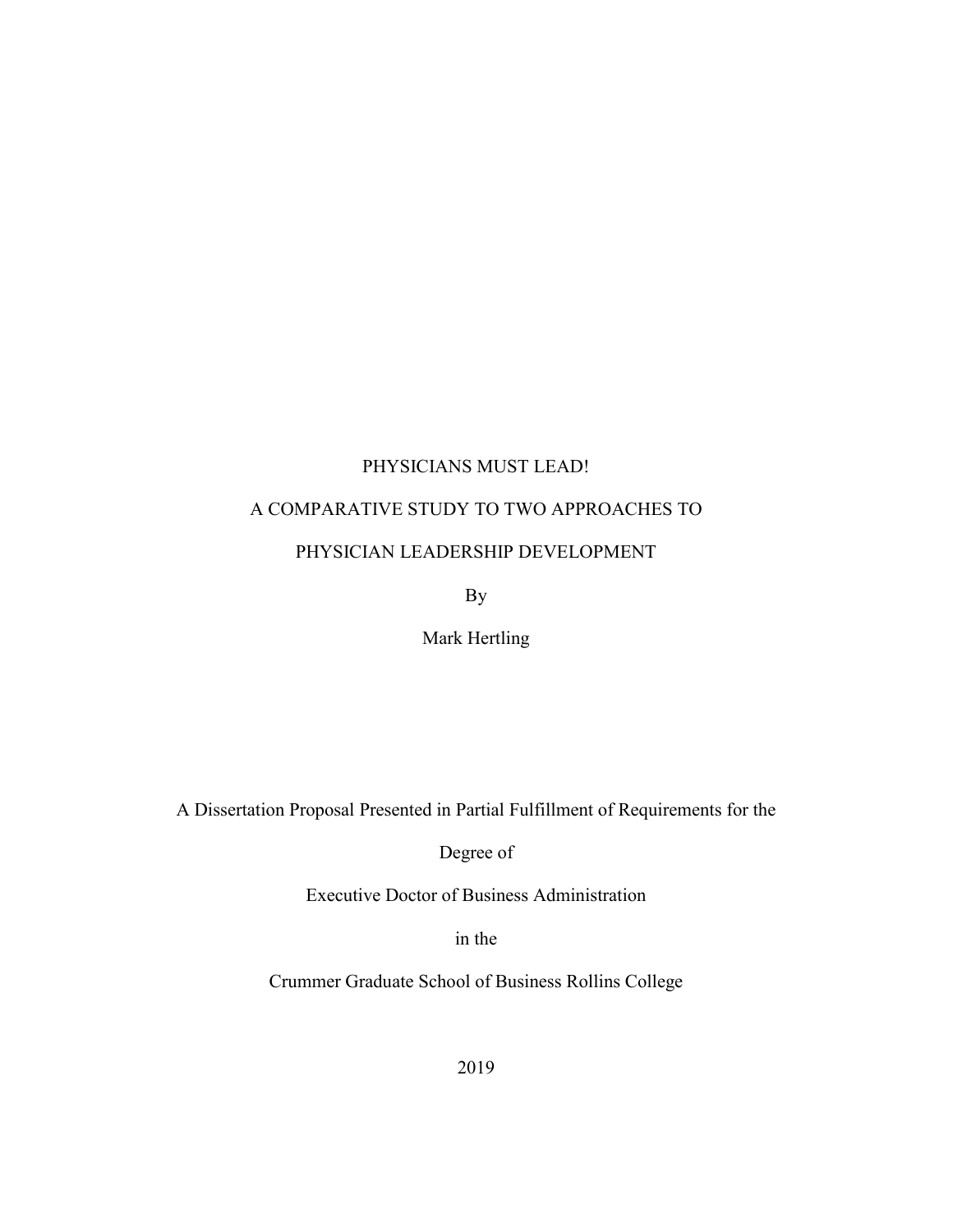Copyright

## Mark Hertling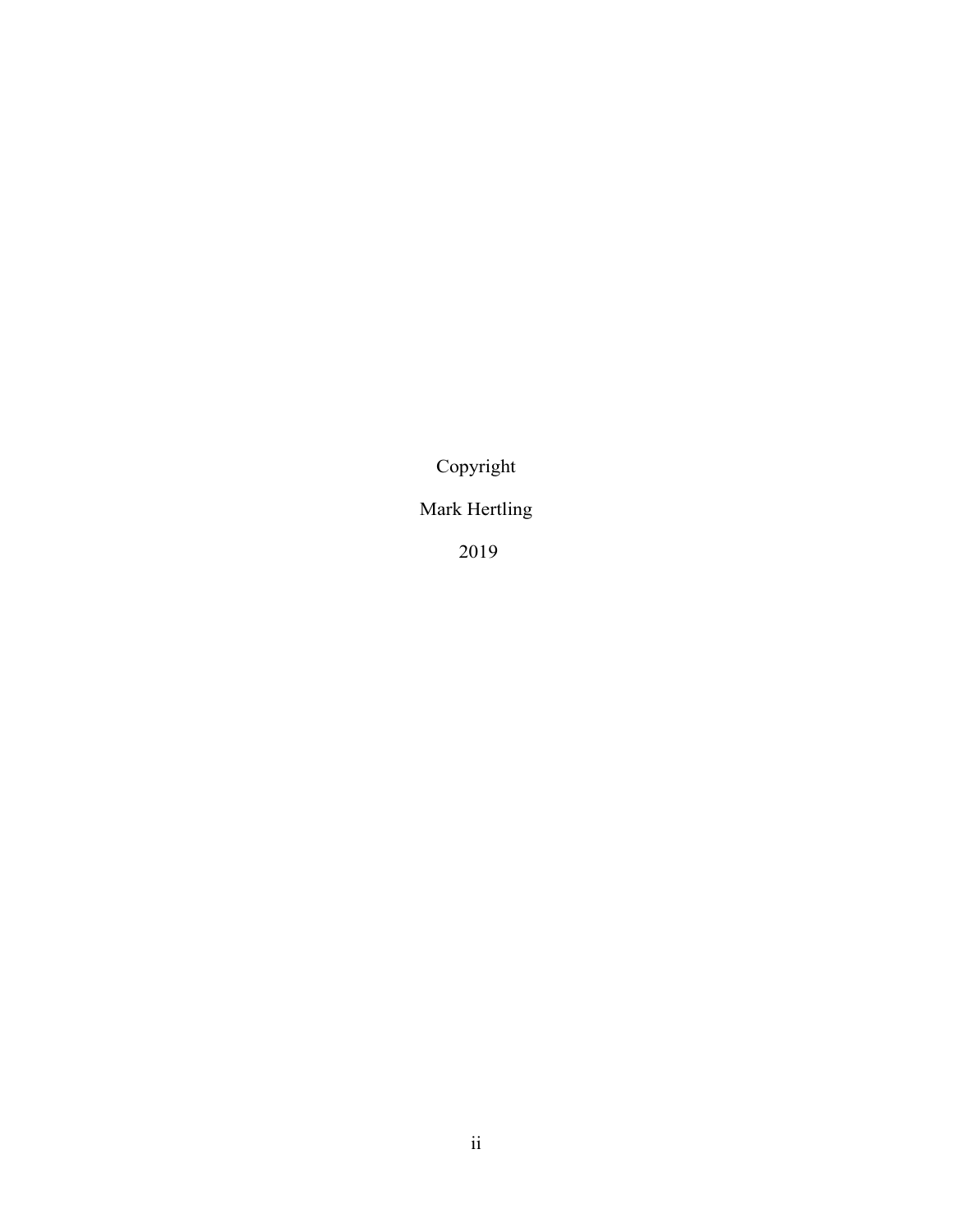## Signature Page

Dissertation Defense: Date TBD

DBA Candidate: Mark Hertling

The content and format of the dissertation are appropriate and acceptable for the awarding of the degree of Doctor of Business Administration

Committee Chair

Kimberly Jentsch, Ph.D.: \_\_\_\_\_\_\_\_\_\_\_\_\_\_\_\_\_\_\_\_\_\_\_\_\_\_\_

Committee Second

Greg Marshall, Ph.D.: \_\_\_\_\_\_\_\_\_\_\_\_\_\_\_\_\_\_\_\_\_\_\_\_\_\_\_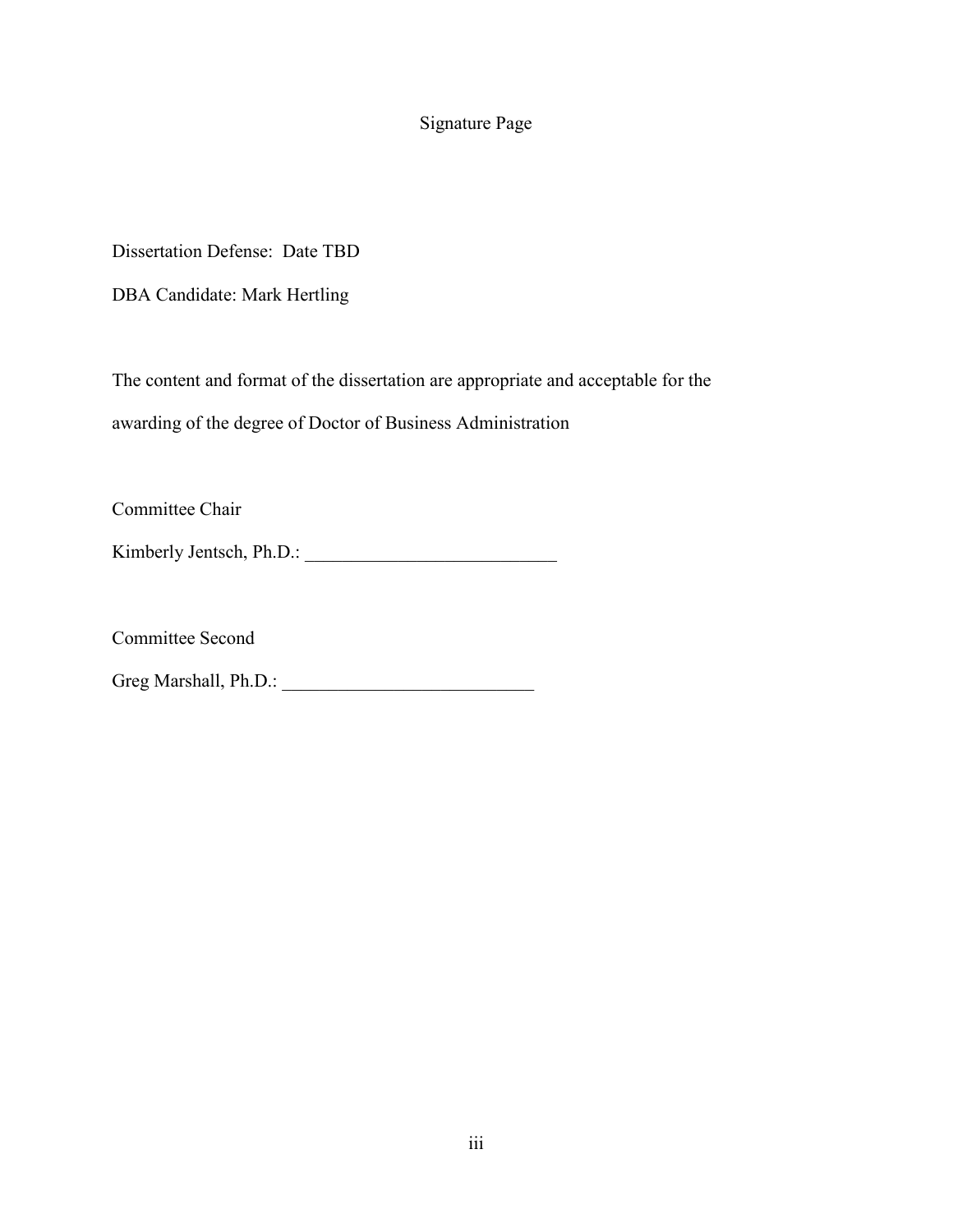#### Acknowledgements

"Learning is a luxury, and a lifelong pleasure." My wonderful wife and best friend, Sue, put those words on a slip of paper and taped it to my computer to remind me why I was pursuing a doctoral degree at a ripe old age. Her encouragement, support, and love in all of life's endeavors has always sustained me, and I want to thank her for sharing my life, and particularly this adventure.

My friends from EDBA 4, 3, and  $5 -$  as well as the faculty and staff at the Crummer Business School and Rollins College – made the years pass too quickly. The discussions, engagements and camaraderie contributed to growth and knowledge. Thanks especially to my EDBA "mentor" Rhonda Bartlett who provided great advice throughout.

The physicians, nurses and hospital administrators – especially Dr. Stuart Marcus and Ms. Diane Lemming - who were part of the study at AMITA Health in Chicago. Phenomenal healthcare providers and terrific healthcare leaders. They are of the same selfless ilk of the soldiers I had the honor to serve alongside for so many years, and I thank them and their organization for participating in the study.

Dr. Kim Jentsch was the best dissertation committee chair imaginable. An expert in guiding through the process, she constantly tutoring me on the intricacies of statistical analysis all while handling me with a velvet glove. She is a masterful teacher and mentor and combined with Dr. Greg Marshall and Dr. Henrique Correa I know I had the dream team of doctoral committees.

Thanks to all for helping me learn how much I didn't know.

iv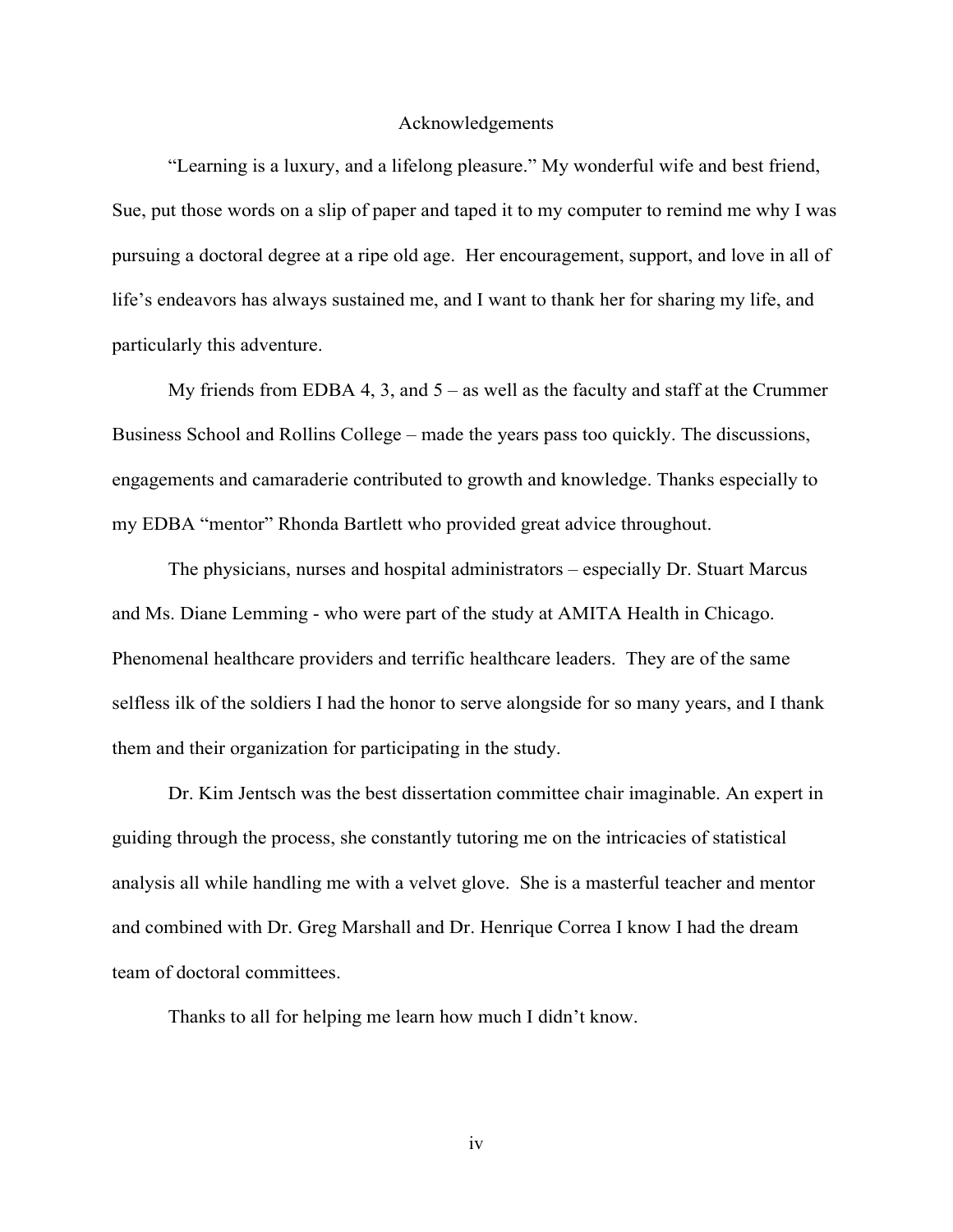#### Abstract

As healthcare issues increase in complexity, healthcare organizations (HCOs) are applying resources to design and execute leadership development programs for their teams. Many hospitals are also increasing leadership training for physicians in the belief that those who execute healthcare on the front lines are best positioned to lead teams to solve the various challenges facing the industry. Finding the best ways to execute these physician leadership development programs and how physicians and their teams are affected by these programs are of particular interest to the healthcare industry. This mixed-methods study examines the effects of a healthcare leadership development program designed to change physicians' approach to leadership by assessing how physicians are affected by the other participants in the program. A quantitative approach conducted pre- and post-program from physician participants, professional colleagues and personal relations yielded data that was combined with a qualitative approach that provided additional information from physicians taken at the mid-point of the course. This data was analyzed to compare the relative effectiveness of participating in training with other physicians only (homogenous condition) or with physicians, nurses, and administrators (interprofessional condition).

*Key words:* Physician Leadership, Leadership Development, Healthcare Leadership Programs, Interprofessional Education, Leader Training, Transformational Leader Theory, Healthcare Executive Leadership, Faultlines.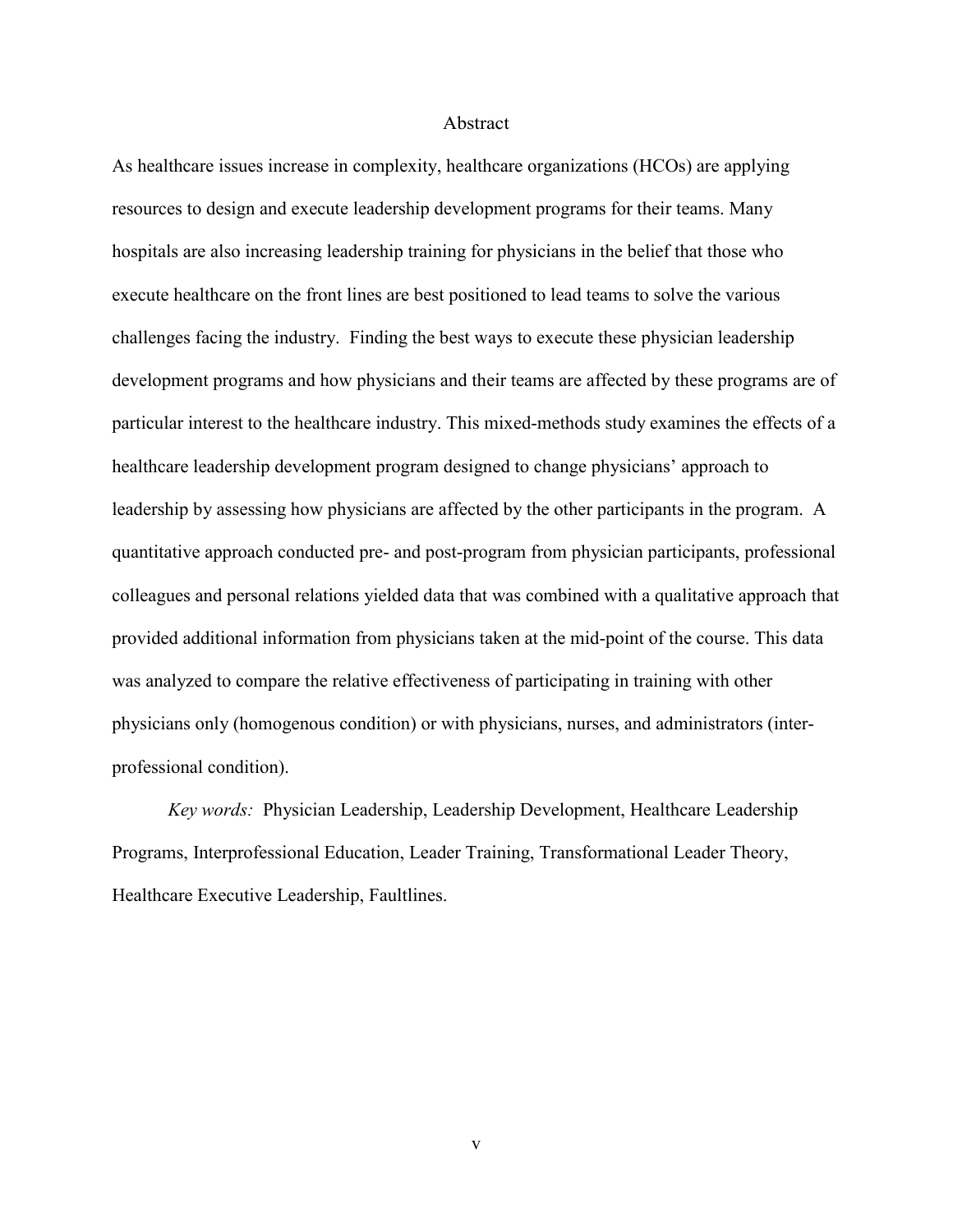## Table of Contents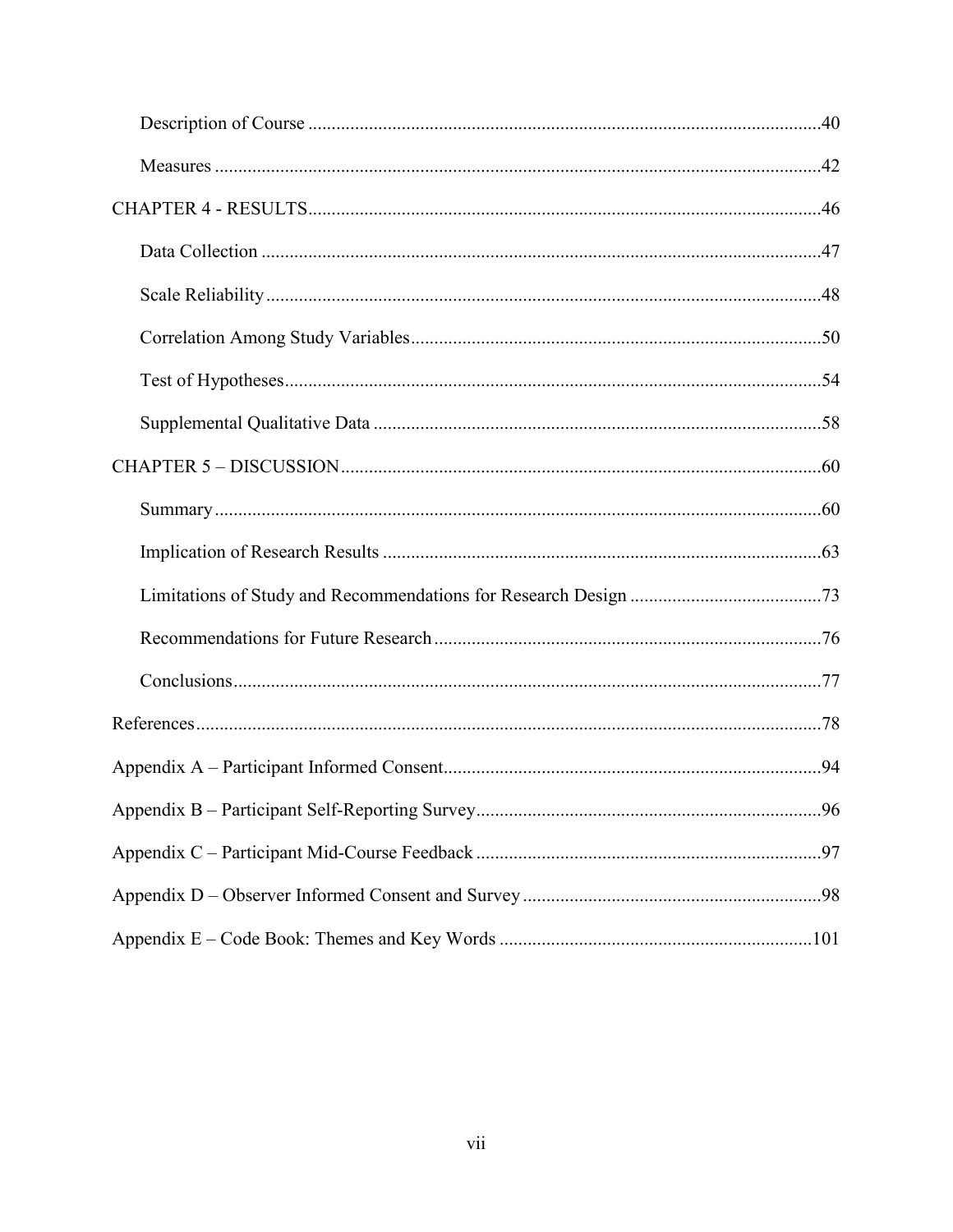## List of Tables

| Table | Page |
|-------|------|
|       |      |
|       |      |
|       |      |
| 4     |      |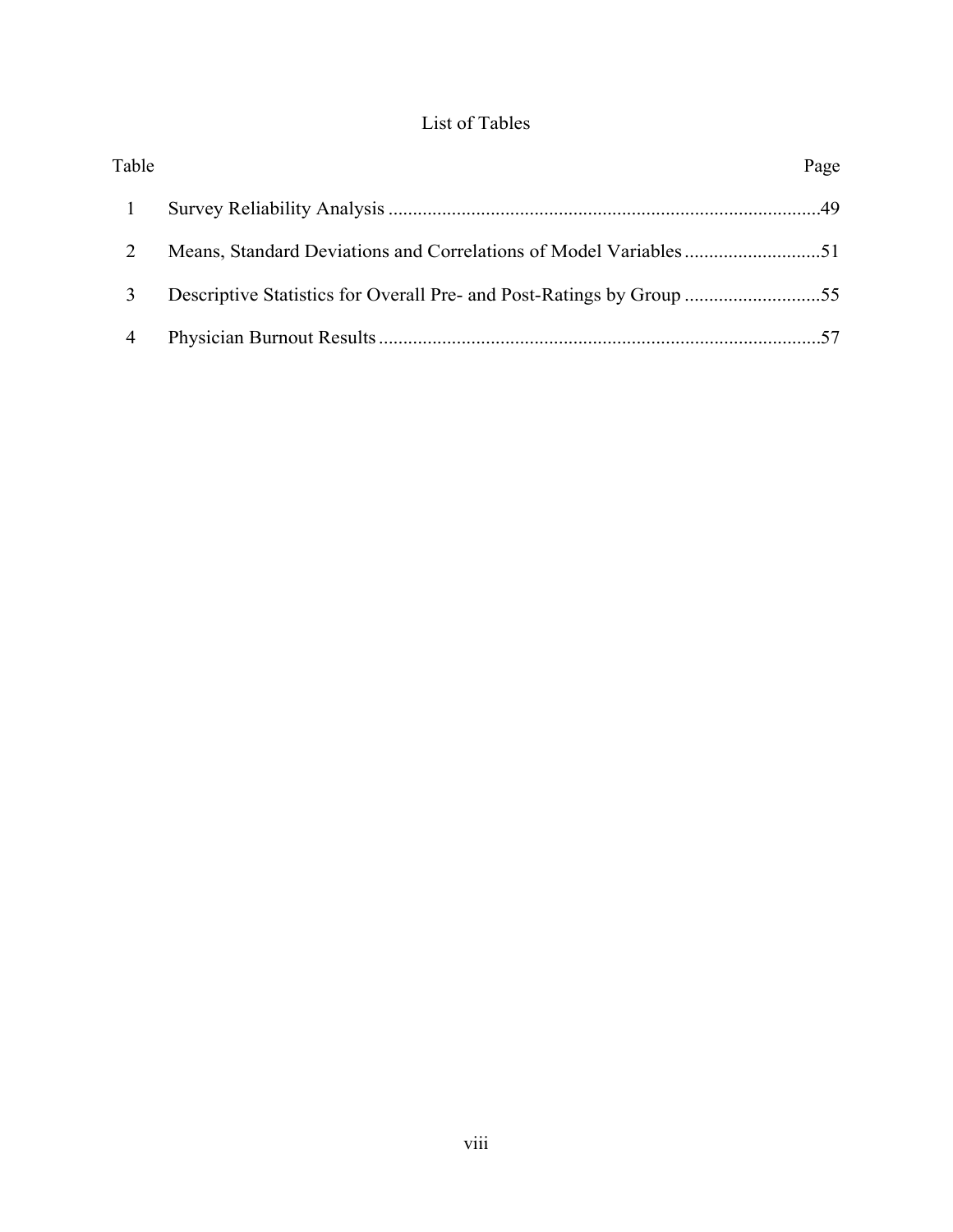## List of Figures

| Figure         | Page |
|----------------|------|
| $\mathbf{1}$   |      |
| 2              |      |
| 3              |      |
| $\overline{4}$ |      |
| 5              |      |
| 6              |      |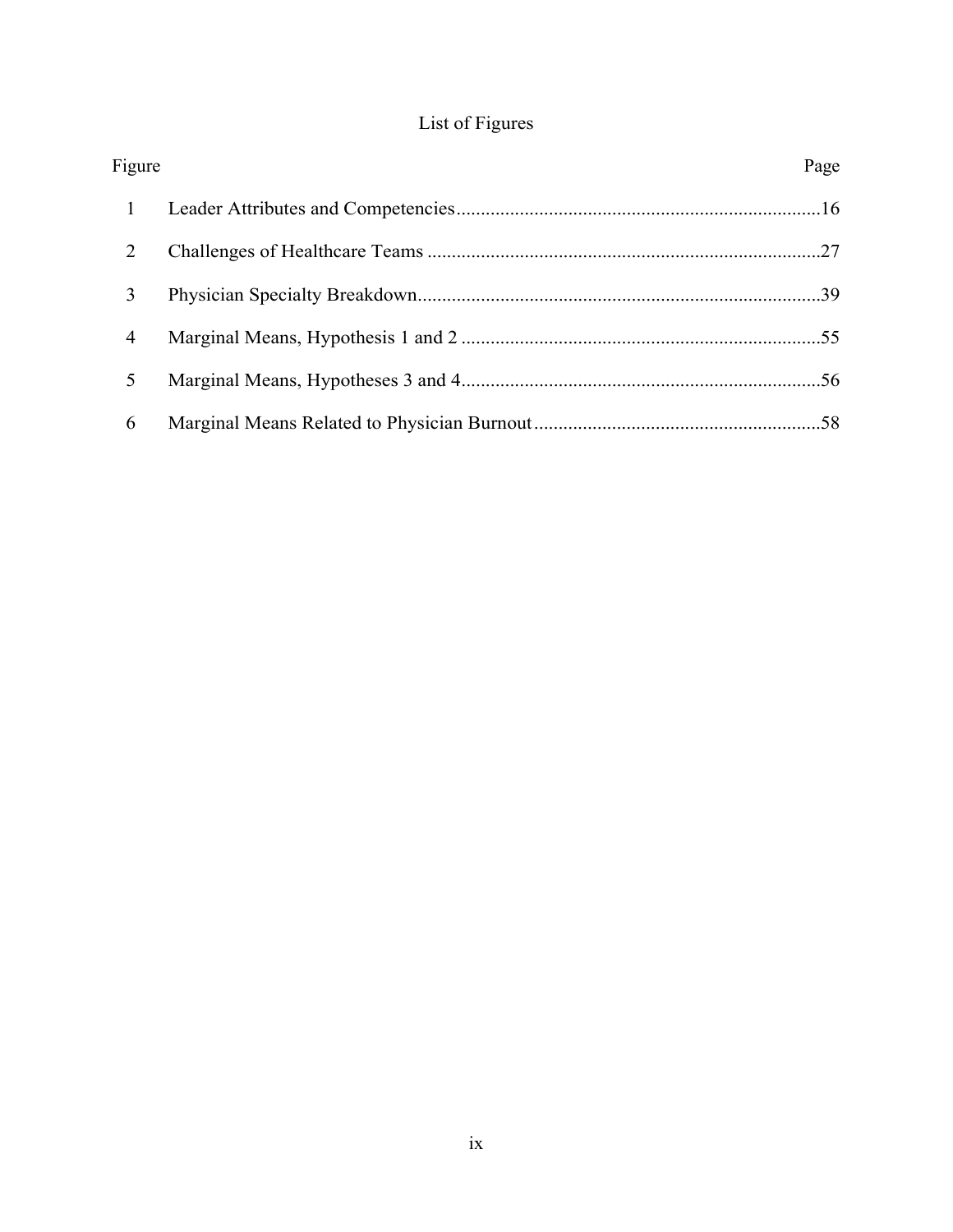#### **CHAPTER 1 – INTRODUCTION**

#### **Background**

"We need doctors to lead!"

This universal call for action is heard from hospital administrators and healthcare providers alike, and a variety of professional medical journals are trumpeting the request for physicians to take a heightened role in leading their profession. But what are the challenges that any leader must address in healthcare, what defines leading in the healthcare industry, and how might doctors become better prepared to take on the reigns of leadership in their profession?

The execution of healthcare in the United States has become increasingly complex. An ever-expanding number of people (doctors, nurses, healthcare executives, government policy makers, insurance managers, patients, payers, consumers and family members) in increasingly interconnected networks (hospitals, clinics, physician groups, government agencies, rehabilitation units, and commercial insurance companies) all contribute to the changing, challenging, and complex interactions found in the healthcare industry. The exchanges between people and networks on myriad issues across the spectrum of healthcare - from setting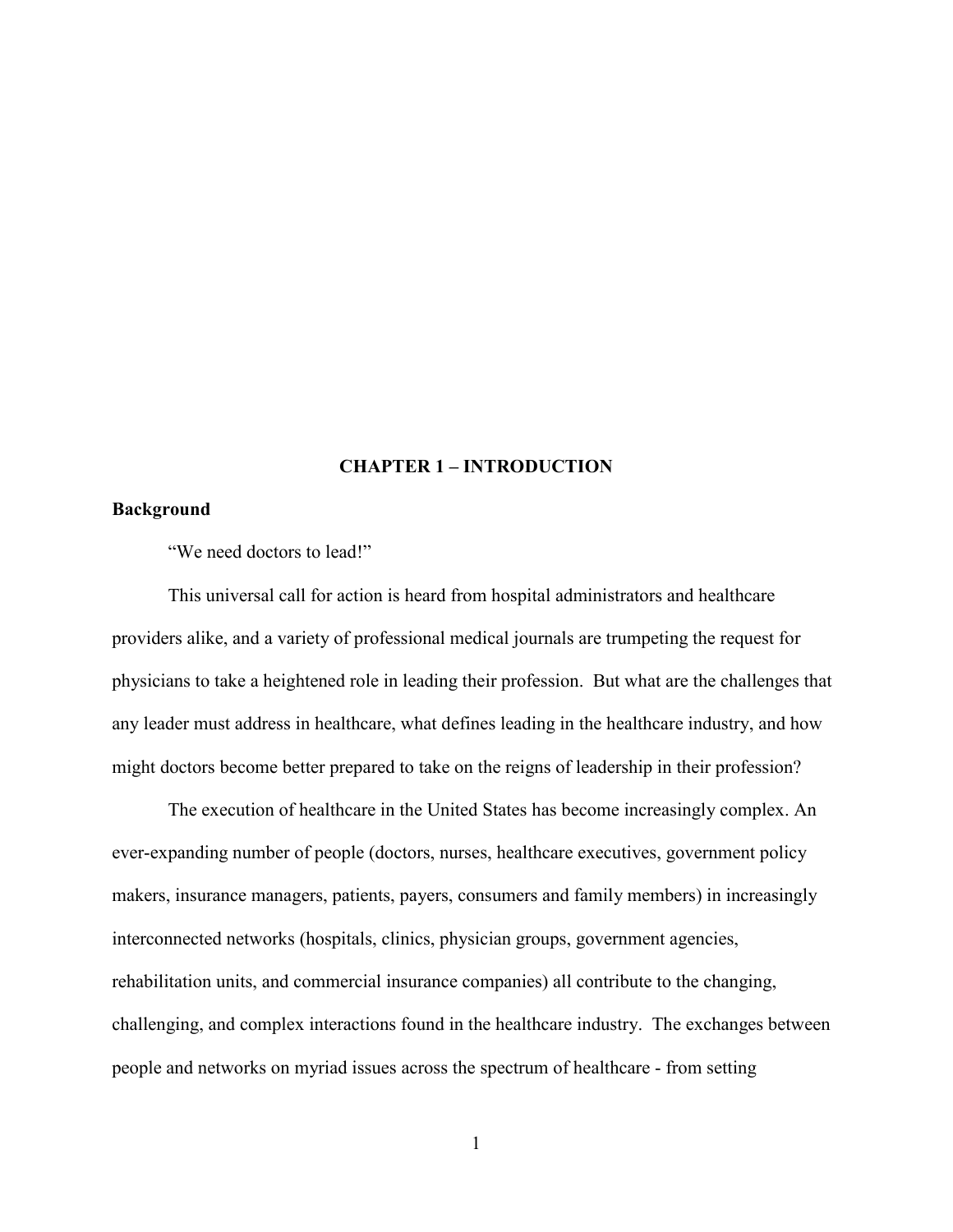boundaries for commercial and governmental bodies involving themselves in adapting approaches to clinical services, to designing new treatment and preferred methods of payment, to instituting new initiatives like implementation of electronic health records and population health programs – all require leaders to provide direction, take action, and assume responsibility for the results.

In addition to the various challenges of medical interactions and the attempts at clinical problem solving, the healthcare industry's requirement to lower the rising cost of care is also of concern. The National Health Expenditure Account (NHEA) estimates the cost of healthcare has continued to rise since 1961, and in 2017 the costs of health services in the United States peaked at \$3.5 trillion, equating to approximately 17.9 percent of the gross domestic product (GDP) (Department of Health and Human Services, 2018). Predictions have the GDP associated with healthcare continuing to grow at between 2.7 and 3.5 percent per year for the next ten years, an unsustainable cost for health. As troubling, estimates indicate the healthcare industry spends 30% or more of its funding on wasteful, inefficient and ineffective processes, exacerbating the need for "finding fixes from leaders from every sector within the healthcare industry" (Smith, Saunders, Stuckhardt & McGinnis, 2012).

Government policy-makers, healthcare executives, and organizations associated with the industry are embarking on various fronts to find ways to improve care and control costs. While a few efforts are resulting in unintended negative consequences (Lipsitz, 2018), others are positively addressing the complexities that challenge the industry, with the indicators that there is the need for the *right* people – the right *leaders* - to be involved in the leadership process (Kaissi, 2012). As executives, hospital administrators and policy-makers seek answers to the difficult challenges they face within the healthcare industry, in many instances they realize the ones who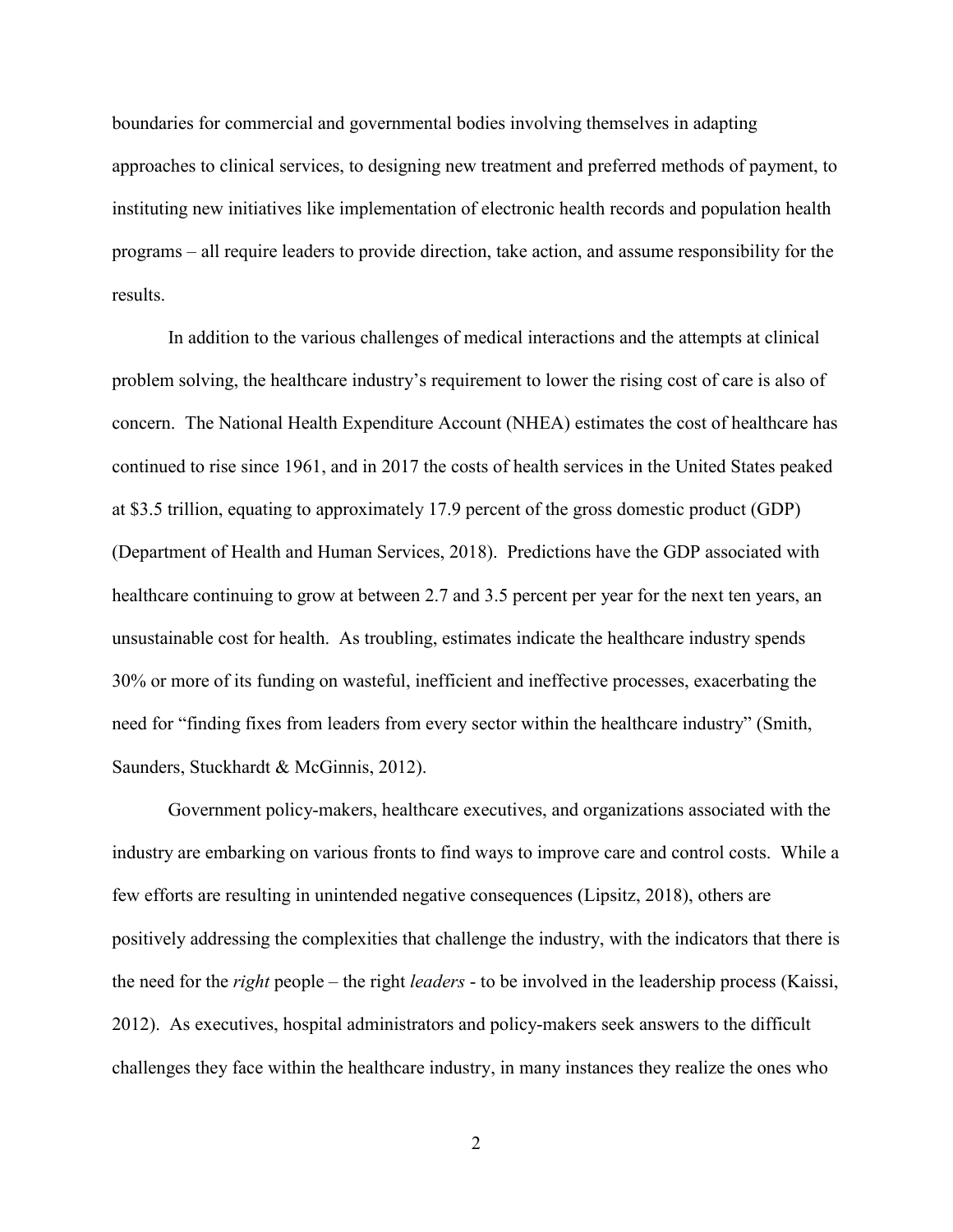might best understand the problem and who are also to provide unique insight to innovative solutions are not at the table.

While some healthcare organizations have sought to develop more effective strategies by integrating doctors into hospitals' administrative structure and giving them authoritative positions within the organization, these measures have shown to provide limited contributions (Baker & Denis, 2011; Bohmer, 2011). There is a growing belief that physicians must play a more instrumental role in the allocation of scarce healthcare resources (Pronovost, Miller, Wachter & Meyer, 2009), and they must help find new and more efficient methods of patient treatment and care (Baker & Denis, 2011; Denis & Van Gestel, 2015). The industry wants physicians to go beyond their medical professional roles of direct patient care and expand their responsibilities into managing risk and leading levels of quality, collaborating on the evaluation of new technologies, and contributing to committees that help the strategic evolution of the industry (Daly, Jackson, Mannix, Davidson, & Hutchinson, 2014; Spurgeon, Barwell, & Mazelan, 2008). The desire to have doctors lead - to play a key role in collaboration, cooperation, and "taking charge" – has come about because executives in the industry know physicians hold the keys to the information that will contribute to solving key problems…doctors are at the point of the spear in healthcare.

#### **The Triple Aim**

In 1991, the Institute for Healthcare Improvement (IHI) was formed with the mission of redesigning healthcare into a system "without errors, waste, delays and unsustainable costs" (IHI, 2018). At the start of their third decade of existence, IHI furthered that initiative by creating the mantra of the "triple aim," a term used to describe a strategic framework for addressing the key areas of health system performance. With this strategic vision, the healthcare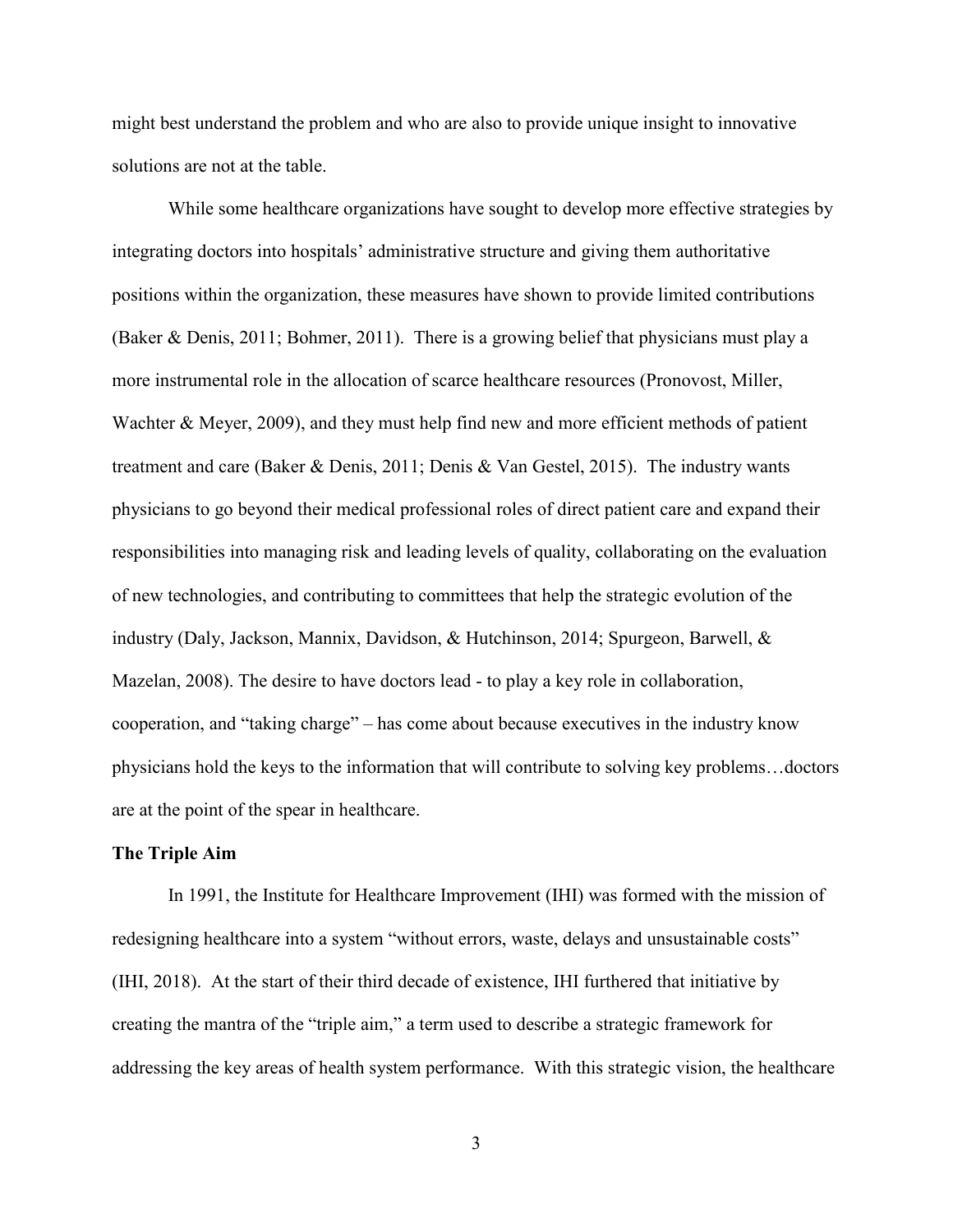industry is becoming laser-focused on these three categories that make up this framework: improving care, reducing costs, and increasing access for patients across the spectrum of population health (World Health Organization Report of 2011). Given the issues associated with physician well-being and resiliency, in 2017 the American Medical Association (AMA) requested the addition of another "aim" – improving physician well-being - as a fourth desired strategic objective (O'Reilly, 2018), attaching the term "triple aim plus one."

While healthcare executives, hospital administrators and professional organizations are attempting to address the challenging strategic issues of the industry, physicians have – until recently - remained almost exclusively focused on just one of the triple aim areas: "improving patient care." Physicians will admit their preparation, training and strength is in the scientific method, and that their approach is primarily to patient care, as that is what they are taught related to their professional culture and ethos of healing. After all, physicians enter the medical profession to treat patients, execute surgeries and cure disease, and the vast majority of medical schools and residency programs offer almost nothing associated with leadership training or business management courses (Kaplan & Terrell, 2014). While some doctors eventually assume leadership responsibility during the course of their careers, most are not exposed to leadership education or training as they enter or rise in the profession. That is reflected in the few physicians who are positioned as leaders of healthcare organizations, with one report indicating only about 230 of the nation's 6,500 hospitals are led by physicians (Falcone & Satiani, 2008). The lack of training in leadership and management in medical school, during residency or upon entering practice does not formally or adequately prepare physicians for addressing diverse clinical leadership responsibilities or contributing to interprofessional bodies that are positioned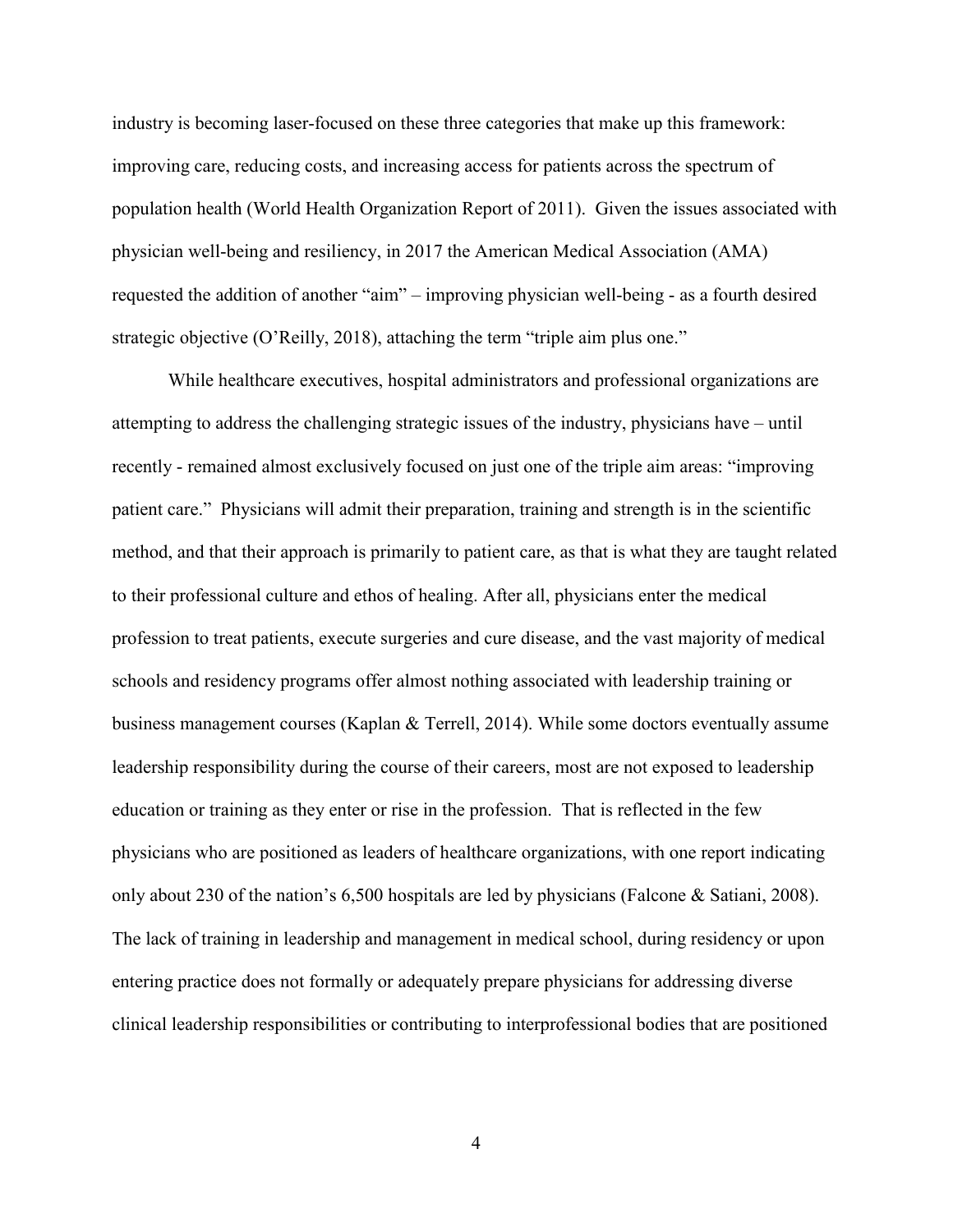to solve the problems associated with all the challenges found under the triple aim (Kaplain  $\&$ Terrell, 2014). The profession, the industry, and most patients know this.

#### **A Call to Leadership**

The call to physicians to take on leadership roles to help solve the challenges in US healthcare is growing louder. In a *New England Journal of Medicine* perspective, Lerman and Jameson (2018) describe the disconnect between the leadership skills of the physician and the "expanding and increasingly complex" requirements of the healthcare system. Noting physician complacency in striving to find solutions to all the problems facing modern healthcare beyond improving patient care, the authors recommend physicians should start discarding the clinical resume-building that highlights only their credentials and past accomplishments. Instead, doctors should look for ways to grow their ability to lead their profession and their clinical organizations. To do that, physicians must learn to improve their communication ability, find ways to better contribute as leaders of teams, collaborate with other professionals, and improve the ability to contribute to more effective information flow with the "non-professional" (i.e., administrators) members of their team. This professional medical journal advice is echoed by the *Harvard Business Review*, with Rotenstein, Sadun and Jena (2018) recommending that in the future physician leadership programs should be a formal part of medical, residency and hospital training curricula. The implications are that in the future doctors must lead multidimensional and interprofessional teams to help administrators solve the challenges found in the various elements of the triple aim plus one.

#### **Gaining A Seat at The Table**

There is also a growing agreement across the medical profession and in the healthcare industry that physicians must have a seat at the table beyond the desire for them to contribute to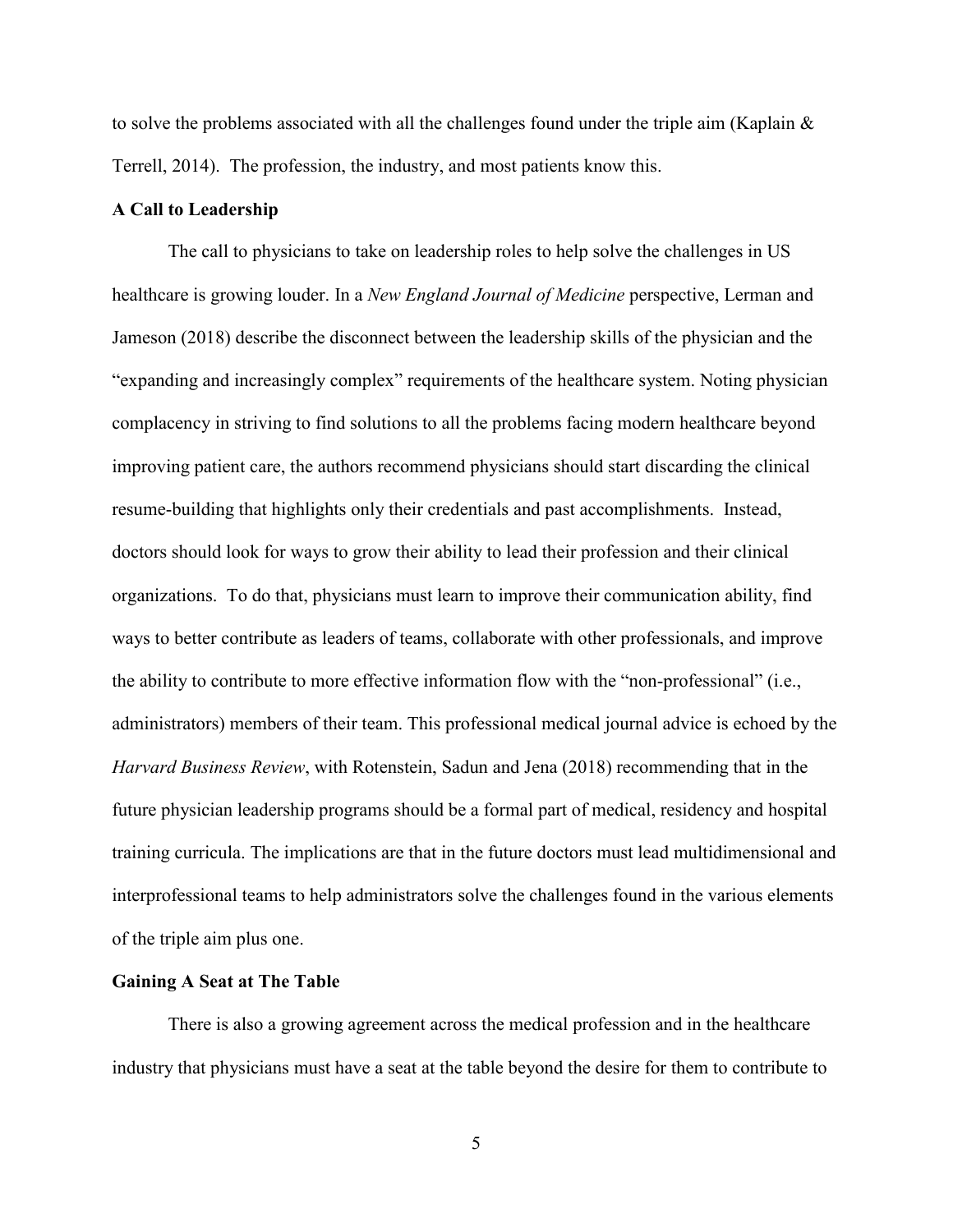solving the strategic issues related to the triple aim plus one, with increasing demands that physicians become more intimately involved in medical process development and healthcare policy design. Increasingly, doctors are being asked to lend advice and leadership to solve current problems and contribute to the future in all areas associated with care…and to help the industry and their respective organizations remain viable. But to become a more valued member of a team tasked with solving all the complex challenges of healthcare, physicians must receive training in the art of leadership and organizational management to complement the training they already possess in the science of care. The healthcare industry is researching the best ways to assist physicians in improving their leadership skills while also preparing doctors to assume the challenges associated with leading interprofessional healthcare teams.

#### **Study Orientation**

This study will contribute to that research by analyzing how an outcomes-based leadership development course – collaboratively designed by hospital executives, physicians and a leadership subject matter expert – will produce change in three specified competencies: leadership-followership, communication delivery and information exchange. This study will assess self-reported changes in these competencies while also determining whether the leadership conversions are also observed by other professional colleagues and personal relations working with the doctors who receive training. Additionally, the research will examine whether the composition of the classes – in a homogenous or interprofessional setting – will affect the type and degree of change.

This introduction, chapter one, provides information as to how and why healthcare wants and needs physicians to contribute as both formal and informal leaders on healthcare teams to assist in solving the challenges faced by the healthcare industry. In chapter two, a literature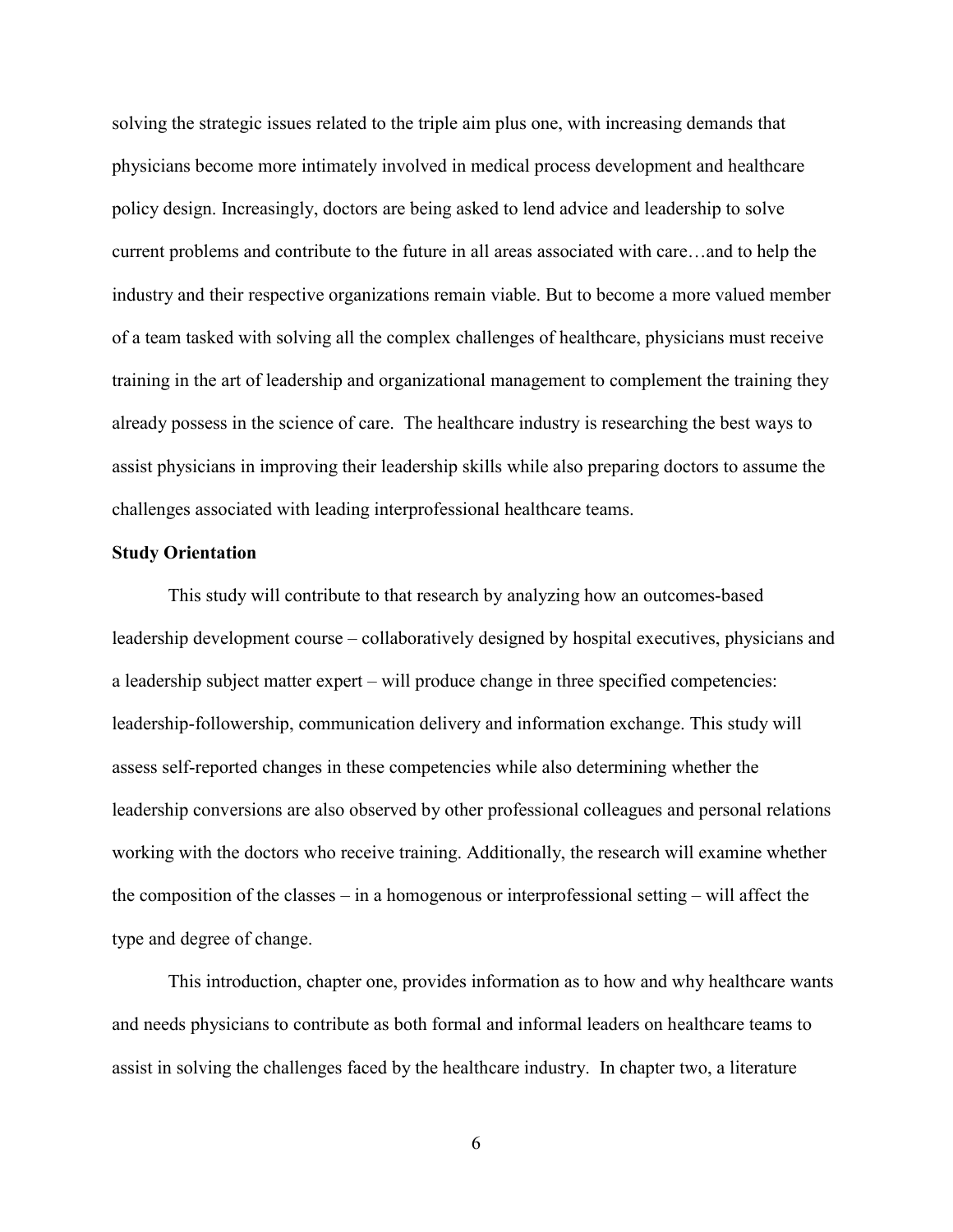review addresses the myriad challenges facing the healthcare industry in designing and executing the type of physician leadership programs that will be the most effective: determining the types of leaders needed in medicine, analyzing why the design of healthcare-specific programs is critical, and assessing how healthcare teams can best develop a shared approach to problem solving. To do that, chapter two's subsequent sections will first show how leadership theory contributes to developing the optimal approach and then defining the necessary elements that will prove to be the most advantageous for healthcare leadership. Next, organizational leadership development best practices in various industries outside of healthcare will be described, and the challenges of healthcare that may require an interprofessional leadership approach will be highlighted. Chapter three provides a description of the design of the leadership development program used in the research and the selection and participation of the program participants along with the survey, measures and procedures used for data collection and analysis of data that will be collected. Chapter four will show the results of the research, and chapter five will contain the conclusions, the limitations of the research, the value to and recommendations for implementation within the industry, and some suggestions for future study.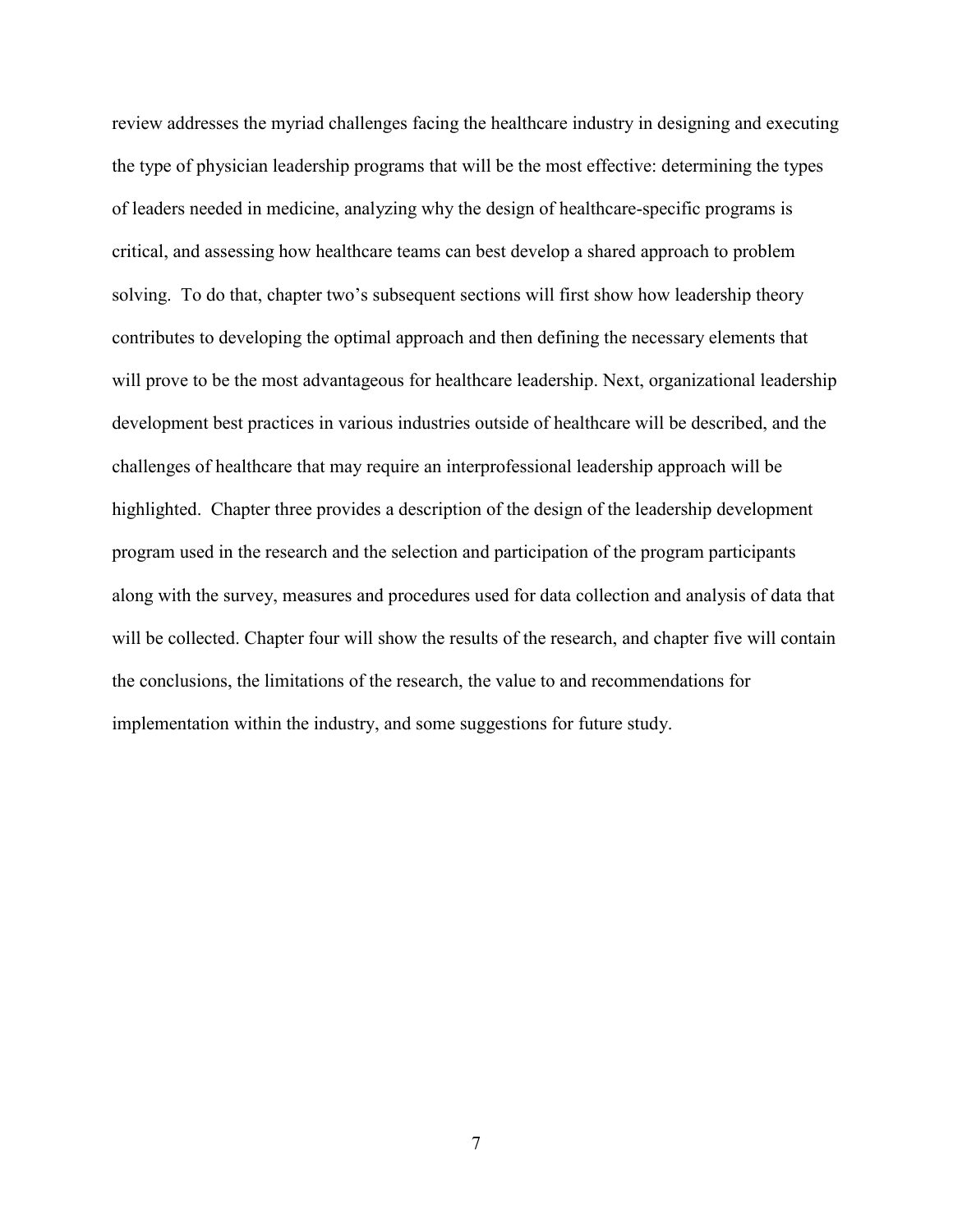#### **CHAPTER 2 – LITERATURE REVIEW**

#### **Leadership**

The references to leadership in Eastern and Western societal classical writings are ubiquitous. Throughout history, effective leaders have contributed to improving social and organizational functioning in all elements of human endeavor: professions, governments, societies, and industries. Myriad research shows leaders make a difference in contributing to organizational success (Northouse, 2016). Yet while *leaders* may be easy to identify, *leadership* is much more difficult to define. In his landmark work, Fiedler (1971) quipped that there are almost as many definitions of leadership as there are leadership theories, and that there are as many theories as there are psychologists studying leaders. While finding a proper definition of leadership is certainly challenging, defining leadership in the context of organizational requirements is critical to providing boundaries for research within certain situations and industries.

While Weston (2008) succinctly defines leadership as an individual's influence interactions with followers to achieve determined goals, Day and Antonokis (2012) posit that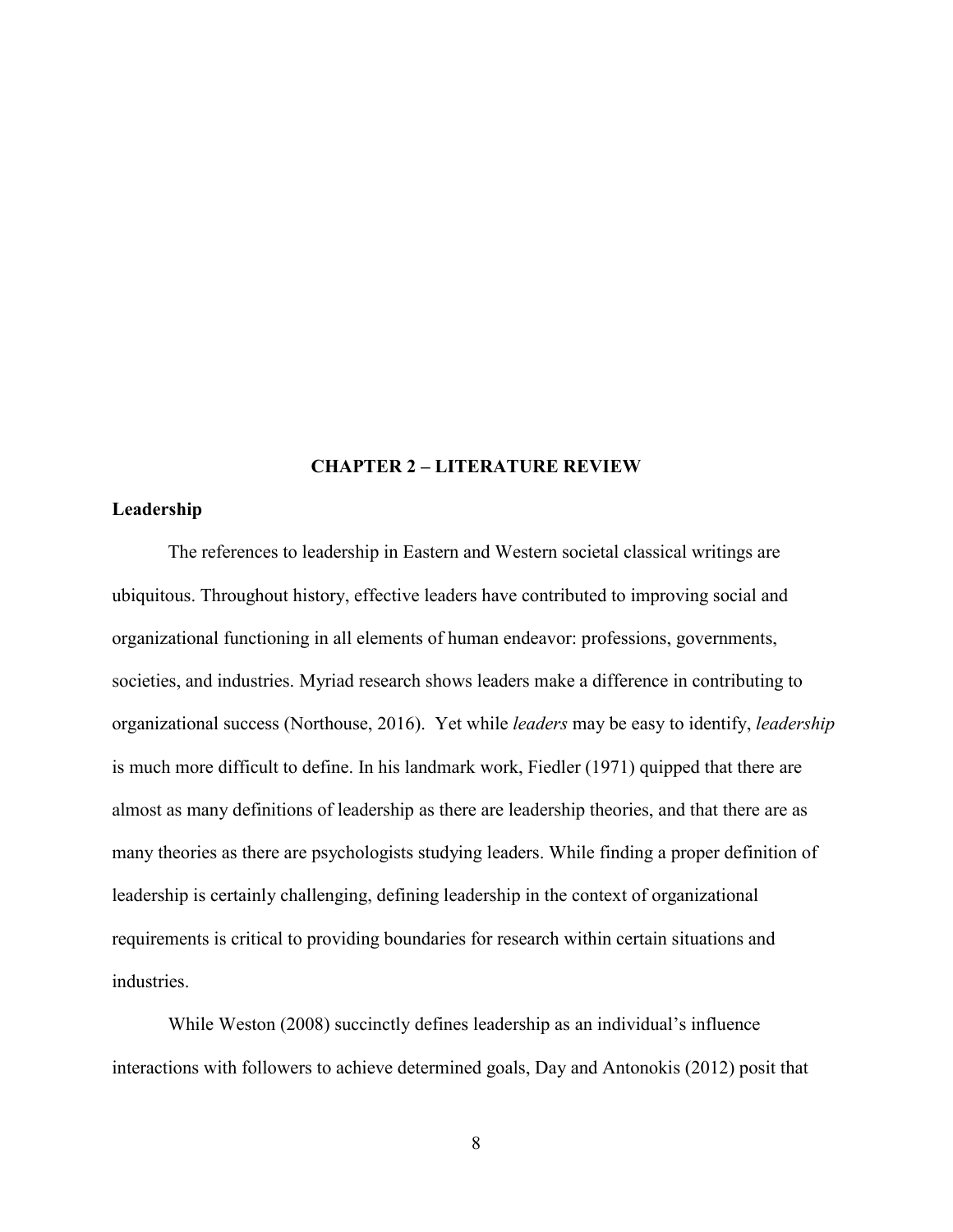leadership definitions must include a description of desired leader's characteristics and behaviors as well as the methods of applying the various types of influence processes. The elements of character and behavior include the various attributes the leader possesses as well as the followers' perception of the leader. Rosa-Pires, Nunes, and Pinheiro (2011) state that an additional factor that must be considered when evaluating effective and proper leadership is the match between leader and team member, the prioritization of individual versus task success, and what is identified as the desired end result of the influence interaction. The interface of these elements of character, behavior, influence and desired outcomes is heavily dependent on the personality, style and approach of the leader, and all are dependent on the way leaders build trust. Context for leader behavior and associated success is key.

Day and Antonokis (2012) also believe any influence process used by the leader must be shaped by the various elements found in this context – the organization's mission, the time of application, the resources available, the other personalities and cultures on the team - where the valuable "influencing" takes place. This is reinforced by Stogdill's (1948) dictum that those who are seen as leaders in one situation may not be seen as leaders in others further complicates the task of defining leadership. All of the personal and professional characteristics and traits that are valuable, the method and style of interaction between leader and led that contributes to influencing the team, and the culture, mission and outcome of the organization must all be part of this context of leadership. These factors play a role in properly defining leadership given the situation, the culture, the mission, the type of organization, and the people involved.

**The context and culture of healthcare leadership.** All of these various dynamics compound the challenge of finding a proper leadership definition for an organization as complex as healthcare, given it is important to describe how the leader's character, traits, interactions, and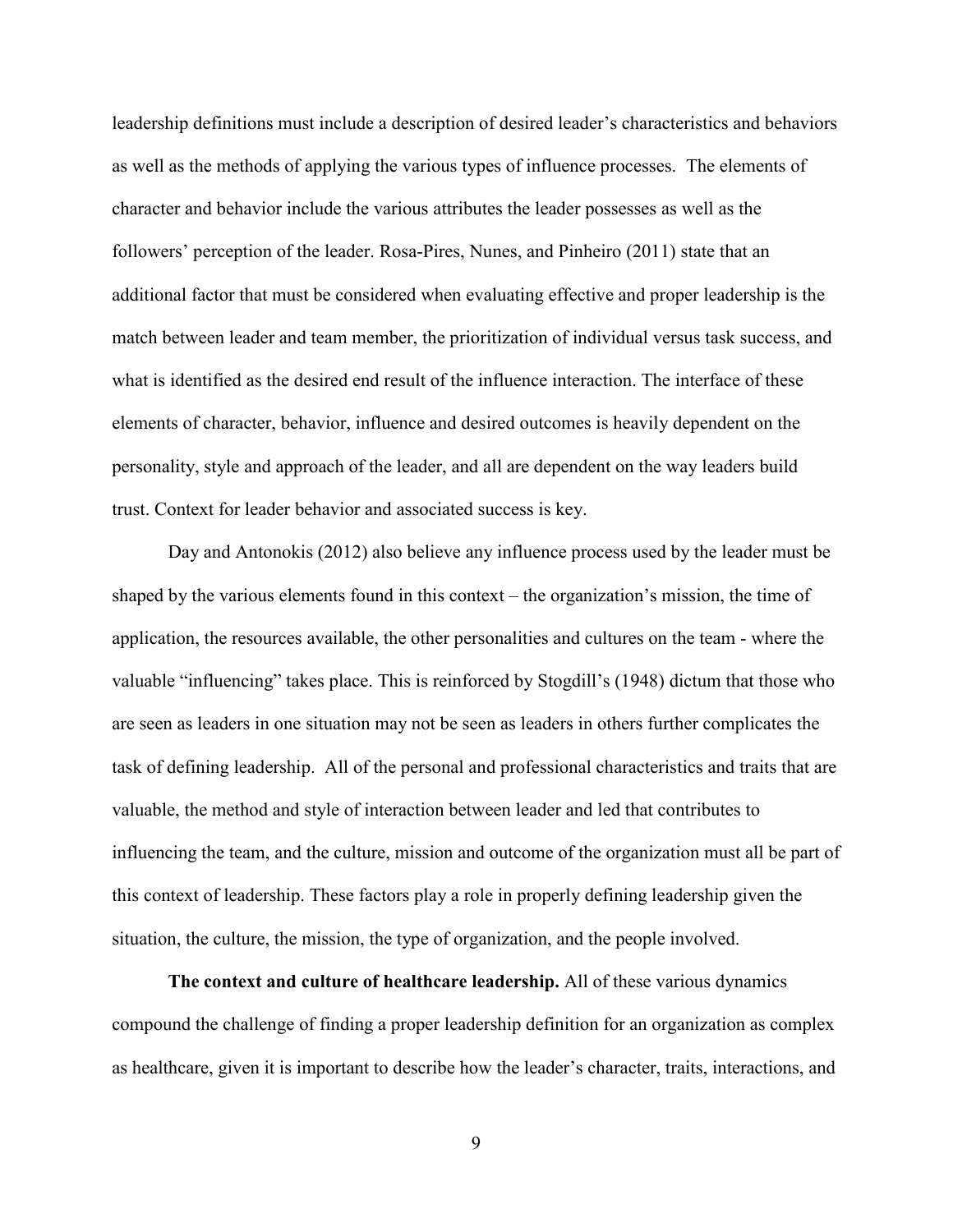influence methods bear on members of teams that are interprofessional by design. Considering these factors are critical when teaching or training physicians in the art of healthcare leadership. The leader must understand how *leading in context* requires an understanding of the culture, mission, objectives and especially the personalities found in the organization, group or members of the profession or the industry being led.

Zaccaro (2001) states that leadership is required to direct and guide organizational and human resources toward strategic objectives while ensuring organizational functions are aligned with the external environment. All personality and contextual elements - as well as different leadership theories that are prevalent in a variety of industries or types of organizations influence the type of leadership that is applied in an industry as complex as healthcare. But effective leadership applied to treating or serving a patient is different from leadership that is most effective in healthcare marketing, patient billing and system budget formulation, or the efficient administration of a hospital. A physician treating an individual patient – as a member of a professional body serving an individual requiring care – will define situational leadership differently than the Chief Financial Officer attempting to close the books on the fiscal year. For these reasons, this mix of professional and business approaches, requires understanding that the healthcare industry requires a much broader awareness of how the various types of leadership and leadership theory may come into play.

**Physicians: leading in context.** Kaplan and Terrell (2014) observe that physicians usually do not possess the required skills or the innate desire to take on the responsibilities and accountability that is normally associated with healthcare industry leadership. Moreover, these authors suggest that a lack of formal leadership and management training in physicians' medical education, during their residency and in the early years of their practice has likely exacerbated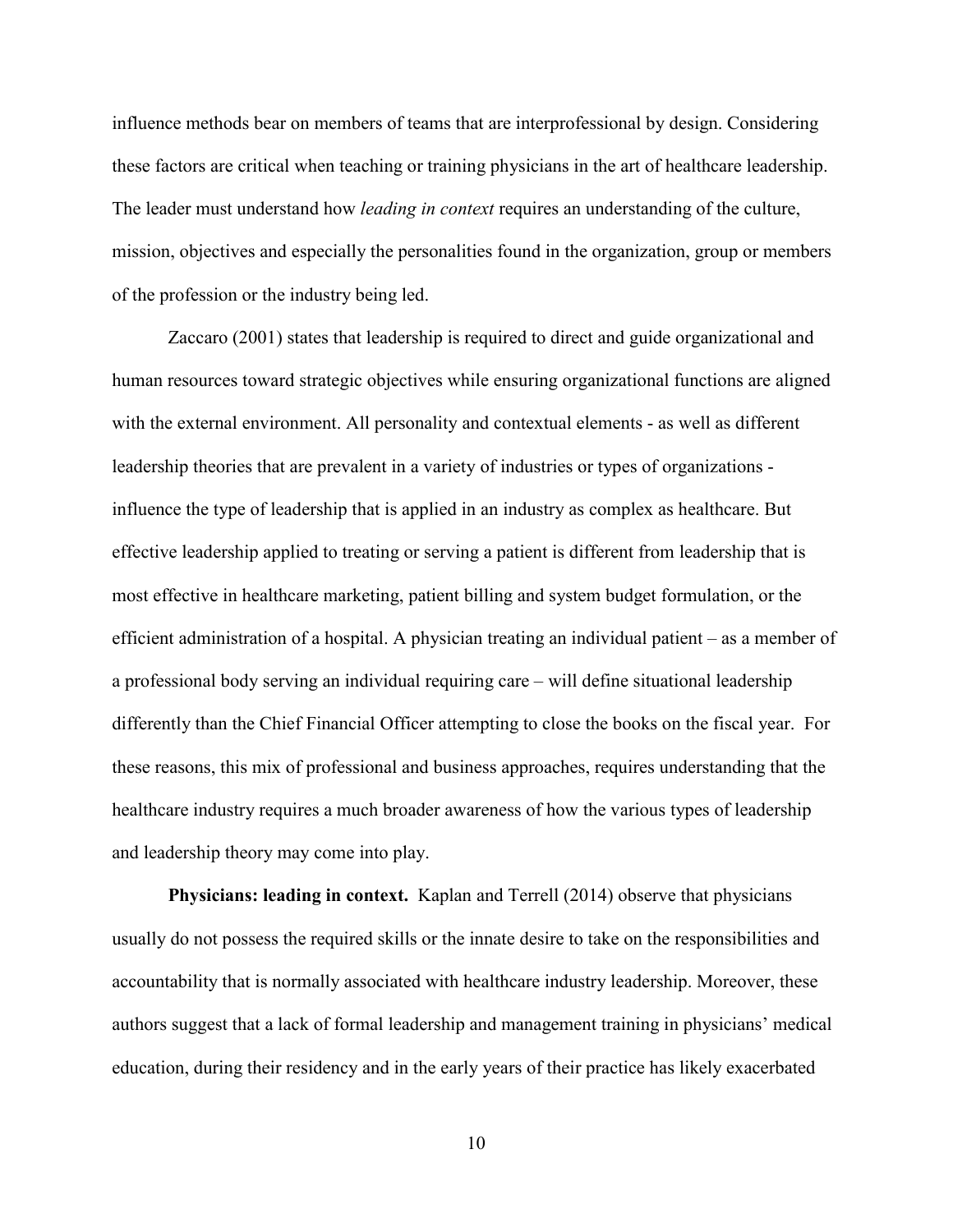that presentiment. Physicians see themselves as doers rather than strategic designers, reactive to treating emergent medical issues rather than engaging as part of a strategic healthcare team. Physicians are usually more empathetic to patients' needs rather than being objective in balancing multiple points of view from the other members of the healthcare team. Finally, physicians strive for immediate tangible results in patient treatment and are less enamored with the delayed gratification that comes with long-term strategic victories.

Additionally, in the past physician professional development has almost exclusively focused on improving knowledge associated with the advancement of the science of medicine, and even the reward system for career advancement is biased toward obtaining continuing medical education (CME) credits. The exigent requirement for increased effectiveness for any physician leading a team approach to healthcare challenges has created a need to adapt that approach (Kaplan, Porter, & Klobnak, 2012; Angood & Birk, 2014; Butcher, 2015; Perry, Mobley, & Brubaker, 2017).

In 2002, the Accreditation Council for Graduate Medical Education (ACGME) – a body that accredits over 9,000 medical residency programs across 135 medical specialties across the United States – identified six core competencies that Graduate Medical Education (GME) programs must use in the future to measure their residents in training. Those six – patient care, medical knowledge, practice-based learning and improvement, interpersonal and communication skills, professionalism and systems-based practice – are required for any medical school to receive federal funds (Holmboe, Edgar, & Hamstra, 2016). These competencies broaden the view of physician leadership and are contributing to expanded discussions within the medical profession as to how physicians must evolve from solo practitioners into doctors who must prepare to lead multi-disciplined teams. Those discussions have included how "leadership" might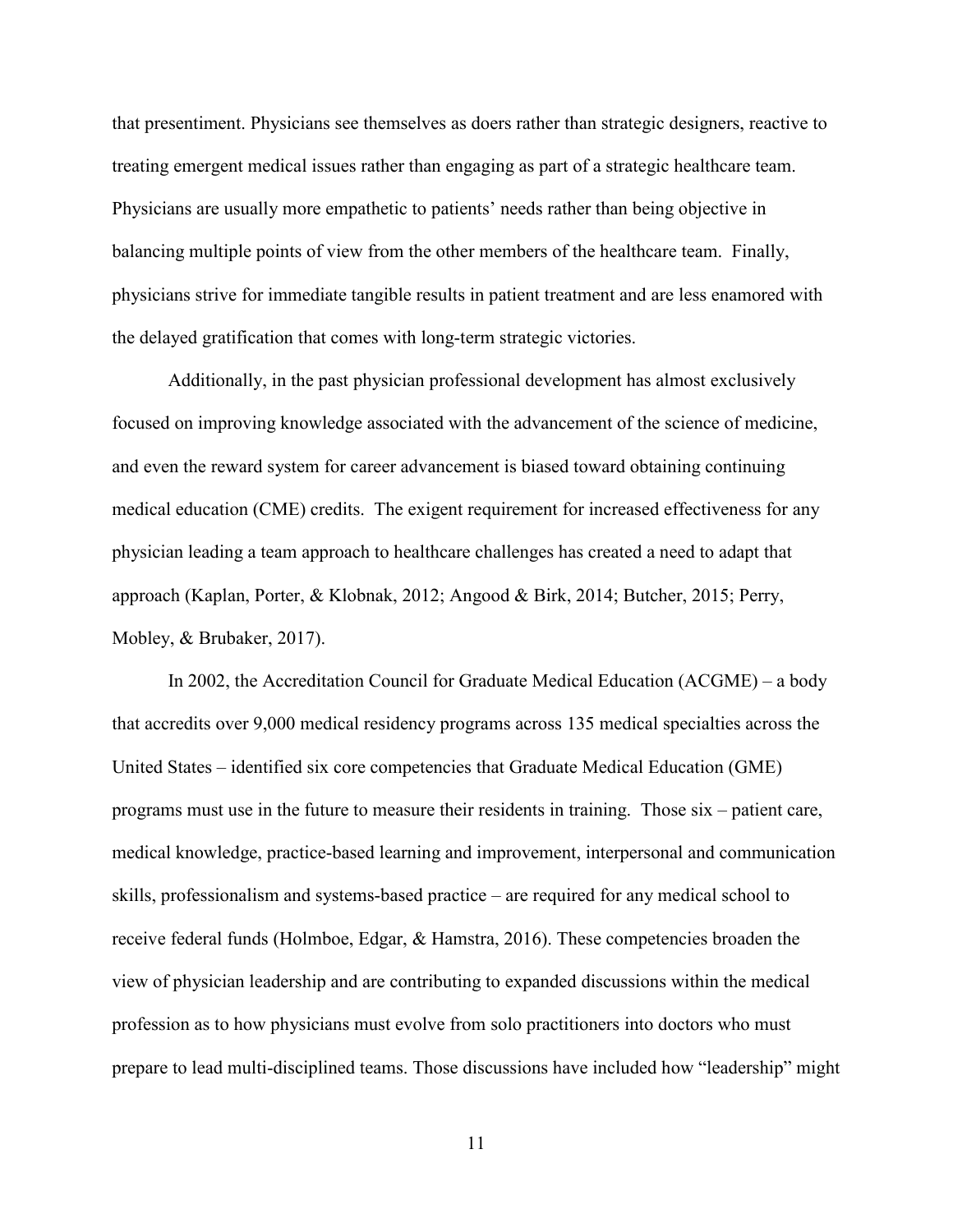soon become a required seventh competency (Frich, Brewster, Cherlin, & Bradley, 2014; Hartzell, Yu, Cohee, Nelson, & Wilson, 2017).

Lee (2010) rightly states physicians have limited control over changes across healthcare if they only focus on their patients, implying that medical professionals must shift at least some of their attention toward helping healthcare organizations become more effective. That requires physicians to increase the coordination between interprofessional teams that communicate, share information and drive all of their colleagues – other doctors, nurses, administrators, policy makers – toward improved systemic performance. Stoller (2008) declares that physician leadership is becoming increasingly critical to healthcare success, suggesting that beyond the basic skills of communication, emotional intelligences, and lifelong-learning, the physicianleader must be coached by administrators in how to gain at least a modicum of knowledge in leading industry management processes, strategic problem solving, and guiding through healthcare regulations and trends. Lerman and Jameson (2018) recommend that the desire of any physician leadership program should be to develop a medical professional who can better align beneficial healthcare strategies with the cultures and strategies of others in the industry.

**Leadership in the healthcare industry.** Dierendonck and Nuitjen (2011) describe the challenges of measuring and defining effective leadership associated with five leadership approaches, styles or frameworks (Leader-Member Exchange [LMX], charismatic leadership, transactional leadership, servant leadership, and transformational leadership). The first, leadermember exchange or LMX, suggests that leaders use positional leadership advantage as a means of gaining positive actions from their followers (Danserau, Graen, & Haga, 1975). This implies that the leader's attributes, communication skills, and intellectual understanding of the intended goals or outcomes are critical in the LMX approach. Charismatic leadership requires a leader to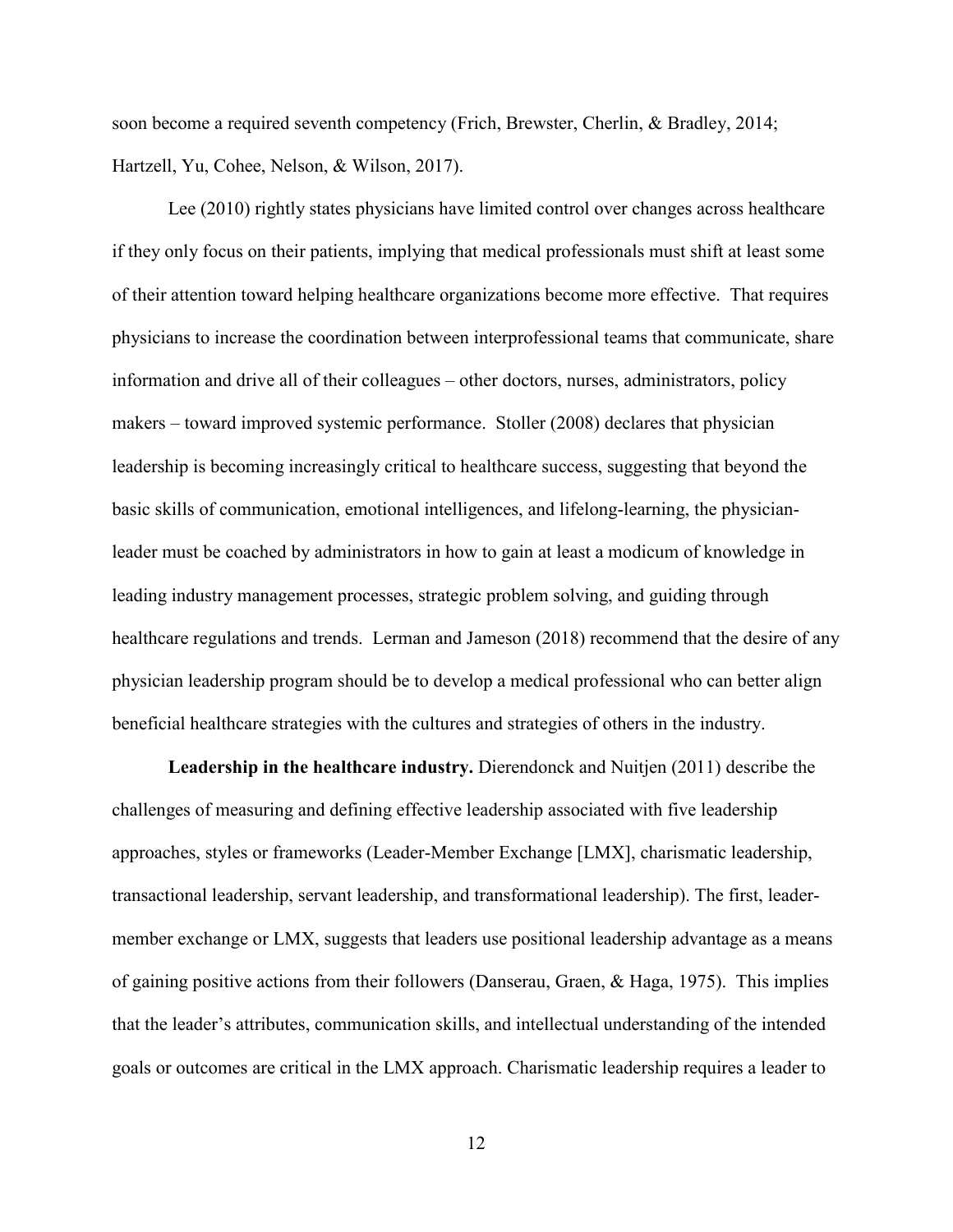actively model goals, behaviors, and expectations (Shamir & Howard, 1999). A related contextual leadership definition might suggest that a charismatic leader must establish and continuously polish leader behaviors, since that approach becomes important in providing an example to the follower. Servant leadership – where the leader prioritizes "serving" the followers as described by myriad researchers (Greenleaf, 1977; Graham, 1991) – requires a definition emphasizing the leader's role in caring for and focusing on personal development or advancement while ensuring the follower's growth and welfare. An organization interested only in market advancement, return on capital or fiscal investment would likely rely on transactional leadership, given that followers in the specific business directorates of a transactional organization place their priorities more on quantitative performance linked to resultant increased resources or advancing rewards (Hoyt & Blascovich, 2003).

All of these leadership approaches apply to and are used by the variety of people who work within the spectrum of the healthcare industry. The CFO of any hospital is mostly a transactional leader, as she ensures successful yearly budget closeout. The nurse on the ward is relying primarily on either the LMX or charismatic leadership model, as he nurtures a patient to take their meds, get their therapy, or follow prescribed rehabilitation during an extended stay on a ward. Due to their training in the science of medicine and their responsibility in directly treating and interacting with patients, physicians are trained in applying a servant's leadership approach in their interactions, focusing on the care and well-being of singular patients that enter their clinic with specific health issues.

#### **Healthcare: Applying a Transformational Leadership Framework**

Given the diverse approaches to leadership applied by the different members who contribute to a diverse healthcare team, the model described in transformational leadership is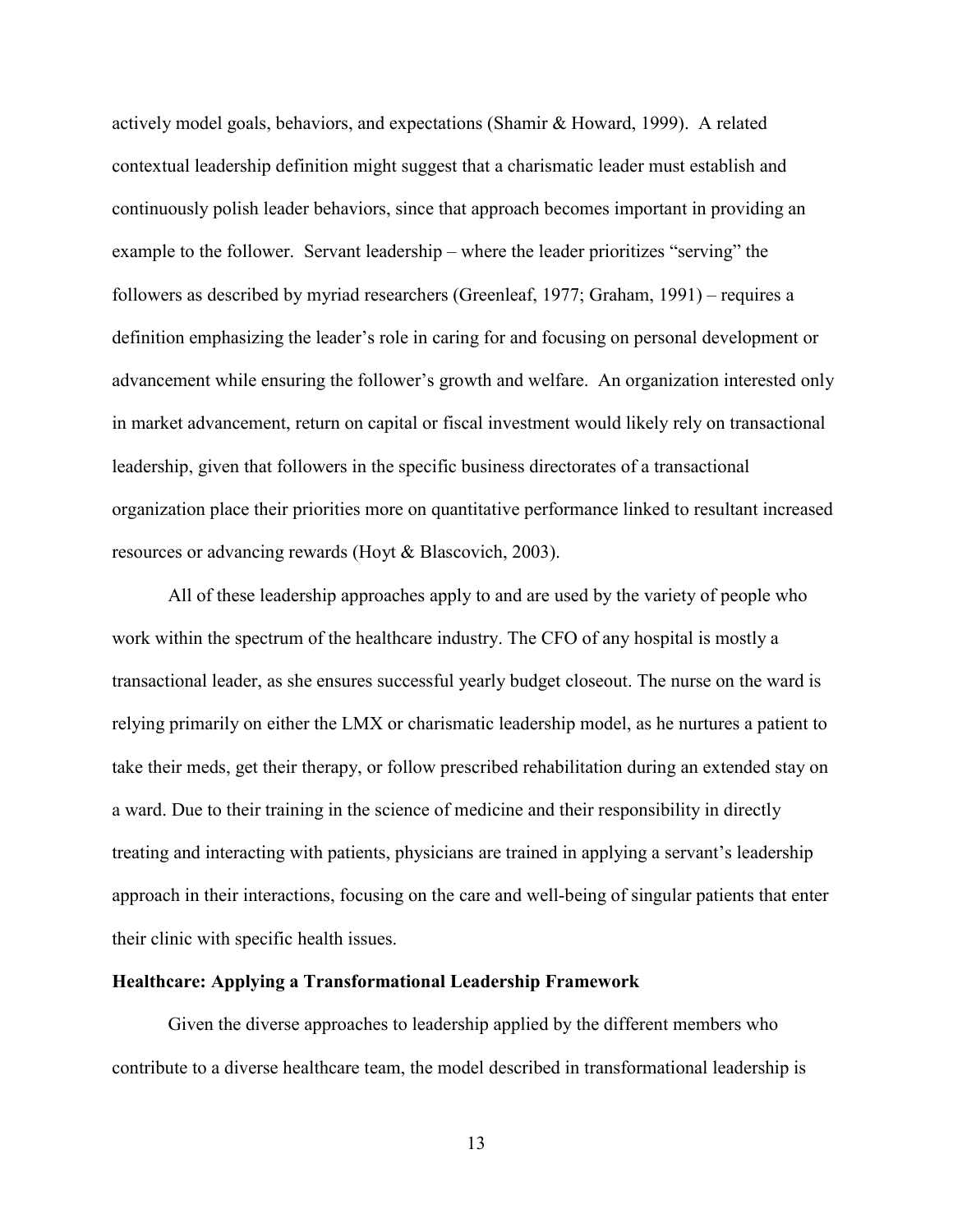useful and applicable as an overarching framework for the healthcare industry. This model is particularly beneficial in describing the needed collaboration required on healthcare's interprofessional teams. Replacing what was once termed "interdisciplinary medicine" (Castro, Nystrom & Burgess-Ellison, 1986), interprofessional health collaboration is described when two or more individuals associated with health or social care but representing different aspects of care – like doctors, nurses, and administrators - learn from, with, or about each other's cultures or approaches (Barr, Koppel, Reeves, Hammick & Freeth, 2005; Craddock, O'Halloran, Borthwick, & McPherson, 2006; Bridges, Davidson, Odegard, Makie, & Tomkowiak, 2011). The needed collaboration and cooperation that contribute to interprofessional success is achieved through the application of transformational leadership.

**Transformational leadership in healthcare.** In the past forty years, researchers have produced a significant body of study surrounding the elements of transformational leadership in various organizations such as education (Koh, Steers & Terborg, 1995), business (Howell & Avolio, 1993), and the military (Kane & Tremble, 2000). The framework has been applied in a variety of circumstances, from the field (Yammarino, Dubinsky, Comer, & Jolson, 1997), to the lab (Jung & Avolio, 1999), to experimental settings (Barling, Weber, & Kelloway, 1996). Much of this research is driven by the conceptualization of four dimensions of transformational leadership approaches in a variety of situations, environments, and types of organizations. The four dimensions of the transformational leadership framework apply to the interprofessional teams in healthcare: *charisma* or *idealized influence*, *intellectual stimulation*, *inspiration* of an individual's motivation, and *individualized consideration* to the follower's esteem (Bass, 1985, 1995, 1998, 1999).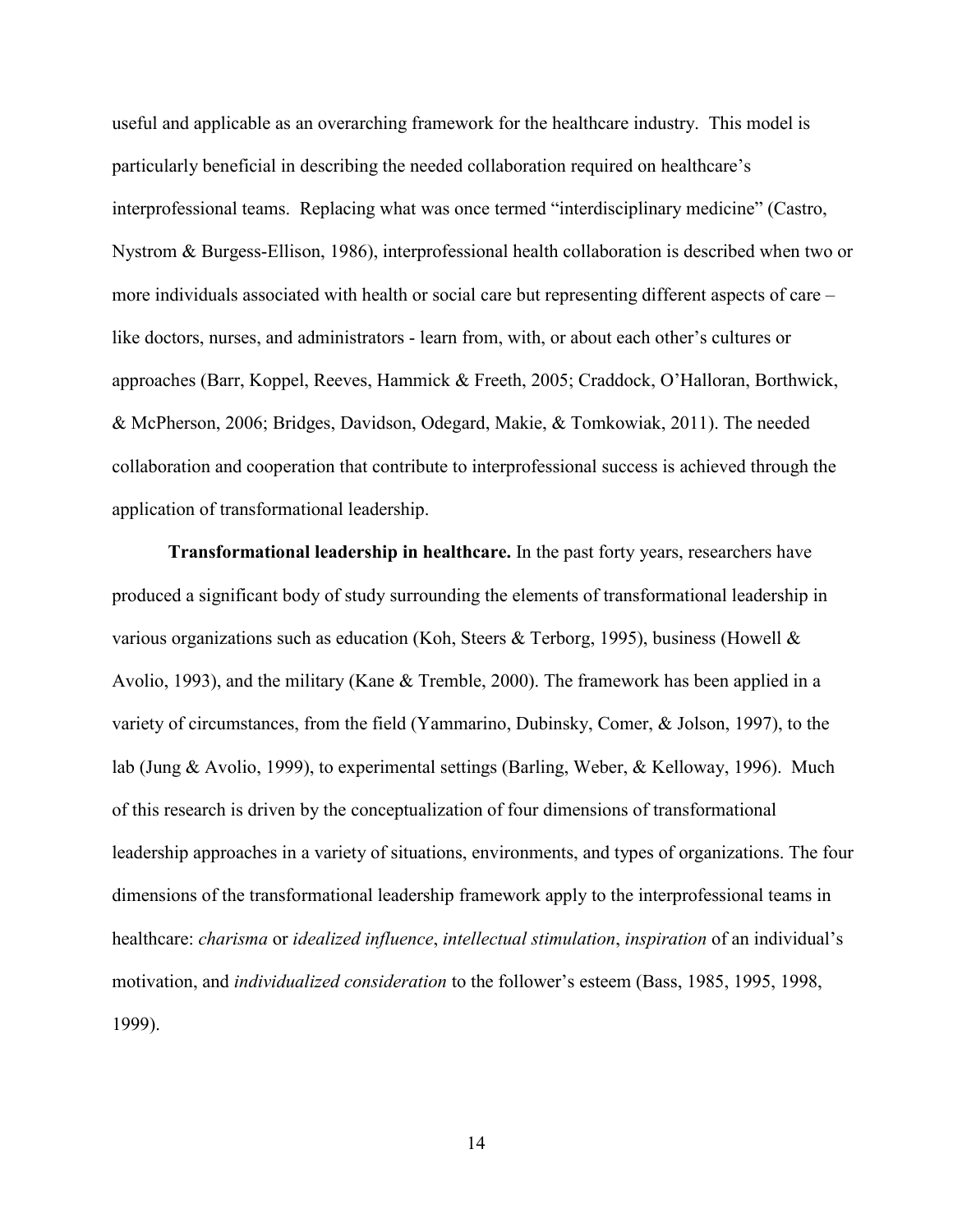*Charisma,* or idealized influence, is the way a leader displays his or her character, behavior, adherence to values, intellect and exhibition of various qualities admired by the followers. *Intellectual stimulation* is the way a leader solicits input from the followers while challenging assumptions, taking risks on behalf of organizational goals, and developing the follower to accomplish difficult tasks. *Inspirational motivation* is the degree to which the leader communicates vision, methods and strategy for the achievement of objectives in a way that is appealing to the follower. *Individualized consideration* is the way in which the leader develops the follower, builds trust with the individuals, shows empathy toward the follower and attends to the follower's needs. (Judge & Piccolo, 2004). These dimensions describe leader behavior and related influence methods that concentrate on short term requirements (e.g., the needs of teams treating patients and the everyday coordination of team efforts), but also address the requirement for ensuring long-term organizational requirements while facing industry challenges. Transformational leaders display character, values and a moral foundation that is apparent to the followers; they model behavior that contributes to organization success and cultural change, and they successfully influence their subordinates to tackle the toughest long-term problems while providing a vision that will achieve results – in the moment and in dealing with strategic issues when faced with complexity (Yaffe & Kark, 2011).

Transformational leaders care for their people while simultaneously addressing long-term organizational, institutional or professional objectives (Schuh, Zhang, & Tian, 2013). While various leadership approaches may be used when individuals perform actions within specific and immediate areas of healthcare like patient care, business transactions, or policy determination, transformational leadership correlates to long-term strategic elements associated with the interprofessional dynamics found in the healthcare industry.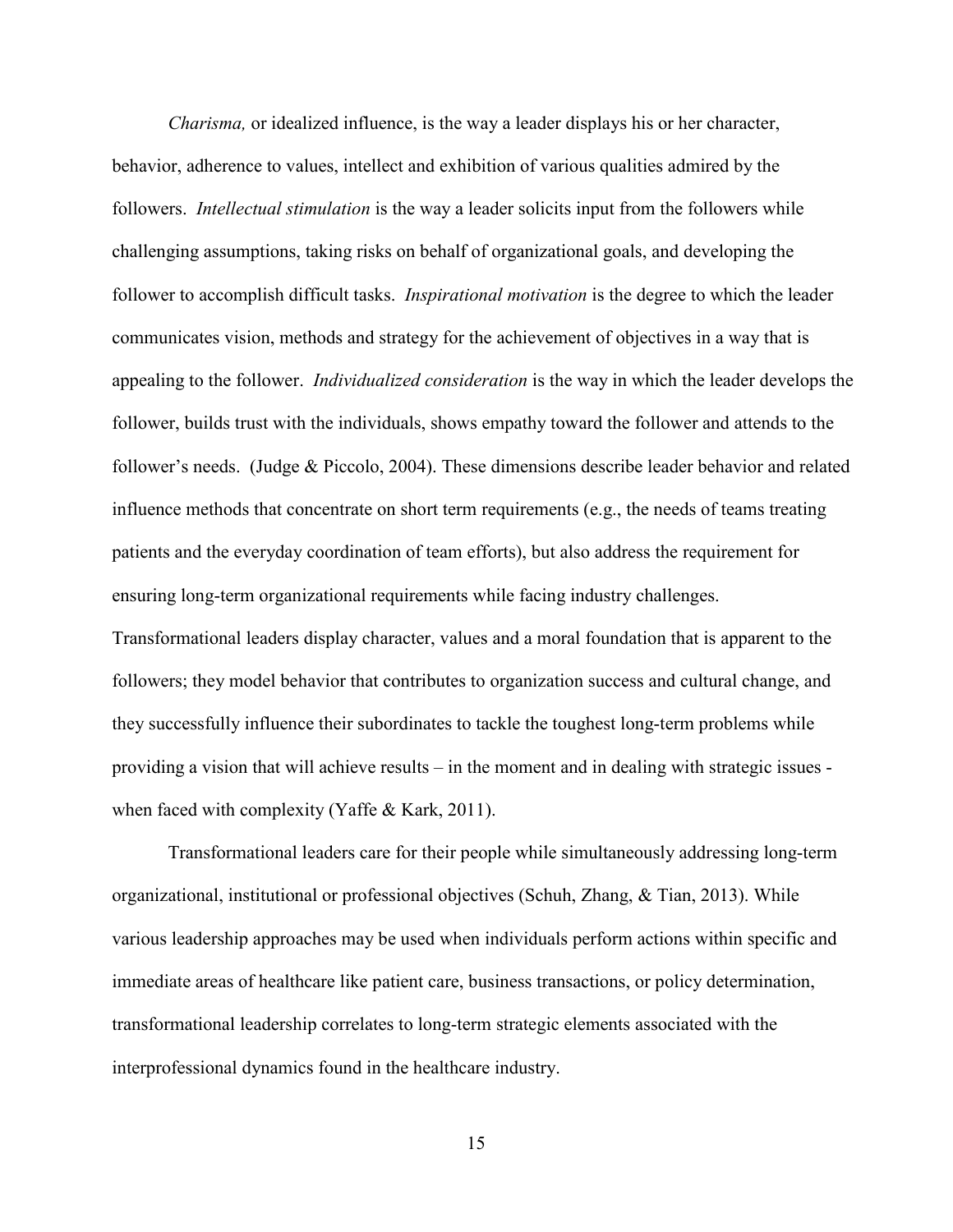The four dimensions of transformational leadership describe the required actions demanded of leaders in unique settings. To be considered a "transformational leader," an individual must exhibit the key attributes of character, presence and intellect while also possessing the competencies of building trust through communication and influence, developing the follower through myriad means, and taking actions that care for the follower while also contributing to organizational objectives. These three attributes and three competencies reflecting and expanding upon the four dimensions of transformational leadership are found in the military's doctrinal BE-KNOW-DO approach to leadership development (Headquarters, Department of the Army [HQDA], 2012). Those attributes and competencies are shown in Figure 1 (Leader Attributes and Competencies). This chart will serve as the leadership model - transcribed from the military to healthcare - in the seminars associated with this research (Hertling, 2016), and will be further described in chapter three.

| ES<br><b>OMPETENCIES</b> | <b>CHARACTER</b>                                                                                               | <b>PRESENCE</b>                                                                                                                                          |   | <b>INTELLECT</b>                                                                                                     |
|--------------------------|----------------------------------------------------------------------------------------------------------------|----------------------------------------------------------------------------------------------------------------------------------------------------------|---|----------------------------------------------------------------------------------------------------------------------|
|                          | Background<br><b>Mission</b><br>Self-Discipline<br><b>Values</b><br>٠<br>Culture<br>Empathy<br>Self-Discipline | <b>Bearing</b><br><b>Fitness</b><br>Confidence in action, words, and<br>manner<br>Resilience<br>٠                                                        | ٠ | Mental agility<br>Sound judgment<br>Innovation<br>Interpersonal tact<br><b>Expertise and practical</b><br>competence |
|                          | <b>LEADS</b>                                                                                                   | <b>DEVELOPS</b>                                                                                                                                          |   | <b>ACHIEVES</b>                                                                                                      |
|                          | <b>Builds trust</b><br>Communicates<br>Leads by example                                                        | Creates a positive environment<br>Seeks ways to improve<br>Develops others - teaches, coaches,<br>٠<br>counsels, mentors<br>Stewards the profession<br>٠ |   | Focuses on results                                                                                                   |

*Figure 1.* Leader Attributes and Competencies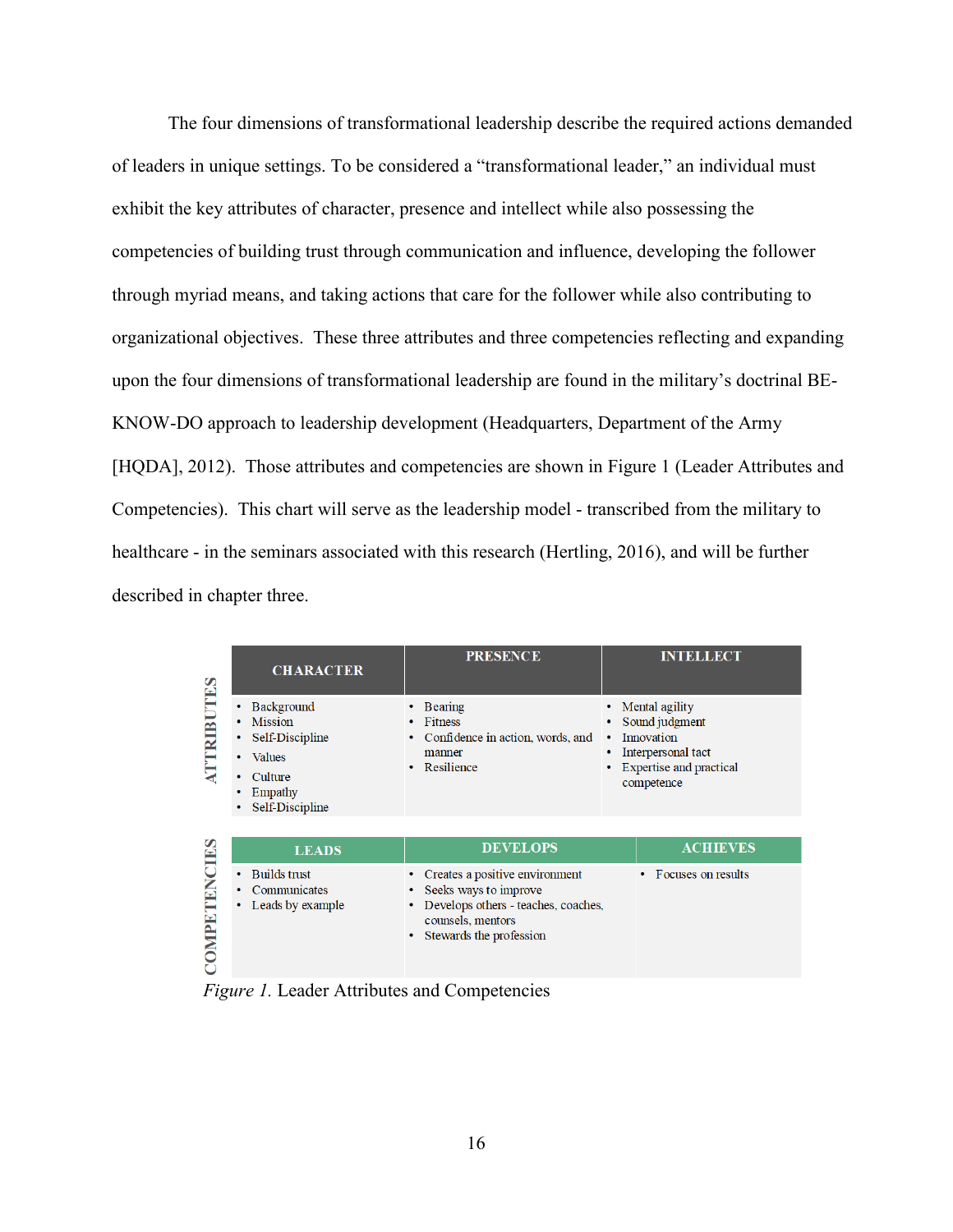In applying transformational leadership within an organization, Burns (1978) states that such leadership requires the leaders to first identify the change needed in an organization, then create a vision to guide that change through the use of inspiration or influence techniques, and finally stimulate and encourage that change by establishing a shared commitment of the various and unique members of the group. Bass (1985) expands on Burns' definition by suggesting that transformational leadership is mostly "defined based on the impact it has on followers…and [it relies] on the transformational leader garnering trust, respect and admiration from the followers." The Army Doctrinal Manual (HQDA, 2012) defines [transformational] leadership as "the process of influencing people by providing purpose, direction and motivation to accomplish the mission and improve the organization," all of which apply to the challenges of influencing various members of the interprofessional team to reach an end-state objective.

During six years of instructing physicians and asking for their insights and feedback on the type of leadership they believe is needed to address the challenges within healthcare, those who have previously participated in physician leadership development training (similar to that offered to the participants in this research) contributed the following definition unique to the demands of physicians leading interprofessional teams (Vincent, Andrews, Hertling, Galura & Forlaw (2016); Hertling (2016): "Leadership is the art of understanding individual motivations, influencing groups of people, building teams, and communicating purpose in order to accomplish stated goals while improving the organization and contributing to its culture*.*" The use of this definition – which is consistent with the elements reflected in a transformational leadership approach - is the basis of the behaviors we intend to generate in the leadership development program analyzed in this research. The behavioral components associated with this definition – the exhibition and modeling of leader attributes and competencies that generate trust,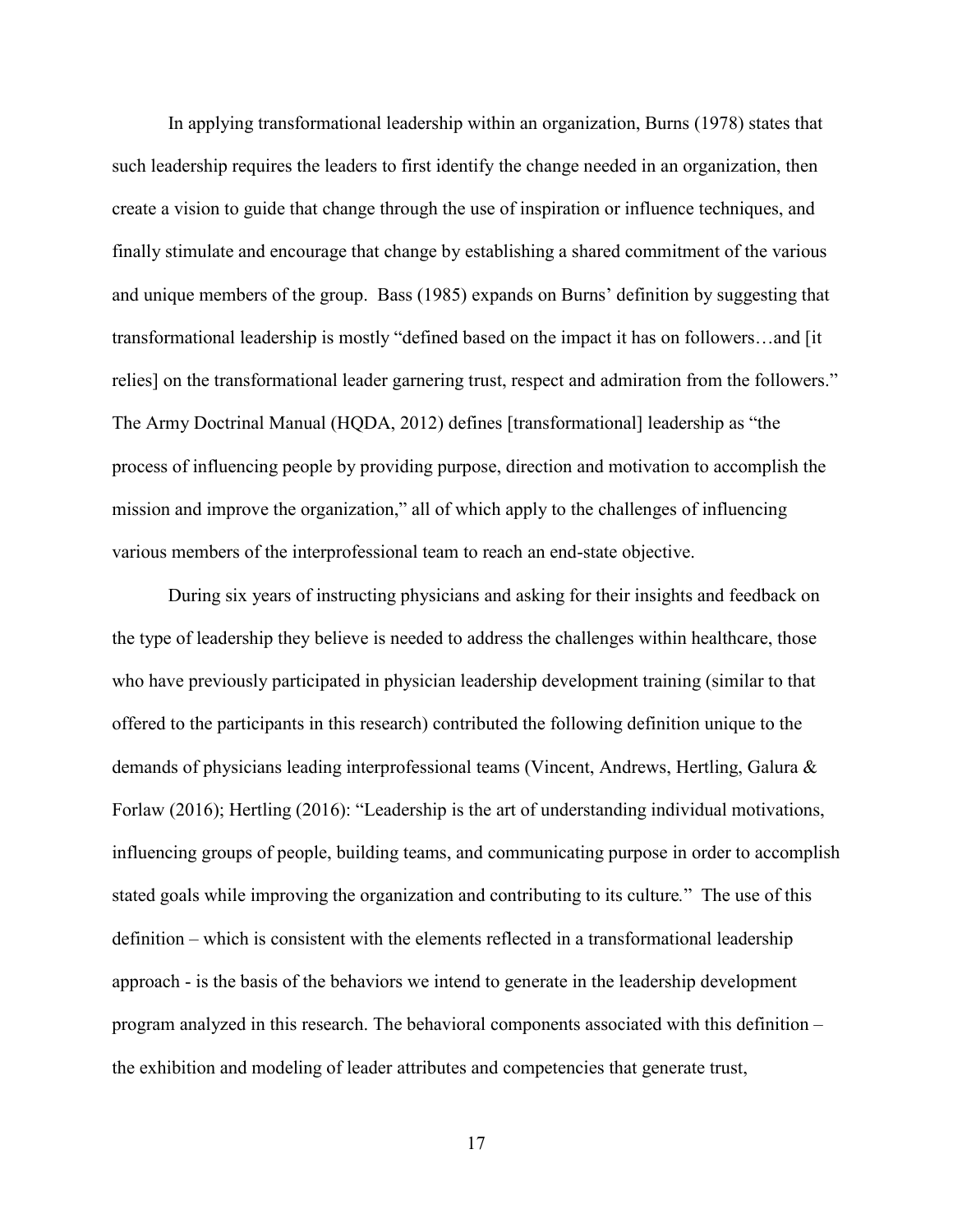understanding other's motivations and their contributions to the team effort, communicating and providing adequate information exchange, accomplishing goals and contributing to organizational culture – are quantifiably measurable. The reflections provided by others who are observing the leaders' actions are qualitatively discernable.

#### **Leadership Development: Why Healthcare Must Be Different**

Leadership development programs abound in every type of industry, organization, service and profession. Approaches are typically organization-dependent and are often focused on the style of desired leaders, associated (and often singular) business culture, and coveted management approaches suited to the particular industry. Leskiw and Singh (2007) suggest the design of any effective leadership development programs for specific industries must consider and incorporate six factors. Those include a *needs assessment*, the combining of the *right audiences* in the program, infrastructure to *support* the development, the implementation of a *learning system* that will drive the individual programs, a means to *evaluate* the change, and actions that will *reward success*. In applying those factors to healthcare, it becomes apparent that organizations must refine leader course objectives and goals, determining type of and approach to programs that drives collaboration between various members of the team to overcome fault lines or cultural gaps, develop ways to contribute to leader requirements, and find ways to evaluate the training (Kannampallil, Schauer, Cohen, & Patel, 2011).

Various organizations used these factors in developing and offering myriad leadership development approaches for executives and members of the staff who want to lead and manage in their specific type of organization (Klimoski & Amos, 2012; Delbecq, House, De Luque  $\&$ Quigly, 2013; Packard & Jones, 2015; Dawlabani, 2014). Firms as diverse as Disney (Alonzo, 2007), General Electric (Waters, 2009), Starbucks (McLean & George, 2006), and Boeing (Yost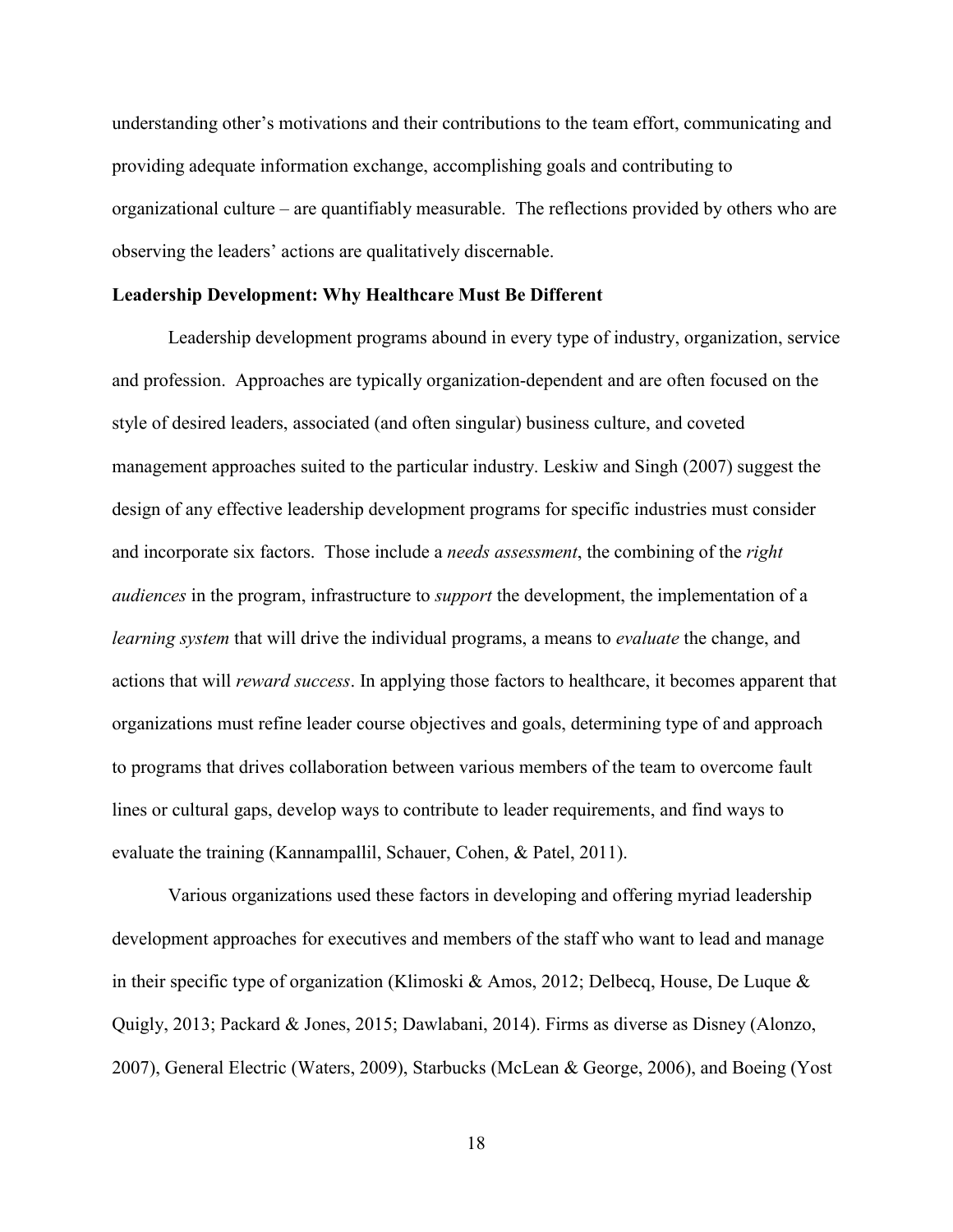& Plunkett, 2002) all tout how particular leadership training methodologies produce the type of leaders and manager that best contribute to the value of their particular firm. A review of any leadership development program indicates some generic and some industry-specific topics such as effective communication, executive and employee development, methods of market orientation, standards of the organization, industry-related organizational strategy, or specific service requirements. The costs, time, resources involved in leader training also vary by industry, depending on the leader attributes, leader competencies, professional culture, team performance or organizational objectives desired within the context of the particular firm (Black & Earnest, 2009; Coloma, Gibson, & Packard, 2012; Parry, Mumford, Bower, & Watts, 2014).

Those who drive the *business* of healthcare – non-physician business leaders who serve as hospital executives or members of the administrative staff in the healthcare industry – have as leadership development objectives some of the same leader and management training and education requirements undertaken by executives in other organizations or industries (Eckler & Schneller, 2015; McAlearney, 2006; Hertling, Dennis, & Bartlett, 2018). The need for ensuring effective communication and information exchange; understanding and applying the knowledge of market orientation or driving the development of strategic initiatives; making tough leadership choices on capital expansion, financial strategies, supply chain management or human resource allocation; and understanding the human resource dynamics of leading diversity, inclusion, recruitment, retention and pay challenge the healthcare business leaders in the C-suites of every hospital or healthcare system, just as is done in most other businesses (Kaplan & Feldman, 2008; Peters et al., 2014).

There is the need for healthcare executive leadership development programs to provide growth to the executive teams that conduct operations, manage human resourcing, drive fiscal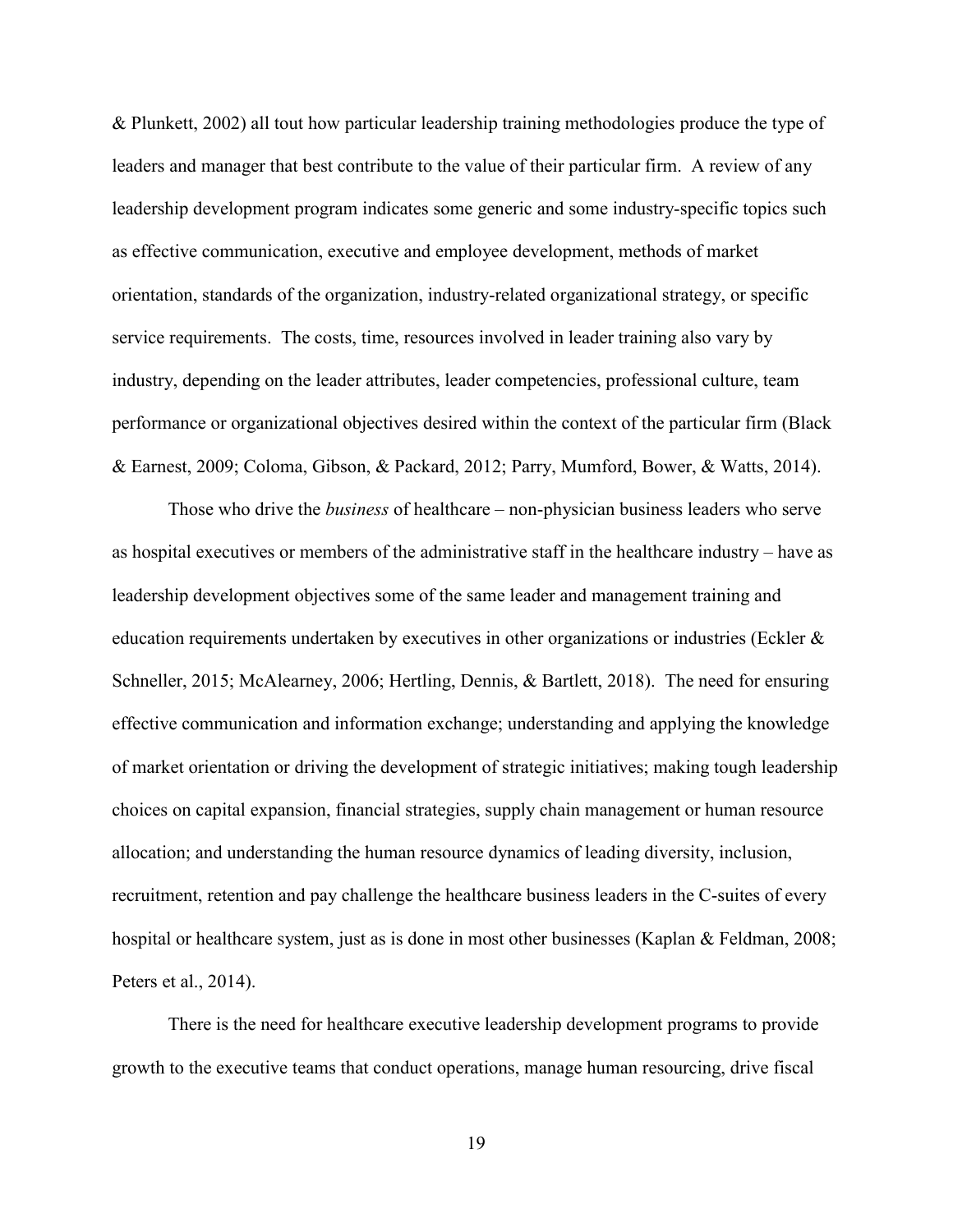efficiencies and execute other aspects of business administration, but there is also the requirement for hospital programs to contribute to the effectiveness of leading in *clinical excellence* that is necessary for those guiding high-performing medical teams. For that reason, most healthcare organizations, systems or hospitals design and execute leadership development programs that are principally geared toward *industry or service management functions,* with a nod toward clinical excellence, and these programs are similar to those used in most other industries (McAlearney, 2006; McAlearney, 2008; Eckler & Schneller, 2015). For the nonphysician healthcare executives – and it is reported that more than 95% of those who lead hospitals and healthcare systems in the US are *not* physicians (Falcone & Santiani, 2008) studies have shown these adapted programs garner positive results.

But given healthcare is exceedingly and increasingly complex and the current desire by healthcare industry leaders is to increase the role of physicians in providing additional medical insights for problem-solving and leading interprofessional team-building, hospitals must adapt even more to find ways to incorporate physicians into these leader programs. The transfer and adoption of the leadership development program approach from other industries into healthcare does not address all the relevant professional and industry requirements that encroach on physicians (King & Nesbit, 2015). The leader training, culture, management and professional requirements demanded of a physician preparing to be a valued member of a team or even lead multifunctional and interprofessional healthcare teams is very different than that offered to the hospital business executive during her/his rise up the corporate ladder. In healthcare, such leadership development must include medical professional requirements and, in most cases, a different approach to building, leading and managing interprofessional teams.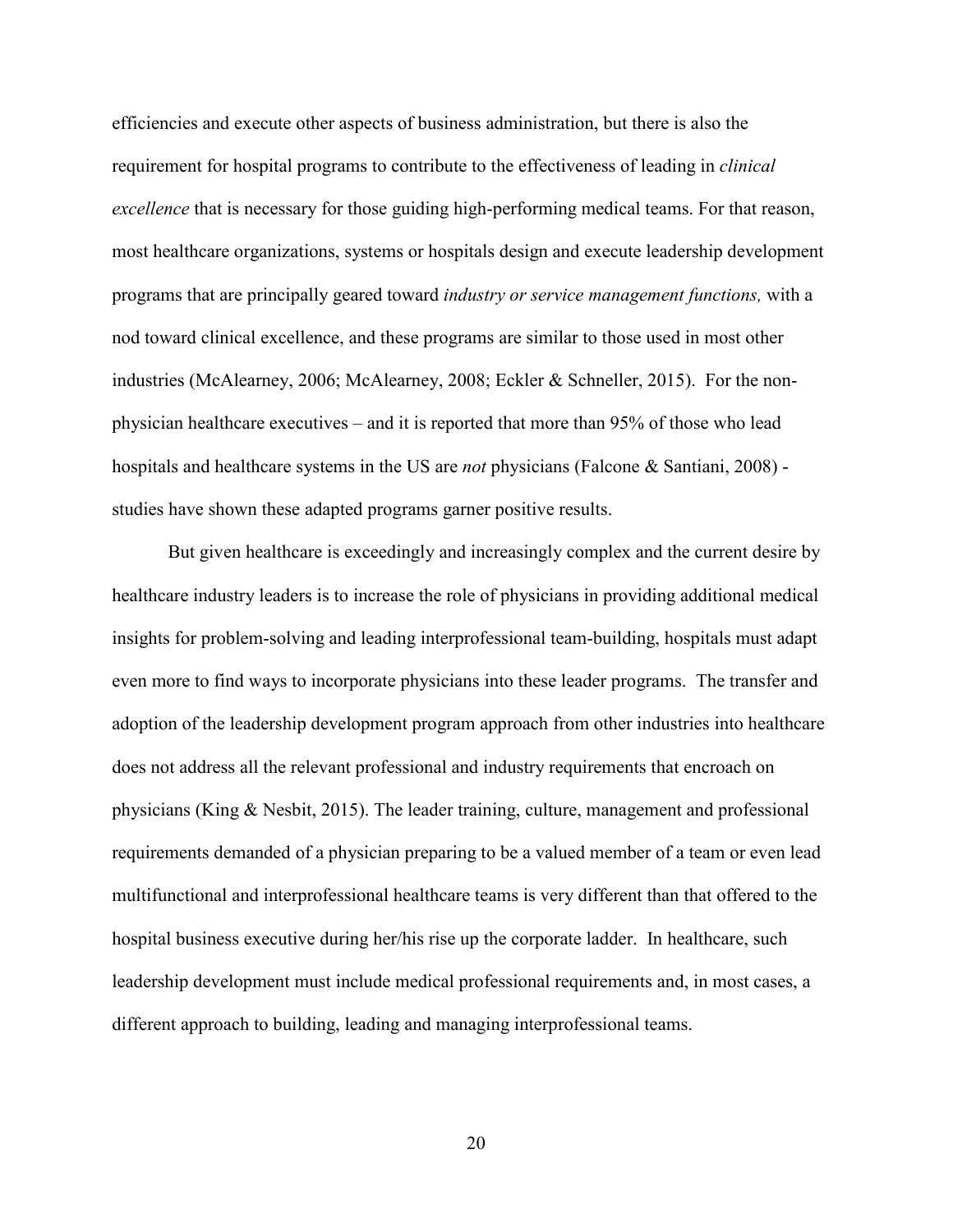Physicians *are not* trained, educated or have a background as managers or administrators. Doctors *are* members of a professional body with requirements imposed by the medical profession. Continuous training and education in the science of their field of endeavor, establishment of and adherence to professional values and ethos, the requirement to discipline or dismiss fellow professionals who violate the standards of the profession, the capacity and ability to engage in service to the society that others cannot perform all affect the way a physician might lead (Larson, 1978; Montgomery, 1989; Snider & Watkins, 2002). Apart from the skills, attributes and competencies exhibited by those who manage or administer the business of healthcare, physicians strive to maintain their role in a professional body that prescribes clinical autonomy in decision-making. That autonomy is primarily directed toward individual patient care rather than prioritizing the building of teams necessary to solve industry challenges (Baker & Denis, 2011). The cultural, training and educational gap between hospital administrators and physicians is wide and must be considered when designing effective healthcare leadership development programs.

Moreover, due to the requirement to interact with various others medical professionals (nurses, unique physician specialists needed for coordinated care) and executives, the teams that might be led by physicians in a hospital environment are professionally and culturally diverse and are often in constant flux given that various members of the team are continuously changing. This requires physicians to learn leadership strategies that are needed for quickly building cohesion, effectiveness and efficiency in teams that are often not member-specific. Moreover, physician leaders usually do not have the opportunity or time to engage with or develop individual team members prior to the formation of a team.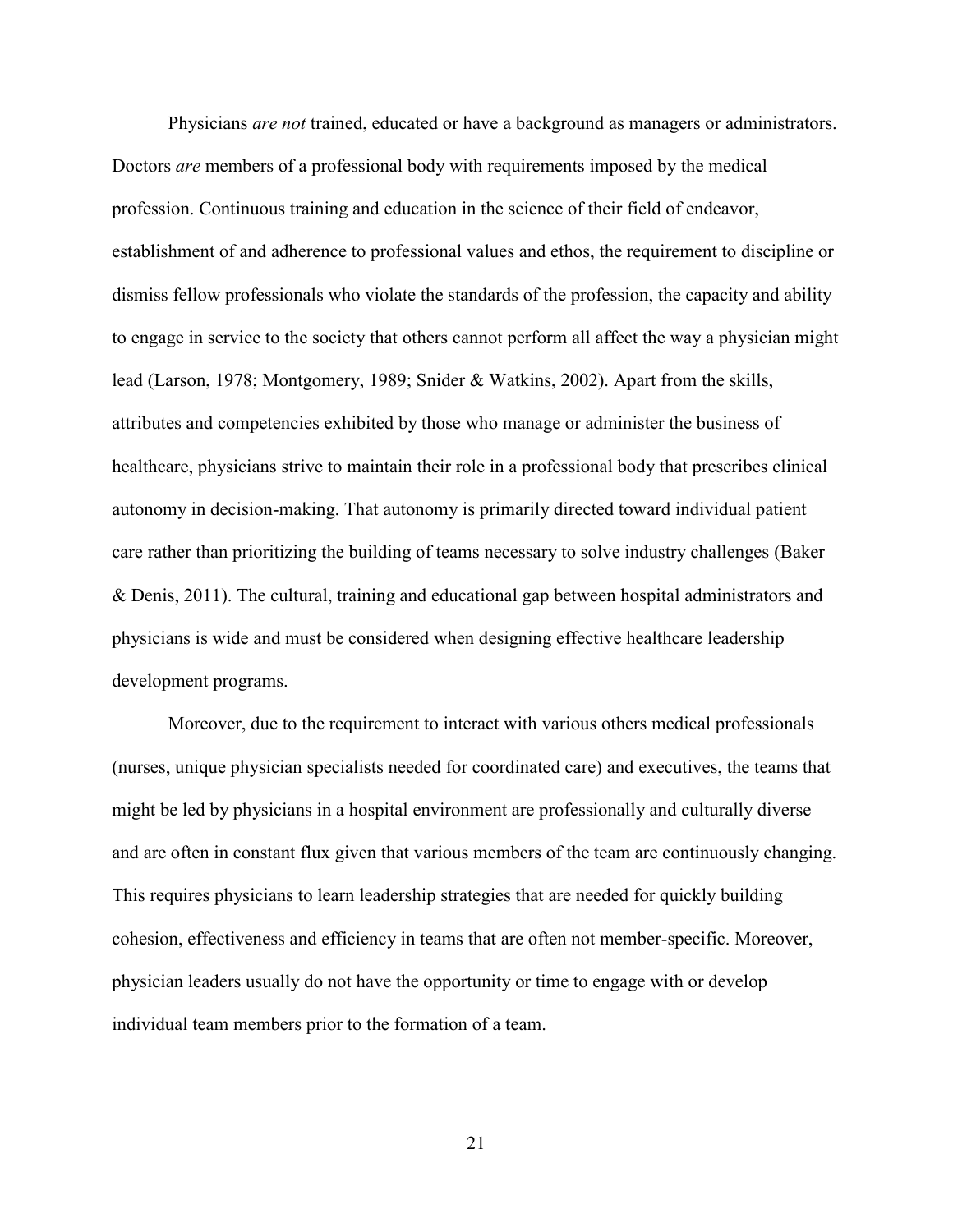Most literature addressing transformational leadership observes leaders who have stable team membership (Lehmann-Willenbrock, Meinecke, Roward, & Kauffeld, 2015; Chi & Huang, 2014; Dionne, Yammarino, Atwater, & Spangler, 2004). But these are not the kind of ad hoc and transient teams usually led by physicians.

The focus of the present study is therefore different than most transformational leadership research. The measure of team leadership used was adapted from a study conducted by Smith-Jentsch, Johnston, and Payne (1998) that observed leaders of interprofessional military teams as they adapted to various complex tasks in a challenging environment. The environment, leadership challenges, team-building requirements and task complexities found in the military profession are similar to the kind of issues faced by medical professionals.

#### **Gulfs, Gaps, and Faultlines**

Waldman and Cohn (2008) cite the differences in prioritizing concerns, addressing issues and approaching problem-solving when studying the dynamics between physicians and healthcare administrators (and also, at times, when researching the collaboration between physicians and nurses), suggesting this dynamic adds to a significant gulf, or "gap," that further contributes to a lack of trust and subsequent dysfunction within the healthcare industry. The rift goes beyond culture and appears to be a result of differences in thinking, approaches, priorities, problem solving and roles within the healthcare ecosystem. This type of group-subgroup phenomenon is described in team faultline theory research by Rico, Sanchez-Manzanares, Antino, Lau (2012). Faultlines, defined as "hypothetical dividing lines that may split a group into subgroups based on one or more attributes" (p. 407), inhibit team leadership and essential group and team processes, interfere with effective communication and related critical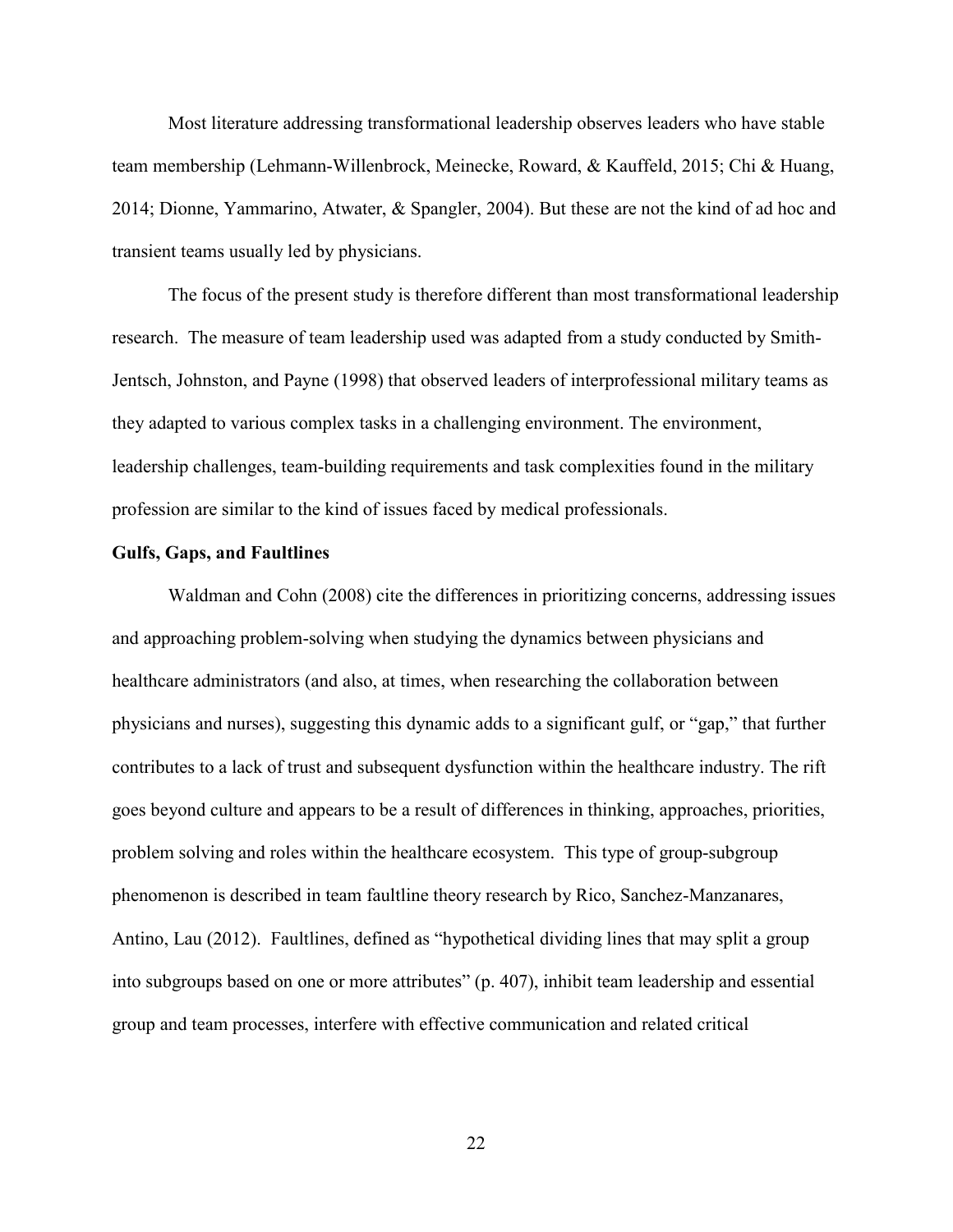information exchange, reduce team cohesiveness, and negatively affect desired outcomes (Homan, Knipperberg, Van Kleef & DeDreu, 2007; Gibson & Vermeulen, 2003).

Rico et al. (2012) posit such fault lines exist for three specific reasons: inherent differences between individuals (such as what might be found in each individual's cultural, training or educational backgrounds), contextual categories (such as the perception of the way the individual contributes to the team), or readily identifiable differences (such as perceived position of authority, status or power). While faultlines are problematic in any large or diverse organization where communication and information exchange are critical for success, these chasms are especially detrimental in healthcare, where group-subgroup divides are further exacerbated by even more diverse subgroup approaches to patient care (given the number of physician specialties and related subgroup cultures), as well as the unique professional-business approach to solving industry challenges.

The transformational leader of any team is required to exhibit and model the leadership attributes, competencies and influence methods that contribute to the inculcation of trust with followers and the concurrent communication of organizational vision and cultural strategy. But in a complex interprofessional team – with subgroups that bring to the team different cultures, training and educational backgrounds, diverse approaches in contributing to strategic success, and unique status and roles – leaders must model shared behaviors and understand the members of their team while finding ways to foster improved communication and effective information exchange.

**Communication delivery.** A critical component of teamwork that has been linked to more effective team performance in teams with members from diverse technical backgrounds is effective communication delivery (Smith-Jentsch et al., 1998). Interprofessional teams often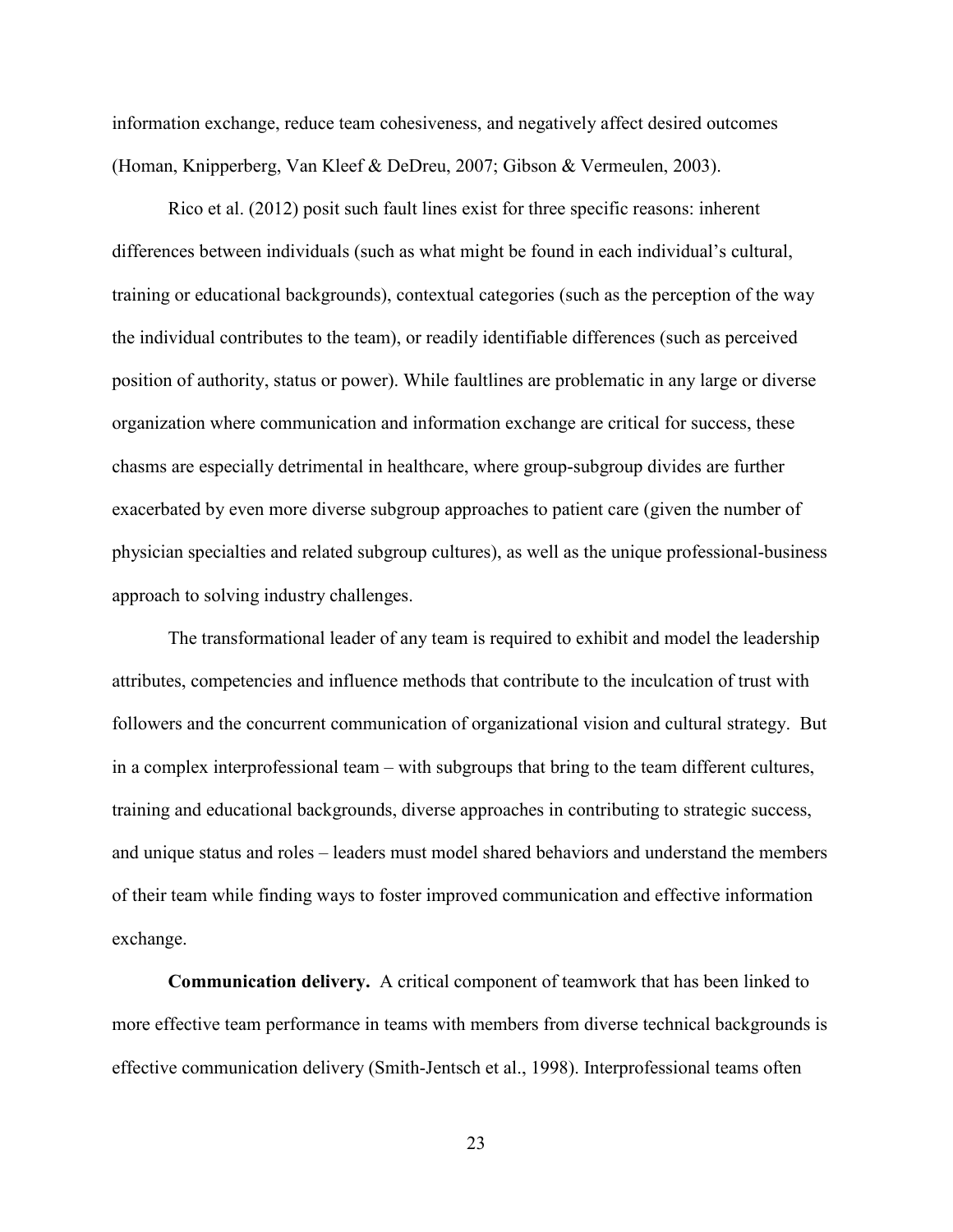experience coordination breakdowns stemming from ambiguous or non-standard terminology that is not understood by members of the team that hail from different professional cultures. Particularly in a fast-paced and high stress environment such as healthcare, this can result in dysfunction and even disaster. Leaders that understand and actively model a shared communication delivery methodology result in more effective and collaborative teams. Effective leadership of an interprofessional team requires effective communication delivery techniques and shared cultural understanding.

**Information exchange.** Another component of teamwork, and one that can be negatively affected by team faultlines, is information exchange (Smith-Jentsch et al., 1998). Effective information exchange requires that team members know what to pass to whom and when, and the leader and team members must be willing to do so. Research has shown that when team faultlines are salient to team members they are less likely to engage in an elaboration of ideas or information hoarding (Rico et al., 2012). Team leaders can foster information exchange within their teams by providing constant updates, shared vision, and strategic summaries that allow for shared and common situational awareness. Leaders must also ensure accurate and adequate information exchange. Effective leadership of interprofessional healthcare teams require that physicians model, share, and facilitate information exchange, particularly across the known active faultlines.

#### **Hypotheses**

**Evaluating changes in leaders' behavior***.* Clark (2012) and Watkins, Hyberstan, and deMarris (2011) describe the value of evaluating leadership programs in various ways and with feedback from different observers. Various studies show how quantitative and qualitative data provide effective ways of evaluating outcomes related to leader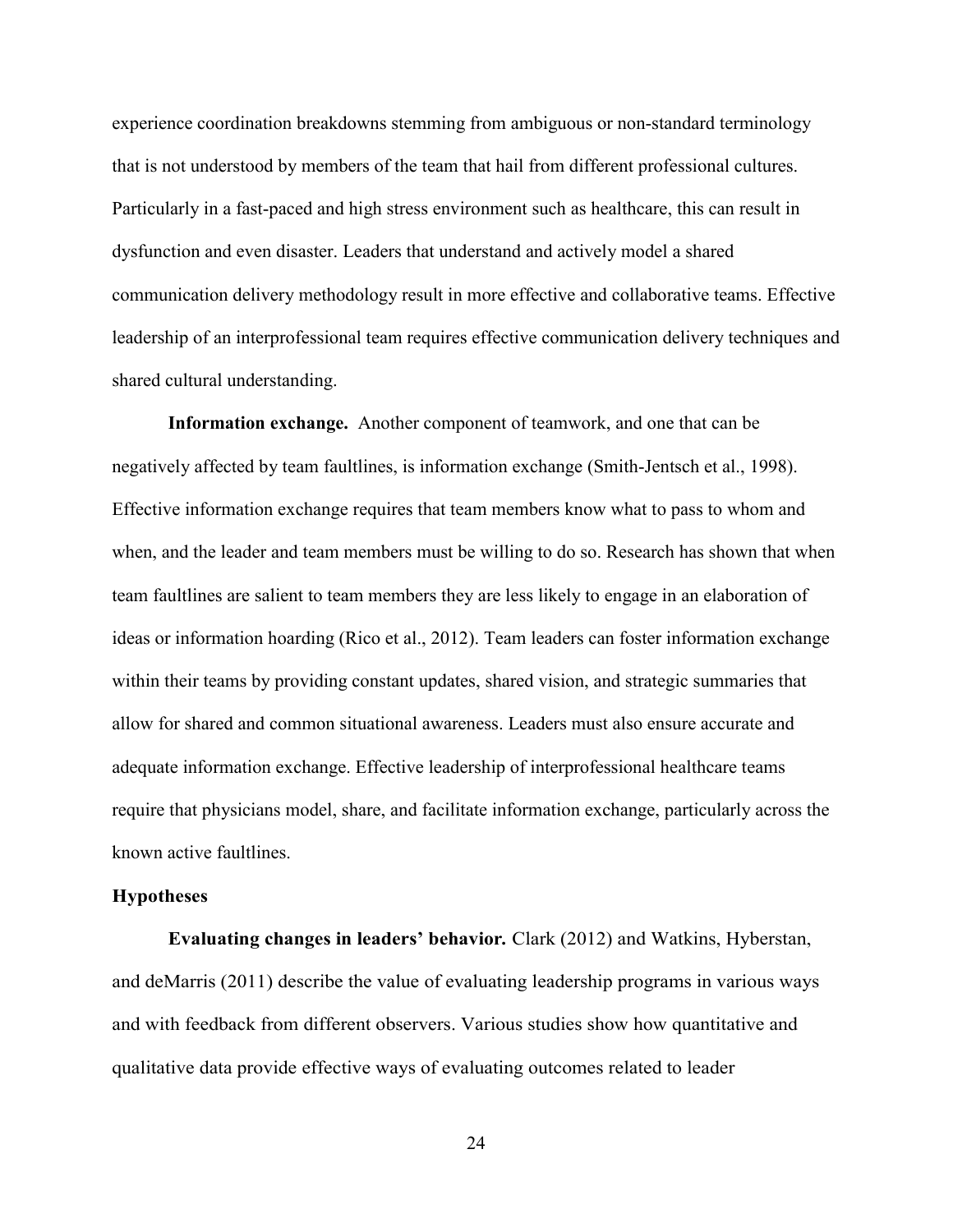development (Grove, Kibel, & Haas, 2007; Hannum & Martineau, 2008; Hannum & Craig, 2010; Leskiw & Singh, 2007; Watkins, Hybertsen, & DeMarrais, 2011). Other studies show how improvement in self-reported learning over time reflect not just the extent of cognitive learning, but also behavior change that contributes to greater self-confidence, contribution to influential relationships within groups, a shared purpose and increased trust from colleagues on the team (Davis et al., 2006; Duffy & Holmboe, 2006; Black & Earnest, 2009; Fernandez, Noble, Jensen, & Steffen, 2015; Fernandez, Noble, Jensen & Chapin, 2016).

Kirkpatrick and Kirkpatrick (2006) offer a framework for conceptualizing training evaluation, delineating four distinct levels associated with any successful approach. The first level, reactions, includes participants' enjoyment of and belief in the usefulness of training. The second level, learning, assesses changes in knowledge, attitudes, and skills and the results of what a trainee "can do" as a function of training. In the present study, data on participants' reactions and learning were collected via a qualitative (open-ended) survey and will be coded for training-relevant themes, as well as to determine any themes prevalent in the two types of training populations. The third level of training evaluation, behavior, assesses changes in comportment and related actions outside the learning environment (e.g., activities observed by others, approaches taken on-the-job, etc.). In this study, data on participants' pre- and post- behavior was measured using a quantitative rating scale in which participants, their colleagues, and their spouses indicated the participants' exhibition of behaviors taught and discussed in the seminars outside of the training environment. The final level of training evaluation, results, indicates differences in outcomes due to training (e.g., team performance in complex medical situations, dedication to solving a challenging task that contributes to solving elements of the triple aim, physician engagement with team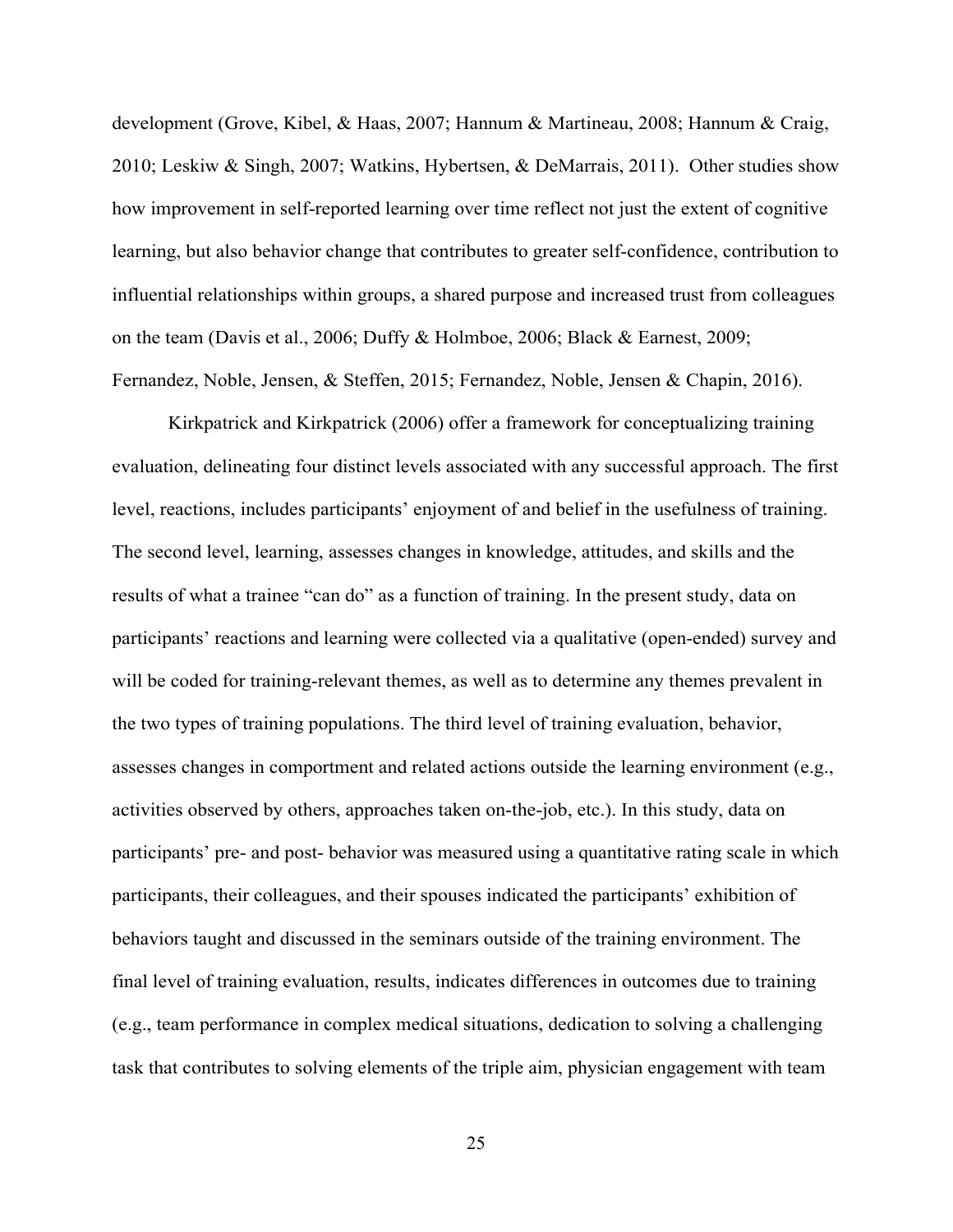members or reduction of patient deaths). In a healthcare environment, such outcomes are unique and are almost exclusively a function of many factors beyond the physician him/herself and thus are outside the scope of this study.

Experimental hypotheses in the present study will analyze quantitative data indicating pre-post changes in behavior. The first two of four hypotheses state:

### *H1: Physician participants in a leader development program will show significant pre-post improvement in self-rated a) leadership, b) communication, and c) information exchange.*

The identical ratings of physician participants' on-the-job behavior obtained from colleagues and spouse/partners who have the opportunity to observe such behavior will be used to test the second hypothesis:

### *H2: Ratings collected from colleagues (i.e., other physicians and nurses) will show significant pre-post improvement in a) leadership, b) communication, and c) information exchange.*

**Evaluating the effect of class composition.** When different groups from different cultures are segregated for training or education sessions, there is the potential for a predominance of group bias based on group culture and subculture. Healthcare is a culture, but the various subgroups of doctors, specialists, nurses, and administrators form unique subcultures in this industry. While there is the necessity to create stronger teams to address the apparent challenges in the elements of the triple aim, counterintuitively most healthcare organizations train and educate their employees and professionals in different environments. When leaders on various teams are separated by subgroups, that does not contribute to the team's overall performance and the team is therefore less effective and efficient (Meyer, Shemla, Li, & Wegge, 2015).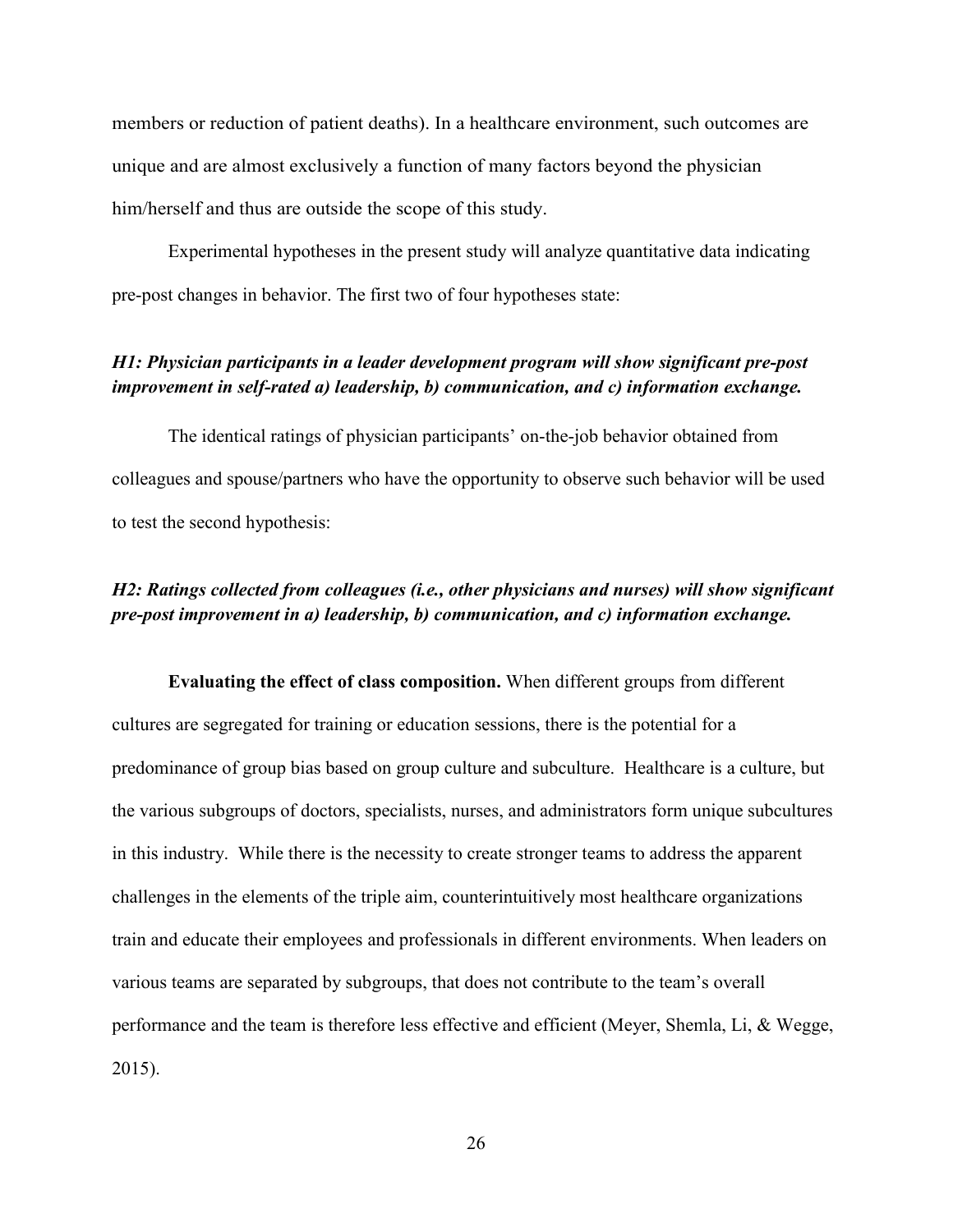Healthcare executives and hospital administrators study ways to improve the collaboration of the core business elements of healthcare and look for ways to improve the management and processes linked to the business end of the triple aim (especially the area associated with access to care and cost of care). However, medical professionals – the physicians, nurses, and clinicians – primarily focus their training and education attention on treating disease, operating across the care spectrum, and interacting with the patient (the final triple aim objective of improving care…from prevention to post-acute treatment). Kaissi (2005) posits that physicians and administrators are members of different "tribes" – further exacerbating their position on different sides of the previously discussed faultline - as a result of separate training, education, socialization, value expectation and position of authority within the organization; the stark differences in assumptions, values and artifacts are at opposite ends of the spectrum in every area as shown in Figure 2 (Challenges of Healthcare Teams).

|                                    | <b>AREA</b>                | <b>BUSINESSMEN/WOMEN</b>        | <b>HEALTHCARE</b><br><b>PROFESSIONALS</b> |
|------------------------------------|----------------------------|---------------------------------|-------------------------------------------|
| <b>BASIC</b><br><b>ASSUMPTIONS</b> | Central Logic              | Rationalization, efficiency     | Collegial, control,<br>expertise          |
| <b>VALUES</b>                      | View of Work               | Make a livina                   | Work is living                            |
|                                    | Primary loyalty            | To the organization             | To the patient                            |
|                                    | Responsibility             | Shared                          | Personal                                  |
|                                    | Tolerance for ambiguity    | High                            | <b>Low</b>                                |
|                                    | Patient focus              | <b>Broad</b>                    | Narrow                                    |
|                                    | Timeframe of action.       | Middle-long                     | Short                                     |
|                                    | View of resources          | Limited                         | Unlimited                                 |
| <b>ARTIFACTS</b>                   | <b>Basis of Knowledge</b>  | Social/management sciences      | <b>Biomedical sciences</b>                |
|                                    | Exposure to "others" while | <b>little</b>                   | Great                                     |
|                                    | trainina                   | Hierarchical                    | Collegial                                 |
|                                    | Career Development         | Cost, benefit, revenue, patient | Quality, patient                          |
|                                    | Vocabulary                 | satisfaction                    | outcomes                                  |
|                                    | <b>Relationships</b>       | Hierarchical advancement        | Achievement                               |

# THE CHALLENGES OF HEALTHCARE TEAMS

*Figure 2.* Challenges of Healthcare Teams (Kaissi, 2005)

Many healthcare organizations attempt to address this trust issue by advancing leadership training for physicians. But because of numerous factors like time, resourcing, ability of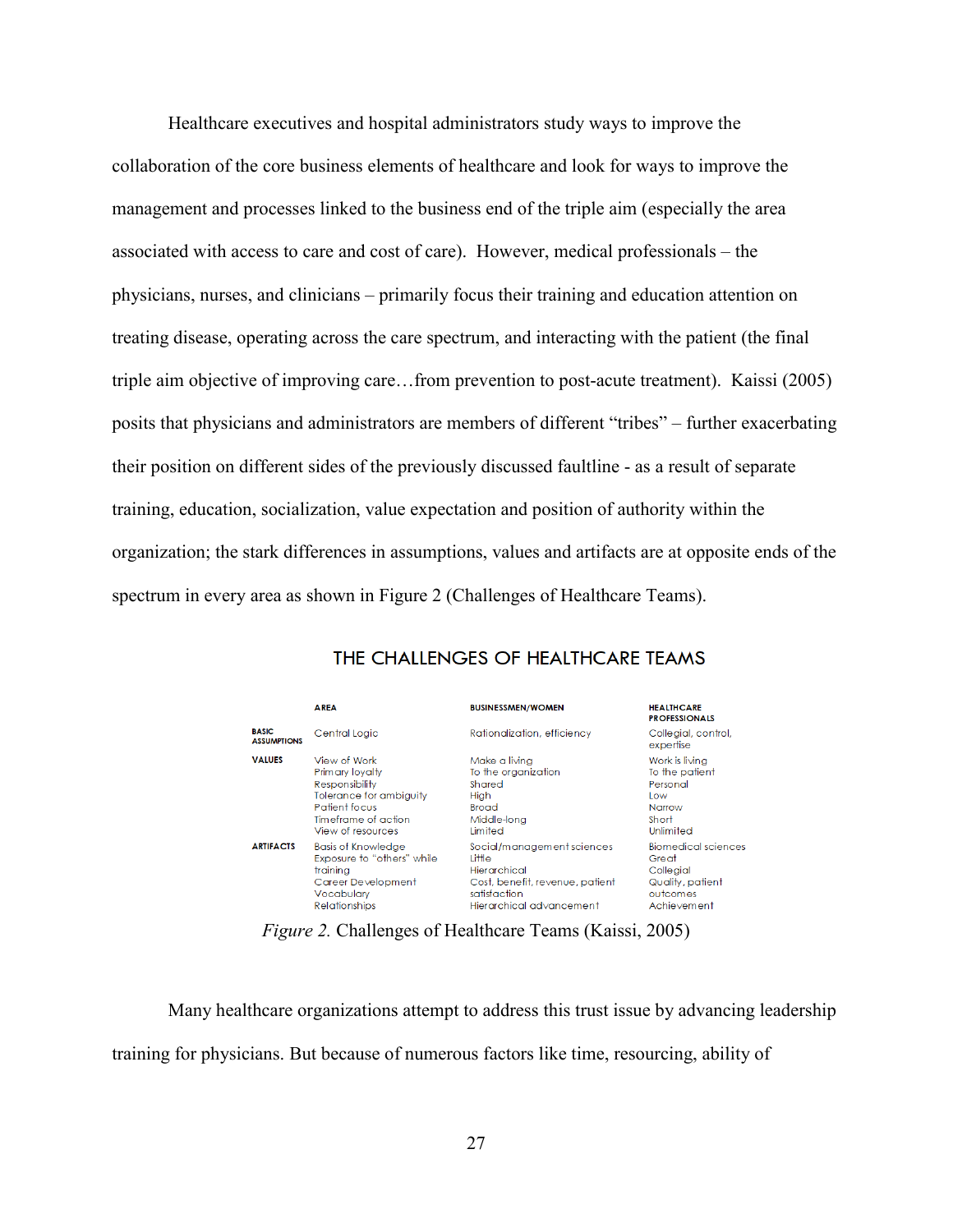physicians to break away from their role in serving patients, that training is often not conducted with other non-physicians in the organization.

Other hospitals address these needs by providing courses specifically for a physician-only audience. These programs include designing internal leadership development training teams by hiring full-time employees specifically to train doctors (Kaplan and Feldman, 2008) while others contract for consultants or subject matter experts to conduct programs within the hospitals or at off-site locations to contribute to ease of attendance by physicians (Loya, Harris, & Hamm, 2016). These types of programs are costly, often have disjointed objectives not geared specifically to the culture or the specifics of physician leader development and are often ineffective in contributing to multidisciplinary and interprofessional cultural change (Hertling, Dennis, & Bartlett, 2018). Other healthcare systems advantage universities or professional boards that offer off-site education on specific subjects or courses for doctors, but these require physicians to contribute significant time and the associated lost earnings (Danserau, Seitz, Chia-Yen, Shaughnessy, & Yammarino, 2013; Murphy, 2018).

Several authors suggest other ways of improving the relationships between medical professionals and healthcare executives (Kirkpatrick, Shelly, Dent, & Neogy, 2008; Kaplan & Feldman, 2008; Kaplan, Porter, & Klobnak, 2012) while also providing suggestions as to how best to contribute to care effectiveness (McAlearney, 2008). Understanding the differences of culture, background and training found on interprofessional teams requires specific types of training, education and collaboration. Using an *interprofessional education* approach ensures an opportunity for greater collaboration between doctors, nurses and administrators during leadership training and education that will contribute to greater trust, improved communication, and effective team building.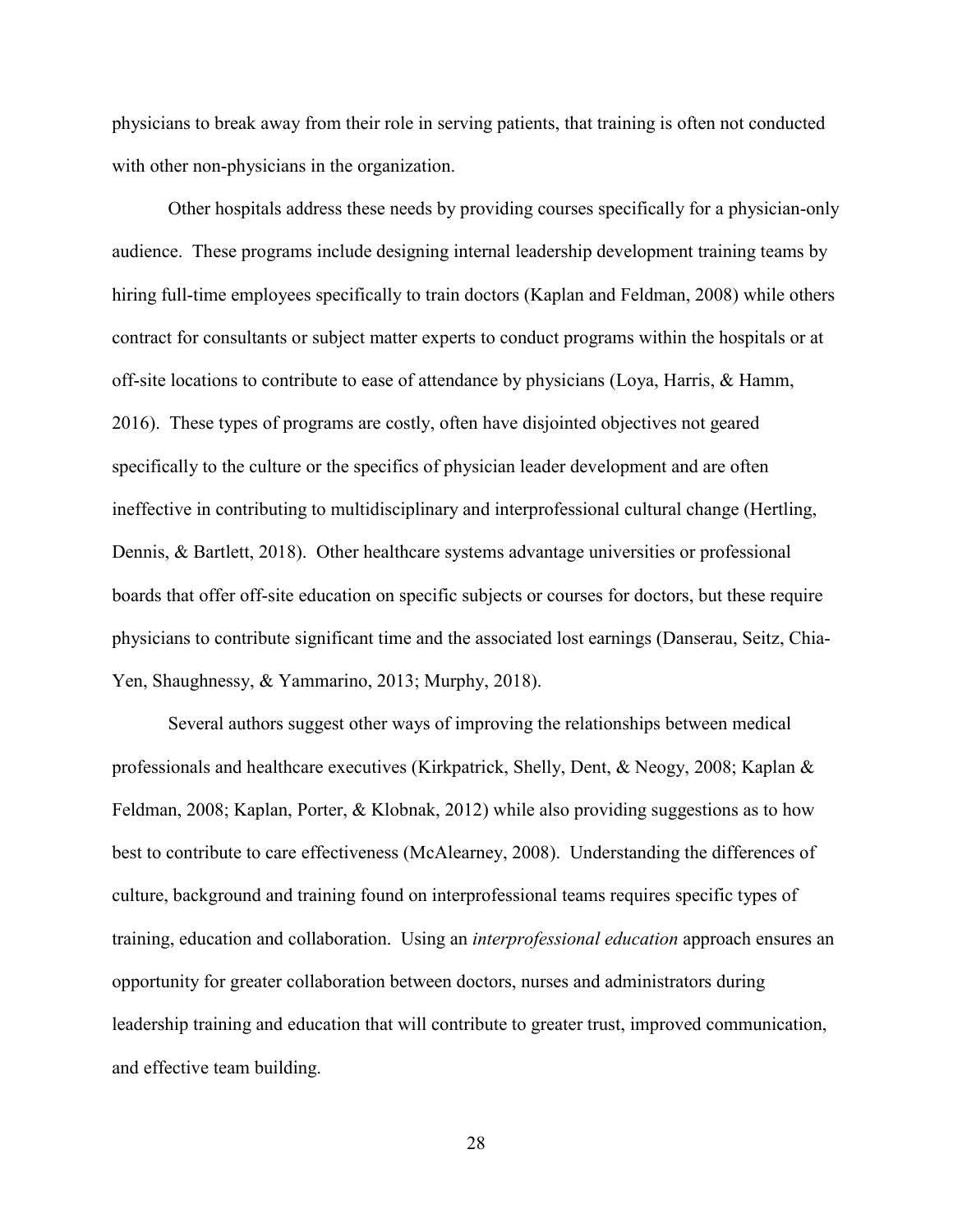Interprofessional education (IPE), as previously discussed, describes an approach where those representing two or more professions learn in the same environment with the objective of cultivating greater collaboration in healthcare practice (Yan, Gilbert, & Hoffman, 2007; World Health Organization [WHO], 2010). In healthcare, IPE describes educational forums where physicians, nurses and hospital administrators undergo training or education in shared team settings in such a way that trust, improved communication and collaborative work relations are established between groups of individuals who are normally not of the same culture.

The objective of the IPE approach is to generate greater trust and understanding between those who have different backgrounds, who come from different cultures, and who use different approaches to problem solving for any variety of reasons. As discussed, previously, interprofessional education is an innovative strategy to bring the various actors of the healthcare industry together to solve the challenges outlined in the triple aim. This strategy is found to be increasingly useful by many innovative healthcare organizations (Cohn, Allyn & Reid, 2008; Senot, Chandrasekaren, & Ward, 2016; Vincent et al., 2017).

Most researchers in this area have called for the need for greater Physician-Nurse or Physician-Administrator collaboration, and recommendations from myriad studies call for improved coordination between the various leaders in different cultures found within the healthcare industry. For example, in a study on a specific issue that has seen tension in nursephysician interaction, Senot et al., (2016) state that delivery of effective healthcare service shows methods for greater collaboration regarding evidenced-based standards related to prognosis (an area of disagreement between nurses and doctors). Eckler and Schneller (2015) provide results on a study that analyzes the cause for tension between doctors and hospital administrators created by miscommunication. In one case, physicians did not believe that administrators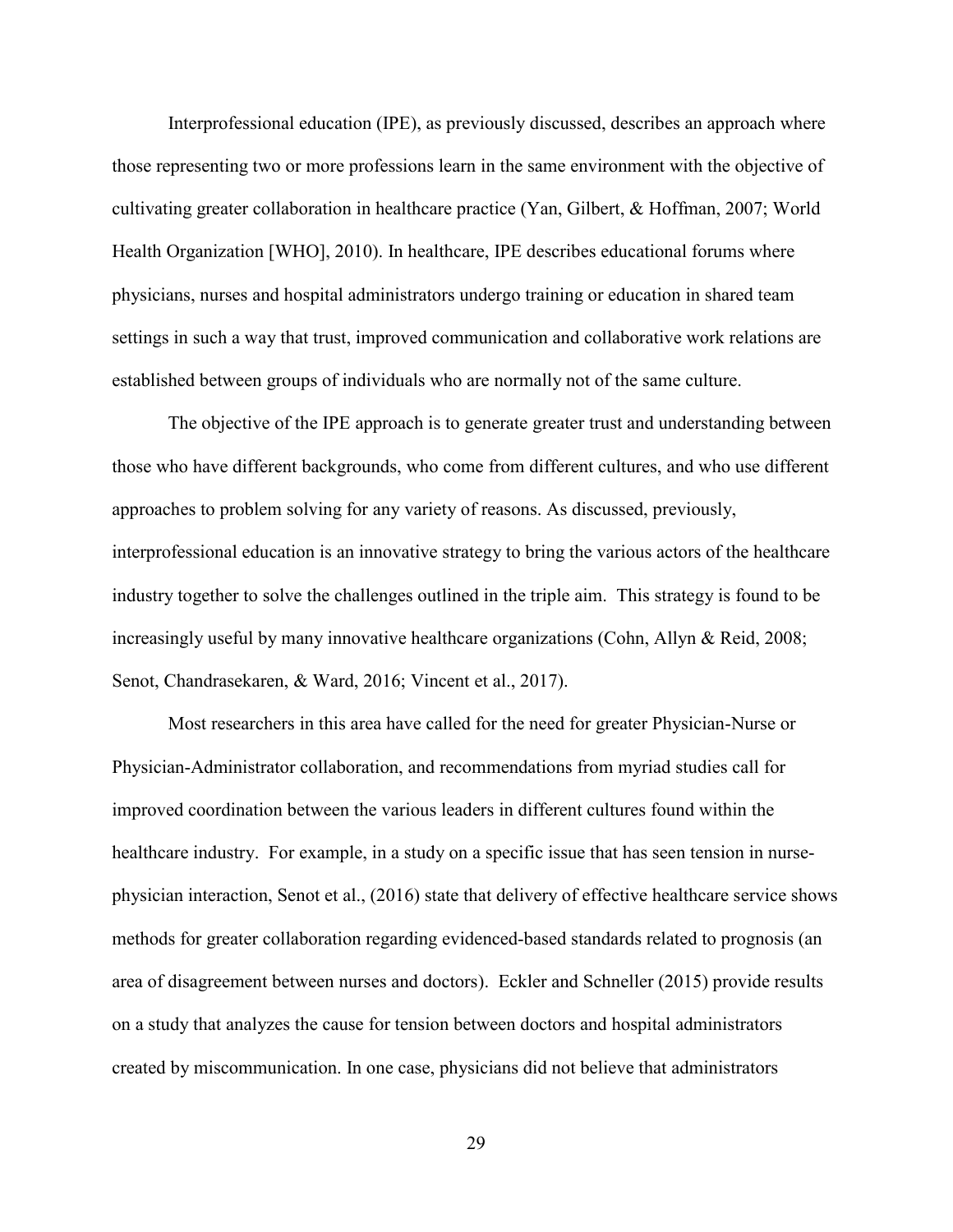understood their clinical needs for specific surgical product selection, while administrators felt physicians did not understand budget and logistical constraints that contributed to not ordering various instruments for the same purpose. Views from both sides of this interprofessional debate contributed to significant dysfunction in one medical facility.

A White Paper on CMO-CFO collaboration proposes greater Chief Medical Officer (CMO)-Chief Financial Officer (CFO) collaboration as a way to increase clinical integration among department and between medical service lines within healthcare organizations and across the U.S. care continuum (American Association for Physician Leadership, 2015). After reviewing various dysfunction within a healthcare facility, Sullivan, Kiovsky, Mason, Hill, and Dukes (2015) recommended ways to solve issues related to the triple aim by suggesting the organization work on consistently building collaborative teams while advantaging the diversity found in the professional and administrative arenas. Kirkpatrick et al. (2008) believe there are deep rifts between the way medical professionals and healthcare executives observe the healthcare environment: non-physician executives focus on the business of healthcare (running the service) while doctors (and presumably nurses) assume more responsibility for clinical care and patient experience and suggest there is the need for a more collaborative and bilateral engagement process, with each group learning, experiencing and understanding the other's problems.

The following sections will connect the literatures on IPE and two strategies shown to be effective at reducing the deleterious effects of team fault lines in prior research.

Rico et al. (2012) recommend two methods that, when combined, are effective for overcoming team fault lines. The first strategy – called crosscutting - involves forming subgroups in which all members are known to be different in some way as a means to formally "mix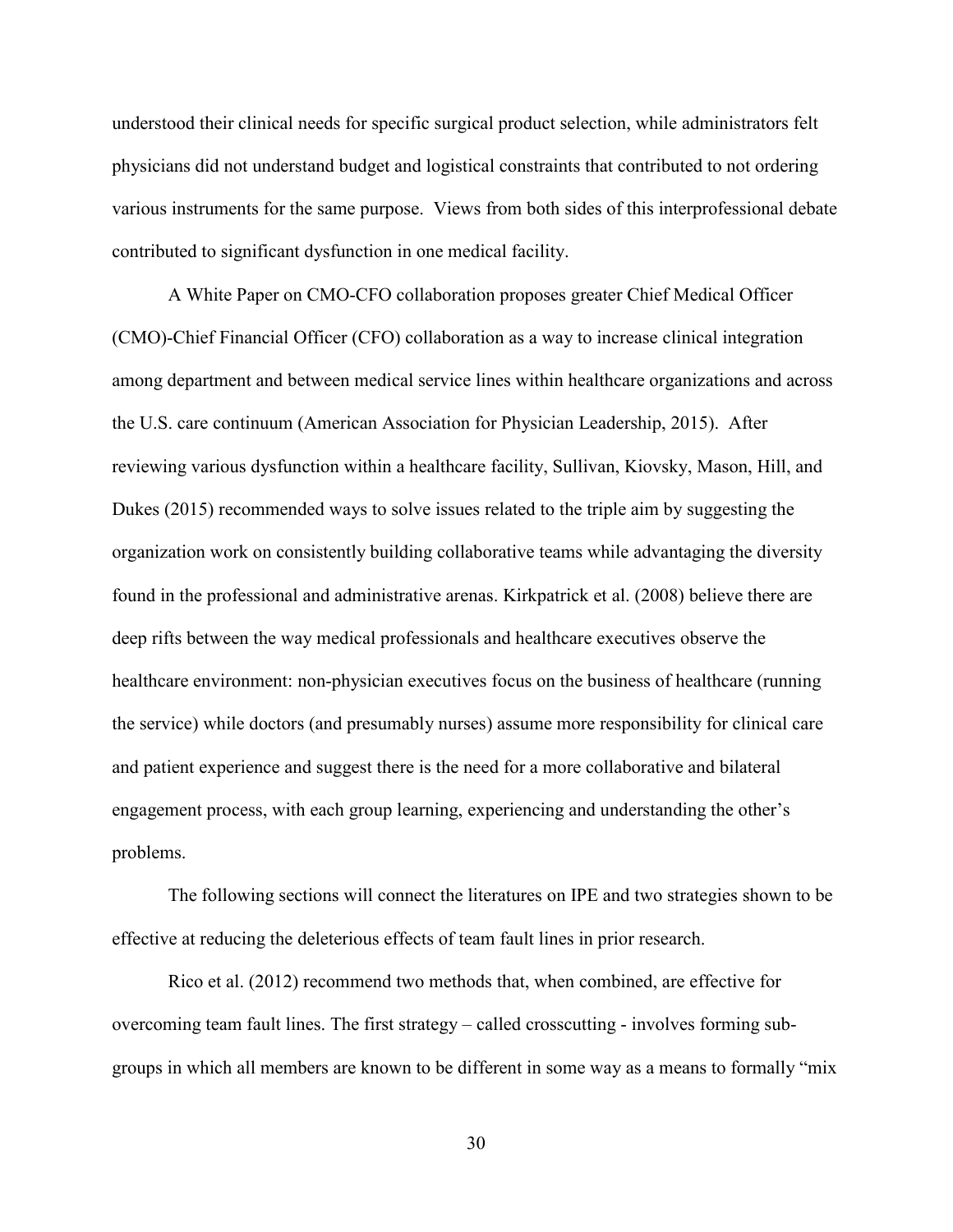things up." Crosscutting is "a *decategorization* strategy, that inhibits intersubgroup bias by increasing the perception of overlapping attributes between in-subgroup and out-subgroup members while weakening the category distinctiveness on a target dimension" (e.g., a medical profession versus a healthcare business approach) (p. 409). This tactic is designed to contribute to improved communication and increased team information sharing with the intent of overcoming the divides associated with fault lines (Brewer, 1999; Gaertner & Dovidio, 2000).

The strategy of "crosscutting," composing groups in which members share goals and objectives (i.e., work in the same industry) while being different in their culture, approach or title (e.g., doctor, nurse or administrator), will reduce the salience of fault lines and improve team processes (Rico et al., 2012). While there are various studies that analyze the effectiveness of these different approaches to physician leadership programs, and cross-cutting suggests what should happen with healthcare professionals, there does not appear to be available research that compares the effect of the same physician leadership course composed of physicians, nurses, and administrators versus one composed solely of physicians.

**The effect of interprofessional education.** Interprofessional education employs crosscutting along professional fault lines. A physician's ability in leading, understanding and modeling various techniques of proper communication and contributing to more effective exchange information should be positively affected by attending an interprofessional (e.g., with doctors, nurses, administrators) leadership training class relative to a physician attending a similar class composed only of other physicians.

Addressing these issues in training or educational formats contribute to improved problem-solving among those with different views of the healthcare dynamic (Devries & Bakker-Pieper, 2010; Stevenson, 2014). Vincent et al. (2017) report the positive and statistically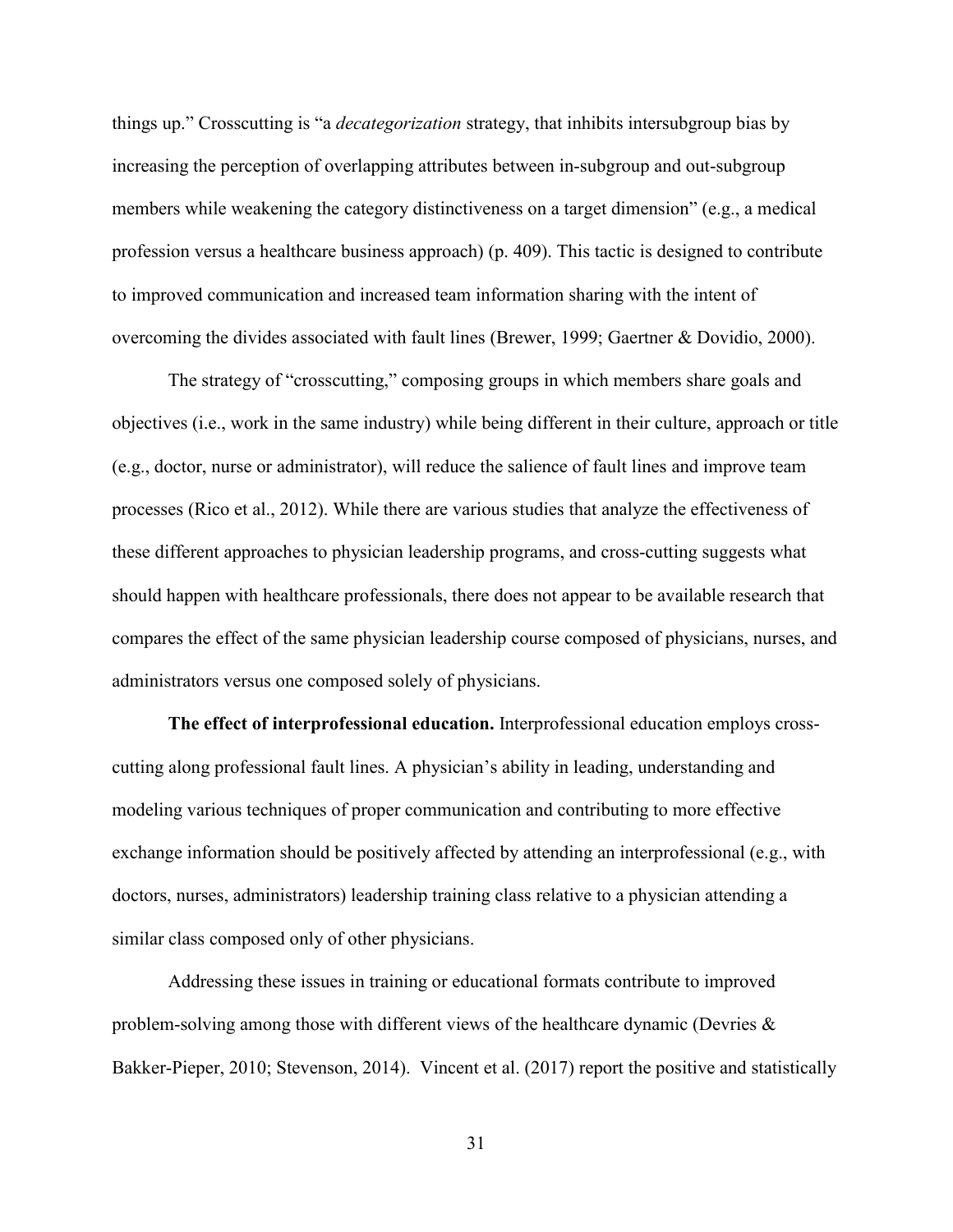significant benefits of a physician-nurse-administrator leadership development program (where the subject group was informal and younger leader physicians, more senior nurses, and key hospital administrators) and how the program was beneficial in developing trust, improving collaboration among the IPE team, cultivating positive trends in self-reported practice experiences, and rankings from patients that showed positive changes in treatment and engagement. For collaborative relationships to develop and flourish, each member must contribute to creating mutual or equal power in the relationship (Nelson, King and Bodine, 2008). Interprofessional interactions that are part of leadership development programs have been shown to build this kind of improved methods of communications, greater effectiveness in sharing information and setting an example of professional and personal leadership for members of the team.

Rico et al. (2012) describe a second strategy for reducing the salience of team fault lines and ultimately improving team communication and information exchange. This strategy involves the creation of superordinate group goals as a means of driving team members' commonalities. Superordinate goals – difficult challenges given to interprofessional teams – require members to contribute their unique knowledge while ensuring the team's diversity more effectively achieves solutions to complex tasks that have a common objective (Joshi & Roh, 2009). The course objectives in the homogenous and IPE class did not differ, but the physicians in the IPE class had the opportunity to view these objectives as common goals for physicians, for nurses and for administrators rather than just the physicians alone in the homogenous group. As the IPE seminar received input from other subgroups in their class to see different approaches to common challenges, the expectation is that professional faultlines between the three subgroups would be less salient. Those in the homogenous class studied the same objectives, but an absence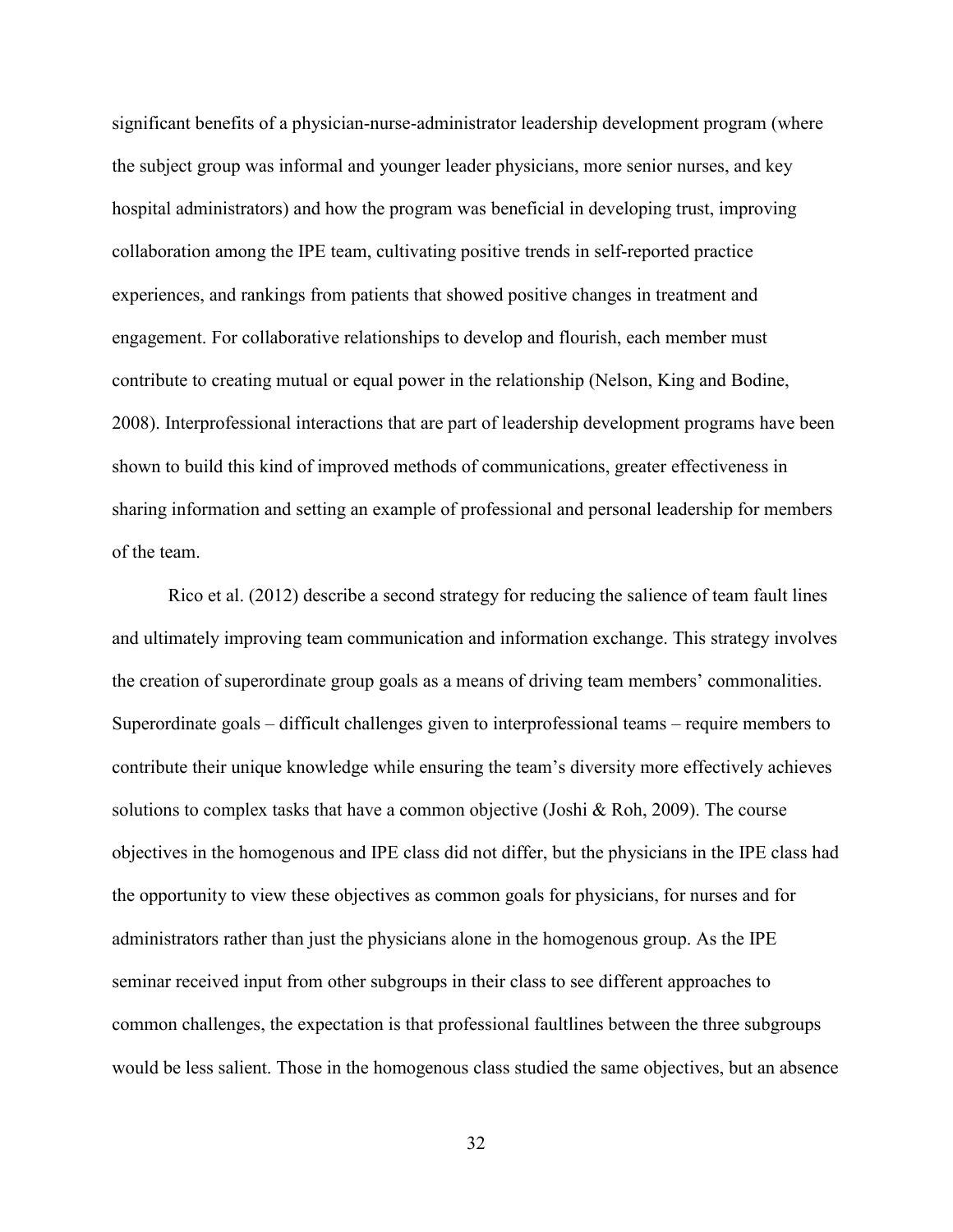of nurses and administrators in the class did not allow the opportunity to discuss expanded opportunities for problem solving.

In sum, due to the combined effects of cross-cutting and superordinate goals afforded in the IPE class, physicians in the IPE class should demonstrate greater pre-post changes in behavior than is demonstrated by physicians in the homogenous class. As such, the final two hypotheses offered state:

*H3: The effect of leadership training on physicians' self-rated a) leadership b) communication, and c) information exchange will be greater for those who participate in an interprofessional class than for those who participate in a class composed of solely physicians*.

*H4: The effect of leadership training on physicians' a) leadership, b) communication, and c) information exchange as observed and rated by their colleagues (i.e., other physicians and nurses) will be greater for those who participate in an inter-professional class than for those who participate in a class composed of solely physicians*.

 The collaboration of physicians, nurses, technicians, physician assistants and other clinical personnel in interprofessional leadership programs has been shown in the past to be one way to develop healthcare professionals and healthcare teams (Kirkpatrick et al., 2008). Bringing the various members of the healthcare team in leadership education and other cognitive pursuits contributes to increase collaboration and may help to overcome poor communication, interrupted information flow, and a lack of trust.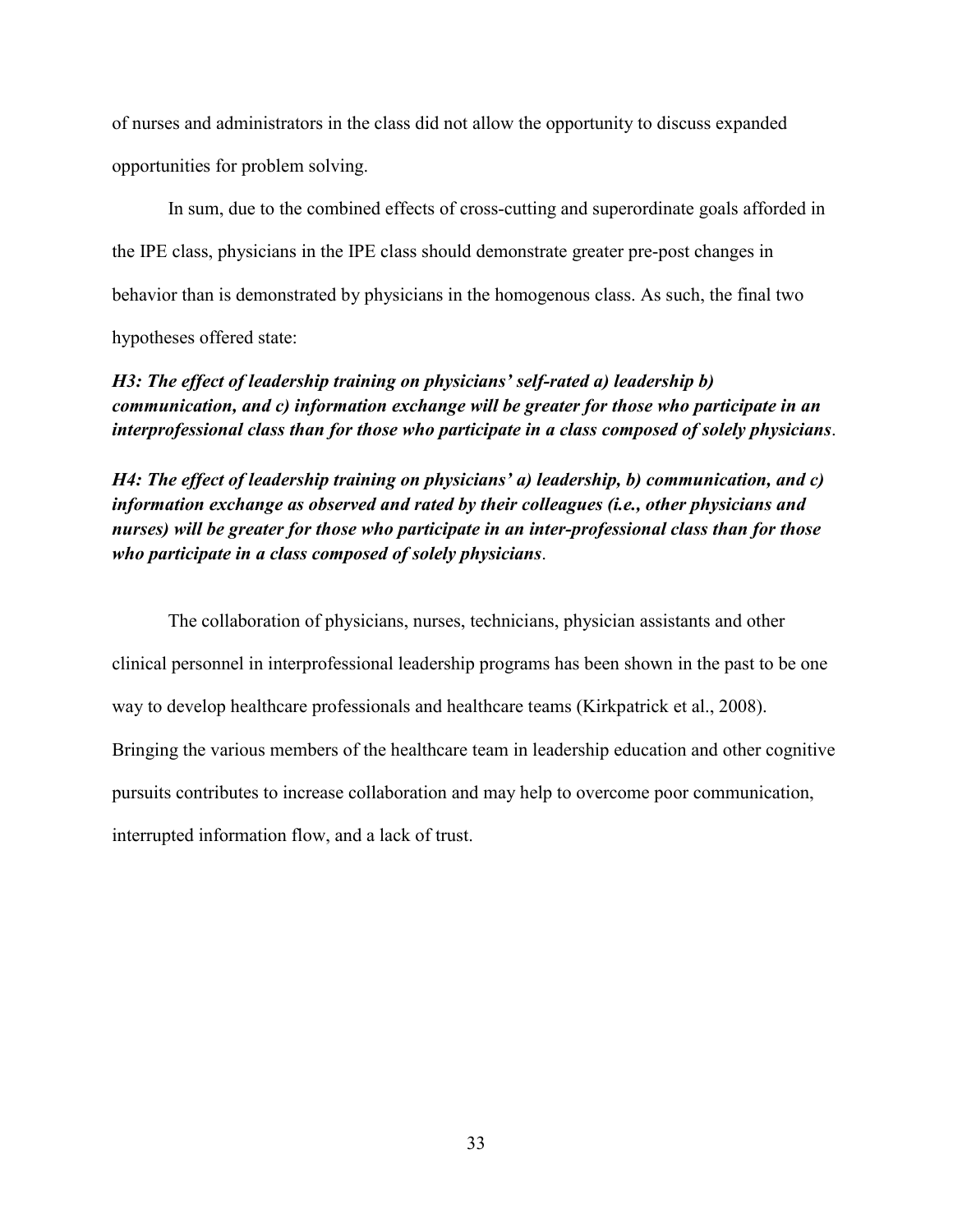# **CHAPTER 3 - METHODOLOGY**

This chapter provides a description of the participants, how they were selected for attendance, and how they were placed into the two groups for analysis. I will also outline the various elements of the leadership development course that will be used for the study and will then provide a description of the elements of the quantitative survey, the use of supplemental qualitative responses, the planned means of executing the survey, and the data collection process.

### **Participants**

This study was conducted with healthcare professionals serving at a large-scale, nonprofit hospital system in the Midwestern United States. This hospital system consists of nine different hospitals located within a large metropolitan area. While the organization has conducted executive leadership development programs in the past to build the leadership and team skills of their high-potential administrators, the organization has never attempted a program designed specifically to prepare physicians to be leaders of interprofessional healthcare teams.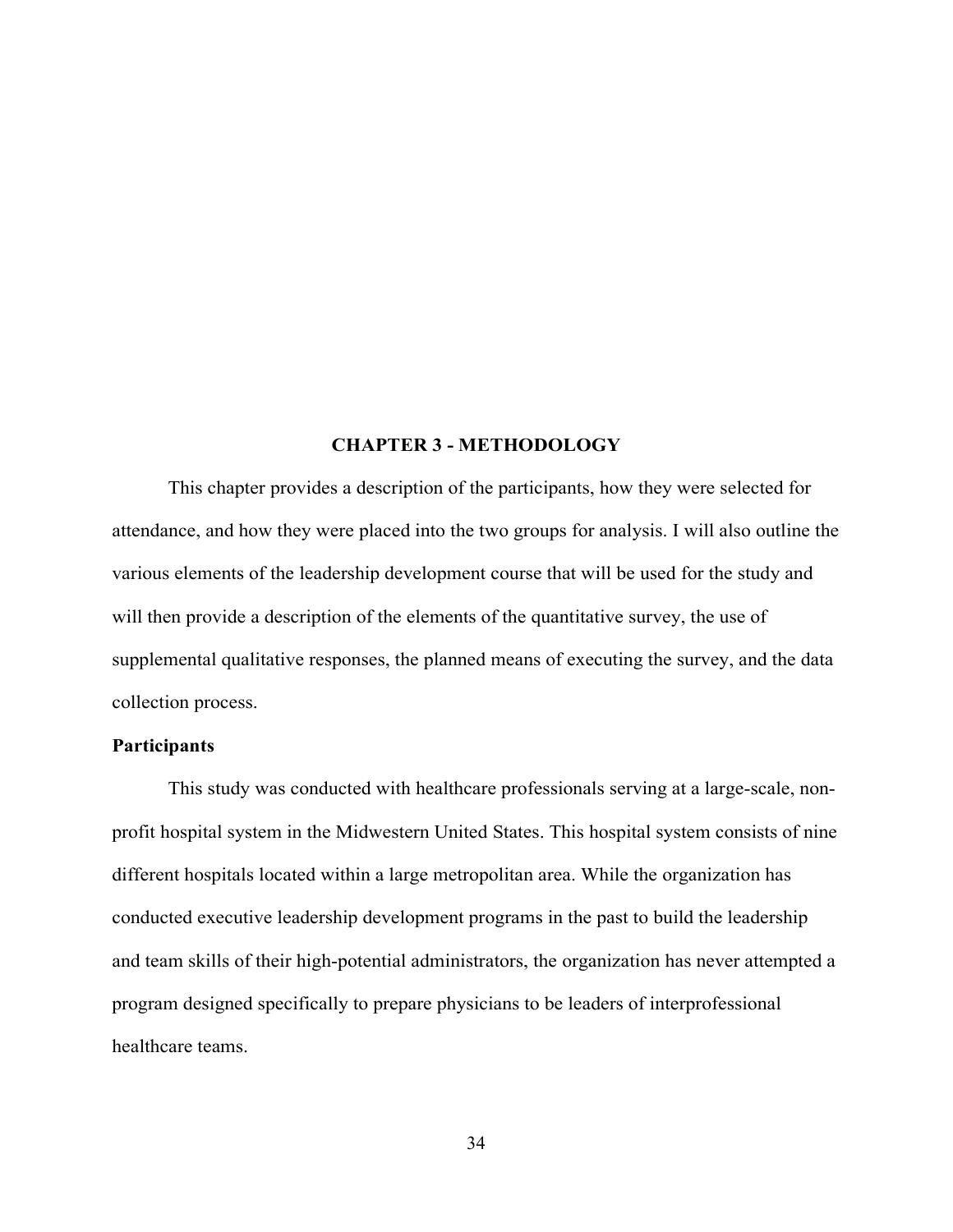The objectives of the study are to analyze the change in self-reported and observed leadership behaviors as well as to determine whether the composition of participants in the leadership training class – a homogenous group consisting of only physicians or a mixed group that was made up of physicians, nurses and administrators (i.e., interprofessional) will affect pre-post change in leadership, communication, and information exchange.

**Selection of physicians.** The selection of physicians for attendance in the leadership course (and for this study) was accomplished as follows. First, physicians were asked to apply to participate. The hospital advertised the program as voluntary and open for all physician applicants and sent mass emails describing the course to all doctors on the medical staff. The hospital Chief Medical Officer sent announcements directly to the medical staff executive committee meetings, announced the course at the hospital board meetings and provided direct messaging to the Chief Medical Officers (CMOs) and the Chief Strategy Officer (CSO) asking for volunteers. Additionally, the CMOs sent letters to physician leaders within the Clinically Integrated Network (CIN) at each hospital campus requesting volunteers for the program. Those physicians who applied were required to complete a hospital-developed application form, a personal one-page biography and a onepage essay as to why they want to attend the course. This process resulted in 122 physician applications for 85 positions available in the two courses. To cull the nominees to the appropriate number, the System's Chief Medical Officer created a selection committee/board made up of all the campus CMOs, two members of the Hospital Quality Board, and three Medical Staff presidents. That board reviewed all the applications, discussed those who were perceived to have the most potential for future service in various hospital and healthcare professional leadership roles, then determined an appropriate mix of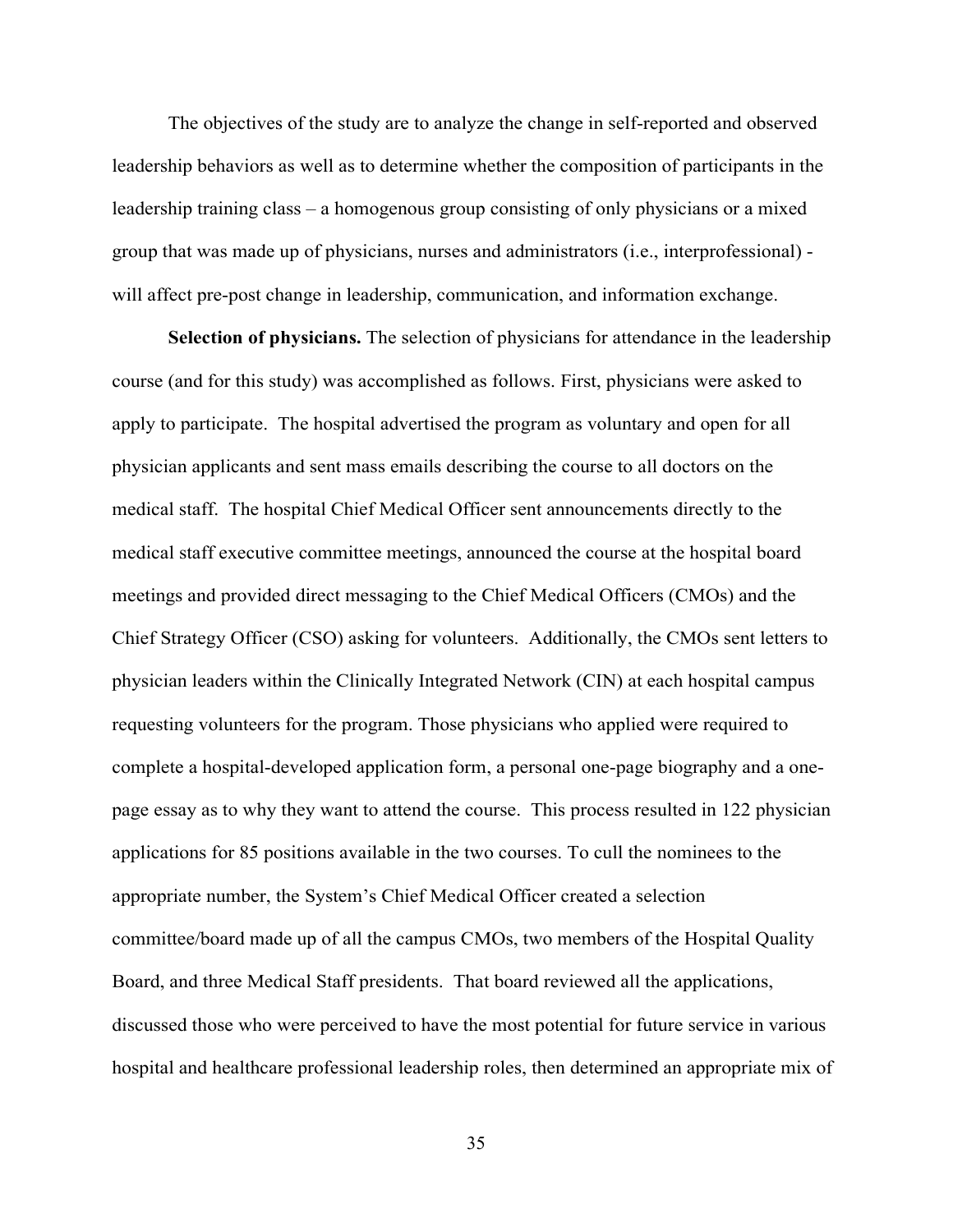specialty and hospital representation, and then made a final decision on 85 who were selected to attend. One month prior to the start of the course, all applicants were formally notified of their selection.

**Selection of nurses and administrators**. The hypotheses in the present study were tested by comparing physicians in the homogenous training class with those in the interprofessional class. While data were not collected on those who were not physicians, ten nurses and five administrators were also selected for attendance in the interprofessional class. These 15 class participants underwent a different selection process from the one described above for physicians. First, the hospital tasked all hospital CEOs/COOs and system senior executive leaders to nominate high potential clinical (nurse) and administration staff executives from within the organization. From these 35 high potential candidates, the senior executive leaders of the hospital system (CEO, COO, Chief Medical Officer and Chief Nursing Officer) selected those they determined to be the most qualified to attend. These "most qualified" nominees were culled to ten nurses and five administrators. The nurses represented the Emergency Departments, Intensive Care Units, Surgical Teams, Ward Charge Nurses and Clinical Teams. The administrators all held the title of Vice-President or above and came from key positions in Marketing, Budget, Operations, Strategy and Population Health.

After being notified of selection, participants – each doctor, nurse and administrator were asked to sign a letter of agreement required by the hospital regarding the attendance in the course. This letter outlined expectations such as timely completion of all assignments, assessments and surveys; completion of a personality indicator test; a "burnout assessment" (devised by the hospital in coordination with a consultancy group); a submission of a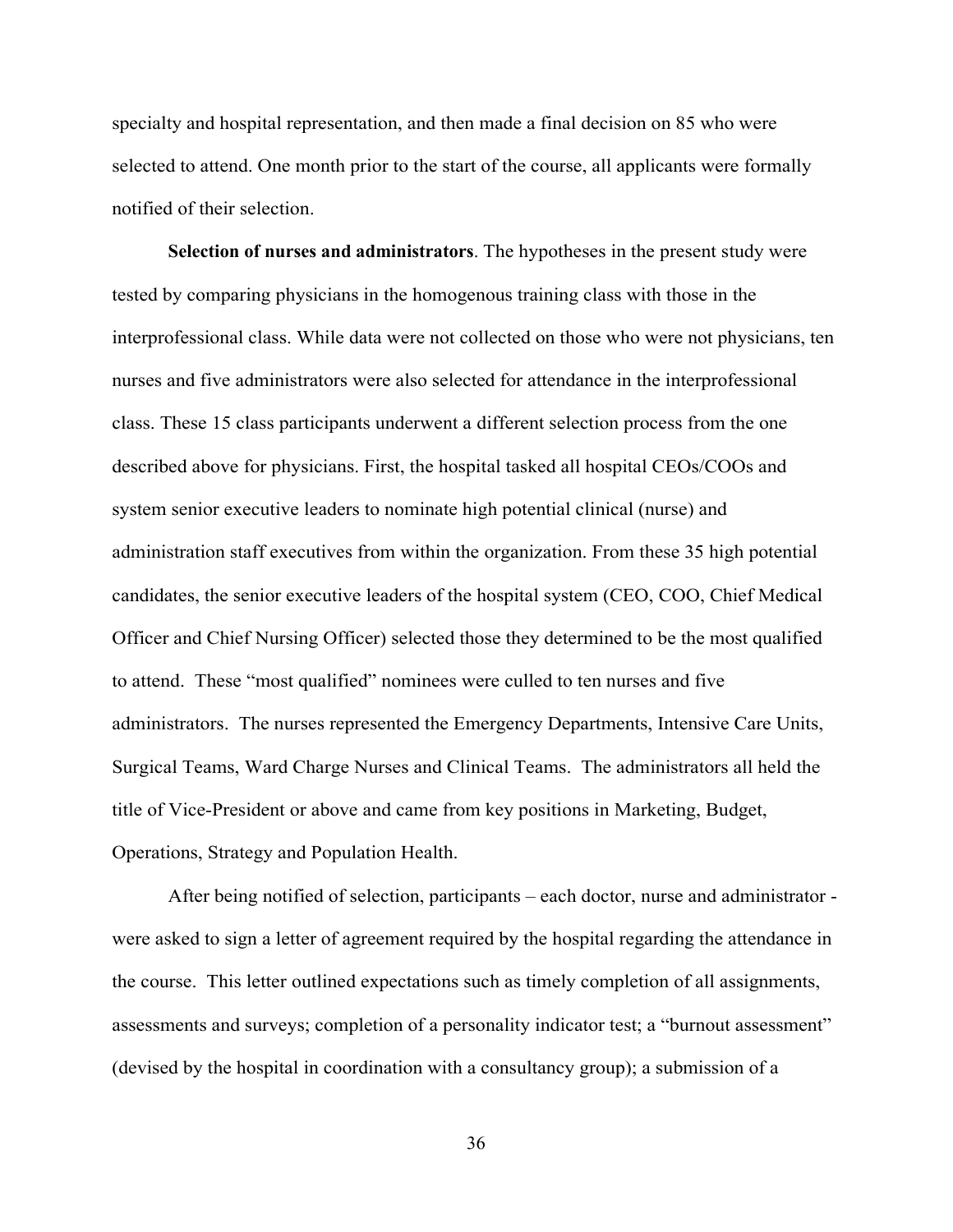biography and photo for inclusion in the course administrative pamphlet; and requirements for post-course activities. This administrative letter also informed participants of all course rules required for graduation.

**Compensation.** Employed and contract physicians attending the course were compensated with \$2500, to be paid after successful completion of the course. While this payment was not intended to provide for the loss of patient revenue experienced by each physician while attending the course, the payment served as a good faith measure award by the hospital administrators for participation in the training. Any physician who resigned from the course before completion would lose the stipend, so this did serve as a partial incentive for attendance. Nurses and administrators – as employees – did not receive this stipend, as they would continue to receive their normal employee compensation and experienced no loss of compensation for work hours missed.

**Placement into quasi-experimental conditions.** The study employs a quasiexperimental design. Shadish, Cook and Campbell (2002) describe the various factors that contribute to a quasi-experiment, such as the descriptive hypothesis associated with the manipulation of causes, pre-test determination, and what might have happened in the absence of some type of stimulus. Of importance, a quasi-experiment lacks a random assignment to condition, but researchers using this type of methodology still exert control over selecting measurements and how nonrandom assignments are executed (p. 14). In the present study, the participants (i.e., physicians) were not assigned to conditions using a random process. Rather, physicians were placed into one of the two course conditions homogenous class composition or interprofessional class composition - to ensure an assortment of physician specialties (i.e., surgeons, family practice physicians, internists,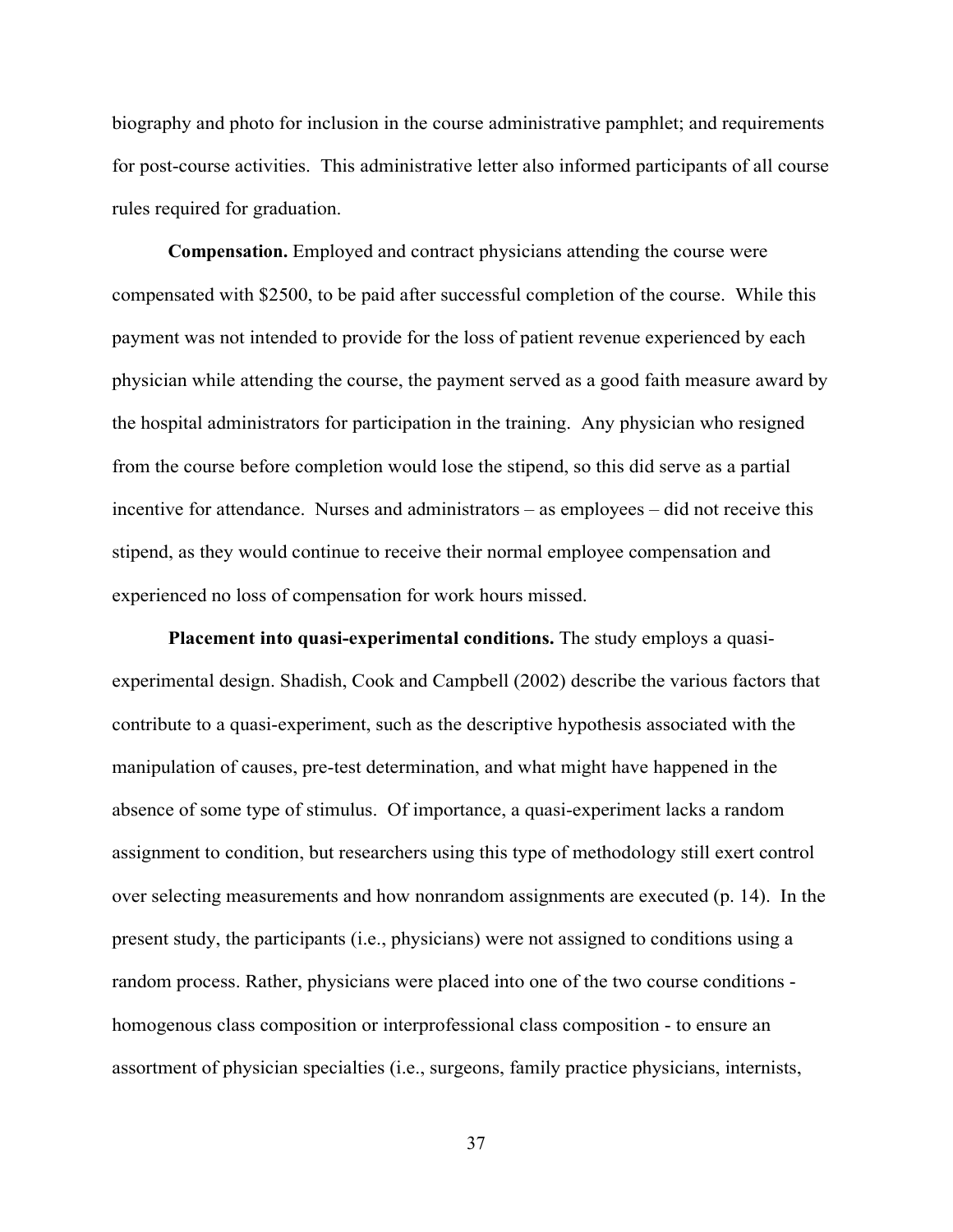psychiatrist, etc.), a near-equal percentage of gender mix, and appropriate representation of the hospital campuses found within the hospital system in each of the two conditions. Given there were several campus-level Chief Medical Officers and physician clinic directors applying for and selected to attend, those physicians occupying formal senior physician leadership roles were also equally divided between the two groups. The design had attendees in two groups.

The first group – the homogenous ("blue") group – consisted of 50 physicians  $(14)$ women and 36 men, or 28%/72% female/male split) representing a variety of subspecialties. Specifically, 21% are family practice physicians, 14% are surgeons (of various specialties), 10% are obstetricians or OB/GYN physicians, 10% are internists, 8% are emergency or acute care physicians, 10% are pediatric physicians, 5% are radiologists, 10% are psychiatrists and 12% practice a unique medical specialty (e.g., neurologist, pulmonologist, etc.). There are no nurses or administrators in this group.

The second group – the interprofessional ("green") group – consisted of  $35$ physicians (10 women and 25 men, or a 29%/71% female/male split) who closely mirror the specialties in the homogenous group. Specifically, 21% are family practice physicians, 17% are surgeons, 8% are obstetricians or OB/GYN physicians, 8% are internists, 16% are emergency or acute care physicians, 5% are pediatric physicians, 6% are radiologists, 5% are psychiatrists, and 12% also practice in a unique specialty. Participating in this class but not analyzed as part of the present study are ten nurses and five hospital administrators. A more visual breakdown of the two groups are is shown in figure 3 (Physician Specialty Breakdown).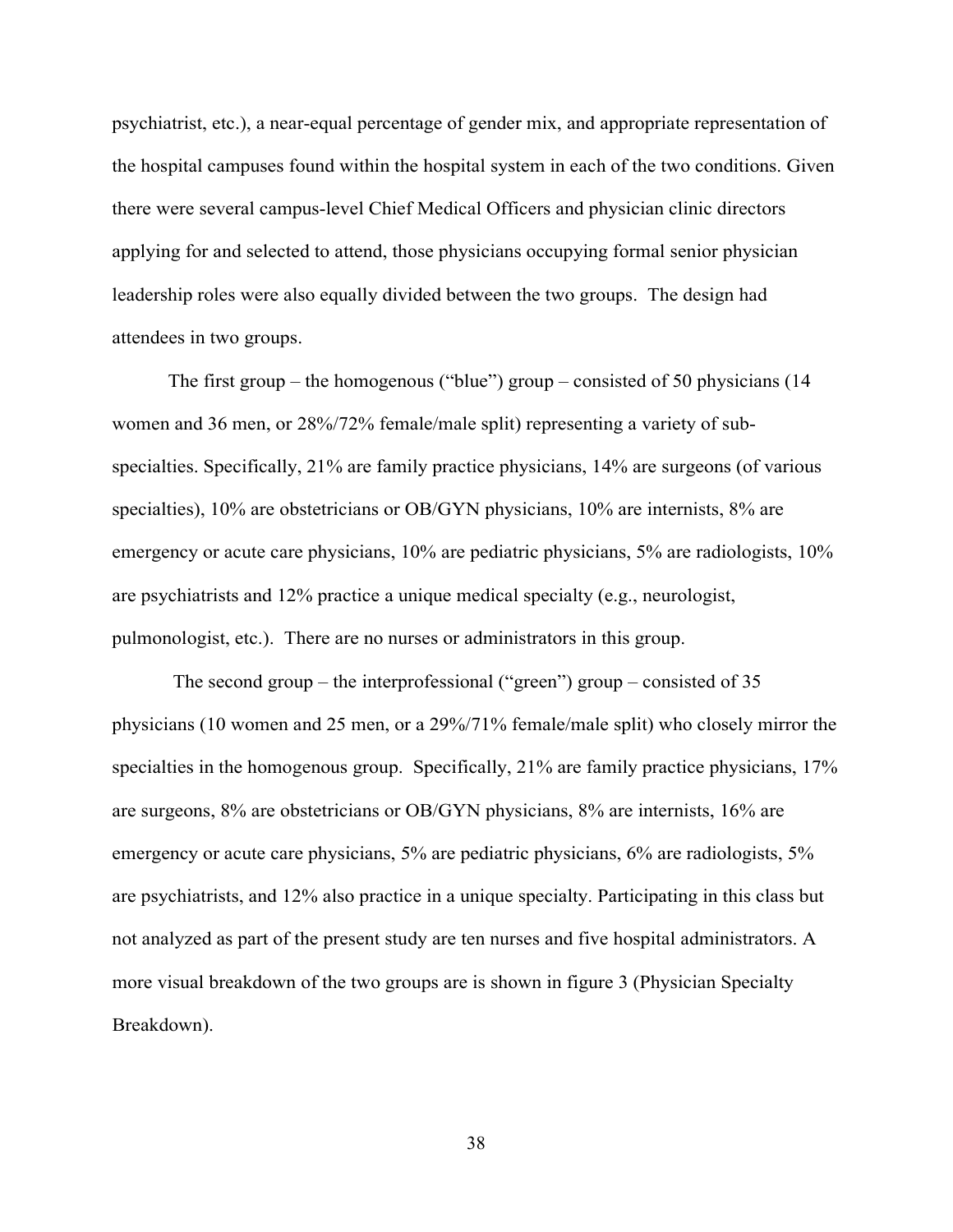Blue Group (Homogenous, 50 physicians)

- 14 women/36 men  $(28\%/72\% \text{ ratio})$
- 21% Family practice
- $\cdot$  14% Surgeons
- 10% Obstetrics or OB/GYN
- 10% Internists
- 8% ED or Acute Care
- · 10% Pediatric
- 5% Radiologist
- · 10% Psychiatrist
- 12% "Unique" specialty (neurologist, pulmonologist, etc)

Green Group (IPE, 35 physicians, 10 nurses, 5 execs)

- 10 women/25 men  $(29\%/71\% \text{ ratio})$
- 21% Family practice
- $\cdot$  17% Surgeons
- 8% Obstetrics or OB/GYN
- $\cdot$  8% Internists
- 16% ED or Acute Care
- · 5% Pediatric
- $\cdot$  6% Radiologist
- 5% Psychiatrist
- 12% "Unique" specialty (neurologist, pulmonologist, etc)

*Figure 3.* Physician Specialty Breakdown

#### **Procedure**

**Data collection.** Participants in the research were tasked to complete the identical self-ratings of their a) leadership, b) communication, and c) information exchange 30-days prior to the first leadership class and immediately following the completion of the last class (see Appendix B, Participant Self-Reporting Survey). Identical pre-post ratings were also requested and collected from one physician and one nurse colleague, as well as a spouse/partner, if participants were willing to provide that personal information. These "observers" were asked to provide observations on the individual physician participant's leader behavior in the professional healthcare setting and at home. Additionally, physician participants were asked – if they felt it appropriate – to provide the names of their spouse/partners, and those individuals also completed the pre-post ratings while observing the individual physician in a personal rather than professional setting (see Appendix D, Observer Informed Consent and Survey). The observers received the pre-course survey one week after the return of all participant surveys, and the observers received the post-course survey on the same day the participants received their survey (i.e., the final day of the course). In the post-course ratings generated by both professional and personal observers, an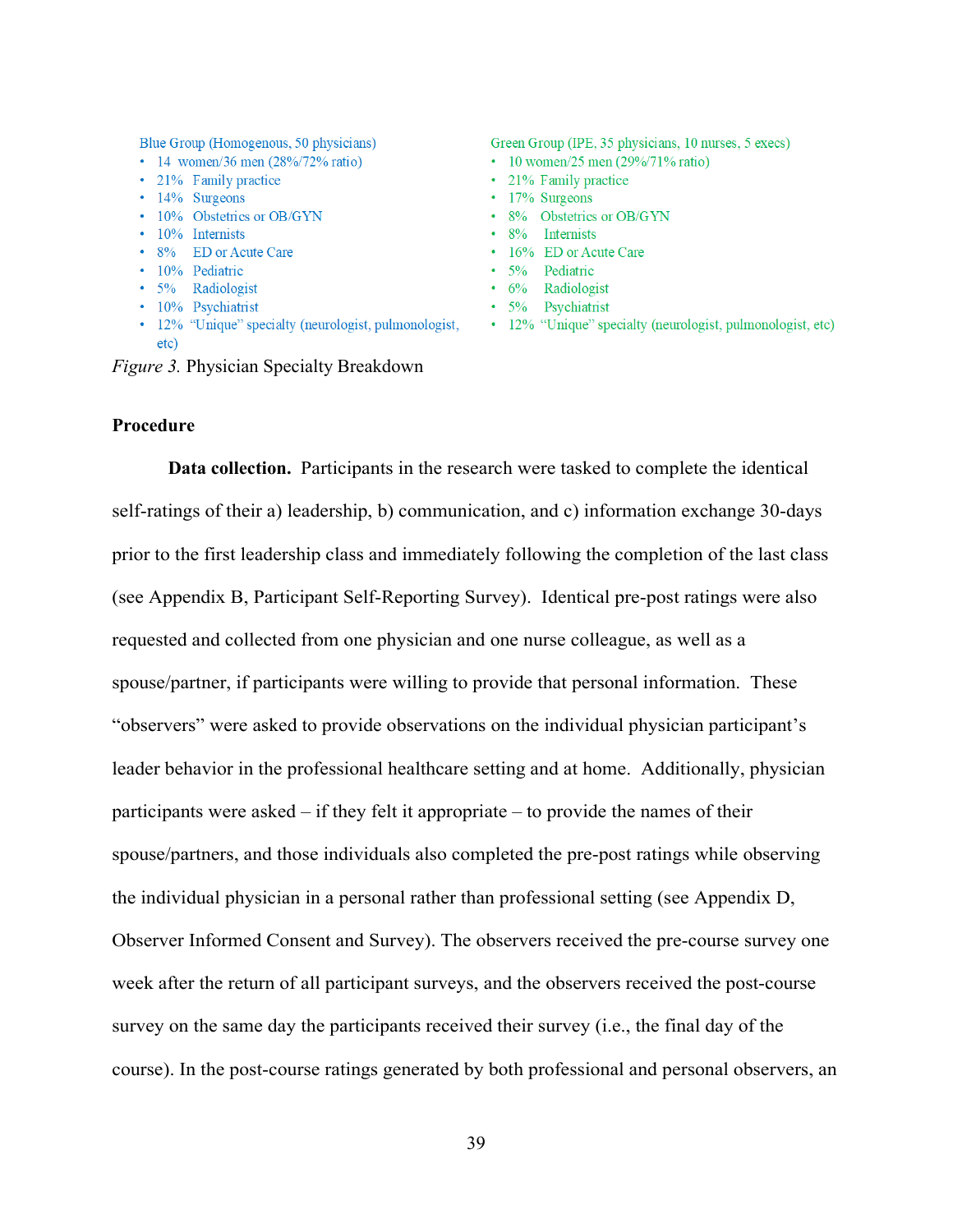added free-response question requested a description of any particular interesting leadership changes exhibited by the physician they observed. Finally, seminar participants were asked to complete a mid-course, voluntary, eight-question, free-response feedback questionnaire after lesson four (see Appendix C, Participant Mid-Course Feedback). That questionnaire reinforced a "development of the team" objective taught in lesson four, wherein they were trained on the proper methods of critiquing members of their team. All participants and observers were required to complete an informed consent that was embedded within their respective surveys (Appendices A and D).

### **Description of the Course**

All physicians participated in one of two Physician Leadership Development seminars scheduled to take place in five-hour monthly seminars occurring once per month for six months. Both seminars were taught by the same instructor during the same morning hours (7 a.m. to 12 p.m.). The all-physician group met on Wednesdays and the mixed group of physicians, nurses and administrators met on Thursdays. All teaching material, methods of instruction, session objectives, required assignments and discussion of theory, methodology, items for dialogue were the same for each class. Participants were only allowed to attend the seminars with their assigned groups. The only differences between the groups were the unique exchanges that occurred between the participants and instructor and among the participants within the group. All lessons were directed toward meeting various seminar objectives, and all of those were associated with understanding elements of leadership, leader attributes and competencies, influence methods, communication techniques and ensuring effective information exchange. The course's critical learning objectives centered on ensuring the individual's understanding of his/her role in the medical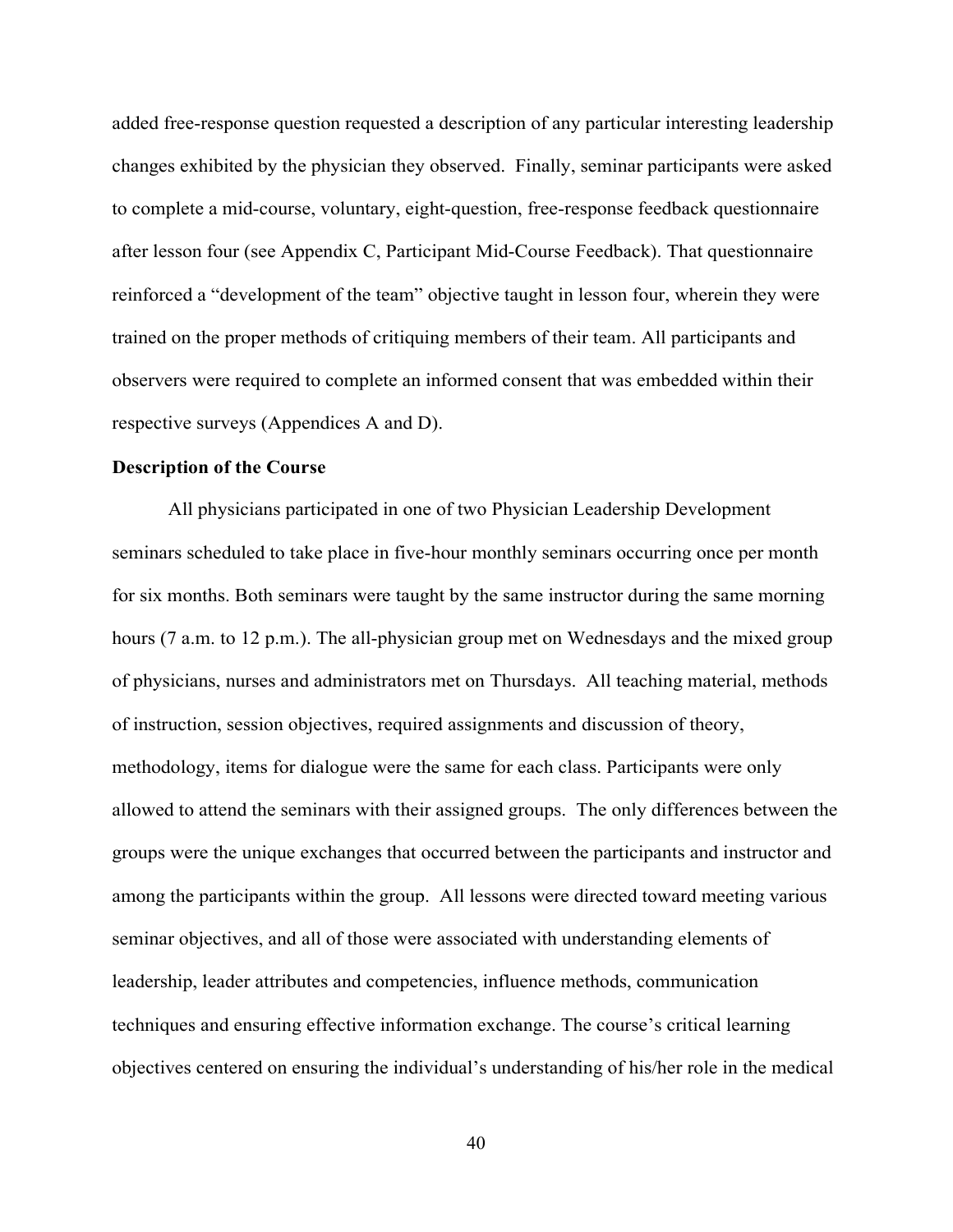profession, the attributes and competencies described in the leadership model provided in chapter 2, and the responsibility of leaders for the effective execution of team leader roles within a healthcare organization. Additionally, the course had the objective of ensuring participants understood how leadership excellence in health care is primarily focused on effective patient outcomes, meeting the challenges outlined in the triple aim (plus one), and organizational cultural and strategic effectiveness.

The first two seminar sessions – a total of ten hours of seminar work over two months encompassing lesson one and two – required participants to explore the profession of healthcare, the definition of leadership, the attributes and competencies required of leaders, and to become familiar with how leaders and followers interact in high performing organizations. These first two sessions focused on developing the attributes of a leader, with participants being introduced to leader self-awareness, strengths and weaknesses of leaders, leadership styles and leader's character, values and presence. The objectives were to describe and discuss the attributes of effective leaders while introducing the requirements for effective communication, methods of information exchanges, and the dynamics of leadership needed on successful teams. The third and fourth seminars explored the various dynamics of dyadic leadership, one-on-one engagements and interactions with patients, and the leadership dynamics needed to build healthcare teams. These two seminars centered on assisting those in leadership positions understand various influence methods, the requirement to know the motivations of each team member, and the leader's requirement to achieve a desired result with various members who contribute with diverse skills in various ways to his or her respective team (e.g., overcoming interprofessional fault lines). Seminars five and six focused on understanding the role of the leader in building and leading both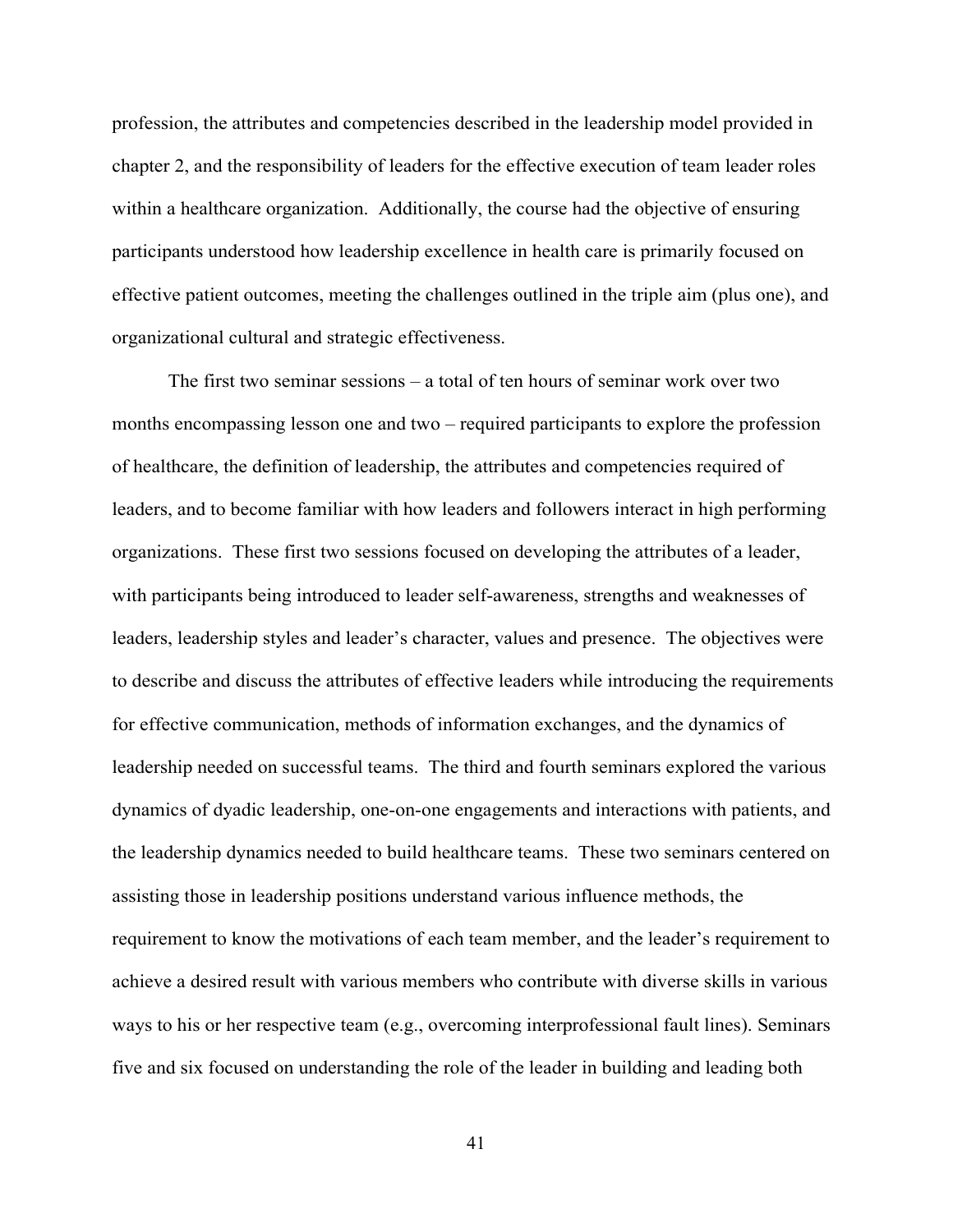small and large teams and in contributing to the strategies and objectives of the organization and of healthcare at large. Participants discussed the various methods and dynamics necessary in leading high-performing teams in various environments, and they also received an introduction to the elements of situational leadership, strategic framing, models of team development and the understanding of how leadership, communication, and information exchange contribute to effective team-building. As part of the final seminar, participants attended briefings regarding the strategies of the organization and participated in an extended panel discussion with key C-Suite leaders regarding the physician's role in leading interprofessional healthcare teams.

Prior to the start of the course, each participant received a course pamphlet with assigned reading related to the objectives and subject matter for every lesson, an outline of each seminar, the anticipated focus of discussions for the seminars, and the participant responsibilities. During each seminar, the instructor engaged participants to generate discussion and dialogue and assigned teams within the group to provide information briefings regarding their observation of seminar topics observed in their work environment. After each seminar, participants were tasked with homework linked to further exploration of the topic discussed during the seminar, with activities observed within their own work environment. At the beginning of the following session, physician participants were required to report their observations in a shared briefing with their seminar-mates.

# **Measures**

**Quantitative data.** Course seminar participants in both groups received an email with and informed consent and a 16-question survey 30-days prior to the start of the class (Appendices A and B). This survey was adopted from research addressing how leadership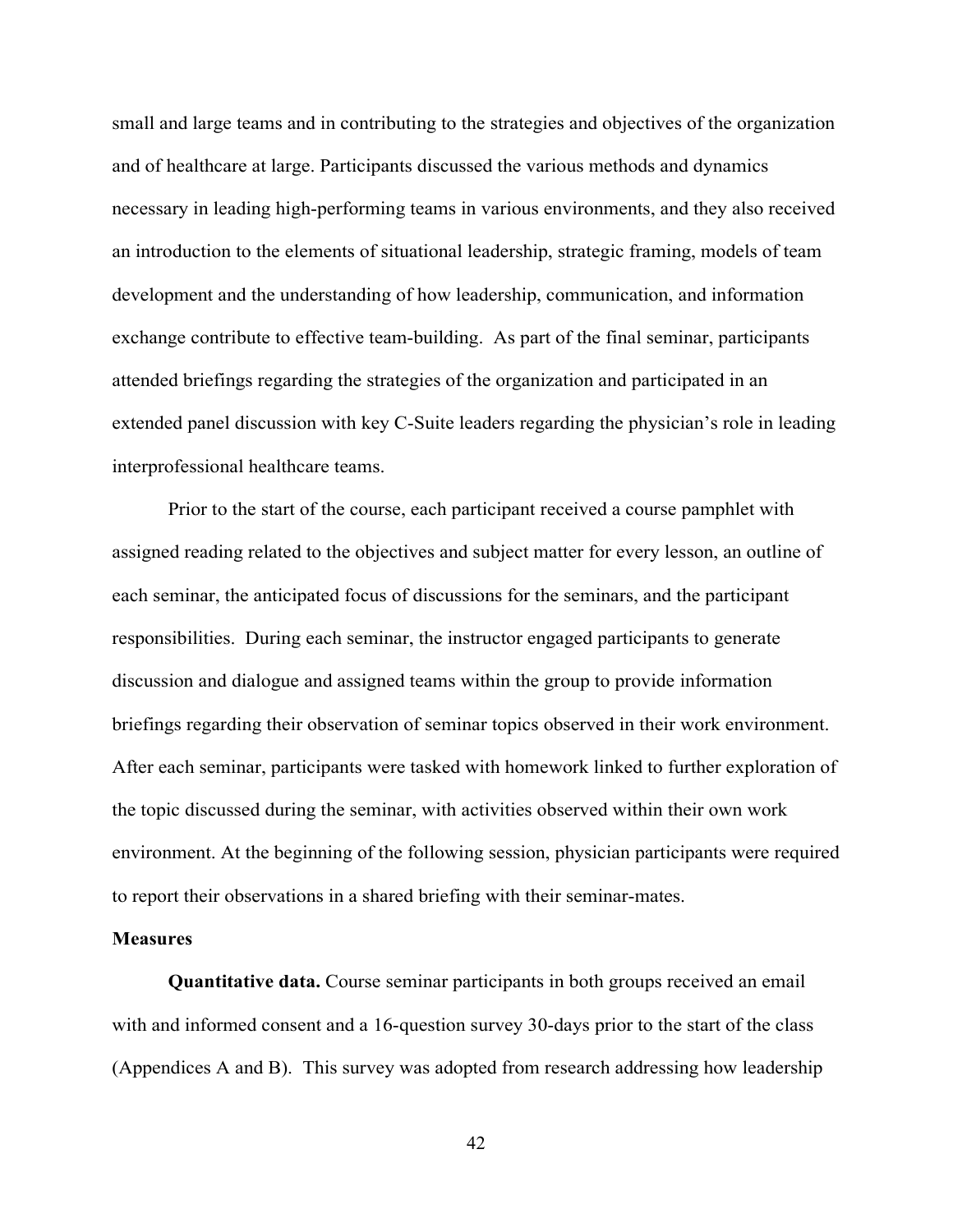is related to team-building, completed by Smith-Jentsch, Johnston, and Payne (2008). The rating scale of the survey allowed physicians to self-report elements aligned with the course objectives on a 6-point Likert scale ranging from 1 (very rarely) to 6 (almost always). Ten questions reflected the various attributes and competencies required of leaders and elements of influence and developmental requirements that all are considered critical to successful transformational leadership (e.g., "I exhibit values and behaviors that others admire," "I take time in helping other people develop and reach their potential," and "If members of my team make errors, I take appropriate action to correct them and hold them to professional standards."). Three questions focused on methods and styles of effective communication (e.g., "I provide clear direction when communicating to others" and "I communicate using the most effective mode, given the nature of the message"). Finally, three questions also pertained to information exchange (e.g., "I proactively provide information to team members who need it" and "I provide big-picture summaries to my team to help them understand the situation").

The participants were told the survey would take between 10-15 minutes, and the survey included an informed consent document. The survey asked class participants to provide their name, their position at the hospital (i.e., physician, nurse, administrator), and job title or physician specialty (i.e., radiologist, charge nurse, vice-president of marketing, etc.). Within the participant's survey, physicians were also asked to provide the email address of a physician colleague, nurse colleague, and spouse/partner (if applicable) that they would request to serve as observers. These individuals would also be asked to voluntarily participate in the evaluation of the individual physician participants using identical pre-post surveys with an embedded informed consent (Appendix D). The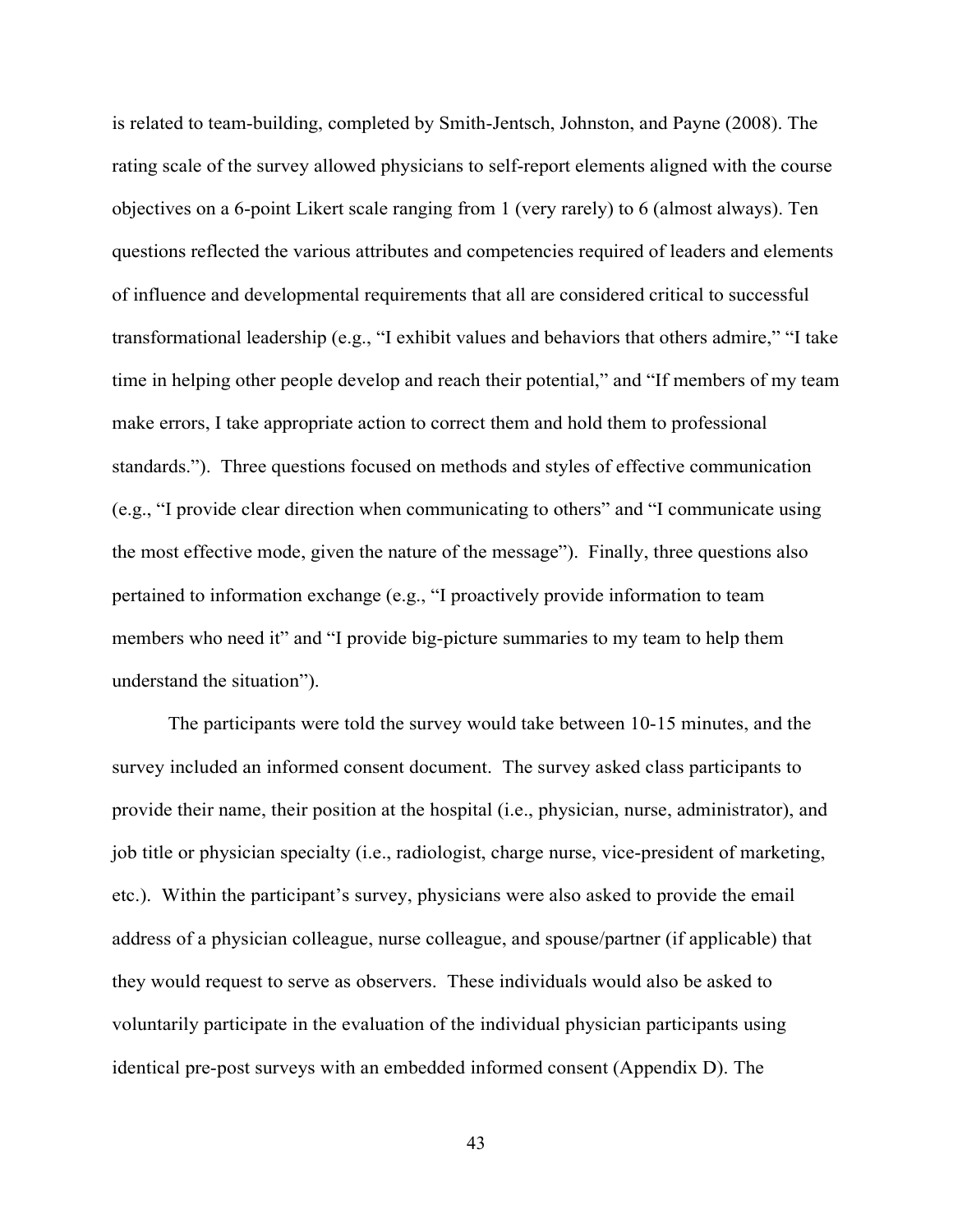questions asked of the observers mirrored those asked of the physician participants, with the only difference being appropriate use of pronoun descriptors (e.g., instead of "I provide clear direction when communicating to others," the observer questions were "This physician provides clear direction when communicating with others," or "my spouse/partner provides clear direction when communicating with others.").

Email reminders were sent every three days requesting participants and observers return their survey prior to two weeks before the start of the course, and similar reminders were sent upon completion of the course requesting return of surveys within two weeks of the end date.

**Data collected via qualitative approach.** A qualitative data set was collected in the course from the seminar participants. As a *voluntary* homework exercise posted after seminar four, participants were asked to provide a critique of the course by answering an email that listed eight questions (Appendix C, Participant Mid-Course Feedback Questions). Questions one through six of this questionnaire requested participants' perception of their personal behavioral changes associated with the three course themes of leadership (attributes and competencies), communication methods, and information exchange. Question seven was administrative in nature, requesting feedback on which seminar topics were most interesting and which topic areas did the participants think might be eliminated or reduced from the course in future lessons; this question was not part of the themes or the coding but will be used to adjust future leadership course offerings. The final question (question eight) requested the participants' views regarding how the course might contribute to increasing healthcare collaboration and interprofessional teaming within their organization.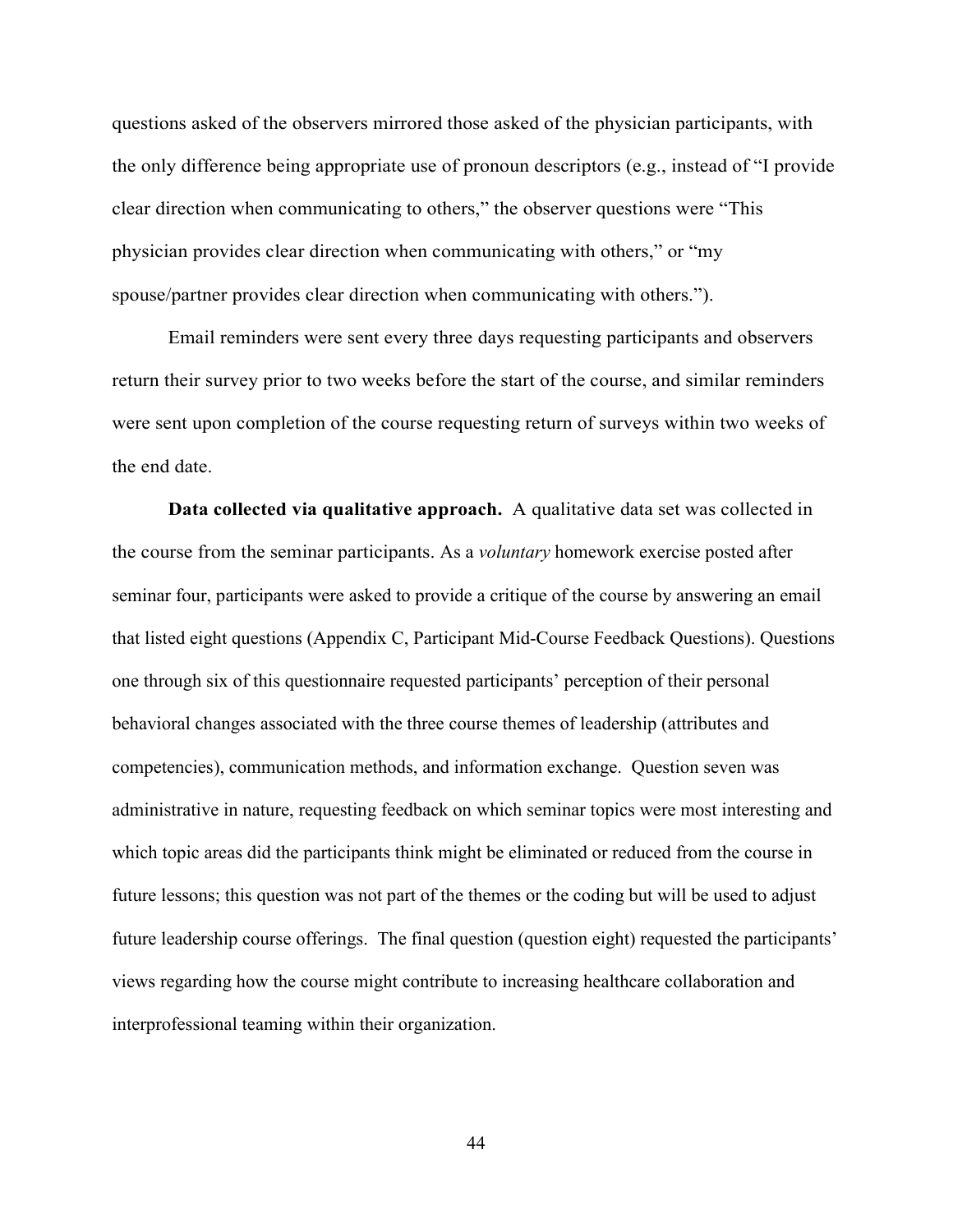This questionnaire was designed to collect comments that would supplement and provide additional insights to the data collected via quantitative approaches in the pre- and post-course surveys. Physician participants were assured anonymity in their submissions of this free-form survey and were only asked to identify their class (blue or green group, or the homogenous or IPE seminar, respectively).

The participants perceived this requirement as an exercise inherent to one of the seminar objectives of "developing others." The responses from physicians were collected and filtered and separated by class, and both sets of data was consolidated by question. All data from participants was collocated into a summary word document. Codes were generated based on the three research themes of "leadership, communication and information exchange" and the additional theme of "collaboration." NVivo software from QSR International was used to find and contextualize key words from these themes, as shown in Appendix E (Code Book: Themes and Key Words), and to help organize the analysis as suggested by Strauss and Corbin (1990) and Creswell (2009).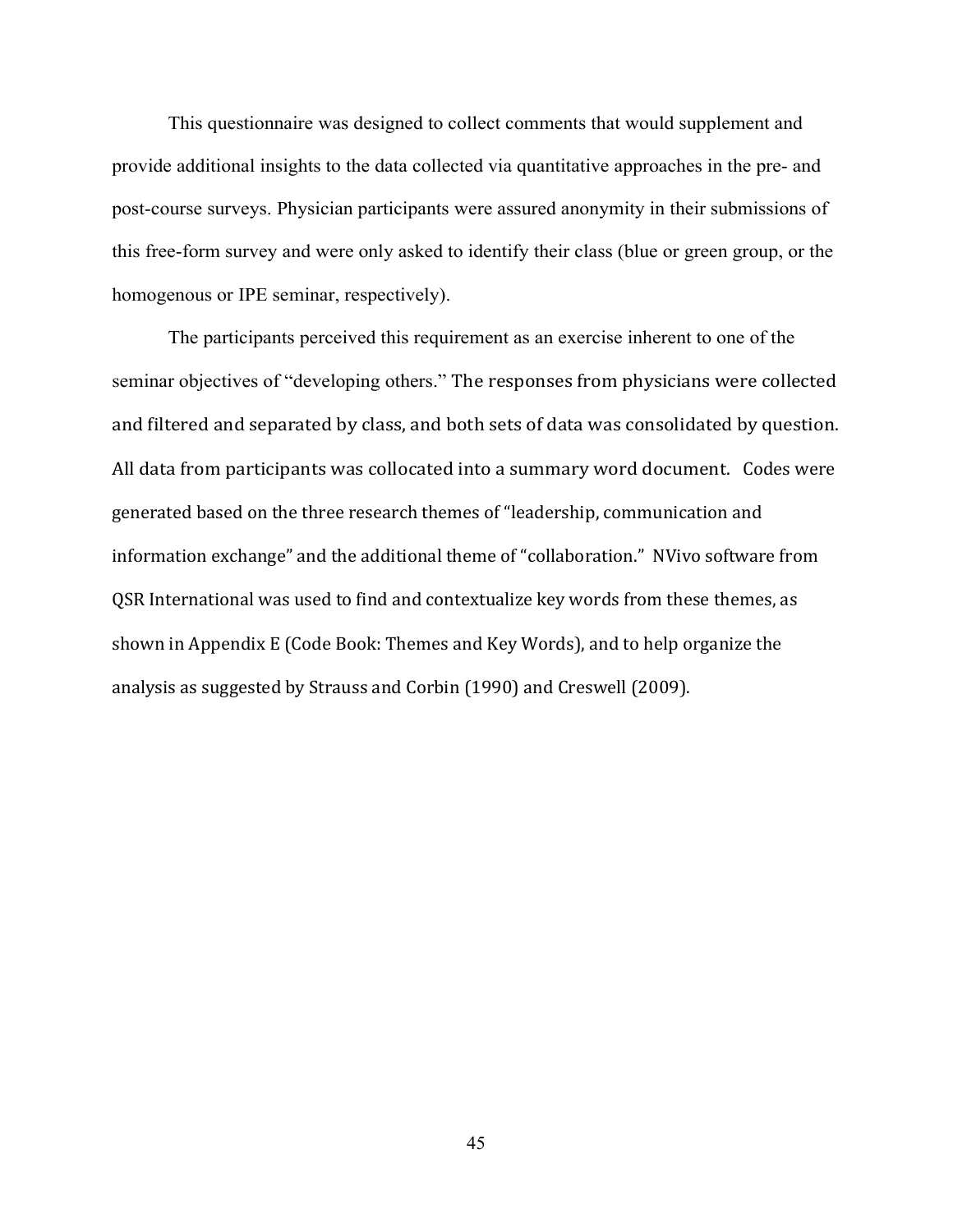# **CHAPTER 4 – RESULTS**

This chapter provides analysis of the data collected in the study. The first section reviews the data results while also providing an assessment of the reliability of the questions used in the quantitative survey. The next section presents an overview of the pre- and post-test survey responses that were collected from the physician participants and the voluntary observers. That self-reported data portrays how all participating physicians perceived their leadership attributes, the ability to communicate effectively, their level of information exchange and an overall compilation of these three areas at the start of the program. Data on those same questions were collected from the physicians at the completion of the six-month seminars, and those results will also undergo analysis. Additionally, the pre- and post-course data collected from the physicians' colleagues (peer doctors and peer nurses), as well as observation from the physicians' partners or spouses was analyzed for insight into any change of observed behaviors of the physician participants. The data collected from both physician participants and their selected observers was then separated to allow for a comparison of any differences between those in the "blue group" (the class consisting only of physicians) and the "green group" (the interprofessional class of physicians, nurses and administrators) in the measured elements. Finally, the limited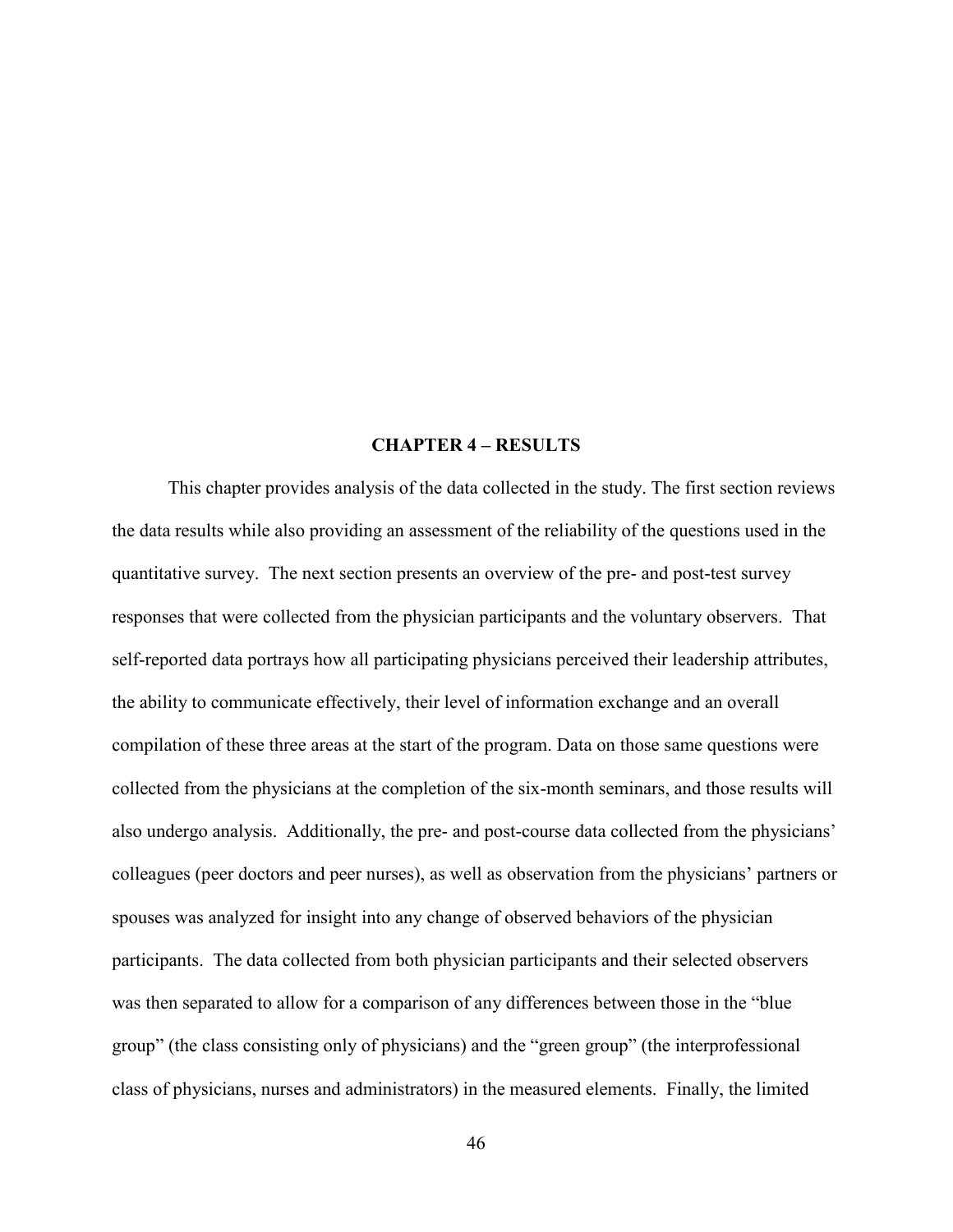supplemental qualitative responses collected after seminar four is coded to assess how the learning environment may have contributed to any differences in physician behavior that would provide additional insight.

### **Data Collection**

As discussed in the methods sections, eighty-five physicians began the course, split between 50 doctors in the homogenous course and 35 doctors (with 10 nurses and 5 administrators) in the interprofessional course. All but two physicians completed the precourse ratings (one physician withdrew from the course after being selected due to a job opportunity in another hospital, and another physician requested he be allowed to not complete the survey due to personal issues). Of the 84 physicians who participated in this study, 83 physician participants completed the pre-course ratings, and 76 physicians completed the post-course ratings. Overall return rate for ratings by physician colleagues was 60 pre-course, with the same number and same individuals completing the post-course ratings. Nurse colleagues provided 41 pre-course ratings, and 39 post-course ratings. There were 63 physicians who provided names and emails for spouses/partners, and the overall pre-course spouse return rate was 45/63, or 71%. Interestingly, that number increased to 50/63, or 79% post course.

To determine overall change and in comparing the homogenous class to the interprofessional class, only participants for whom both pre and post training ratings were obtained from a particular source (i.e., self, physician colleague, nurse, spouse/partner) were used in the final analysis. Overall, 42 physician colleagues, 22 nurse colleagues and 30 partners/spouses provided both pre and post training ratings, allowing for matching. The breakdown by experimental condition was as follows. For the homogenous class, 24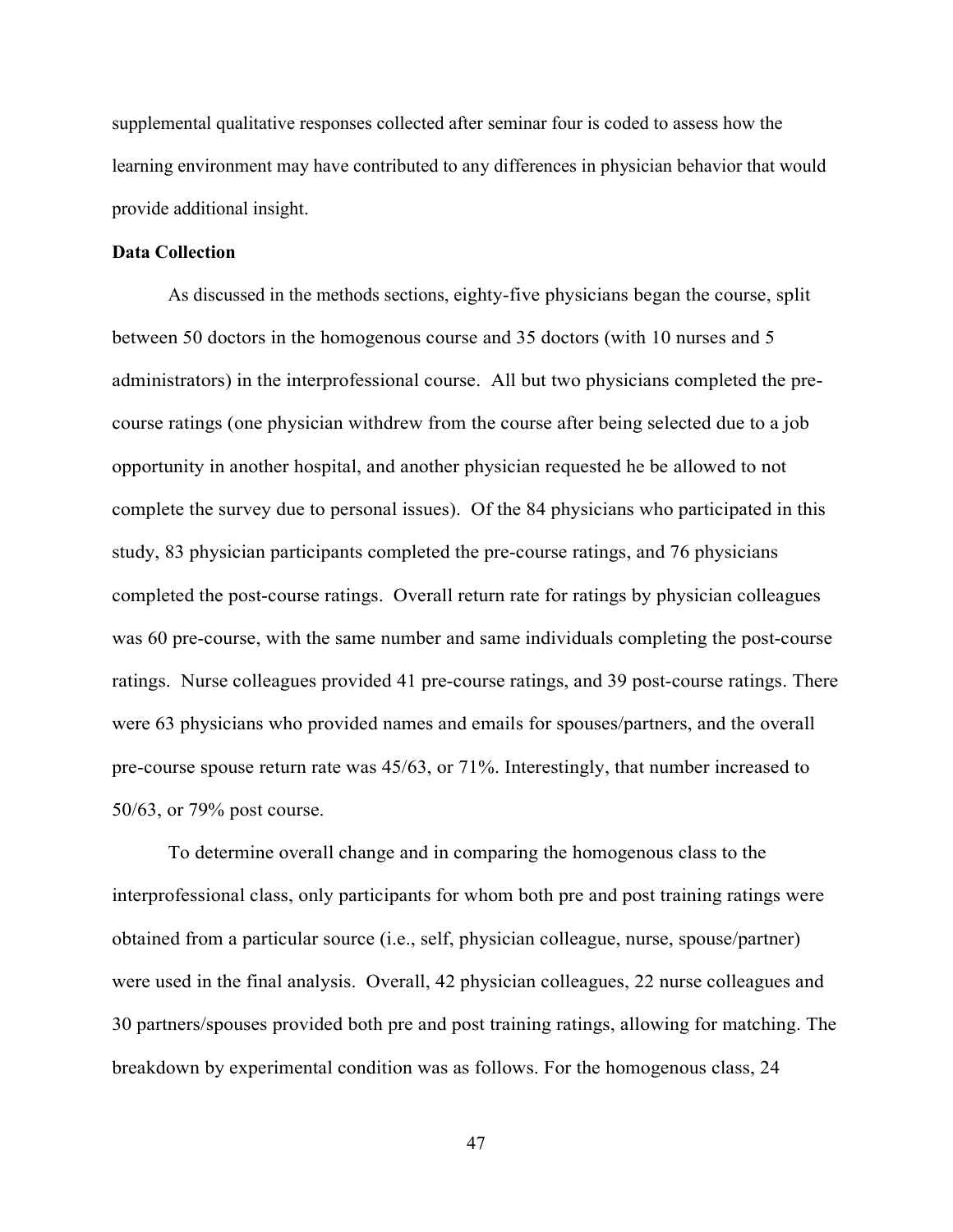physician colleagues, 9 nurse colleagues and 15 partners/spouses provided both pre and post ratings that could be matched with a specific physician participant in that class. For the IPE class, 18 physician colleagues, 13 nurse colleagues and 15 partners/spouses provided both pre and post ratings that could be matched with a specific physician participant in that class.

## **Scale Reliability**

To measure internal consistency, and with the desire to generate trustworthy results within and between healthcare professionals, it is useful to apply Cronbach's  $\alpha$  analysis – the most common measure of internal consistency reliability of the ratings using a Likert scale (Tavakol & Dennick, 2011).

Measurements shown in Table 1 (Survey Reliability Analysis), below, indicate the 8 question leader attribute and 3-question information exchange questions fall within the "excellent," "good," or "acceptable" internal consistency category in both pre- and post-test survey. However, the pre- and post-test self-report and post-test partner/spouse responses in the "communication" variable indicate measures of .54, .58, and .43, respectively. Those measurements place the responses in that result in the "poor" internal consistency area, as defined in the Cronbach  $\alpha$  analytical assessment. Upon further review of the questions found in that particular survey element, it was determined that one of the three questions – addressing the use of professional medical terminology used during communication – may have contributed to a reading of  $\alpha$  <.6 on the scale due to some physicians having specific medical terms in their specialty that may be unfamiliar with physicians not of that specialty. Given the design of the "communication" portion of the survey, this unidimensional question interpreted as addressing specialty-specific medical terminology connected to the small number of questions in that part of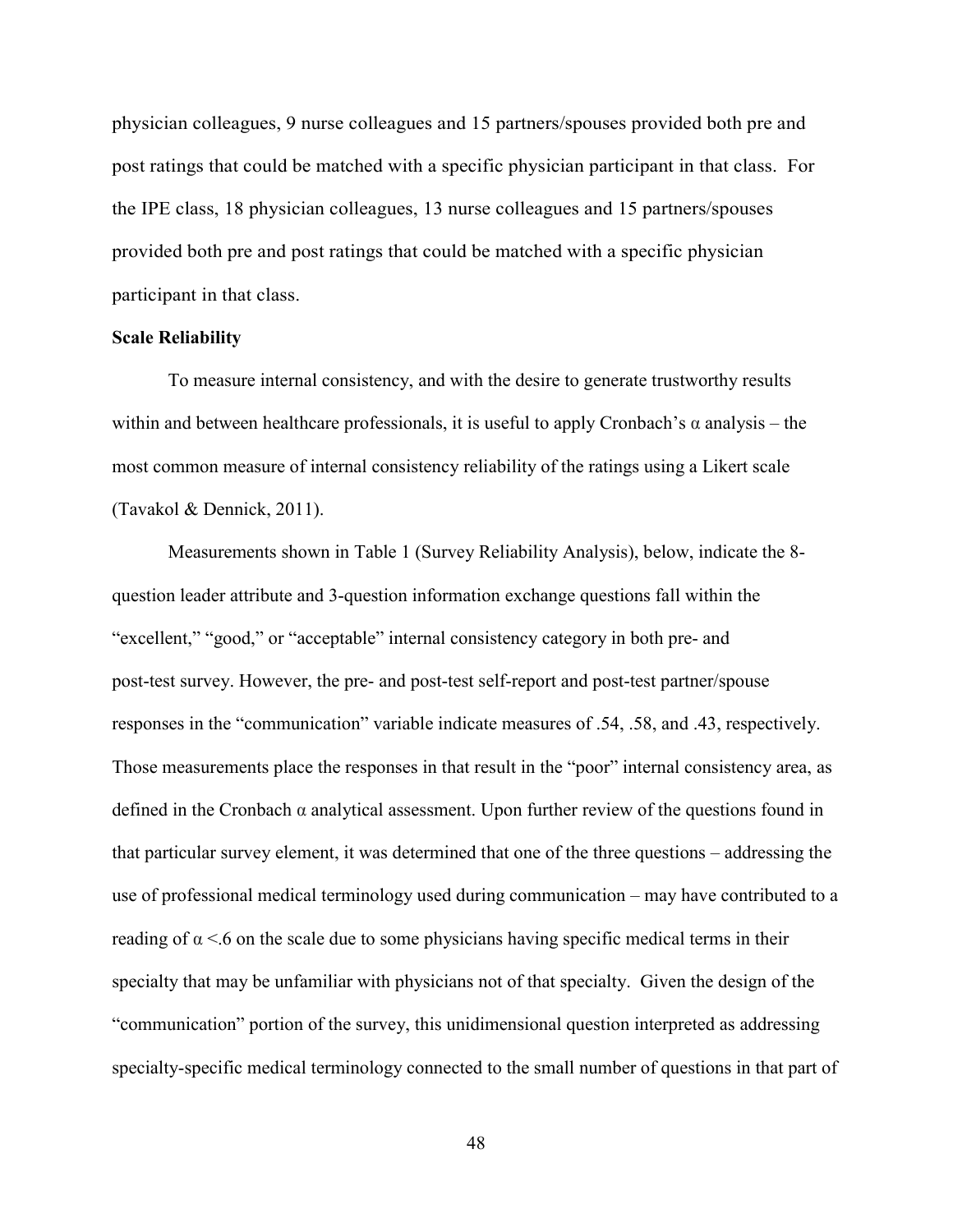the survey likely contributed to the "poor"  $\alpha$  value in those three areas evaluating

communication. All other Cronbach  $\square \square$  values indicate survey reliability.

# Table 1.

*Survey Reliability Analysis*

| Question/<br>Respondent            | PreCourse/<br><b>PostCourse</b> | N  | Cronbach's<br><b>Alpha</b> |
|------------------------------------|---------------------------------|----|----------------------------|
| <b>Leader Attributes</b>           |                                 |    |                            |
| <b>Physician Self-Report</b>       | Pre                             | 83 | .82                        |
|                                    | Post                            | 76 | .84                        |
| <b>Physician Colleague</b>         | Pre                             | 60 | .88                        |
|                                    | Post                            | 60 | .85                        |
| <b>Nurse Colleague</b>             | Pre                             | 41 | .96                        |
|                                    | Post                            | 39 | .95                        |
| Partner/Spouse                     | Pre                             | 45 | .80                        |
|                                    | Post                            | 50 | .75                        |
| <b>Communication Effectiveness</b> |                                 |    |                            |
| <b>Physician Self-Report</b>       | Pre                             | 83 | .54                        |
|                                    | Post                            | 76 | .58                        |
| <b>Physician Colleague</b>         | Pre                             | 60 | .68                        |
|                                    | Post                            | 60 | .67                        |
| <b>Nurse Colleague</b>             | Pre                             | 41 | .78                        |
|                                    | Post                            | 39 | .83                        |
| Partner/Spouse                     | Pre                             | 45 | .74                        |
|                                    | Post                            | 50 | .43                        |
| <b>Information Exchange</b>        |                                 |    |                            |
| <b>Physician Self-Report</b>       | Pre                             | 83 | .77                        |
|                                    | Post                            | 76 | .69                        |
| <b>Physician Colleague</b>         | Pre                             | 60 | .79                        |
|                                    | Post                            | 60 | .76                        |
| <b>Nurse Colleague</b>             | Pre                             | 41 | .91                        |
|                                    | Post                            | 39 | .87                        |
| <b>Partner/Spouse</b>              | Pre                             | 45 | .80                        |
|                                    | Post                            | 50 | .78                        |
|                                    |                                 |    |                            |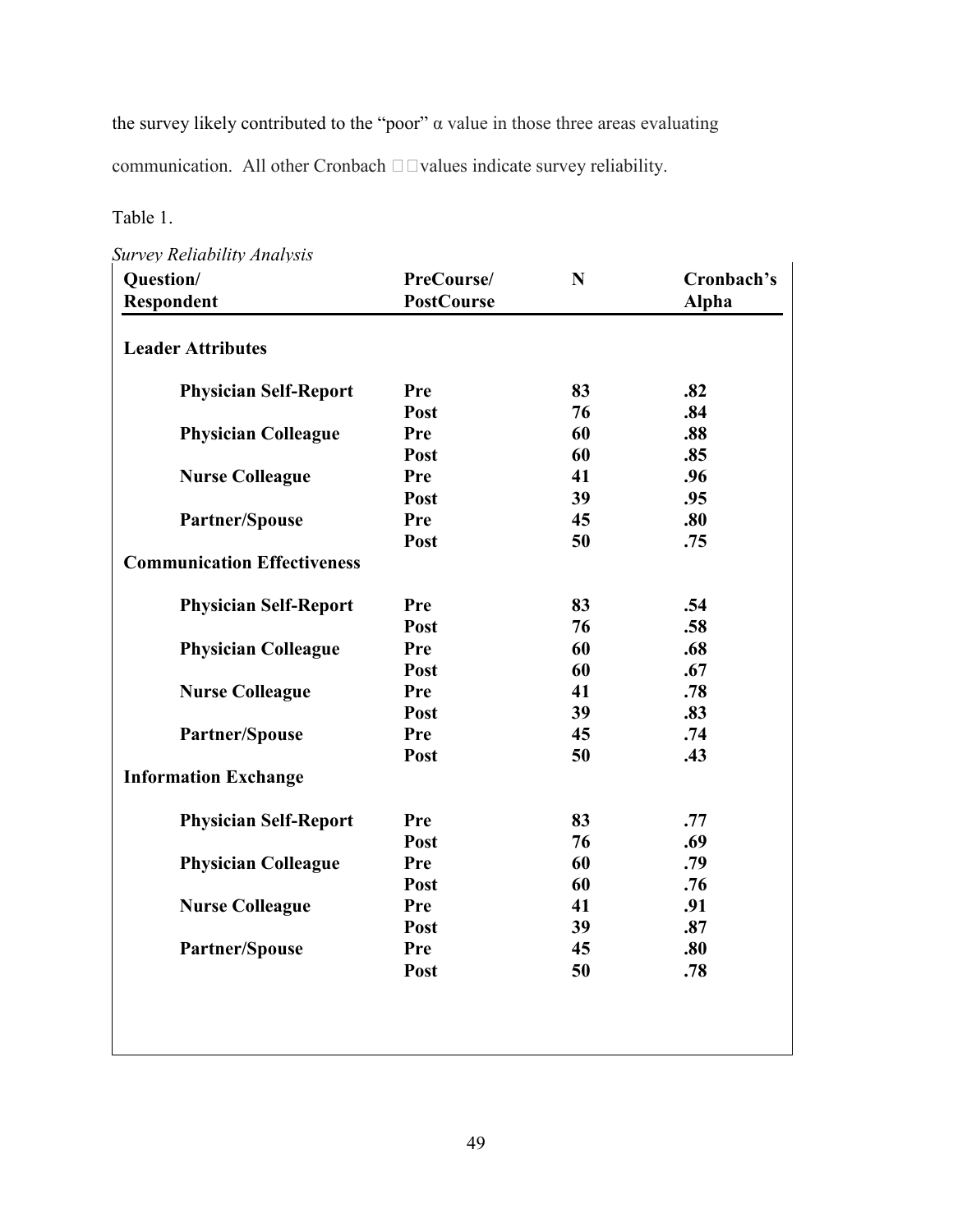### **Correlation Among Study Variables**

Quantitative data generated from the self and peer ratings were entered into SPSS version 25 to determine correlations between the variables of leadership, communication, and informational exchange, as shown in Table 2 (Means, Standard Deviations, and Correlation of Model Variables). Pre-course ratings for the physician participants in the subscale variables of "lead," 'communicate" and "information exchange," (shown as "PrSL," "PrSC" and "PrSI" on Table 2) show that these subscales are highly correlated. Specifically, the average correlation among the three pre-training self-ratings was .60. The same computations conducted with ratings obtained from the three peer sources show even higher correlations between leadership communication and information exchange (average correlation for physician-peers .63, nursepeers .87, and partners/spouses .75), indicating the scales are highly correlated within sources. The same computations of average correlations among leadership, communication, and information exchange ratings post-course were .62 for self, .35 for physician-peers, .75 for nurses, and .56 for spouses, indicating a mid-to-high range of correlation of subscales within sources.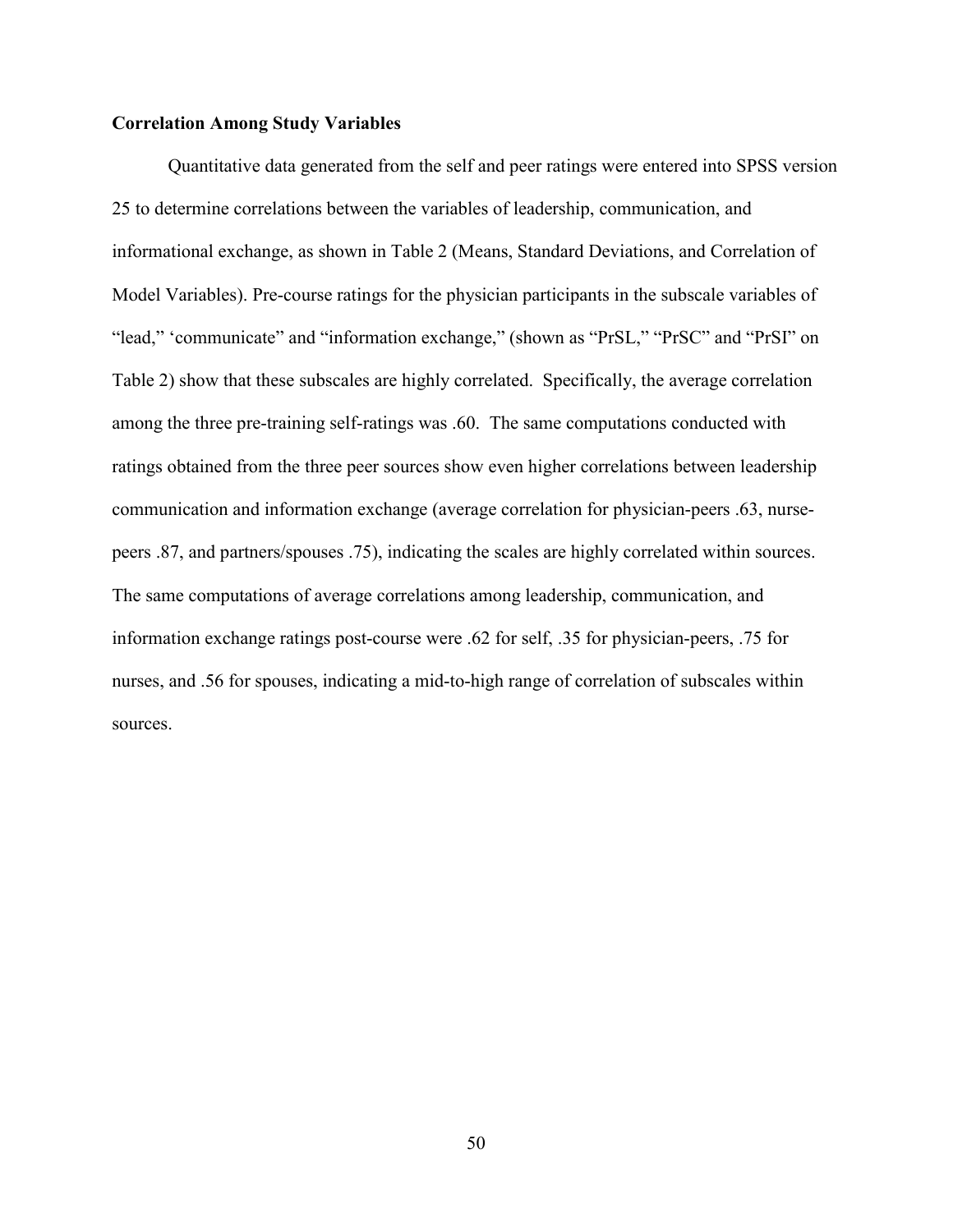| ź,<br>g<br>22<br>N        |             |                 |               |                           |                    |             |                     |                                               |                         |                               |                     |                      |                |                                   |                  |              |                       |                          |                          |                              |                      | $\left(5\right)$<br>ą       | .12(76)    | $\overline{\mathbf{5}}$<br>.8392 | 26(95)<br>28<br>.26<br>8  | $12.77$<br>ą<br>46<br>ă.             | $29.83**$<br>$39^{\circ}$<br>Ŗ<br>$\overline{z}$ | <b>99**</b> 99**<br>Ŗ<br>29<br>ম্   | ą<br>g<br>Ş<br>ą | ş<br>ë<br>۹,<br>8   | e.<br>ă<br>$-21$<br>ģ     | S.<br>ą<br>$-08$<br>ą     |           | Abbreviation sequence: Pr=Pre-test P=Post-test S=Self Reported D=Doctor Observed N=Nurse Observed, P=Partner/Spouse Observed |
|---------------------------|-------------|-----------------|---------------|---------------------------|--------------------|-------------|---------------------|-----------------------------------------------|-------------------------|-------------------------------|---------------------|----------------------|----------------|-----------------------------------|------------------|--------------|-----------------------|--------------------------|--------------------------|------------------------------|----------------------|-----------------------------|------------|----------------------------------|---------------------------|--------------------------------------|--------------------------------------------------|-------------------------------------|------------------|---------------------|---------------------------|---------------------------|-----------|------------------------------------------------------------------------------------------------------------------------------|
| S<br>g                    |             |                 |               |                           |                    |             |                     |                                               |                         |                               |                     |                      |                |                                   |                  |              |                       |                          |                          | (74)                         | $(35)$ pp.           | -96                         | $-07.82**$ | $-02.96$                         | Ŗ.<br>۹                   | 8                                    | X)                                               | 류                                   | 25               | g                   | 24                        | $\overline{z}$            |           |                                                                                                                              |
| $\frac{8}{16}$<br>Ħ       |             |                 |               |                           |                    |             |                     |                                               |                         |                               |                     |                      |                |                                   |                  |              |                       | (.58)                    | $\left( 69\right)$<br>i, | $35**$<br>$72$ <sup>**</sup> | \$<br>Ŗ<br>g         | ë<br>$-16$                  | g<br>9     | g<br>ă                           | 90-                       | $\frac{4}{3}$<br>$\overline{a}$<br>¥ | ٩<br>90.-<br>28                                  | ۴ļ<br>$\frac{12}{2}$                | å.<br>23<br>۹    | 28<br>22<br>٩       | ħ<br>$\overline{21}$<br>ą | Å<br>28<br>$\overline{z}$ |           |                                                                                                                              |
| ۴                         |             |                 |               |                           |                    |             |                     |                                               |                         |                               |                     |                      |                |                                   |                  | (89)         | (34)<br>X)            | t.<br>Å                  | $74**$<br>$\ddot{z}$     | 196<br><u>y</u>              | ą                    | 8<br>Ę                      | e.<br>ġ.   | ģ<br>8                           | $\frac{1}{20}$<br>ទុ      | ទុ                                   | ą                                                | $\frac{1}{26}$<br>ਬ੍                | $.29.50**$       | 49**                | $57**$                    | .41° .61°°                |           |                                                                                                                              |
| 45<br>莒                   |             |                 |               |                           |                    |             |                     |                                               |                         |                               |                     |                      |                | (74)                              | $\overline{189}$ | ţ,<br>$78**$ | $\overline{21}$<br>z, | R<br>ĸ                   | 쪄<br>4                   | .26<br>찍                     | ុ<br>ş               | Ę<br>ş                      | ė<br>Ş     | ą<br>g                           | S.<br>ġ.                  | g<br>Ś,                              | ą<br>ë                                           | ë<br>ș                              | Ŗ                | $42^{\circ}$<br>.65 | $40^{\circ}$<br>ŧ         | $-89$                     |           |                                                                                                                              |
| g<br>$\overline{a}$       |             |                 |               |                           |                    |             |                     |                                               |                         |                               |                     | 5                    | 0.27 (.80)     | $52** .57**$                      | $.14.67**$ .90** | $.15.96**$   | 23<br>23              | ž<br>9                   | 짜<br>8                   | 29<br>20                     | ą<br>$\overline{21}$ | ą<br>នុ                     | g<br>ö     | 46<br>$44^{\circ}$               | Ę.<br>$48^{\circ}$        | e.<br>$42^{\circ}$                   | දි<br>i.<br>91                                   | -.00                                | $.12.56**$       | 38° 36°             | $.15.59**$                | $21.61**$                 |           |                                                                                                                              |
| 븝<br>g                    |             |                 |               |                           |                    |             |                     |                                               |                         |                               | (91)                | "96 96"              | $31.38^*$      | $\frac{18}{1}$<br>$\ddot{\theta}$ | 25<br>23         | X)<br>g      | ų<br>g                | ą<br>$\frac{14}{3}$      | 8<br>9                   | ۹<br>ą                       | 33,49**              | P.<br>Ş                     | X,<br>26   | $-46$<br>R                       | ¥<br>$45^{\circ}$         | ¥<br>$43*$                           | $57**$                                           | 40.51**                             | ą<br>g           | Ķ<br>27             | ٩<br>ą                    | 21<br>H                   |           |                                                                                                                              |
| Ō,<br>œ                   |             |                 |               |                           |                    |             |                     |                                               | $\frac{96}{2}$          | $\overline{13}$<br>$-30.82**$ | $.11.92**.88**$     | $20.98**$            | $\overline{z}$ | Ę                                 | 8                | පි           | 25                    | 9                        | ą                        | 20                           | $50**$               | ë                           | μj         | $45^{\circ}$                     | $47^{\circ}$              | R                                    | $-14.79$                                         | $51^{\circ\bullet}$<br>$49^{\circ}$ | ą                | yi                  | ٩                         | 25                        |           |                                                                                                                              |
| Z                         |             |                 |               |                           |                    |             | ි                   | $\left( \frac{91}{2} \right)$<br>$30^{\circ}$ | $\mathbb{R}$<br>27      | ģ                             | ą                   | $^{24}$              | e.<br>Ę        | Ę<br>ę,                           | ុ<br>Ş           | ņ<br>Ę       | ្តិ<br>ą              | ą<br>H                   | $28^*$<br>$\ddot{a}$     | 25<br>å                      | $.26.96**$           | $.63** 82**$                | ą<br>H     | 'n<br>23                         | $14.46**$                 | $\ddot{v}$<br>Ą                      | $\overline{a}$<br>ą                              | $\ddot{\ast}$<br>4                  | ą<br>e.          | è<br>27             | Ŗ<br>-.02                 | $-10$<br>ë                |           |                                                                                                                              |
| Ф<br>m                    |             |                 |               |                           |                    | (88)        | $\mathbf{\ddot{s}}$ | $30^{\circ}$                                  | g<br>25                 | Ņ<br>Ş                        | ą<br>$\frac{12}{2}$ | 8<br>$\overline{21}$ | g<br>ş         | s                                 | ٩                | ុ            | ×,<br>5               | 8<br>$\overline{12}$     | ন্<br>$^{24}$            | Ĥ<br>$^{24}$                 | $\mathbb{R}$         | $.90^{\circ}$               | Ŗ<br>Ē,    | $29^{\circ}$<br>28               | $37^{\circ}$              | Ķ                                    | 21<br>$\overline{22}$                            | $\frac{1}{26}$                      | ٩ļ.              | 8<br>5ġ             | Ŗ                         | $\frac{12}{2}$            |           |                                                                                                                              |
| 4                         |             |                 |               | $\frac{88}{2}$            | <b>19 (.88)</b>    | $.10.66**$  | .28° .69**          | $\ddot{16}$<br>ΣÎ,                            | s.                      | $\ddot{p}$                    | $\ddot{5}$          | Ŗ                    | g              | Ŗ<br>ig.                          | Ŗ<br>ē           | ą<br>ਬ       | $46**$                | $\ddot{\bar{z}}$         | $50**$                   | $.60**$                      | $11^4$               | $11.71$ $^{\circ\bullet}$ . | g          | -.02                             | $17.51$ $^{\circ\bullet}$ | $.05, 47$ **                         | ą                                                | $16.48**$                           | 8<br>g.          | Ŗ                   | ۹,<br>$\frac{4}{3}$       | Ę<br>ă.                   |           |                                                                                                                              |
| m                         |             |                 | (77)          | 32                        | ą                  | 46          | 25                  | Ę                                             | ą                       | -23                           | ă                   | ą                    | ຮຸ             | g                                 | පි               | ã            | 46**                  | $27^*$                   | $55$ **                  |                              | -.06                 | ٩                           | g          | ຮຸ                               | 'n                        | $rac{1}{2}$                          | $\frac{1}{26}$                                   | $02.32*$                            | Ŗ                | ۹ŗ                  | $\frac{54}{3}$            | -17                       |           |                                                                                                                              |
| $\mathbf{\tilde{c}}$<br>Η | (32)        | $\overline{54}$ | 88.71** .41** | $-55^\circ$ . $-15^\circ$ | g<br>$\frac{1}{2}$ | ą<br>ă      | 8<br>$26^{\circ}$   | ą<br>20                                       | 29                      | ំនុ<br>$-29$                  | Ľē-<br>ំ            | Ŗ<br>ភូ              | ą<br>S         | jo.<br>å                          | ष्ठ<br>క్త       | ह<br>ã       | $50^{\circ}$          | 43**                     | $30^{\circ}$             | 50.56* 46* 50**              | ğ<br>$-01$           | 8<br>පි                     | ٩.<br>5    | Ģ<br>ដុ                          | g<br>ą                    | 8<br>ខ                               | g<br>Ħ                                           | ą                                   | g<br>ą           | Ř.<br>Ŗ             | g<br>Ŗ                    | ă                         |           |                                                                                                                              |
|                           | G.          | $.66.68**$      |               |                           | 45                 | S.          | g                   | 45                                            | $-16$ <sup>*</sup><br>8 | щ                             | ю                   | ¥                    | \$             | 器                                 | 59               | 2            | $60^{\circ}$<br>머     | $32$ <sup>**</sup><br>Ż. | 444<br>œ.                |                              | Ŗ                    | ą                           | ş          | 昂                                | 岛                         | 等                                    | G                                                | œ                                   | 网                | ą                   | 45                        | $33 - 02$                 | $***0.01$ |                                                                                                                              |
| N Mean SD                 | 4.63        | 4.62            | 4.58          | 4.62                      | 5.56               | 5.51        | 5.52                | 5.55                                          | 5S                      | 5.59                          | 5.46                | 5.48                 | 5.48           | 5.48                              | 5.49             | 5.51         | 5.07                  | 4.98                     | 5.11                     | 5.07                         | 5.77                 | 5.76                        | 5.76       | 5.77                             | 5.68                      | 5.77                                 | 5.74                                             | 57                                  | 5.66             | 5.67                | 57                        | 50 5.67                   |           |                                                                                                                              |
|                           | 8           | 8               | 8             | 8                         | 8                  | 8           | 8                   | 8                                             | 4                       | $\overline{4}$                | $\overline{41}$     | 41                   | 45             | 45                                | 45               | 45           | 76                    | 76                       | 76                       | 76                           | 8                    | 8                           | 8          | 8                                | 39                        | æ                                    | æ                                                | æ                                   | S                | S                   | S                         |                           | 4p < 0.05 |                                                                                                                              |
|                           | <b>PrSL</b> | <b>PrSC</b>     | <b>PrSI</b>   | <b>PrSO</b>               | 힡                  | <b>PrDC</b> | <b>PrDI</b>         | PrDO                                          | 롣                       | PrNC                          | 론                   | PrNO                 | 뢷              | 웉                                 | 론                | 웉            | ø                     | <b>SC</b>                | 函                        | ့                            | 힡                    | ខ្ព                         | ē          | <b>DG</b>                        | 룵                         | 웉                                    | 롣                                                | 읉                                   | 론                | ۴C                  | 론                         | 웉                         |           |                                                                                                                              |

Table 2. *Means, Standard Deviations, and Correlation of Model Variables*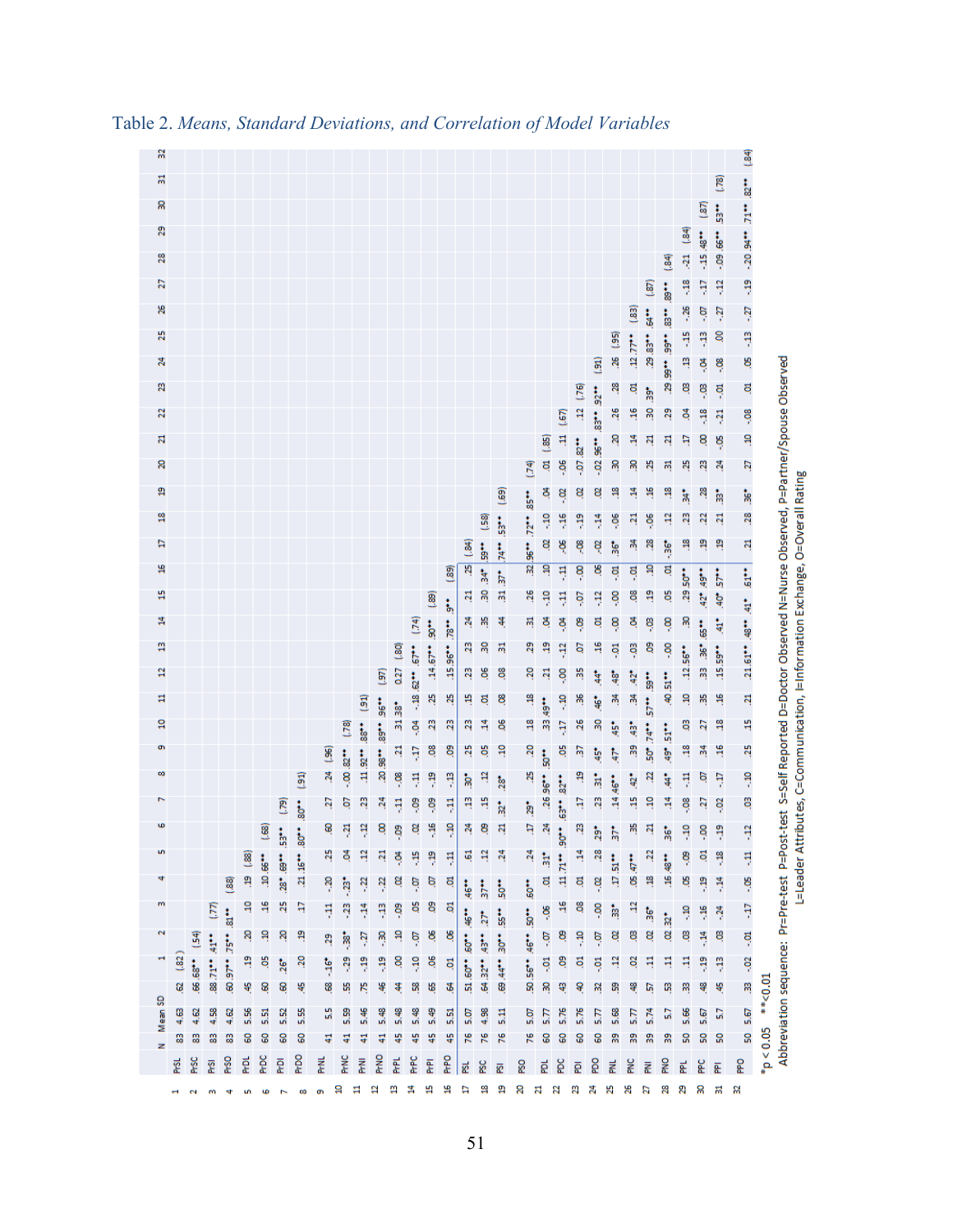Correlations among ratings from difference sources, however, were relatively low. In the pre-course comparisons, physician participants' ratings of themselves correlated with ratings obtained from physician-peers on average .21, indicating a low correlation of self-perceived behavior with observed behavior by colleague physicians. The average correlation between selfratings and ratings obtained from colleague nurses was -.22, a negative correlation indicating an inverse assessment occurring in several survey questions regarding leadership, communication and information exchange. The average correlation between self-ratings and ratings obtained from partners/spouses was .01, indicating views between physicians and partners regarding the overall elements of the survey were not in alignment.

Post-course comparisons showed some shifts in the correlations. Physician participants' self-ratings correlated with peer physician raters at a -.02 level, indicating a slight trend towards negative correlation between participant self-awareness and the relative view of doctor colleagues. The physician participant self-ratings correlated on average with post-course nurse ratings and partner/spouse ratings .31 and .23, respectively, showing a shift in the correlation from the pre-course survey and indicating an overall improvement in alignment between the physician participants' self-assessment the behavior observed by the raters in these two groups.

Given the high correlations of leadership, communication, and information exchange ratings within source and the low correlations of ratings between sources overall ratings (average of all 16 items) were computed for each source. These overall ratings also showed higher coefficient alphas than did the subcategories of leadership, communication, and information exchange broken down (see Table 2). Therefore, all subsequent analyses were conducted using overall ratings collected from the participants themselves, physician-peers, nurses, and spouses/partners prior to and after training. Correlations among these ratings were then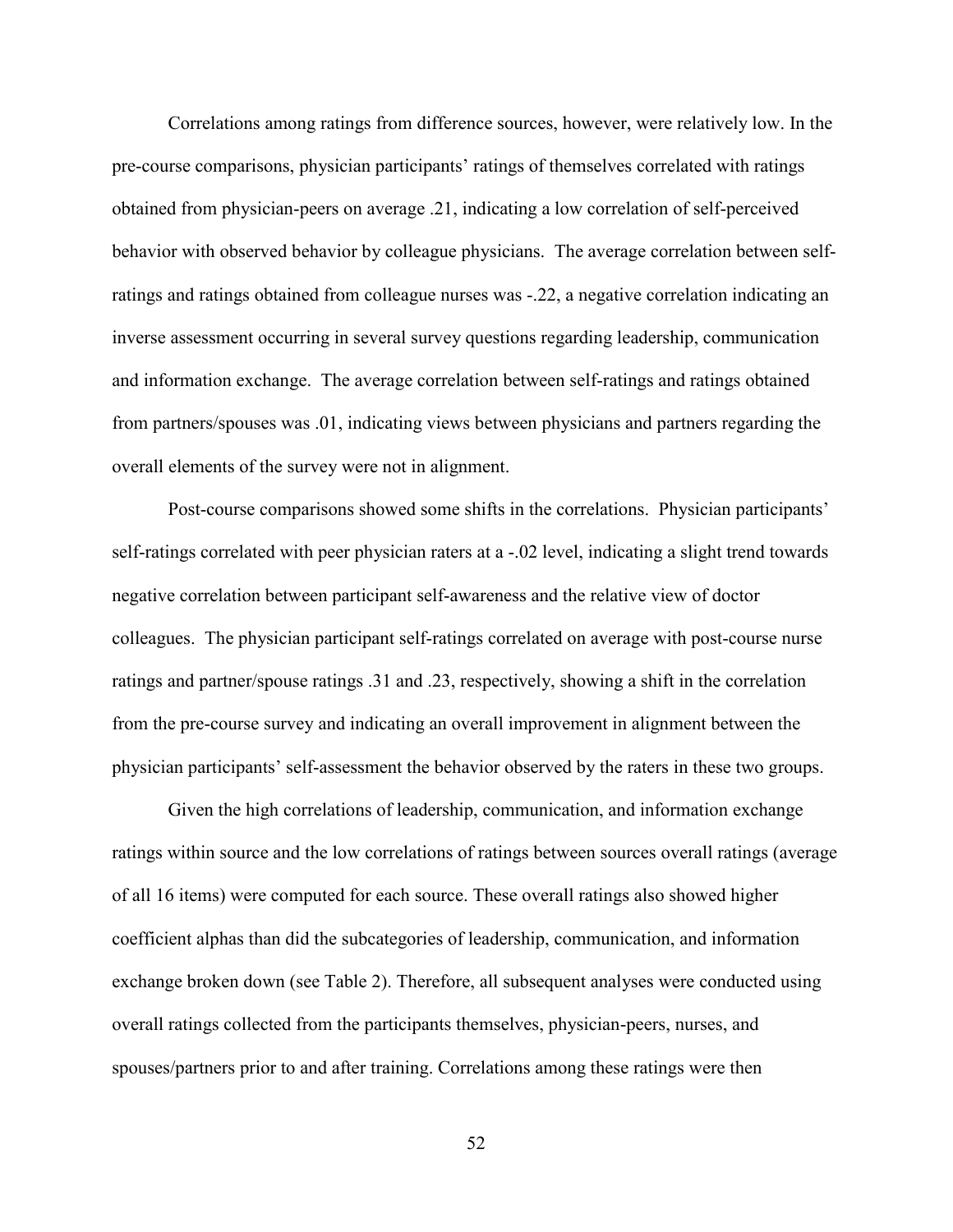computed using only ratings in which both a pre and a post score were obtained from the same person. In analyzing the "matched" correlations between specific physician participants and their specific raters, there are several measures that show unique correlations, which in some cases were statistically significant. With an n=42, the correlation between overall self-ratings and physician colleague ratings prior to training was .26, and the post-course correlation was -.08. With an  $n=22$ , the correlation between self-ratings and ratings obtained from colleague nurses was -.08 prior to training and .49 (significant at  $p < .05$ ) after training. With a n=30, the correlation between self-ratings and partner/spouse ratings is .11 prior to training and .43 after training (significant at the  $p < 0.05$  level). In these matched correlations, the data reflects that physician participants' self-awareness of their behaviors became more aligned with the perception of those behaviors by nurses and spouses, and less aligned with how other physicians in the organization saw their behaviors.

Separating the correlations by the homogenous and the IPE group provides additional insight. In assessing the correlation between self-ratings and ratings collected from physician colleagues, the homogenous group of (n=24) showed a correlation or .33 prior to training and a correlation of .25 after training, indicating little change in perceptions versus observed behavior alignment. But the physician participants in the IPE group went from a .24 pre-course correlation to a -.37 reflection in the post-course correlation, indicating a shift in self-perceived versus observed behavior assessment.

The pattern of self-other correlations was different for nurse colleague sand partner/spouse observations in the two groups. In the homogenous condition self-ratings correlated with nurse-peer ratings -.06 prior to training and .50 after training in the homogenous group, and from -.10 to .49 in the IPE group, indicating a closer aligning with perceived versus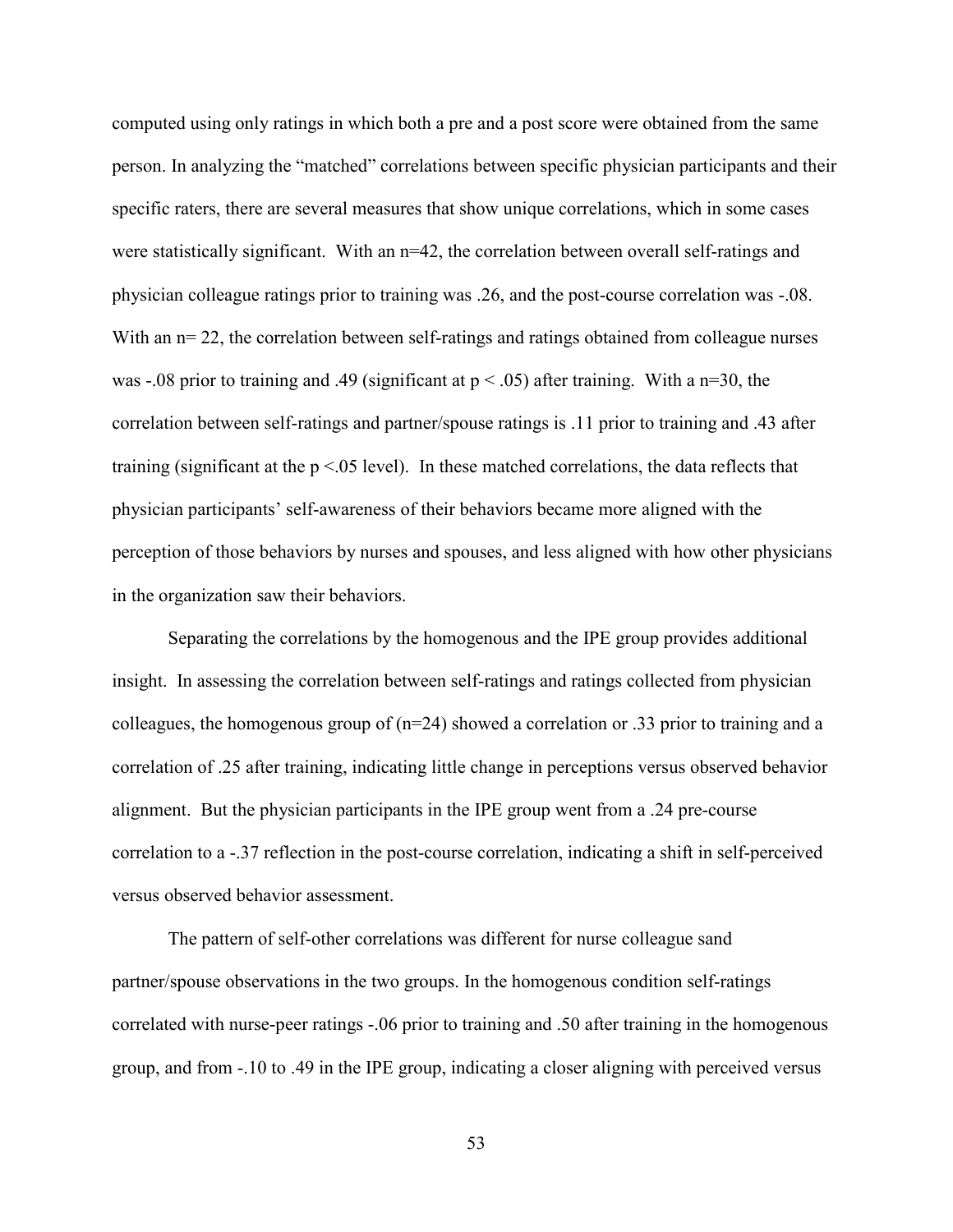observed behaviors. Similarly, the correlation between self-ratings and ratings from partners/spouses changed from .10 to .32 in the homogenous group and from .12 to .50 in the IPE group; both of these self-other correlations after training were significant at  $p < 0.05$  level.

# **Test of Hypotheses**

Hypotheses were tested using a mix-model Analysis of Variance (ANOVA) with pre-post training being the repeated measures variable and condition (homogeneous or IPE) being the between-subjects variable. The same method was used to examine self, and peer-ratings separately. Table 3: Descriptive Statistics Combined and by Group, Pre- and Post-Survey Results, provides the sample size, means and standard deviations for these ratings.

**Hypothesis 1: Self-Ratings of Perceived Behavioral Change.** Results from the first mixed-model ANOVA demonstrated that overall self-ratings from physician participants showed significant improvement from pre- to-post training  $(F = 53.37, p < .01)$ . Thus, H1 was supported. Specifically, the mean change from pre-course to post-course self-ratings for participating physicians rose from 4.76 to 5.07, with a standard deviation of .07 and .06, respectively.

**Hypothesis 2: Peer Ratings**. Results of the mixed-model ANOVA for physician-peer ratings also showed improvement from pre to post training  $(F=4.97, p<.05)$ , as did the mixedmodel ANOVA for nurse-peer ratings (*F*= 5.36, *p* < .05), and spouse/partner ratings (*F*= 6.90, *p* < .05). Therefore, Hypothesis 2 was also supported.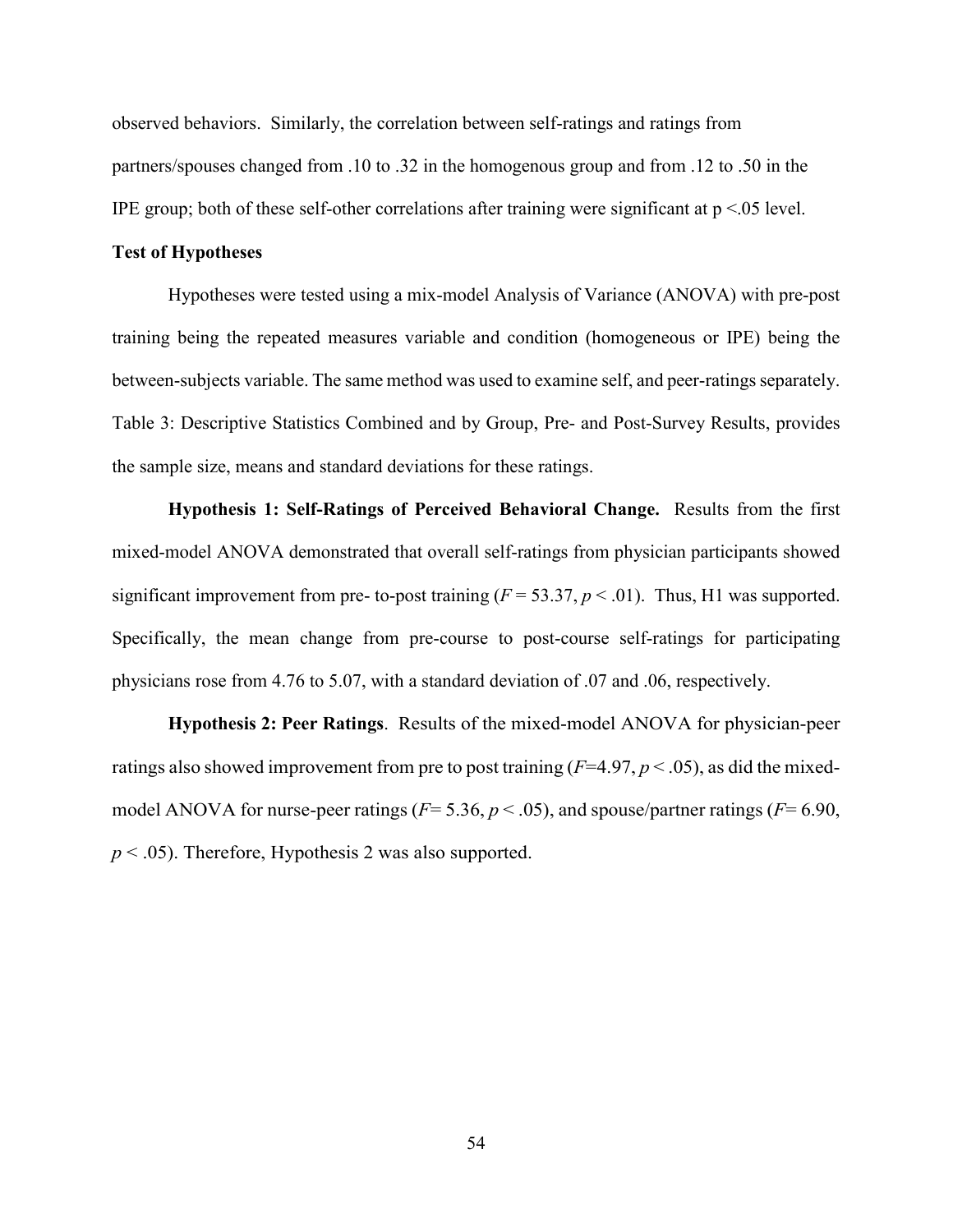*Table 3. Descriptive Statistics for Overall Pre- and Post-ratings by Group*

| Group                 | <b>Self</b><br><b>Pre/Post</b> | <b>Pre/Post</b> | Doctor Colleague Nurse Colleague Partner/Spouse<br><b>Pre/Post</b> | Pre/Post     |
|-----------------------|--------------------------------|-----------------|--------------------------------------------------------------------|--------------|
| <b>COMBINED</b>       |                                |                 |                                                                    |              |
| (Both Groups)<br>N    | 76                             | 66              | 31                                                                 | 45           |
| Mean                  | $4.76/5.07**$                  | $5.63/5.77*$    | $5.44/5.71*$                                                       | $5.52/5.67*$ |
| <b>SD</b>             | .07/06                         | .06/0.05        | .13/.11                                                            | .07/0.05     |
| Homogeneous           |                                |                 |                                                                    |              |
| N                     | 43                             | 42              | 22                                                                 | 30           |
| Mean                  | 4.67/5.06                      | 5.49/5.78       | 5.52/5.72                                                          | 5.56/5.65    |
| <b>SD</b>             | .09/0.08                       | .07/0.07        | .19/0.17                                                           | .09/0.07     |
| Interprofessional     |                                |                 |                                                                    |              |
| N                     | 33                             | 24              | 9                                                                  | 15           |
| Mean                  | 4.64/5.08                      | 5.78/5.76       | 5.36/5.72                                                          | 5.49/5.70    |
| <b>SD</b>             | .10/0.09                       | .09/0.08        | .17/0.15                                                           | .11/08       |
| *p< $.05,$ **p< $.01$ |                                |                 |                                                                    |              |



*Figure 4.* Marginal Means Related to Hypothesis 1 and 2

**Hypothesis 3, Pre-post Self-Ratings by Class.** H3 investigated whether self-rated behavior changed to a greater degree for those in the IPE class. As shown on Table 3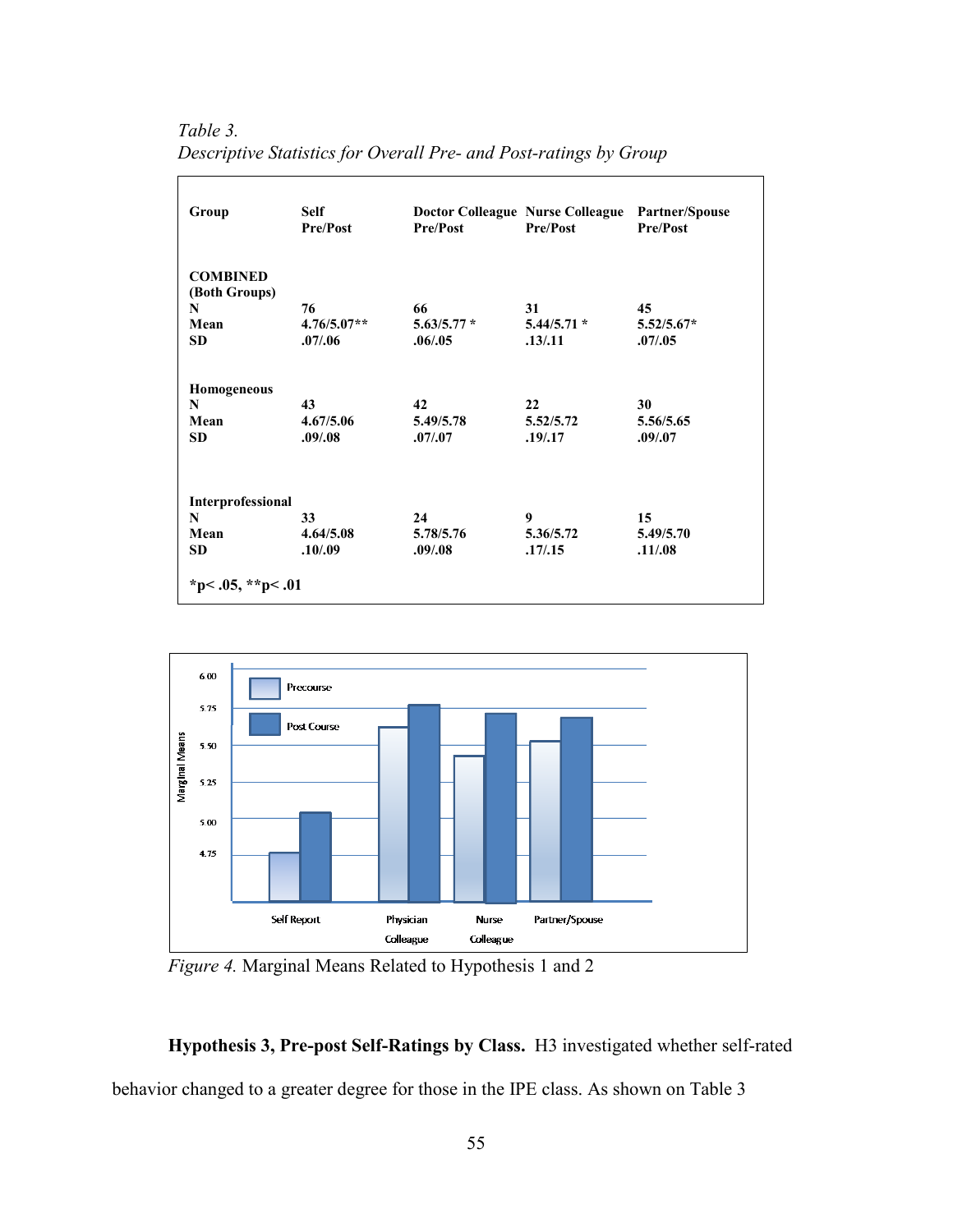(Descriptive Statistics by Overall and By Groups) and in Figure 5 (Marginal Means Related to Hypothesis 3 and 4) the pre-post change in self-ratings from the homogeneous group (class with all physicians) was slightly less than the change in self-ratings for the IPE group. However, results from the mixed-model ANOVA demonstrated that degree of improvement between the two conditions was not significantly different  $(F = .25, p = \text{ns})$ . This finding failed to support H3.

**Hypothesis 4, Pre-post Colleague Ratings by Class**. Pre-post improvement in physician-peer ratings was found only in the homogeneous group (which moved from 5.49 precourse to 5.78 post-course), but not the IPE group. In fact, physician-peer ratings for the IPE group declined slightly, from a mean of 5.78 at the beginning of the course to 5.76 in the postcourse ratings. This difference in pre-post change between the two groups was significant  $(F=6.44, p<.05)$ . This finding goes in the opposite direction from H4. Pre-post improvement in nurse-peer ratings was seen in both conditions and this change was slightly greater for the IPE group. However, this effect was not significant (*F*=.46, *p* = *ns*). The same was true for spouse/partner ratings ( $F = .94$ ,  $p = ns$ ). Thus, nurse and spouse ratings showed the expected trend, however results did not support H4.



*Figure 5.* Marginal Means Related to Hypothesis 3 and 4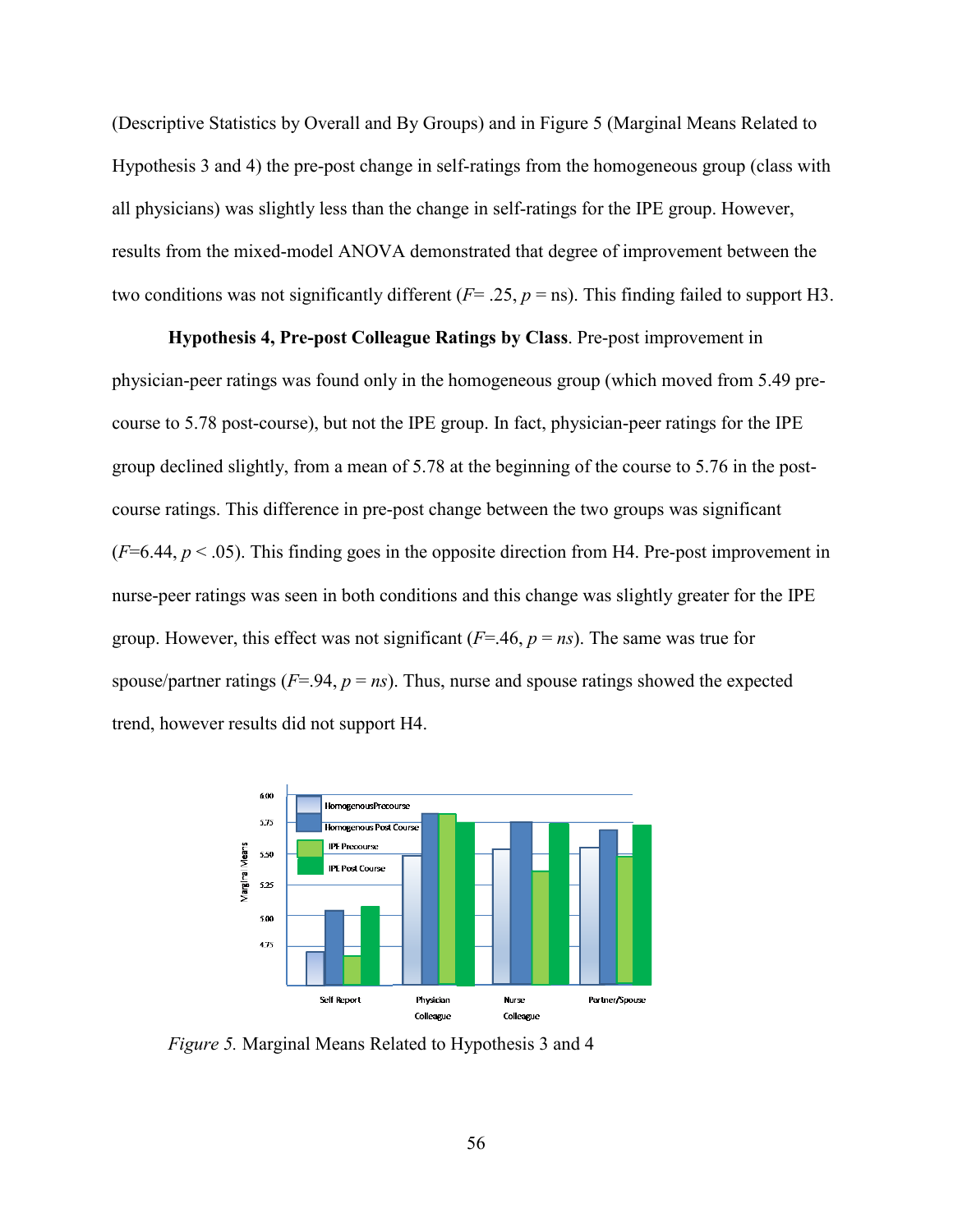**Ratings on "Burnout."** While not part of any of the hypotheses, as mentioned in the methods section the hospital requested physician participants complete an additional four questions related to physician burnout as part of the pre- and post-course survey. Though physician "resilience" was never discussed in the seminars, and there was no comment regarding stress related patient care or work-life balance, the combined class data and the individual classes all show a decrease in burnout metrics. Results of a mixed-model ANOVA revealed an overall drop in burnout pre- to post-training  $(F = 11.50, p < .01)$ . Moreover, inspection of the means revealed that participants in the IPE condition reported greater change than did those in the homogeneous condition. However, this difference between the two conditions was not significant ( $F= 1.08$ ,  $p = ns$ ). These data can be found in Table 4 (Physician Burnout Results), and in the associated graph in Figure 6 (Marginal Means Related to Physician Burnout).

Table 4.

|  | Physician Burnout Results |  |  |
|--|---------------------------|--|--|

| N               | <b>COMBINED</b><br>76 | Homogeneous<br>43 | <b>IPE</b><br>33 |
|-----------------|-----------------------|-------------------|------------------|
| Mean (pre-post) | $2.99/2.68**$         | 2.94/2.72         | $3.05/2.63*$     |
| SD (pre-post)   | .14/0.13              | .18/.17           | .21/.20          |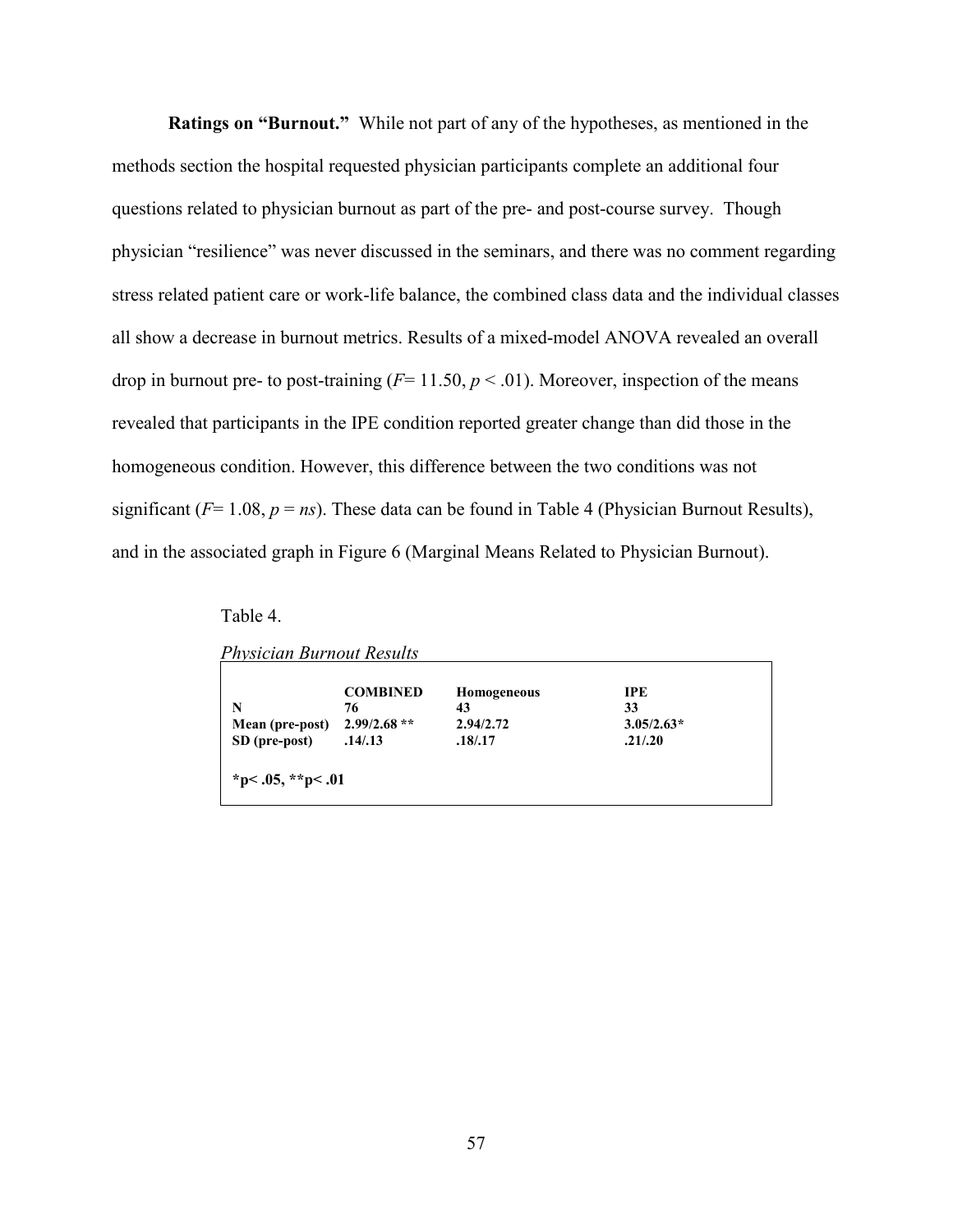

*Figure 6.* Marginal Means Related to Physician Burnout

## **Supplemental Qualitative Data**

The raw narrative responses from the physician participants who answered the voluntary homework exercise sent after seminar four was collected and filtered, then consolidated by question and separated by class. All response data was placed into a summary word document according to class. The text was analyzed using the three key course themes with an additional theme of "healthcare collaboration," using defined code words (Appendix E, Code Book: Themes and Key Words). NVivo software from QSR International was used to search for the key words and organize the analysis. Those patterns were further dimensionalized for comparison between the two classes as suggestion by Strauss and Corbin (1990) and Creswell (2009).

Responses provided insight into how physician participants were viewing the three research areas of leadership (attributes and competencies), communication techniques, and influence techniques. The query also requested comments regarding course participants perceived changes of leadership behavioral patterns regarding engagement with others inside the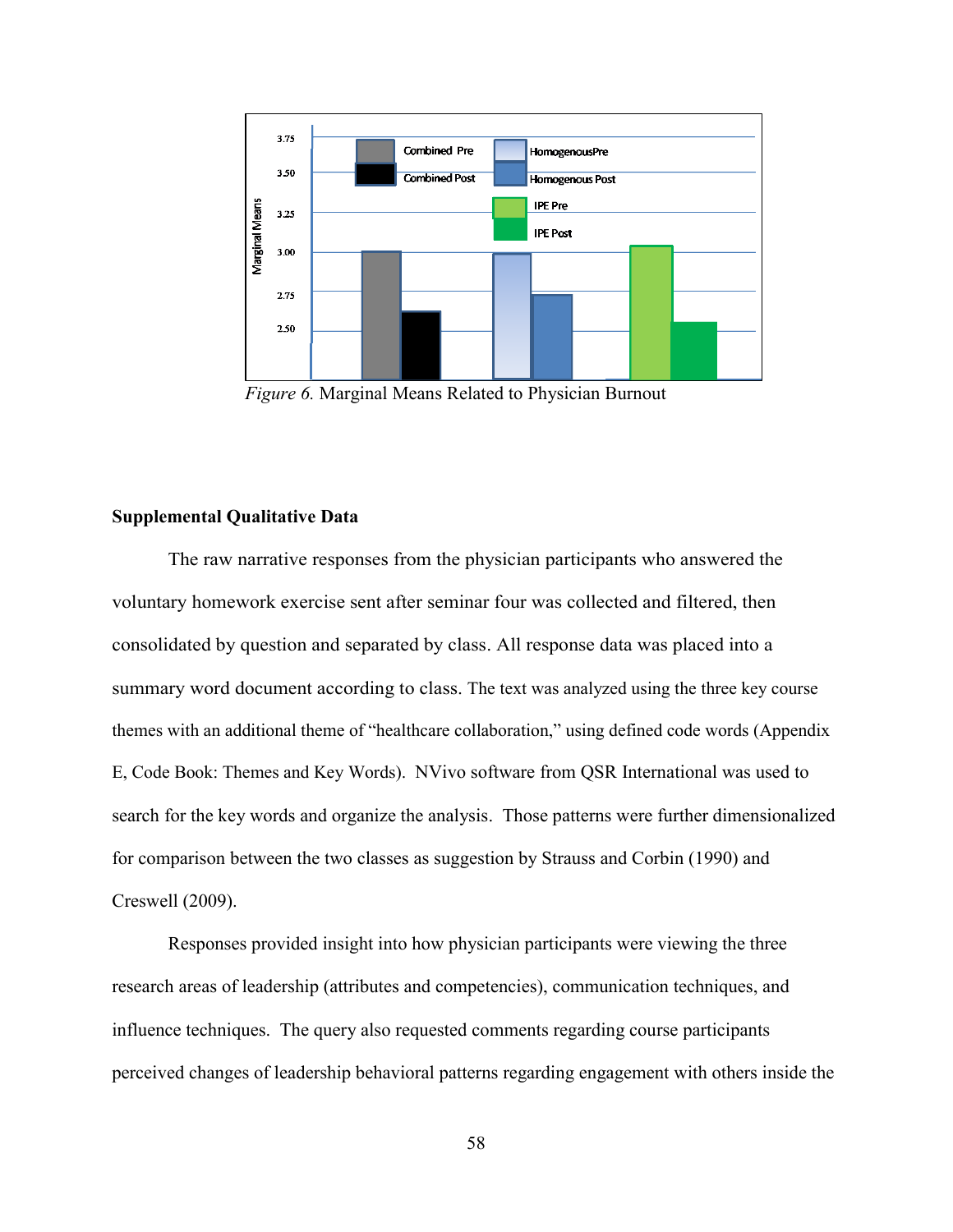healthcare organization culture and outside of work with partners and spouses. The various qualitative comments regarding the three themes of leadership, communication and information exchange showed little difference between the two classes, an indicator that the seminar topics regarding these elements of leadership growth were shared by participants in both classes, irrespective of the demographics of the respective homogenous or IPE class makeup. The similarity in type of responses were interchangeable, with no perceptive difference between classes. However, under the theme of healthcare collaboration, there were numerous comments indicating a different view of team collaboration, the nurturing of a commitment to the organization, and the improvement of mutual respect and trust between members of the two dissimilar classes. Elaboration on these supplemental qualitative comments regarding healthcare collaboration are discussed in chapter five.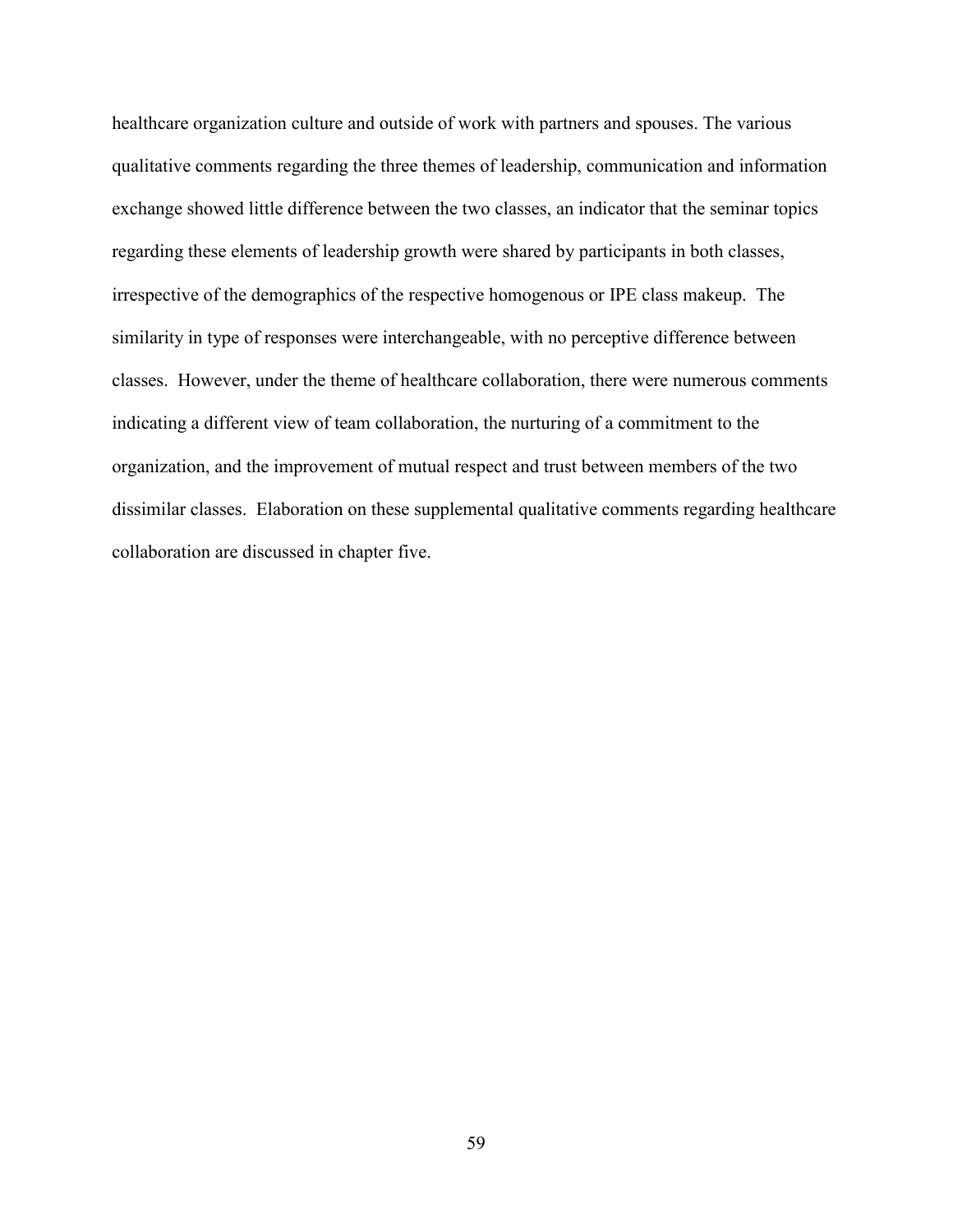#### **CHAPTER 5 – DISCUSSION**

This chapter discusses the analysis of the pre-post change in physician participants' selfperceived behavior as well as the change in behavior observed by physician colleagues, nurse colleagues, and spouse partners that occurred overall and as the result of attending one of two healthcare leadership courses. The first section of this chapter provides a summary of the results: how a leadership development program – collaboratively designed by hospital executives, Chief Medical Officers, and a leadership subject matter expert – produced change in physician leadership competencies in the area of leadership behaviors, communication delivery, and information exchange. Section two provides an analysis of the four hypotheses and participants' supplemental qualitative contributions. The third section provides limitations of the research study and recommendation for future research.

#### **Summary**

The objective of this research study - its primary purpose - was to first analyze change in self-reported and observed leadership behaviors that may contribute to physicians not just believing that they are becoming better leaders but understanding that others – peer physicians and nurse colleagues in the hospital and partners/spouses at home – also observe their leadership growth.

Ratings of leadership, communication, and information exchange were highly correlated within rating source and were thus, combined into an overall score before testing hypotheses. In support of the first hypothesis, the quantitative analysis of self-ratings revealed that physician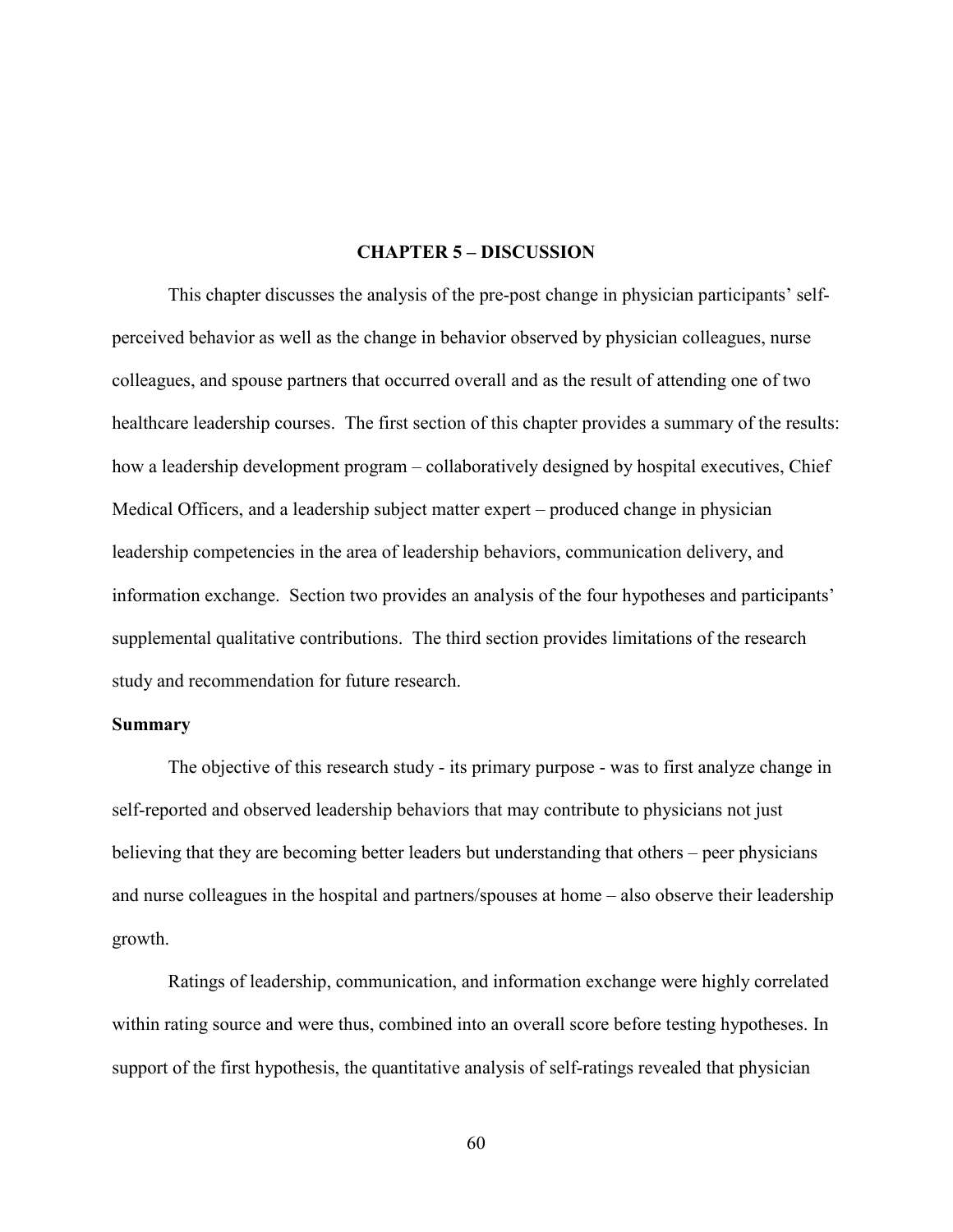participants perceived that they had improved. In support of H2, that change was also observed by each of the three peer raters. This quantitative analysis is reinforced within supplemental qualitative data indicating physician participants were aware of their leadership growth. While not included in this research design, the sponsoring hospital also conducted a procedural postcourse feedback survey with the participants as to the value of this (new) healthcare leadership course. In this survey, 39 of the 83 (47%) physicians participated and responded that what they learned in the course will "make me a better leader" (with 94.7% responding with strongly agree or agree) and "what I learned in the leadership course will lead to improved engagement" (86.8% strongly agree or agree).

Since the publication of the Institute of Medicine's (IOM) 1999 study, *To Err is Human*, professionals within the healthcare industry have attempted to find ways to counter negative medical outcomes. One recommended way to accomplish that is through replacing traditional methods of learning with interprofessional courses, and it is with that recommendation in mind that this study was designed. In hypothesis three and four, this study attempted to compare the effect of training on physicians trained in a homogenous group (all physicians) with that of physicians trained in an interprofessional class (nurses, physicians, and administrators).

The physician-nurse-administrator relationship is complex as a result of different training methodologies and diverse business and professional cultural approaches to patient care and building a more collaborative relationship must include ways and means to develop additional trust, improve communication, and ensure more efficient information exchange between doctors and their teammates. All of these actions contribute in their own way to effective healthcare leadership. Training and education courses within healthcare must seek opportunities and find methods to build bridges over established professional faultlines to ensure each individual's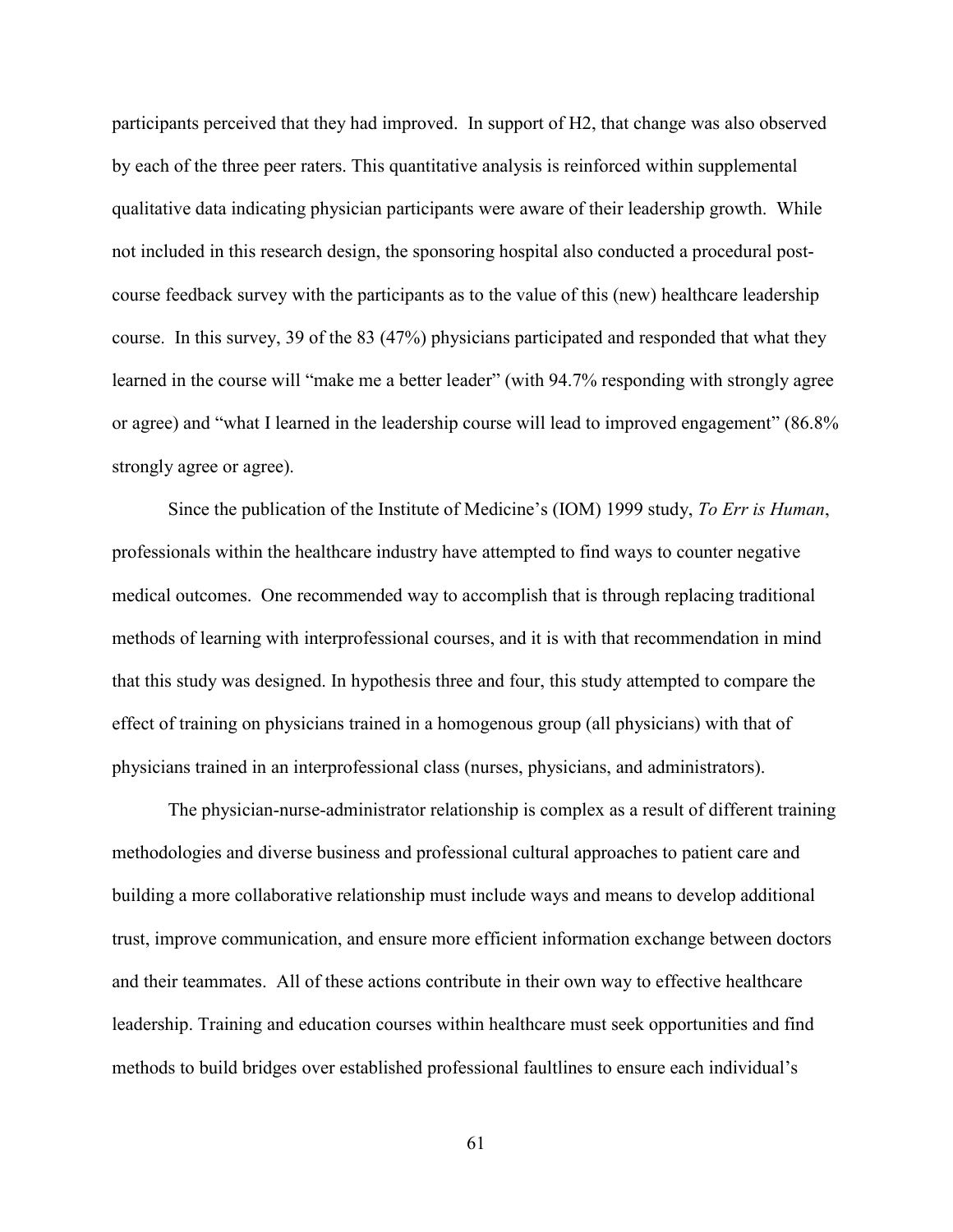contributions is valued and each member of the team is mutually understood and respected in their own contributions to healthcare (Kaissi, 2005; Rico et al., 2012; Nelson et al., 2008).

Although the pattern of the means showed slightly greater improvement in self-ratings of burnout and of behavior and in ratings obtained by nurses and spouses for the IPE group than the homogeneous group, these differences were not statistically significant. Thus, placement in either course resulted in essentially the same amount of behavioral change for participants in either class. Counter to what was expected, significantly greater improvement in ratings obtained from physician-peers was shown for participants in the homogeneous group than for those in the IPE group.

Incorporating the data of observed change from colleagues and personal partners that is posited in H4, however, suggest there are some dynamics that require further assessment to determine implications. That quantitative data is reinforced with some of the supplemental qualitative commentary generated by participants during and after the course and will be described in the implications of the research results.

Finally, supplemental analyses revealed that self-ratings were more correlated with ratings obtained from nurses and from spouses after training than they were before training. This suggests that participants may have gained greater self-awareness of their own behavior as a result of the course.

#### **Implications of Research Results**

The healthcare leadership seminars developed for this program focused on the elements of leading in the medical profession and the associated attributes desired in a transformational healthcare/physician leader. While interested in how healthcare teams might be managed for utmost efficiency and effectiveness, the individuals who collaborated in designing the leadership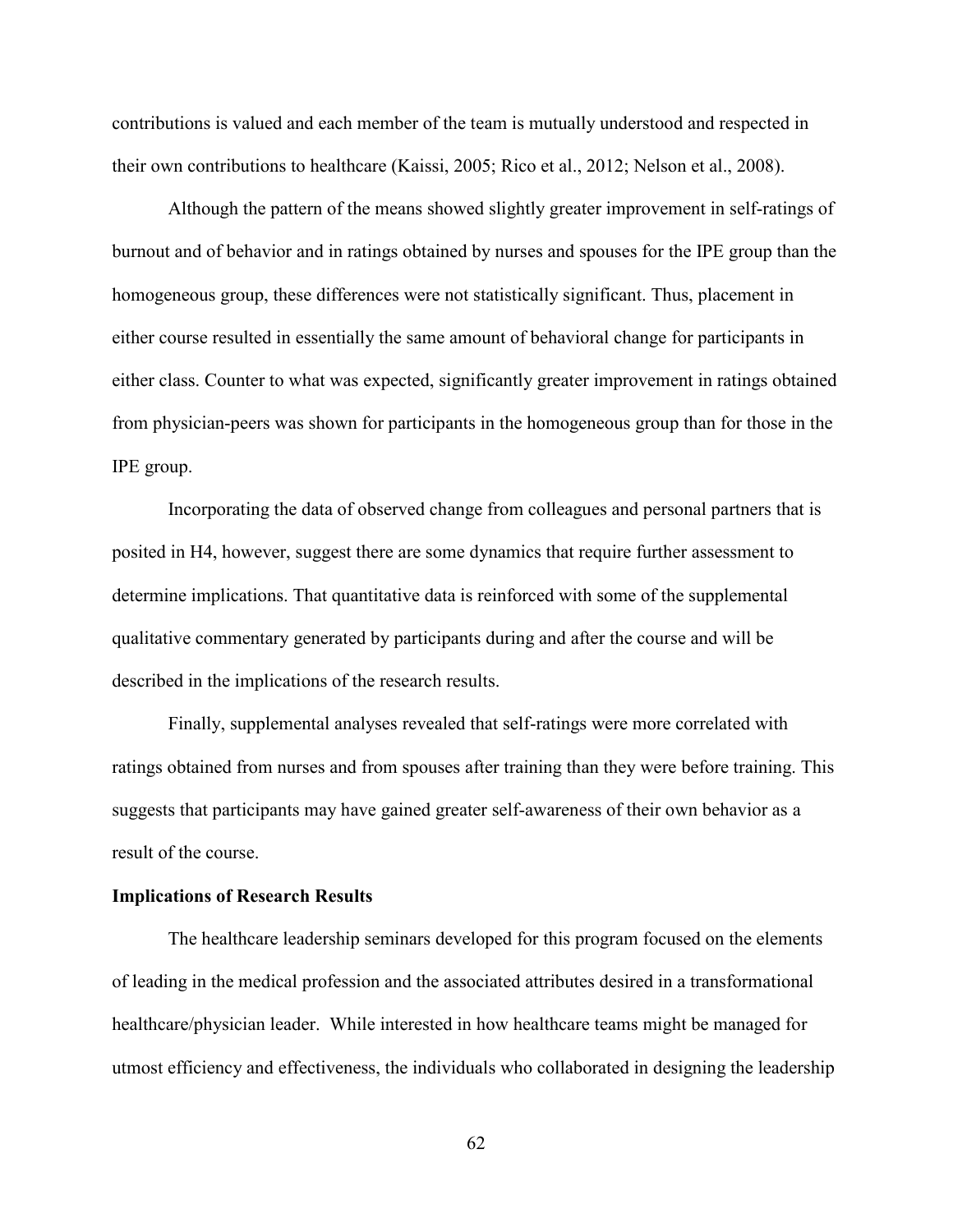program for this hospital system placed a priority on strengthening the organizational culture through the empowerment of physician leaders. Executives in this organization were supportive of a program that incorporated individual physician desires to develop as leaders and those who were interested in contributing to addressing the challenges faced in the industry. This healthcare organization actively collaborated on setting objectives, determining course subject content, and selecting a diverse set of physicians with potential and desire to be leaders that would participate in the course. The organization also established metrics that would allow for post-program evaluations linked to the hospital objectives for their physician leaders. While this approach is an example of the model for establishing and evaluating training programs, as described by Kirkpatrick and Kirkpatrick (2006), research has shown designing leadership programs in this manner is not the norm within the healthcare industry (Black & Earnest, 2009; McAlearney, 2006; Makary et al., 2006; Hertling et al., 2018; Lipsitz, 2018; Lerman & Jameson, 2018; Kaplan et al., 2012). The results from this program – which achieved measurable physician leadership improvements and positive observation from colleagues of the evolution of those leadership traits in their peers - is indicative of the type of approach healthcare organizations might attempt to incorporate within their organization.

The use of pre- and post-leadership development course program metrics (the survey used in this research) that measure leadership attributes, communication skills and information exchange dynamics to determine improvement in participants' skills is also a model that other healthcare organizations considering a program for physicians might apply. Given that failure to measure results, failure to measure leadership activities and failure to focus on the correct leader competencies are three of the top five reasons for failure in leadership development programs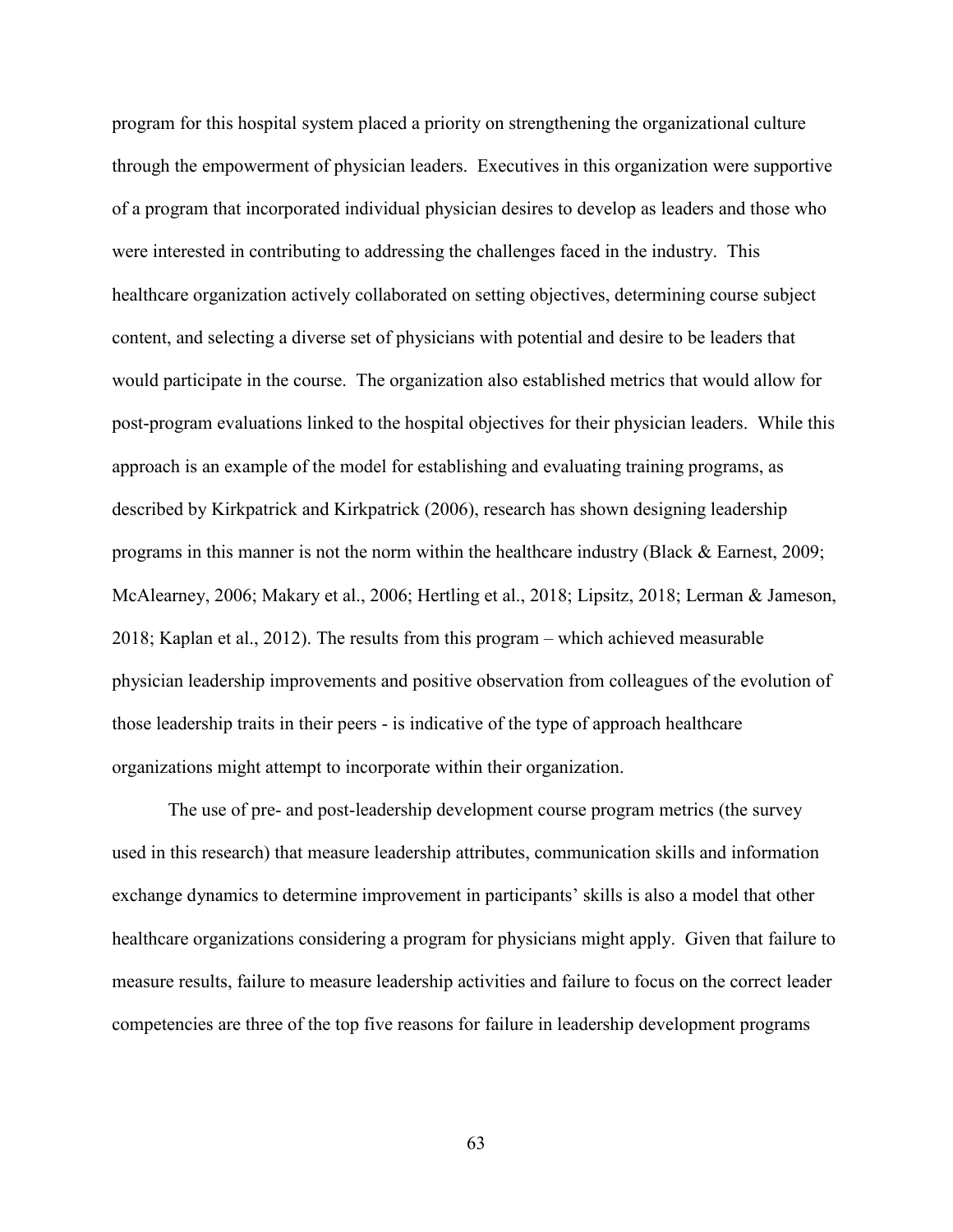(Stevenson, 2014), ensuring objectives and metrics similar to those used in this research are valuable for healthcare organizations to consider.

The correlations between self-ratings and ratings from nurses and spouses increased from pre- to post-training suggests that the training not only improved behavior but also increased self-awareness. Supplemental analyses indicated that it also significantly reduced participants' burnout. Comments from the supplemental qualitative questionnaire responses by physician leaders of both groups, such as "this program gave me new methods of continuously assessing my role as a leader of my multidimensional team and the other interprofessional teams within the organization," "the insights into my own leadership style, and the style of others, based on the model and the course objectives were extremely valuable," and "insights into the elements of my personal character and behavior and how those contribute to influence strategies," reinforce the positive effects of having this particular program design.

Physicians participants, in both the homogenous and IPE courses, reported statistically significant change in their behaviors as a result of the course. These behaviors fell under the categories of leadership, communication methods, and information exchange techniques that were the learning objectives of the course. In reviewing the qualitative comments of physicians from *both* the IPE and the homogenous course, the three themes of leadership, communication, and information exchange are addressed with specific comments and phrases when asked "what are your insights," and "have you changed your approach" during the mid-course questionnaire:

> "The most important insight I've gained relates to defining and establishing a personal set of values that will drive my decision-making and my behavior."

> "I had never addressed the requirement for leaders to develop others…but I also now realize that to develop others, I must first understand the attributes that I possess, and whether they're strong or need work."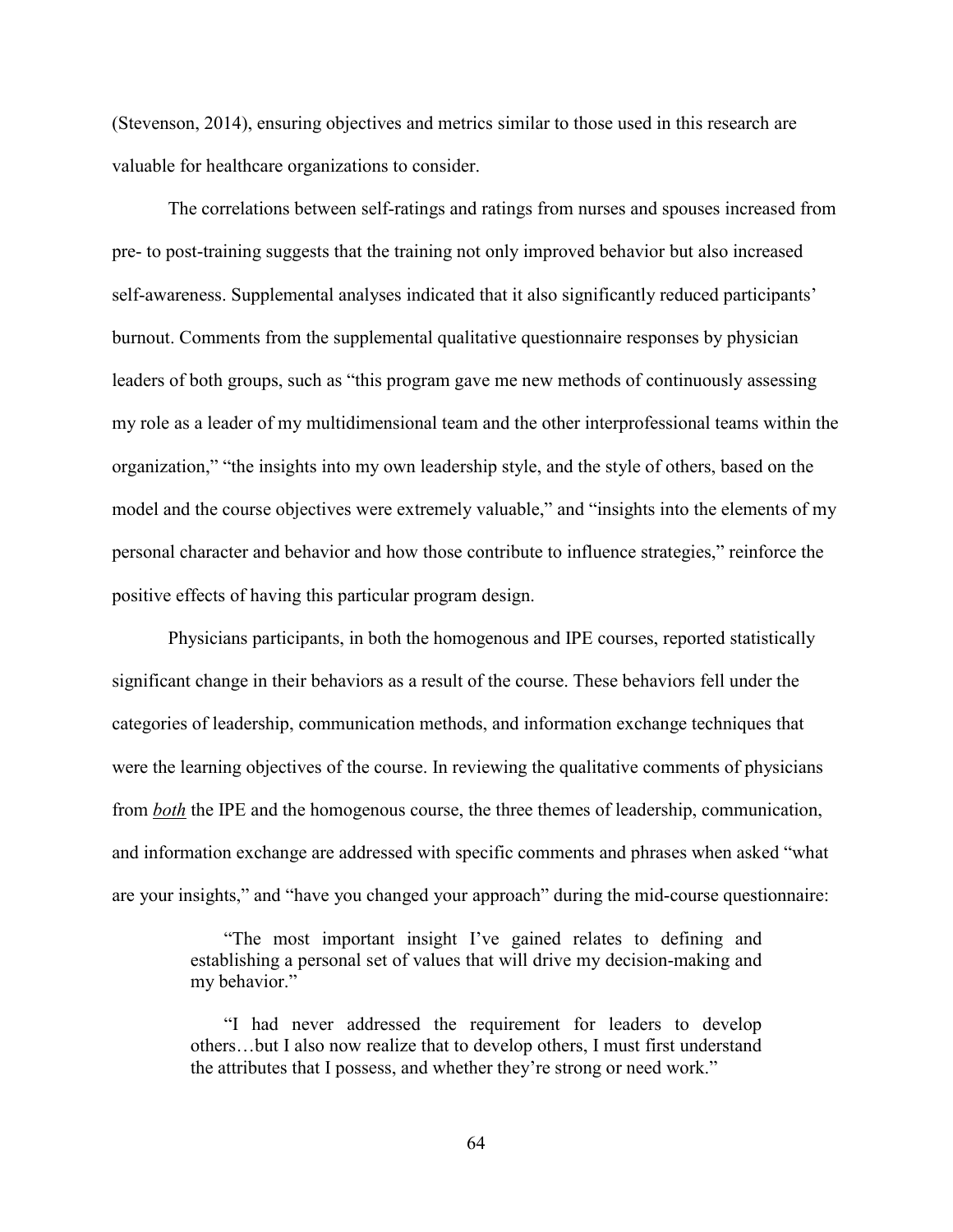"The course has been enlightening in helping me truly assess (and reassess) our attributes/competencies, but also understand how others see those as positives (and/or negatives) and how that helps (or hurts) our common goal and our ability to lead toward that goal."

"It's been interesting to learn that good leaders are first good human beings…and knowing that good leaders need to listen more than they speak. I have begun to learn to listen more fully to others...."

"It became clear early on that I would need to approach influencing different and more effectively communicate. I realized before I need to do that, but this course helped me realize this was a leadership requirement. It was also particularly valuable to correlate my values to how I communicate them through words and actions."

"Leadership is influencing others - if you don't have the ability to influence (people, situations, etc.), you don't have the ability to lead. And influence is always most effective through example."

"My leadership perspective has changed since the first meeting, when you defined leadership as an art. Before that, I thought it was just telling people what to do. But then understanding that the goal of developing this art around motivation, influencing, team building and communicating has helped me to narrow the how I see my leadership focus outside of organizational goals and objectives."

"I have been communicating more effectively with my team. I have been far more sensitive to explicitly endorsing behaviors and actions that I believe promote better care of our patients."

"The communication aspect of the seminars has been the most important component for me. The realization that communication is always difficult and often fraught with people that have different agendas, different motivations, has led me to be very aware of situations that require good communication, more empathy, more listening. And sometimes, as a doctor, more effectively communicating things that some people don't want to hear."

"The Healthcare Leader Model is the most important takeaway. This framework was new to me and allowed me to assess my own leadership capabilities along these different qualities."

There are myriad comments that reflect an inculcation of the key learning objectives

designed as part of the program and that were also related to the course and research objectives.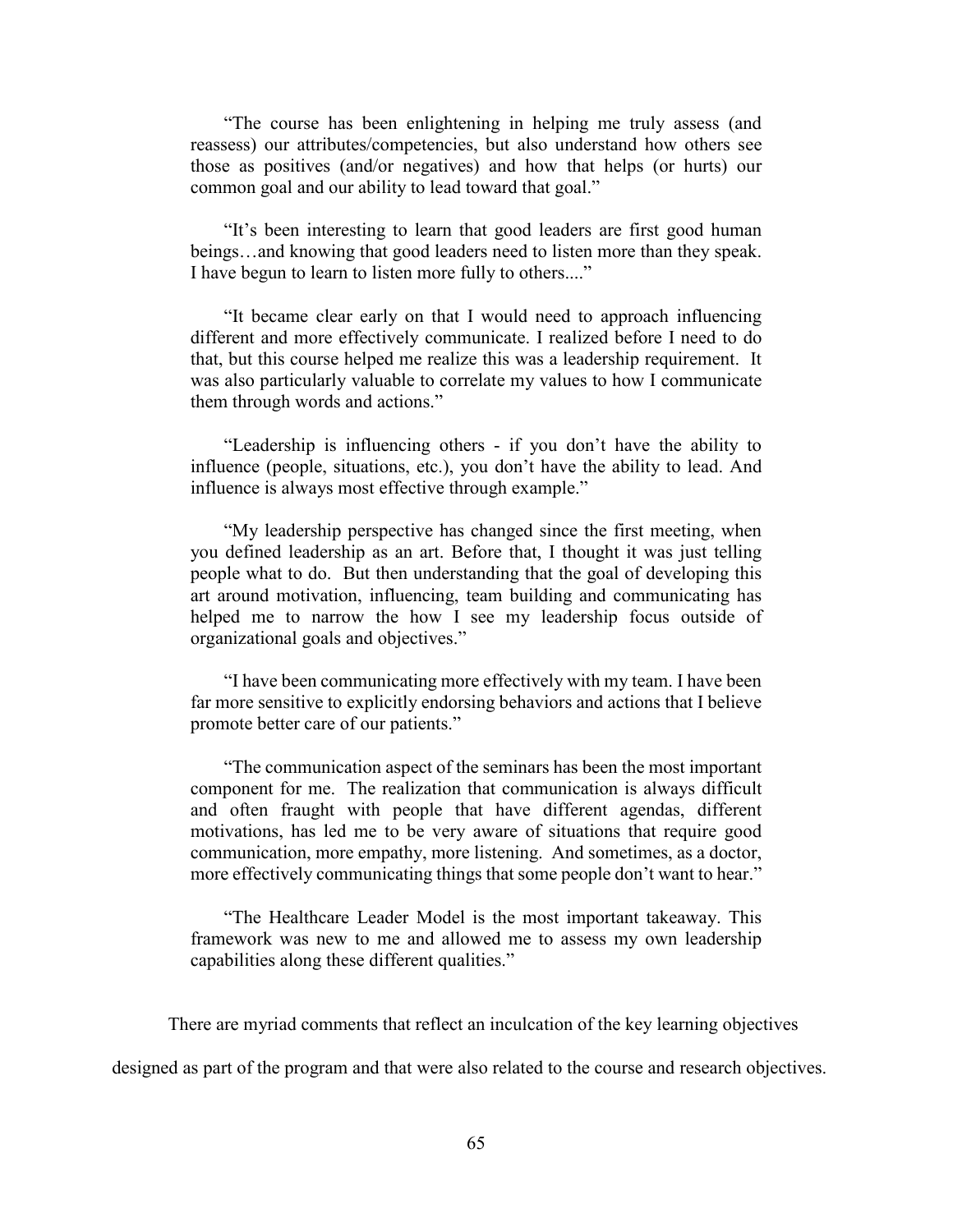In all areas, the comments equally reflect shared observations from physician participants in both the IPE and homogenous seminar group. This improved leadership understanding likely contributed to the change in behavior detected by raters.

Additionally, research has shown that an individual's perceived improvements in personal leadership behavior provides increased confidence in decision-making, team-building and effectiveness in project management and completion (Randall, Kwong, Kuivila, Levine & Kogan, 2018; Moldy, 1979; Kolb, 1999). Confidence, rather than cockiness, was discussed as part of the element of "presence" in the "attributes" category of the leadership model (Figure 1. Leader Attributes and Competencies). In part, this connection between leadership perception and leadership behavior may also contribute to related improvement in the change in observation and related change in survey ratings indicated by colleagues and partner/spouse. The resulting improvement in self-confidence was not measured in this research but may be an area of future research using this design.

In analyzing the data from the two different classes (Table 3. Statistics by Group, Preand Post-Survey Results; Figure 5. Marginal Means Related to Hypothesis 3 and 4) the descriptive statistics show improvement in every pre- post- category except one: ratings obtained from physician-peers in the IPE class (5.78 to 5.76). These results are in contrast to those obtained from physician-peer ratings of participants in the homogeneous group (5.49 to 5.78) Having observed the interaction in both classes, it was apparent there was a candid exchange of ideas as to how physicians lead *each other* in the homogenous class, and a continuing discussion of how physicians were often asked to submit to the demands of administration when the latter may not have had all the needed information. The dialogue in the IPE class – enhanced by candid comments and (usually) respectful feedback from nurses and administrators regarding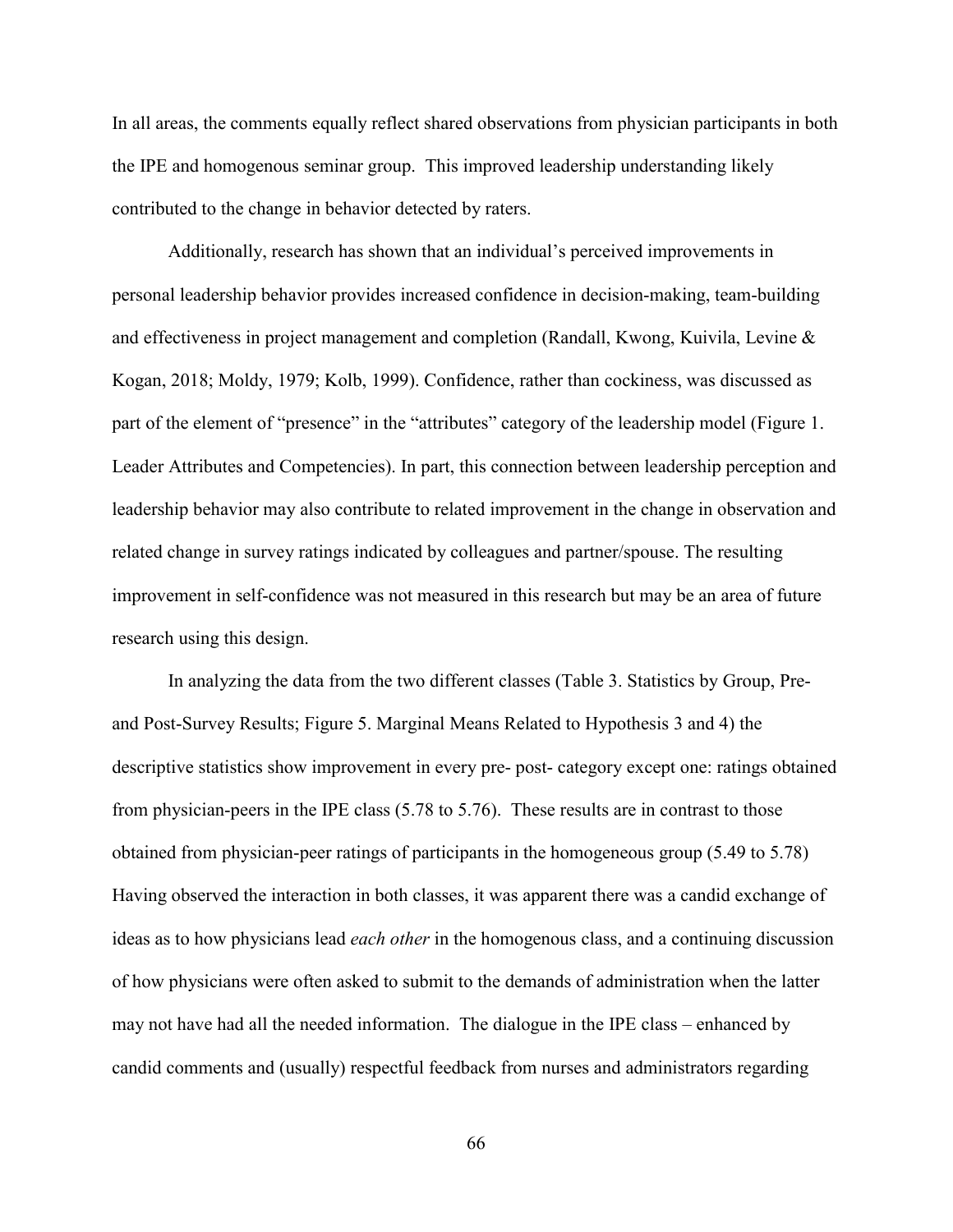their perspective and approach to healthcare issues – was different and appeared to provide the physician participants with a new outlook on interprofessional engagement. Several examples from the mid-course questionnaire from physicians in the two different classes provide interesting and additional insight of the effects of the demographics. Throughout the seminars, the exchanges between doctors, nurses and administrators in the IPE class appeared to grow in respect, appreciation and even shared humor while the dialogue in the all-physician remained mostly physician centric. Remarks from the physicians in the IPE group in the qualitative survey contained no disparaging comments about their healthcare teammates, as the overwhelmingly mentions indicated a changing and increasingly positive view of their non-physician professional colleagues:

> "Having an environment to opening discuss physician motivations and then clearly seeing the communication gaps with administration and nurses has been helpful and, for me, one of the more important elements of this program. If we're going to build strong healthcare teams, we need to better understand each other. Our connection in this class – to include some of the heated discussion and even one of the fights! – help us to do that. Developing this relationship with our nurse and administrator colleagues is almost like a good marriage… sometimes you need to get into a little quarrel before patching things up and growing."

> "The best learning for me has been to hear perspectives from our physicians and to realize the great sense of distrust many/most have for administration. At times I can tell this is well-deserved based on past actions and decisions being made without physician input. At other times physicians have not had the benefit of this type of training and often struggle with leading others and leading up. For this insight alone, the program has been hugely valuable!"

> "While the lectures, dialogue and engagement on leadership issues has been extremely helpful, what I have liked the most about the course has been meeting other MDs from around the organization who possess different specialties and who experience difference issues than me. But I have also really been surprised in meeting an engagement with the nurses and administrators in our class who clearly have a different view than I thought they had about what is important about patients and what we need to do in healthcare. Spending the time and doing projects in class has helped me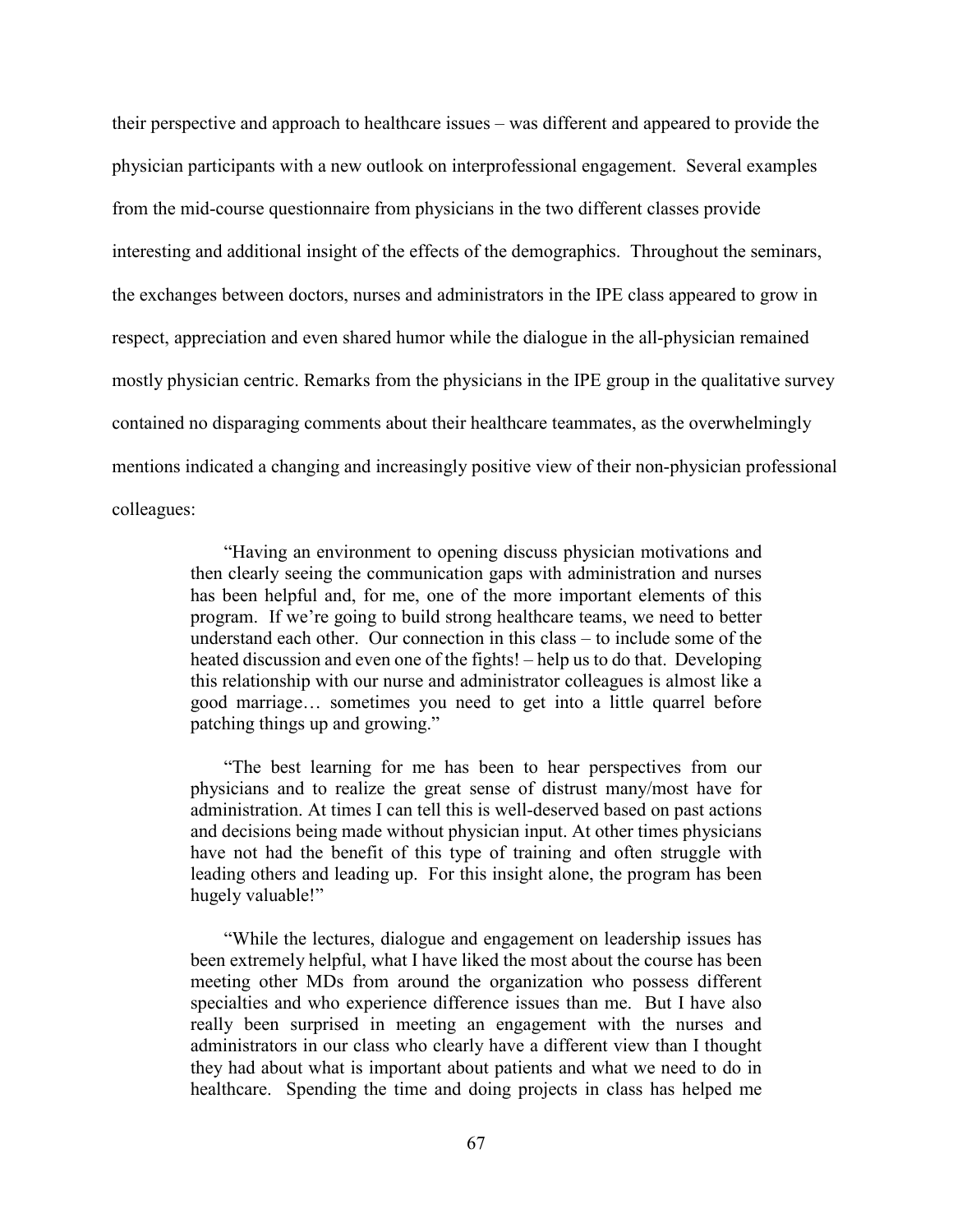establish a different relationship with some of them, and that has already been helpful in our hospital. It's a whole lot better than just the informal meet and greets at a conference, or seeing others at an occasional dinner that we are asked to attend"

"Everyone's time is valuable. I was struck by what you said in the last session - about the CEO who said that physicians now know how to communicate to him, to bring relevant details to the table. I think that speaks a lot for the physicians who have taken the time and effort to learn and make time in their schedules to do so. So, during one of our meetings, I was surprised and humbled when one of our administrators said that he had read up on a medically complex issue, so he could understand what I as a physician, would face in caring for that patient. I know physicians can try to do what administrators do, but it is hard for administrators to do what physicians do. That leader made the attempt to do so and that was incredible. He earned my respect and trust that day."

The comments garnered from the homogenous group were different. There were certainly some positive qualitative comments in the post-lesson four critique from physicians in the homogenous group, with observations such as "the ability to connect with other physicians to better understand their perspective was a huge benefit of this program," " I enjoyed the intense dialogue about topics that physicians would never otherwise talk about," and "I most of all enjoyed meeting with physicians from other parts of the medical system and learning professional perspectives from them." But these appear to be related to the physician-centric exchanges expected in the homogenous group. Other statements from those in the all-physician seminar were different from the IPE group, indicating that there remained at least an element of ongoing distrust between physicians and non-physician professionals:

> "I'd like to think that these sessions will lead to building trust between physicians and administrators, but I am not sure why they would. Honestly, the best I can hope for is that our future physician leaders who are in the course will work closely with the administration and that will give us a better understanding of the complex world of healthcare...."

> "I certainly hope this course will create a better environment within the organization. I believe physicians have been craving some input, but it's up to the Administration to truly allow a partnership. This has been a great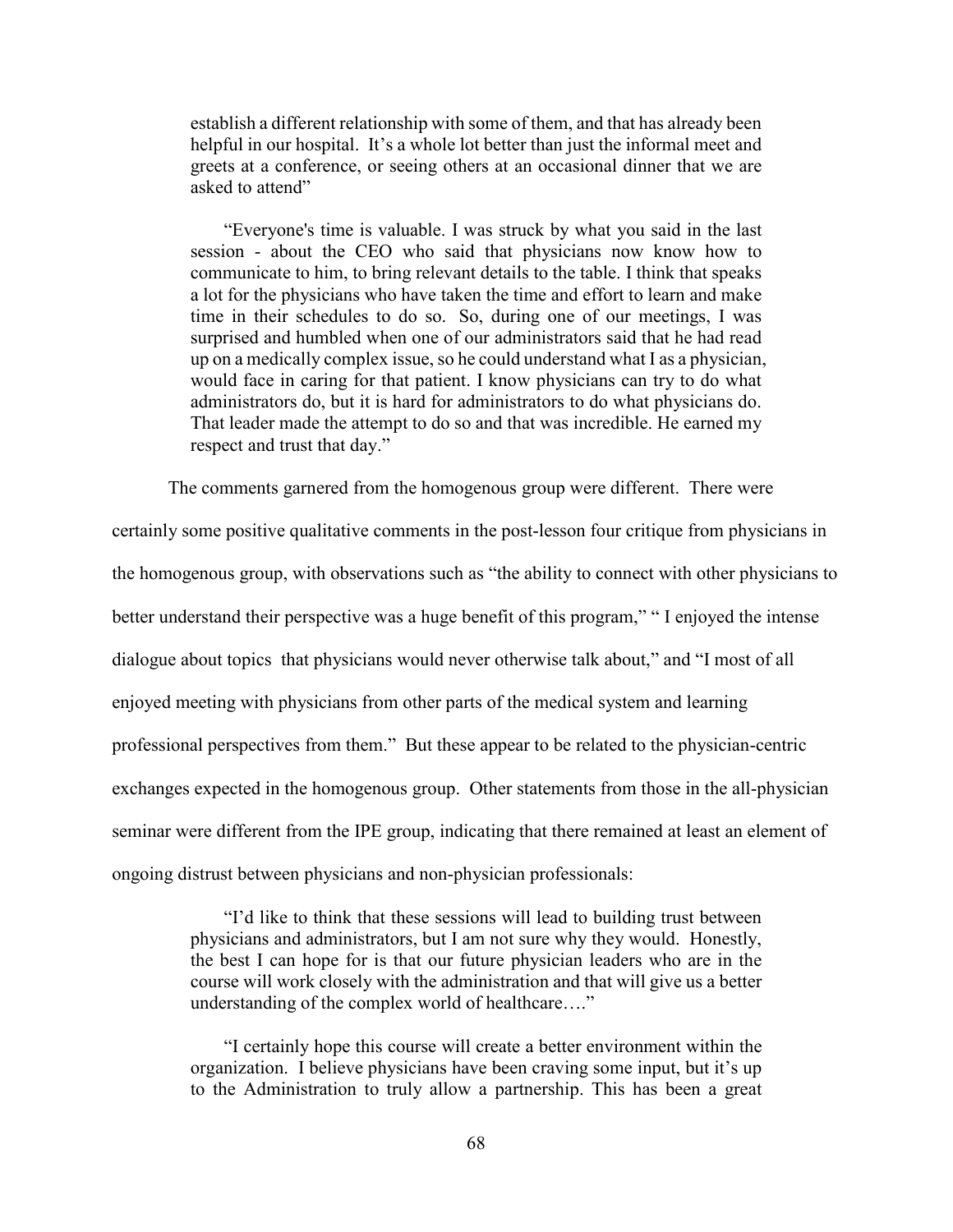course for the doctors, but the administrators need to be in here with us. I am not optimistic that higher levels of our hospital's bureaucracy understand us, so they will not change their controlling and non-collaborative approaches."

"I am currently trying to match the influence technique you provided with the appropriate groups I work with. I find that nurses are pretty responsive to "authoritative requests" and "pressures," but I'm still trying to figure out what technique works well with specialty physicians and administrators. Physicians tend to be a data driven group so "rational persuasion" would be the presumptive best technique. My job is to match the data with the values of the specific physician group I am trying to persuade."

Again, while these beliefs from the homogenous group physician participants may be anomalies, there were no similar comments from the IPE group. The IPE physician participants' qualitative comments were overwhelmingly positive and indicated a changed approach and an increased willingness to see non-physician professionals as a valuable element of the healthcare team. Comments such as "meeting and collaborating with professionals I would have otherwise not known was the most critical part of the seminar," "learning in the mixed cohort with administrators was particular critical, as I saw their point of view for the first time in my medical career," and "ability to interact with hospital leadership and the nurses in a very collegial and collaborative forum really opened my eyes to their perspective" were more indicative of the changes in behavior of those in the IPE group, both perceived and observed.

The data, when combined with elements of the qualitative commentary, provide an example of how interprofessional education may provide added benefit of countering existing professional faultlines of the nature described by Rico et al. (2012), Brewer (1999) and Barr et al. (2005). While the overall improvements of both perceived and observed transformational leadership behaviors in both groups occurred in the area of improving leadership traits, communication techniques and information exchange, there remains a requirement to assess how dynamics in other events might also contribute to interprofessional leadership growth and an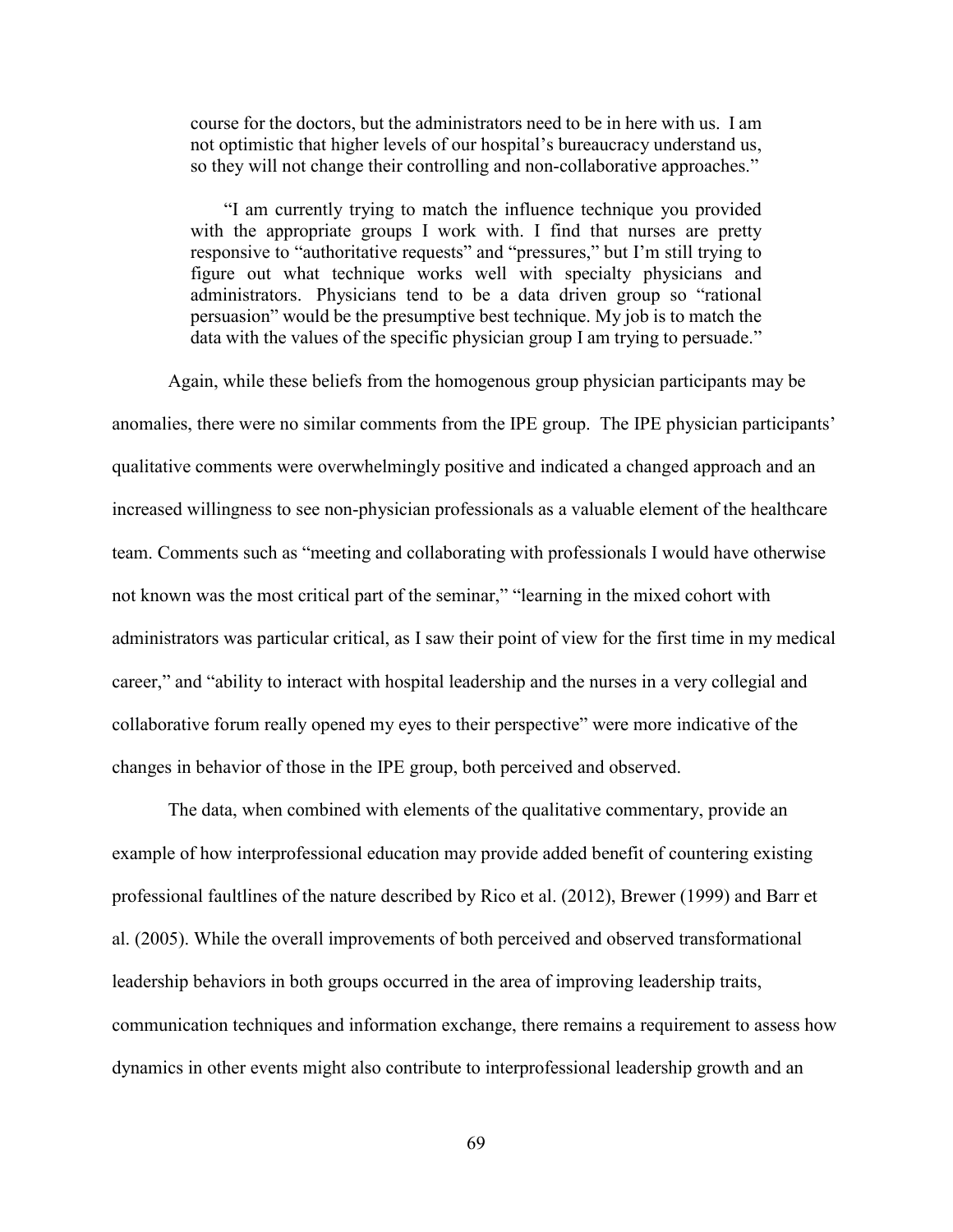increased generation of trust between different healthcare professions: physicians, nurses and executives.

Healthcare requires teaming – at every level – to provide solutions to complex issues, overcoming faultlines require accepting the professional diversity of subgroups within the healthcare team. Like members of any professional body, physicians are more likely to enjoy engagement with other physicians, until provided with the opportunity to engage with other members of an interprofessional team allows them to understand how incorporating diverse approaches may enhance problem solving. Some of this dynamic may account for physicians in the homogenous group receiving improved ratings in observed leader behaviors from colleague physicians – as they continue espousing the "us" versus "them" dynamic that research shows exists in healthcare while simultaneously learning additional leadership techniques - while those in the IPE group garner better ratings from nurses and spouses, as evidenced by data in Table 3 and Figure 5.

There is extensive research and a long history of dysfunctional professional relationship between physicians and nurses (Manojlovich & DeCicco, 2007; Schmalenburg & Kramer, 2009; Stein-Parbury & Liaschenko, 2007). Assessment of the data related to correlation of model variables and the pre- post-nurse colleague ratings indicate a unique dynamic in the nurse colleague observations of participant physicians that occurred during this study. The correlation of pre-course self-ratings with nurse pre-course ratings indicates a negative correlation, suggesting that in the pre-course survey nurses found those who rated themselves the highest to be the least effective and those who rated themselves the lowest to be the most effective. These correlations changed in the post-course nurse observations (overall), as pre- post-course descriptive statistics show positive correlations and improved ratings of physician participants by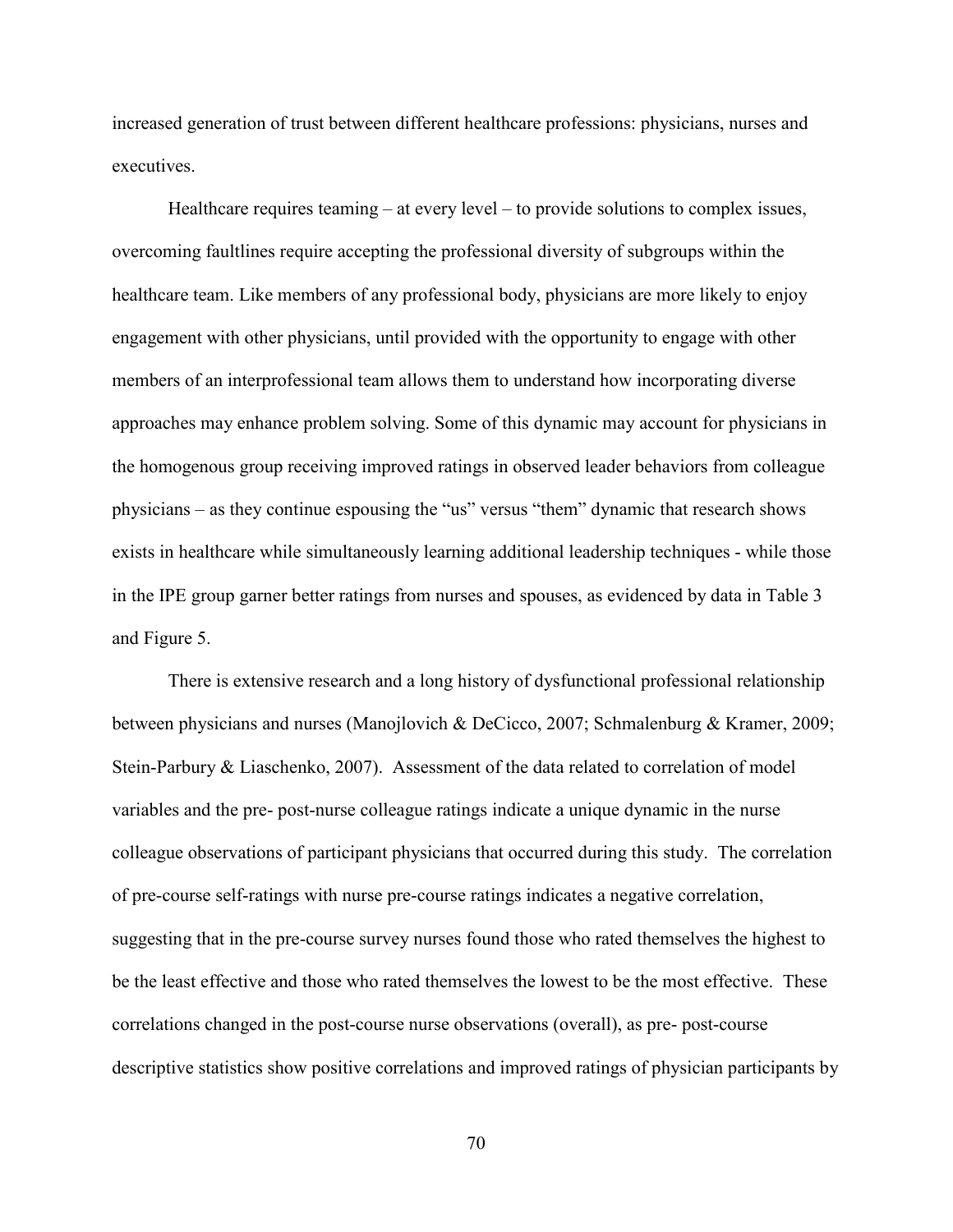their nurse colleagues in both groups. Though the IPE group shows a slightly greater change, this was not statistically different from the homogeneous group. Seminar discussion, class exercises and interprofessional engagement that addressed appropriate leadership skills, understanding and using proper communication techniques, the requirements of precise information exchange, and building leadership self-awareness may have contributed to this change in correlation and growth in positive observations.

As noted in Chapter 3, the hospital requested the inclusion of four items related to physician burnout in the pre-course leadership survey. The intent was to provide the executives an indicator of the extent of the issue of physician burnout within the organization. Given physician burnout and related physician suicide is an increasingly disturbing issue within healthcare and many organizations are attempting to find new approaches to determine the extent of the challenge (Swenson, Kabcenell, & Shanafelt, 2016), the survey included that sample of four questions from the Maslach Experience Burnout Survey (Maslach & Jackson, 1980) in the post-course survey. While the leadership program of instruction did not address physician resiliency or burnout explicitly, it was interesting to see that participants in both conditions reported a decrease in burnout with a non-significant trend toward those in the IPE condition showing a greater decrease. This may be an indicator that growth in leadership attributes (reinforcement of values, concentration on the development of character, renewal of professional mission, increased trust in teammates, learning methods of personal and professional development) may correlate to decreased emotional exhaustion, professional cynicism, dehumanization of others and negative self-evaluation, all of which have been shown to contribute to burnout in those who are involved in extensive "people work," such as healthcare professionals.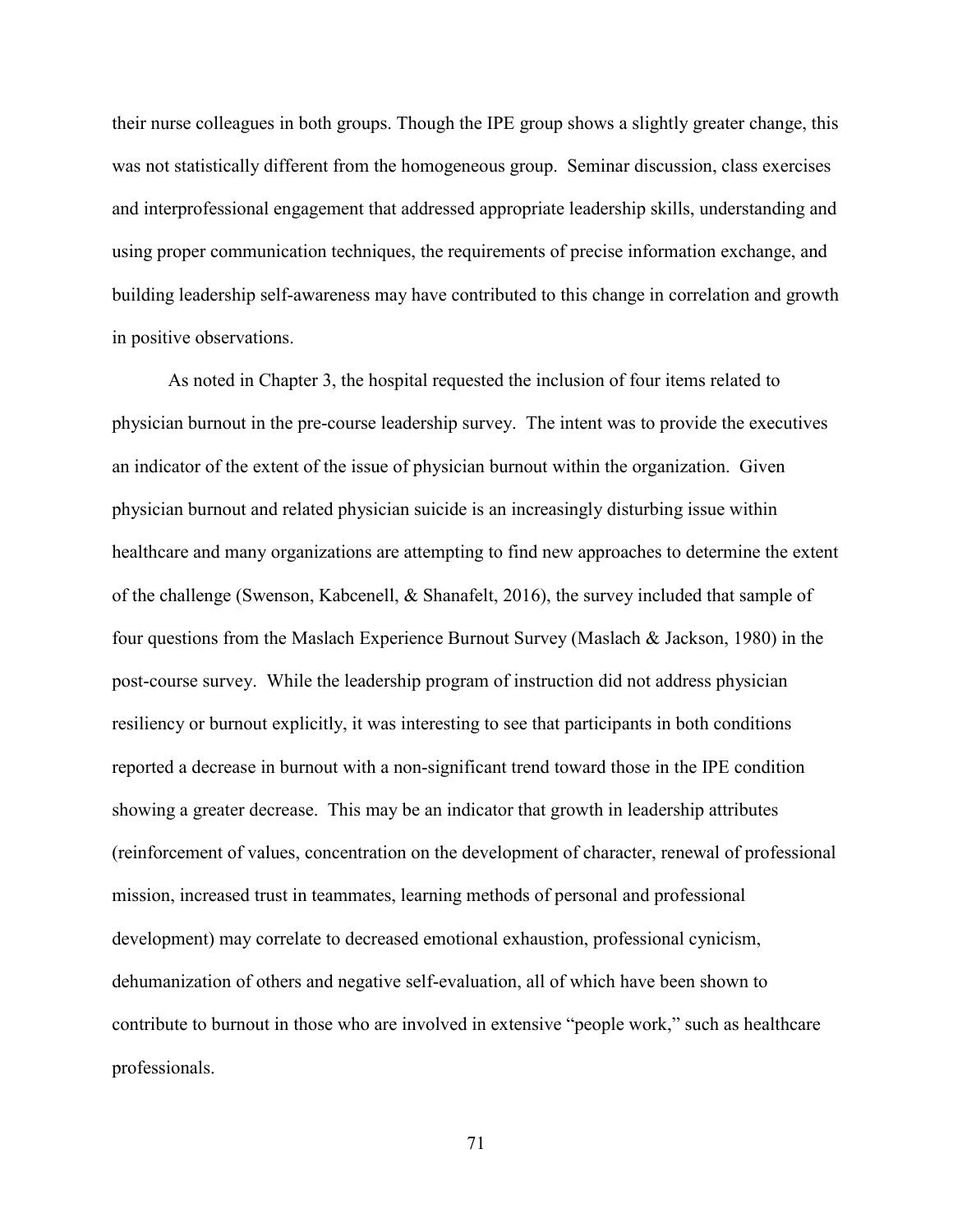Another aspect of the study that has implications for physician well-being involves the

improvement of ratings from the partner/spouse observations. Physician participants in both the

IPE and homogenous group provided comments regarding how the course contributed to changes

in leadership approaches to colleagues, friends and especially partners/spouses, and a majority of

the comments reinforce the quantitative data generated from the partner/spouse observers.

Physicians from both groups provided the following comments, and others that were similar,

regarding changes in their family life:

"I think that the changes outside of my office have been even more pronounced than what I've seen at the hospital. My attitude towards my wife and teenage children has evolved and (I believe) we are all stronger for it. Dinner table conversation and introspection/self-reflection in the [name] family have never been better."

"I have been using the learned strategies and behaviors at home and with other personal relationships. I have found that engaging others in a conversation or discussion about shared solutions – and listening more than talking (as suggested in class) to issues as a means of improving communication and information exchange - has been more effective at relationship building rather than simply giving opinions or orders or impressing others with what I say."

"As a byproduct of this class, my wife and I have committed to sharing information differently. We have become much more intentional about writing down what is important to each other holistically and listening to each other more attentively when making decisions about our life and our children."

"I completely changed my approach in interactions with my wife of 17 years because of some of the things I learned in this course. The focus on values and appreciating differences in other's values, understanding other people's motivations and attempting to use other ways of communication and influence versus the one I always relied upon, is something I had never addressed before, but I've taken it to heart."

Finally, while not all of the research hypotheses indicated statistically significant changes

the study shows the importance and potential for using formal and informal interprofessional

integration mechanisms – in this case, a physician leadership development program – to advance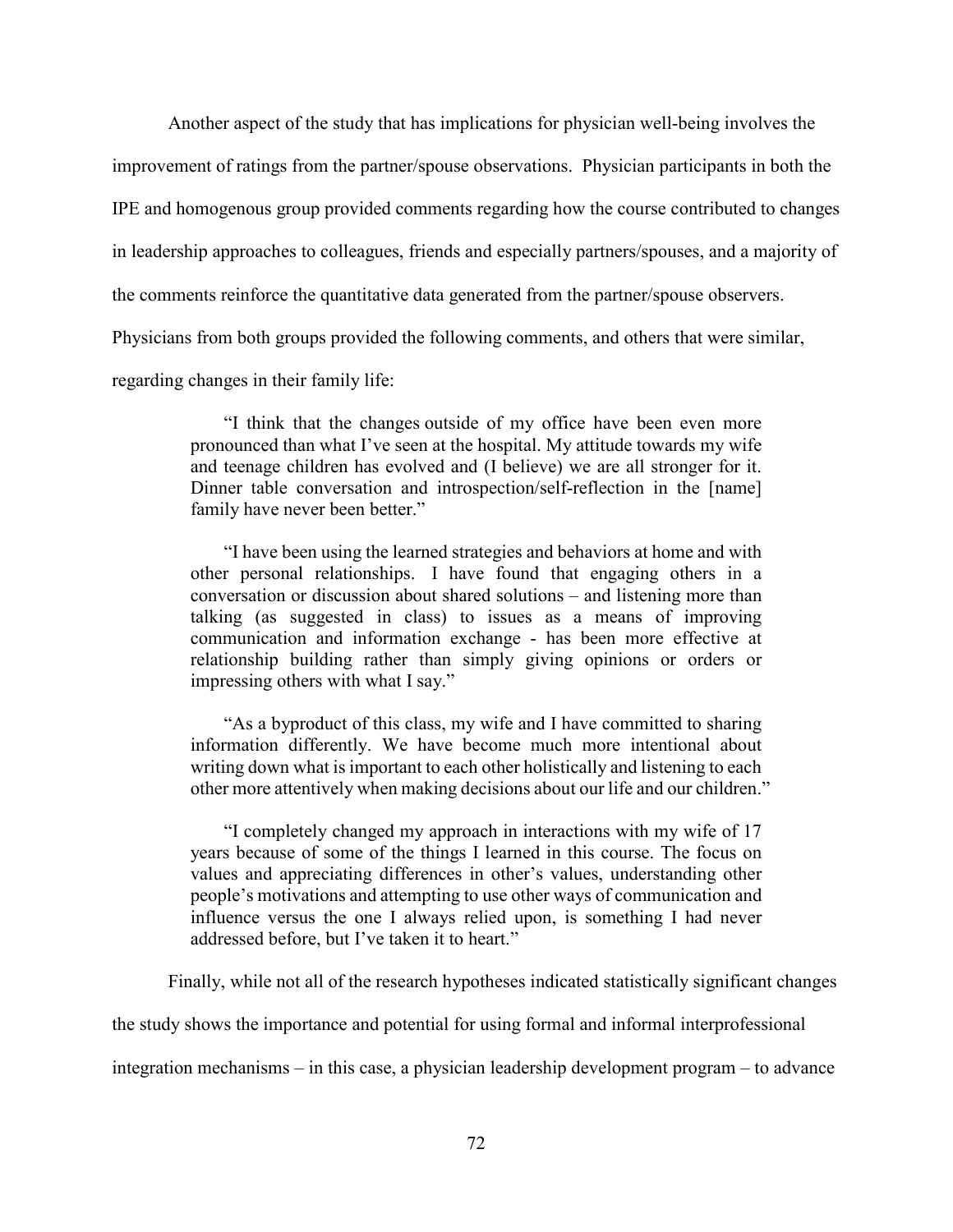multidimensional and interprofessional collaboration in healthcare. The simple concept of educating physicians in the norms of leadership was novel to this particular institution and to most healthcare organizations. Hopefully, this study will encourage other hospitals to implement similar programs that will promote cross-level collaborations, reduce faultlines, improve interprofessional dynamics, and overcome culture issues within the industry.

### **Limitations of the Study and Recommendations for Research Design**

There were several limitations to this research study, but also exciting potential opportunities for future study design and approaches.

With a desire to ensure a robust response from both participants and observers who are busy healthcare professionals, the ratings collected were limited to three specific subgroup variables (leader traits, communication, and information exchange) with an associated total of sixteen questions (with the additional four addressing physician burnout, desired by the host hospital). The desire for balance – having a limited number of the *right* questions that could be addressed in a short period of time – became a critical part of the project design. While the ten questions regarding leader traits allowed for adequate statistical analysis of responses, the three questions each on leader communication and ability of the leader to execute appropriate information exchange may not have adequately addressed those key aspects of leadership. In hindsight, the number of survey questions – especially in the areas of leader communication and leader information exchange -- could have been expanded for more accurate analysis of these critical topic areas.

The initial pre-test for participating physicians appears to have skewed high in some areas based on the assessment of knowledge at the beginning of the course of instruction. An indicator that individuals may be overestimating their skills prior to receiving training or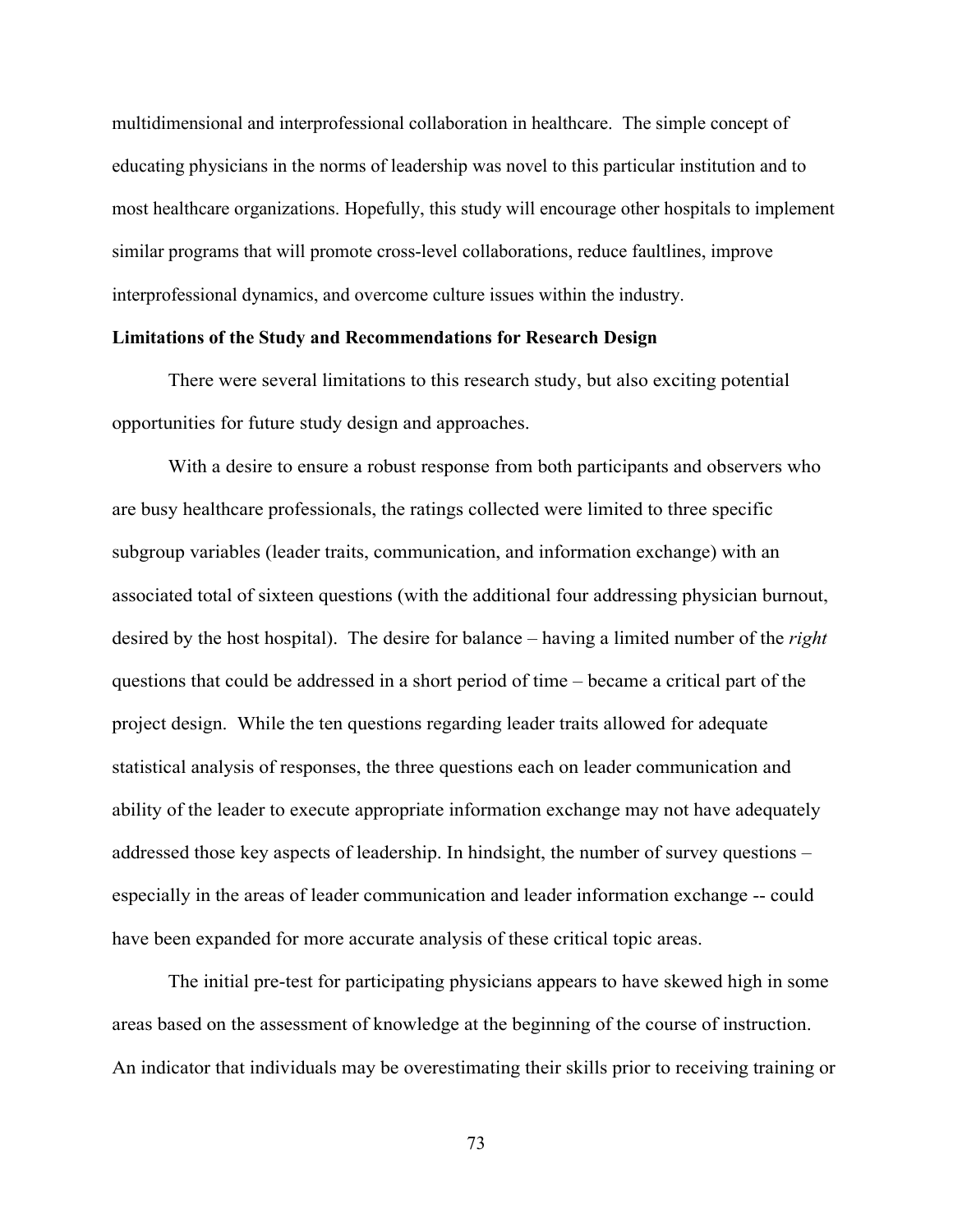education in the subject, this is a common occurrence in surveys that rate "soft skills," such as perception of leadership abilities (Pratt, McGuigan, & Katsev, 2000; Howard et al., 1979). It may be appropriate in future leadership surveys to apply this retrospective pre- and post-test methodology, whereby participants reflect on the growth of their skills and knowledge over the course of the leadership education program and are asked to rate *before starting* and *at completion,* simultaneously, to achieve a different view of perspective. While scores for participating physicians skewed higher than appropriate in some areas due to an assumption of skill, knowledge or competency that had not yet been gained, pre-course responses from physician colleagues also appeared to skew particularly high, with several respondents universally checking the right-side box for the entire survey (i.e., what some who have used the Likert scale call "checking the straight sixes"). This is likely a result of the time constraints faced by busy physicians, the physician observers not receiving training into the various perspectives of what they were being asked to rate (given senior physicians have also received little leadership training), and the associated human nature to provide high skew to any personnel evaluation to avoid potential for conflict or embarrassment. The counter this bias, it may be appropriate to ask participants to provide more than one physician and nurse observer raters in future studies to generate a more accurate mean observation.

In this study, administrators were not asked to rate physician participants. In hindsight, this was a missed opportunity. In addition to increasing the number of colleague observers for each physician participant, it would be beneficial in future studies to request administrator observers for the physicians to provide additional leadership insight. This may prove challenging in that many administrators of large hospitals do not know all of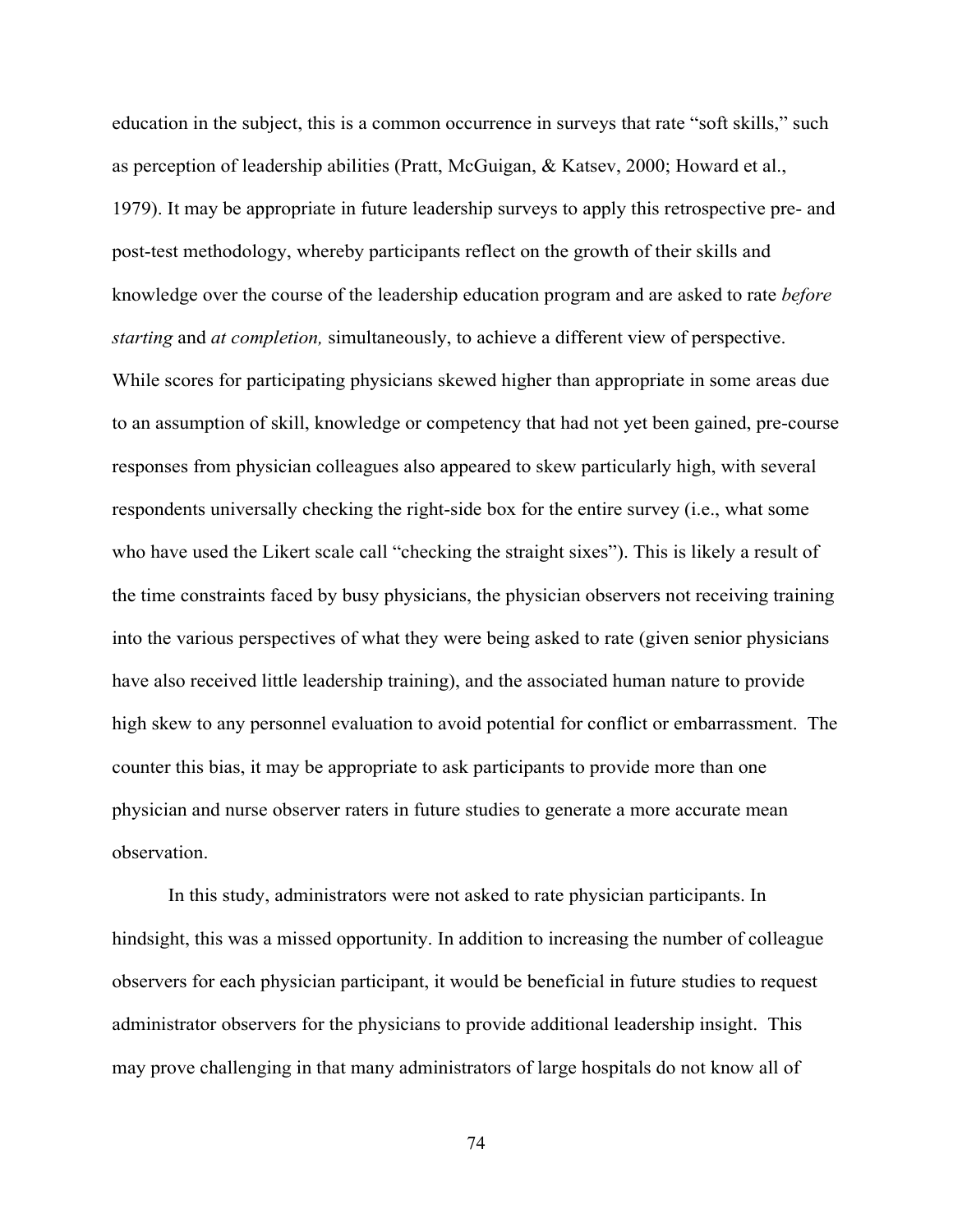their physicians but requesting observer ratings from business executives might generate interest in the program and contribute to the interprofessional dynamics within the industry that is an objective of the industry.

Participant physicians provided qualitative responses as part of the course design, but there was no qualitative input from observers. The qualitative questions that were provided as part of reinforcement of learning objectives proved beneficial and it was not onerous to include data from these answers as part of the research findings. These physician participant answers also contributed to a refinement and a better understanding of the qualitative survey responses, meeting the desire to insightfully capture the complexities associated with the issues and providing a deeper understanding of the scientific data (Reio & Werner, 2017).

Finally, this study is limited on its external validity and generalizability. Data were collected from one large healthcare organization in the Midwest which had recently merged two dissimilar (Adventist and Catholic) faith-based medical hospital systems, each possessing a strong internal organizational culture. This is a unique healthcare system in the midst of organizational change, with physicians who desire to contribute to leading. While the numbers of physicians in the study was appropriate for research, future research in this area might increase sample size of physicians by comparing two or more hospitals that are executing the program simultaneously – in both non-profit and for-profit organizations -- to determine similarity and differences in the results.

#### **Recommendations for Future Research**

There are several possibilities for future research as a result of conducting this study, but two seem to possess particular advantage.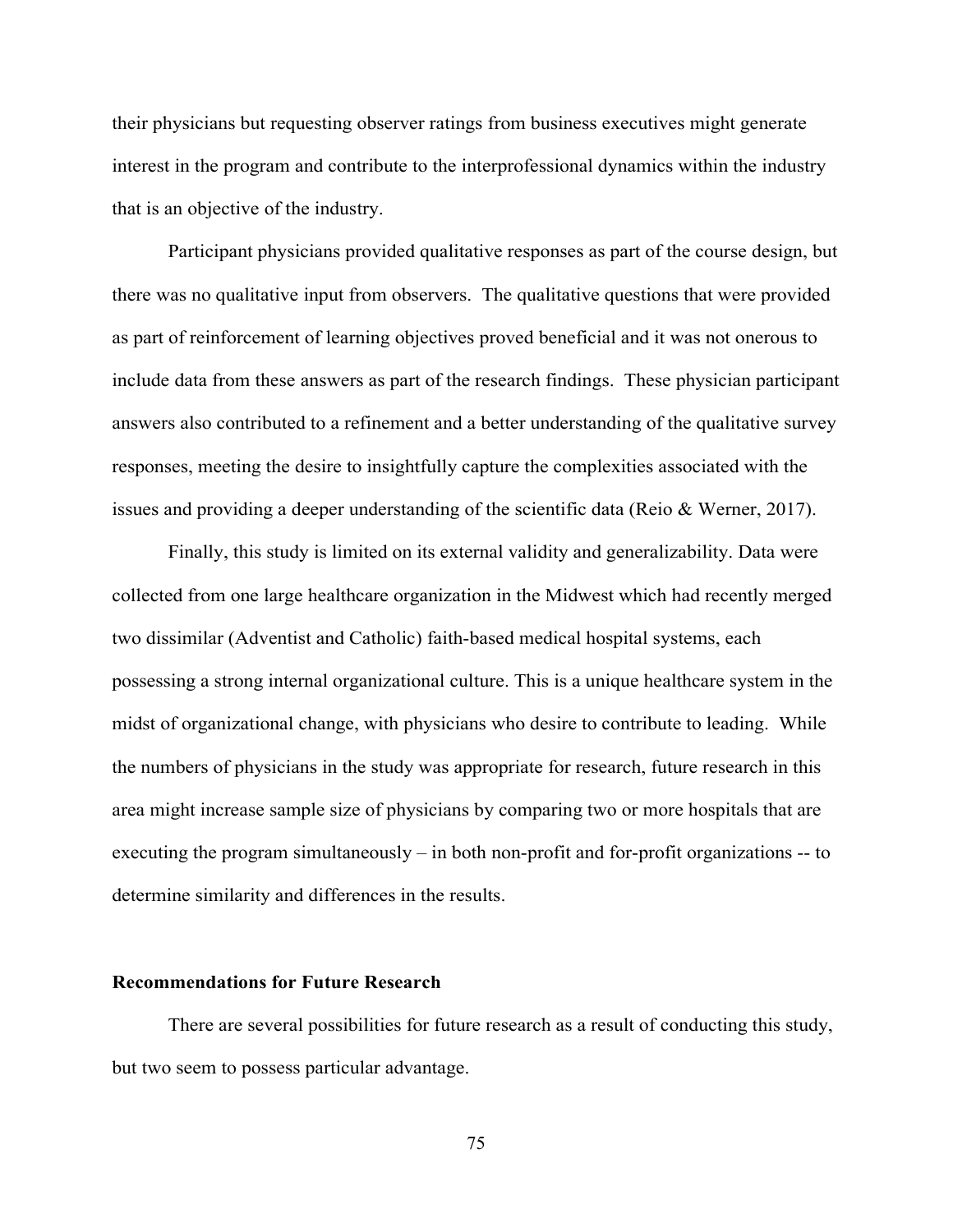After the completion of the leadership course, and after the submission of the postcourse survey data, the CMO at the host hospital assigned all participants to various groups that were tasked to develop solutions to specific hospital challenges. Those teams were formed using participants from within the classes, and all eventually would present briefings to hospital leadership on their proposal and recommendations. Graduates of the course were put in leadership roles on their team, shared responsibility for completion of the projects, and raters who had previously completed their surveys regarding the physician leadership skills were provided with additional opportunities to evaluate the leadership potential of these individuals. Given that, the first recommendation for future research would be to conduct a similar leadership class and associated research project, incorporating many of the recommendations addressed in research limitations noted in the previous section of this paper, but extending the post-course timeline for rating by the various and assigned observers. This approach would provide additional insight into true leadership development in a pragmatic problem-solving situation.

The second recommendation for future research involves expanding on the limited research associated with the data generated on physician burnout. The recommendation would be to incorporate many of the recommendations addressed in the previous section regarding research limitations in this study, incorporating the complete Maslach Measurements of Experience Burnout (Maslach, 1981) to determine the correlation of leadership develop programs to reduction of physician burnout. Such research would advance the engaged scholar approach to a critical issue in healthcare leadership.

#### **Conclusions**

"We need doctors to lead" will continue to be a mantra in the healthcare industry, as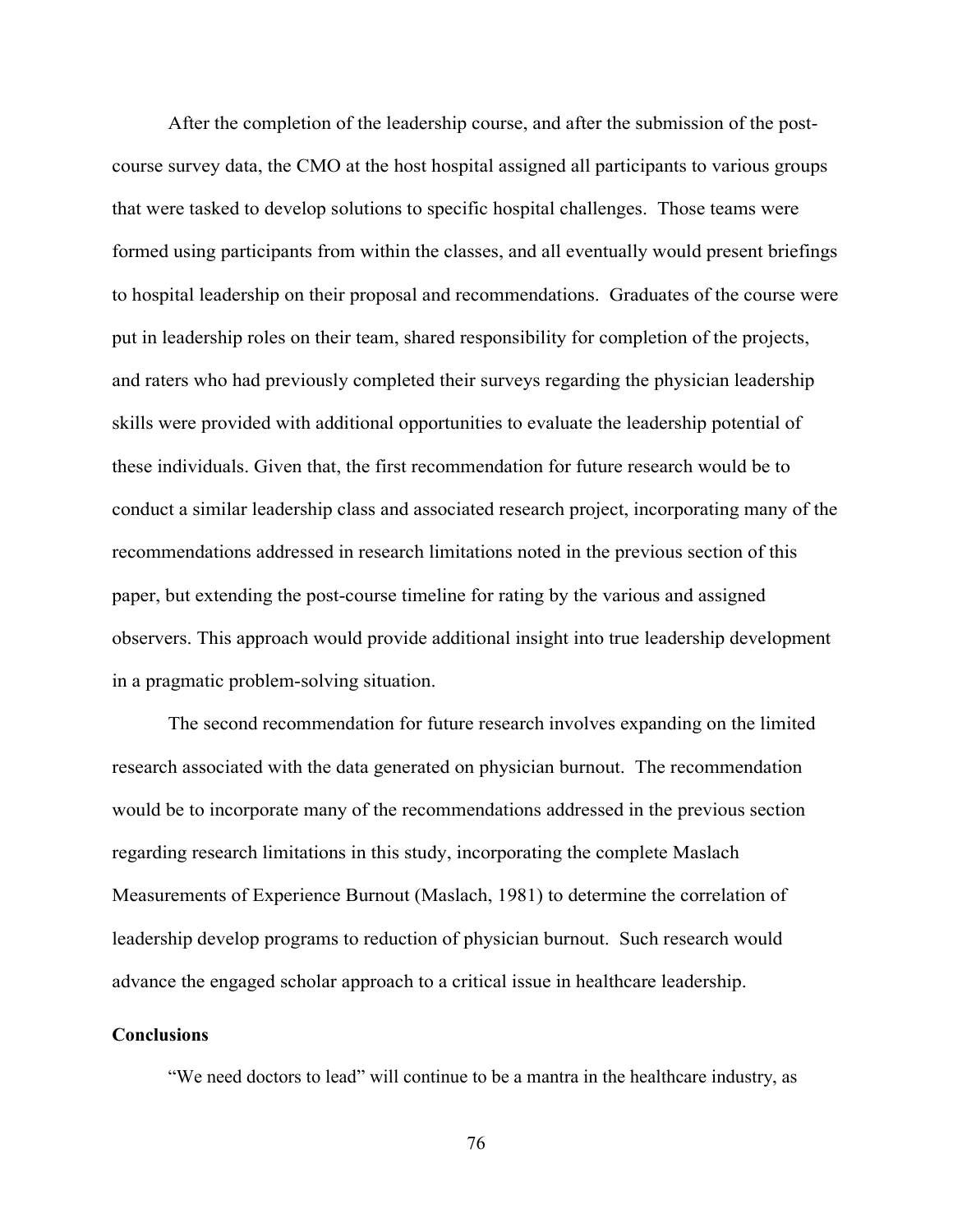medical professionals seek the help of physicians in finding solutions to the challenges of the triple aim plus one. While the leadership training conducted within the boundaries of this study was proven to contribute to significant and positive perceived leader behavioral change in the physician participants and the related changes in leadership behavior as observed by doctor and nurse colleagues and the physicians' spouses, there were no significant quantitative differences that could be attributed to class demographics between groups that consisted of all physician or a mix of doctors, nurses and administrators. Qualitative comments may indicate that an interprofessional approach to training and education may contribute to improved cooperation and understanding between members of the team, while homogenous training may contribute to cultural gaps between medical professionals and their non-medical colleagues.

Along with improvements in perceived and observed behavior, however, are some early indicators that appropriate and contextual leadership training - presented with an emphasis on personal values, self-awareness, insight into character, and an understanding of team and organizational influence methods - may stimulate a reduction in burnout. Given the scourge of this psychological affliction in the medical ranks this result requires further study.

Finding the most effective and efficient way to educate and train physicians on leadership fundamentals is important to addressing the elements of the triple aim plus one. As the healthcare industry continues to face increasingly complex challenges, and as those in the medical profession search for ways to complement the science of medicine they are taught as physicians with the art of leadership they need to achieve interprofessional team results, it is the hope that this study will provide some insight.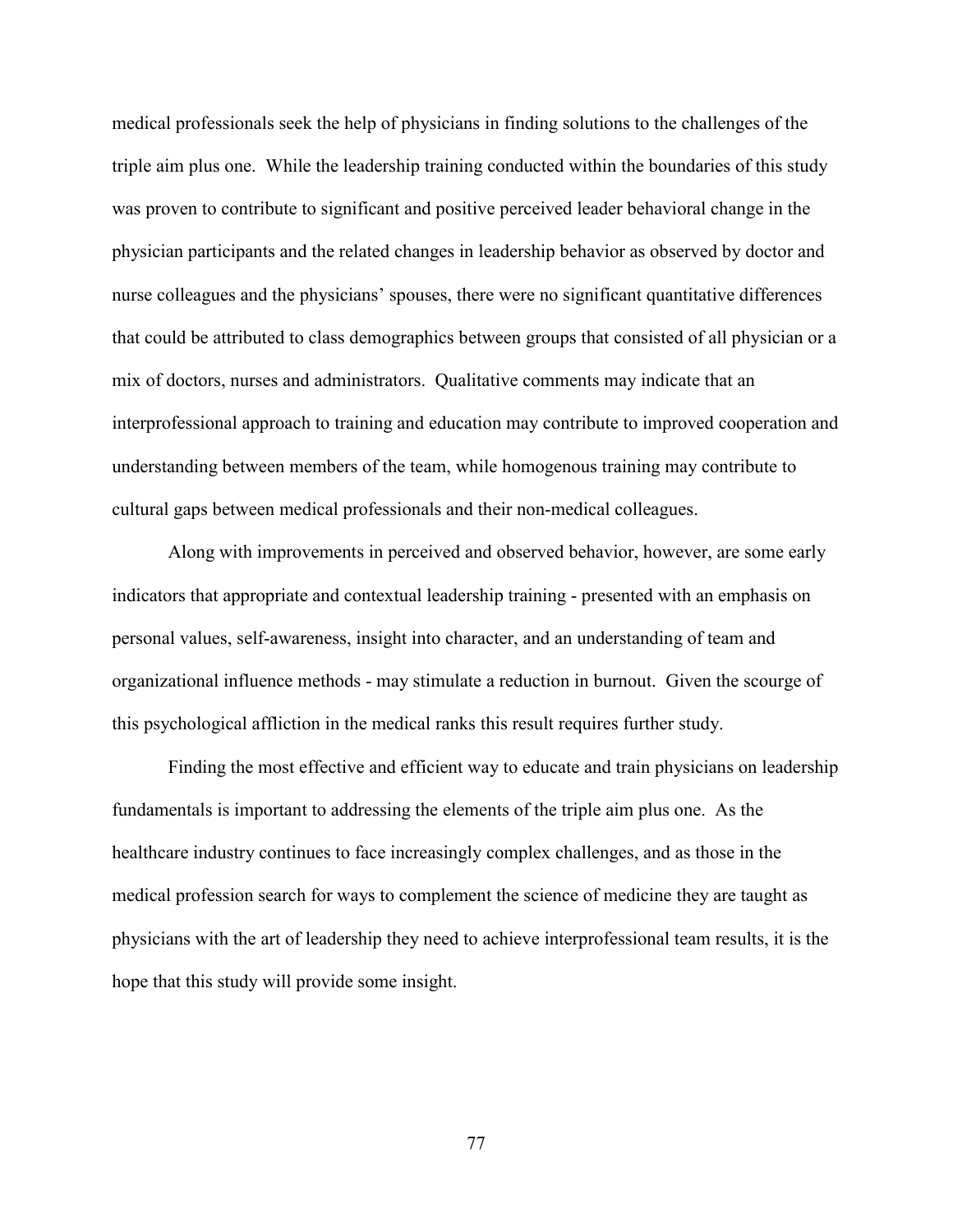#### References

- Alonzo, V. (2007). Disney Institute Premiers Revamped Leadership Program. *Meeting News*, 31(8): 3-5.
- American Association for Physician Leadership (2015). The Need for CMO and CFO Collaboration. White Paper: Designing the New Healthcare System. Reprinted in *Physician Leadership Journal*, July/August 2015.
- Angood, P. & Birk, S. (2014). The Value of Physician Leadership. *Physician Executive Journal*, May/June:6-19.
- Baker, G.R. & Denis, J.L. (2011a). A Comparative Study of Three Transformative Healthcare Systems: Lessons for Canada. *Canadian Health Service Research Foundation White Paper*.
- Baker, G.R., & Denis, J.L. (2011b). Medical Leadership in Healthcare Systems: From Professional Authority to Organizational Leadership. *Journal of Public Money and Management*, 31(5): 355-362
- Barling, J., Weber, T., & Kelloway, E.K. (1996). Effects of Transformational Leadership Training on Attitudinal and Financial Outcomes: A Field Experiment. *Journal of Applied Psychology*, 81: 827-832.
- Barr, H., Koppel, I., Reeves, S., Hammick, M. and Freeth, D. (2005) *Effective Interprofessional Education: Argument, Assumption and Evidence*. Oxford: Blackwell Publishing; 2005.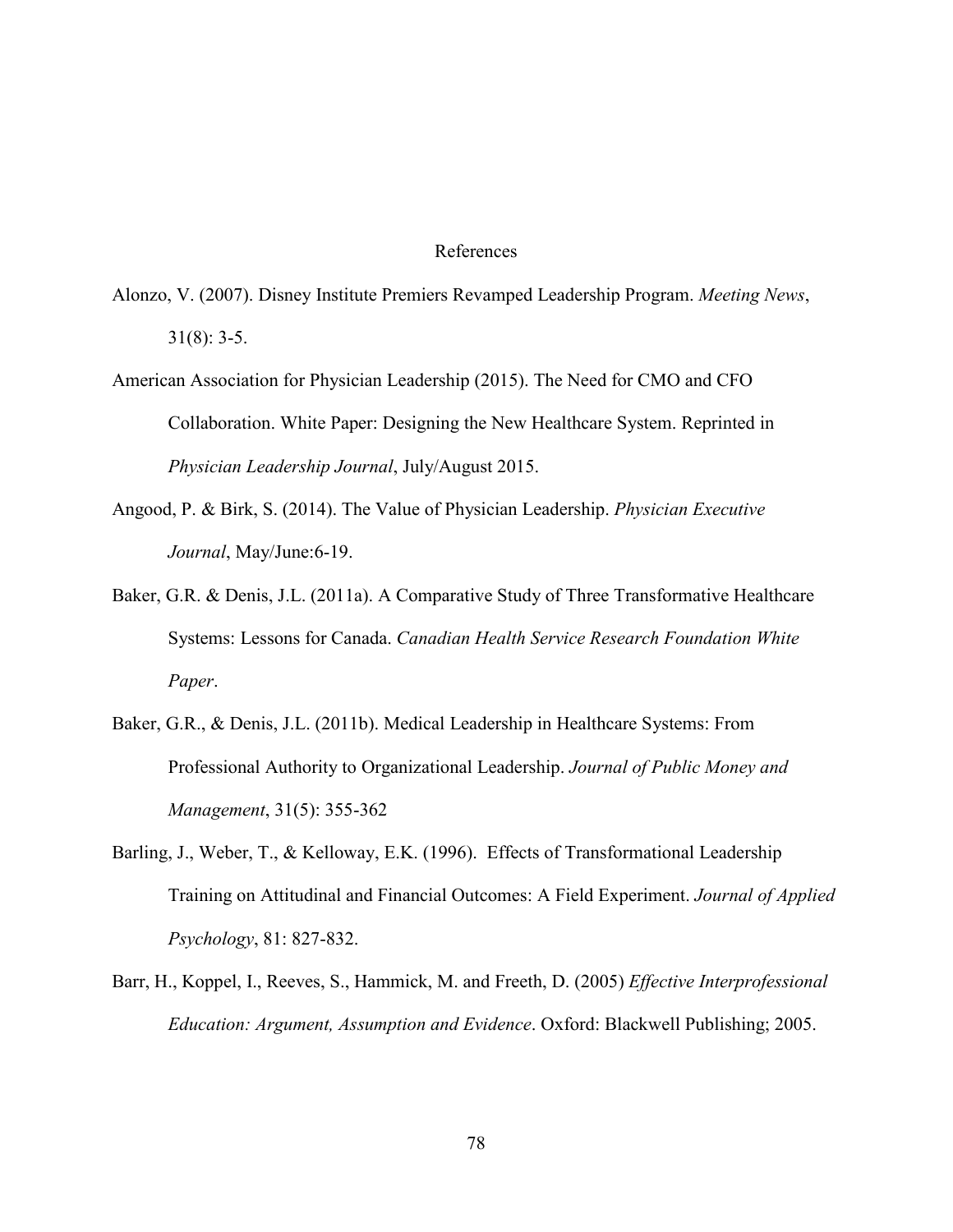Bass, B.M. (1985). *Leadership and Performance Beyond Expectations*. New York, Free Press.

- Bass, B.M. (1995). Theories of Transformational Leadership Redux. *Leadership Quarterly*, 6:463-478.
- Bass, B.M. (1998). *Transformational Leadership: Industry, Military, and Educational Impact*. Mahwah, NJ: Erlbaum.
- Bass, B.M. (1999). Two Decades of Research and Development in Transformational Leadership. *European Journal of Work and Organizational Psychology*, 8: 9-32.
- Black, A.M. & Earnest, G.W. (2009). Measuring the Outcomes of Leadership Development Programs. *Journal of Leadership and Organizational Studies*, 16(2); 184-196.
- Bohmer, R.M.J. (2011). The Four Habits of High-Value Healthcare Organizations. *New England Journal of Medicine*, 365: 2045-2047.
- Brewer, M. (1999). The Psychology of Prejudice: Ingroup Love and Outgroup Hate? *Journal of Social Issues, 55*: 429-444.
- Bridges, D.R., Davidson, R.A., Odegard, P.S., Maki, I.V., and Tomkowiak, J. (2011). Interprofessional Collaboration: Three Best Practice Models of Interprofessional Education. Medical Education Online, 15. Retrieved from www.ncbi.nlm.nih.gov/pmc/articles/PMC3081249/#CIT0004
- Burns, J.M. (1978). *Leadership*. New York: Harper and Row.
- Butcher, L. (2015). Survey Results Find Physician Leadership Moving into High Gear. *Physician Leader Journal*, September/October: 94-96.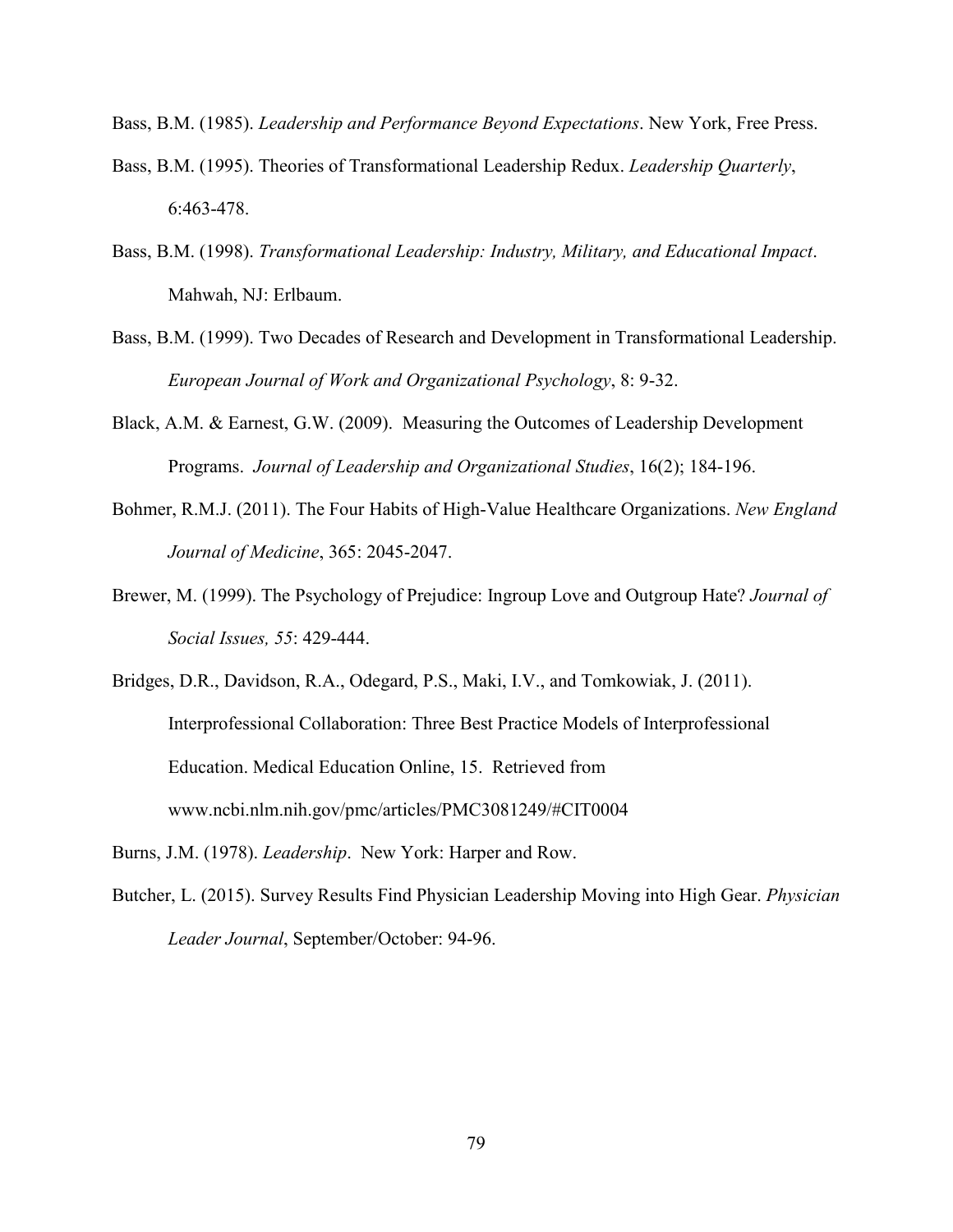- Castro, R., Nystrom, E., & Burgess-Ellison, J. (1986). Interprofessional Collaboration: Attitude Changes Among Students Engaged in Interprofessional Education. In *Interdisciplinary Health Team Care, Proceedings of Seventh Annual Conference*. Chicago, IL: Center for Educational Development, University of Chicago, 201–16.
- Chi, N. & Huang, J. (2014) Mechanisms Linking Transformational Leadership and Team Performance: The Mediating Role of Team Goal Orientation and Group Affective Tone. *Group and Organizational Management*, 39: 300-325.
- Cohn, K., Allyn, T. & Reid, R. (2008). A Strategy for Engaging Healthcare Professionals: Moving from Me to We. *Journal of Management and Marketing in Healthcare*, Vol. 1, No. 3, 262-272.
- Coloma, J., Gibson, C. & Packard, T. (2012). Participant Outcomes of a Leadership Development Initiative in Eight Human Service Organizations. *Administration and Social Work*, 36: 4-22.
- Craddock, D., O'Halloran, C., Borthwick, A. & McPherson K. (2006). Interprofessional Education in Health and Social Care: Fashion or Informed Practice? *Learn Health Social Care*, 5: 220–42
- Creswell, J.W. (2009). *Research Design: Qualitative, Quantitative and Mixed Methods Approaches*. Los Angeles, CA: Sage.
- Daly, J., Jackson, D., Mannix, J., Davidson, P.M. & Hutchinson, M. (2014). The Importance of Clinical Leadership in the Hospital Setting. *Journal of Healthcare Leadership*, 6: 75-83.
- Danserau, F., Graen, G., & Haga, W.J. (1975). *A Vertical Dyad Linkage Approach to Leadership within Formal Organizations: A Longitudinal Investigation of the Role Making Process*. Organizational Behavior and Human Performance, 13: 46-78.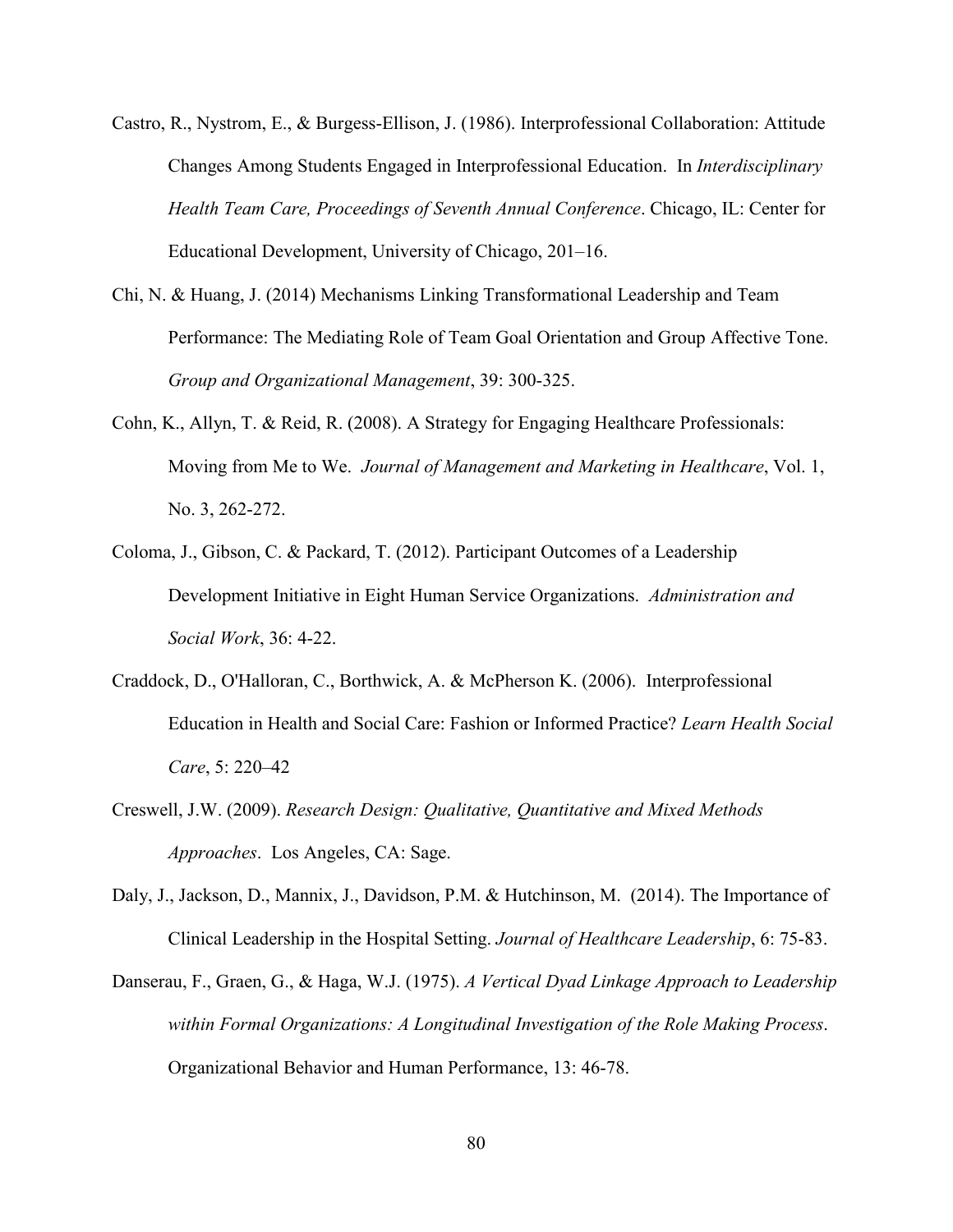- Danserau, F., Seitz, S., Chia-Yen, C., Shaughnessy, B. & Yammarino, F. (2013). What Makes Leadership, Leadership? Using Self-Expansion Theory to Integrate Traditional and Contemporary Approaches. *The Leadership Quarterly*, 24: 798-821.
- Davis, D.A., Mazmanian, P.E., Fordis, M., Van Harrison, R., Thorpe, K.E., & Perrier, L. (2006). Accuracy of Physician Self-Assessment Compared with Observed Measures of Competence: A Systematic Review*. Journal of the American Medical Association*, 296(9): 1094-1102.
- Dawlabani, S.E. (2014). Value Systems and the Future of Leadership. *Leader to Leader*, 73: 7- 14.
- Day, D.V. & Antonokis, J. (2012). *The Nature of Leadership (2d Edition)*. Thousand Oaks, California: Sage Publication.
- Delbecq, A., House, R.J., de Luque, M.S. and Quigley, N.R. (2013). Implicit Motives, Leadership, and Follower Outcomes: An Empirical Test of CEOs. *Journal of Leadership and Organizational Studies*, 20(1): 7-24.
- Denis, J.L., & Van Gestel, N. (2015). Leadership and Innovation in Healthcare Governance. In: Kuhlmann, E., Blank, R.H., Lynn-Bougeault, I., & Wendt, C. (eds.), *The Palgrave International Handbook of Healthcare Policy and Governance* (pp. 425-440). Hampshire: Palgrave MacMillan.
- Department of Health and Human Services (2018). *National Health Expenditures 2017 Highlights*, retrieved from [https://www.cms.gov/Research-Statistics-Data-and-](https://www.cms.gov/Research-Statistics-Data-and-Systems/Statistics-Trends-and-Reports/NationalHealthExpendData/Downloads/highlights.pdf)[Systems/Statistics-Trends-and-](https://www.cms.gov/Research-Statistics-Data-and-Systems/Statistics-Trends-and-Reports/NationalHealthExpendData/Downloads/highlights.pdf)

[Reports/NationalHealthExpendData/Downloads/highlights.pdf](https://www.cms.gov/Research-Statistics-Data-and-Systems/Statistics-Trends-and-Reports/NationalHealthExpendData/Downloads/highlights.pdf)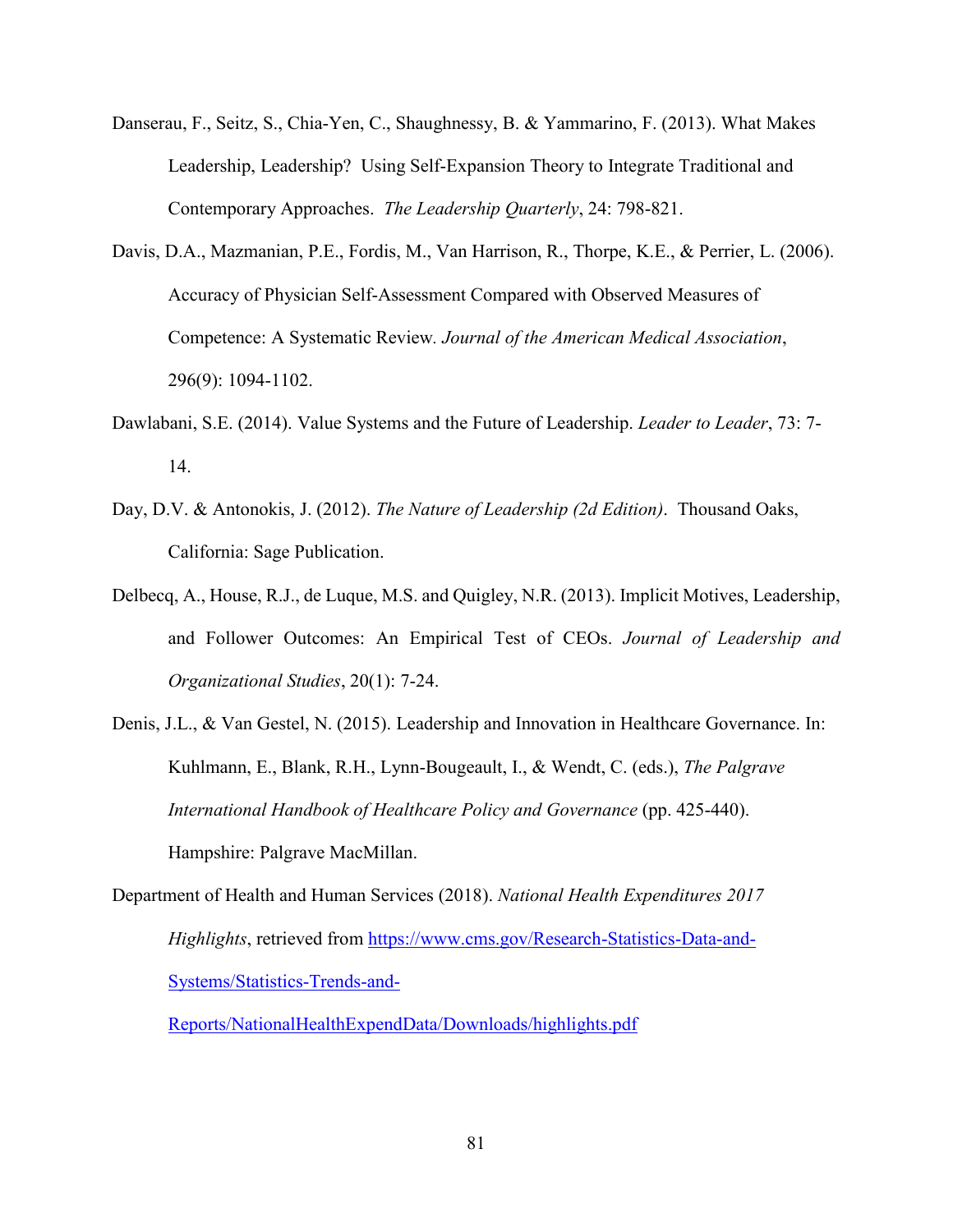- DeVries, R. & Bakker-Pieper, A. (2010). Leadership=Communication? The Relations of Leaders' Sharing and Leadership Outcome. *Journal of Business Psychology*, 367-380.
- Dierendonck, D. & Nuitjen, I. (2011). *The Servant Leadership Survey: Development and Validation of a Multidimensional Measure*. Journal of Business Psychology, 26:249-267.
- Dione, S.D., Yammarino, F.J., Atwater, L.E. & Spangler, W.D. (2004). Transformational Leadership and Team Performance. *Journal of Organizational Change Management*, 17: 177-193.
- Duffy, F.D. & Holmboe, E.S. (2006). Self-Assessment in Life-Long Learning and Improving Performance in Practice: Physician, Know Thyself. *Journal of the American Medical Association*, 296(9): 1137-1139.
- Eckler, J. & Schneller, E. (2015). Physician Leaders' Role in Supply Chain Management. *Physician Leader Journal*, November-December 22-25.
- Falcone, B.E., & Santiani, B. (2008). Physicians as Hospital Chief Executive Officers. *Vascular and Endovascular Surgery*, 42(1): 88-94.
- Fernandez, C., Noble, C., Jensen, E. & Steffen, D. (2015). Moving the Needle: A Retrospective Pre- and Post-Analysis of Improving Perceived Abilities Across 20 Leadership Skills. *Maternal and Child Health Journal*, 19(2): 343-352.
- Fernandez, C.S.P., Noble, C.C., Jensen, E.T., & Chapin, J. (2016). Improving Leadership Skills in Physicians: A 6-Month Retrospective Study. *Journal of Leadership Studies, Volume 9:4, 6-19.*
- Fiedler, F.E. (1971). *Leadership*. Morristown, NJ: General Learning Press.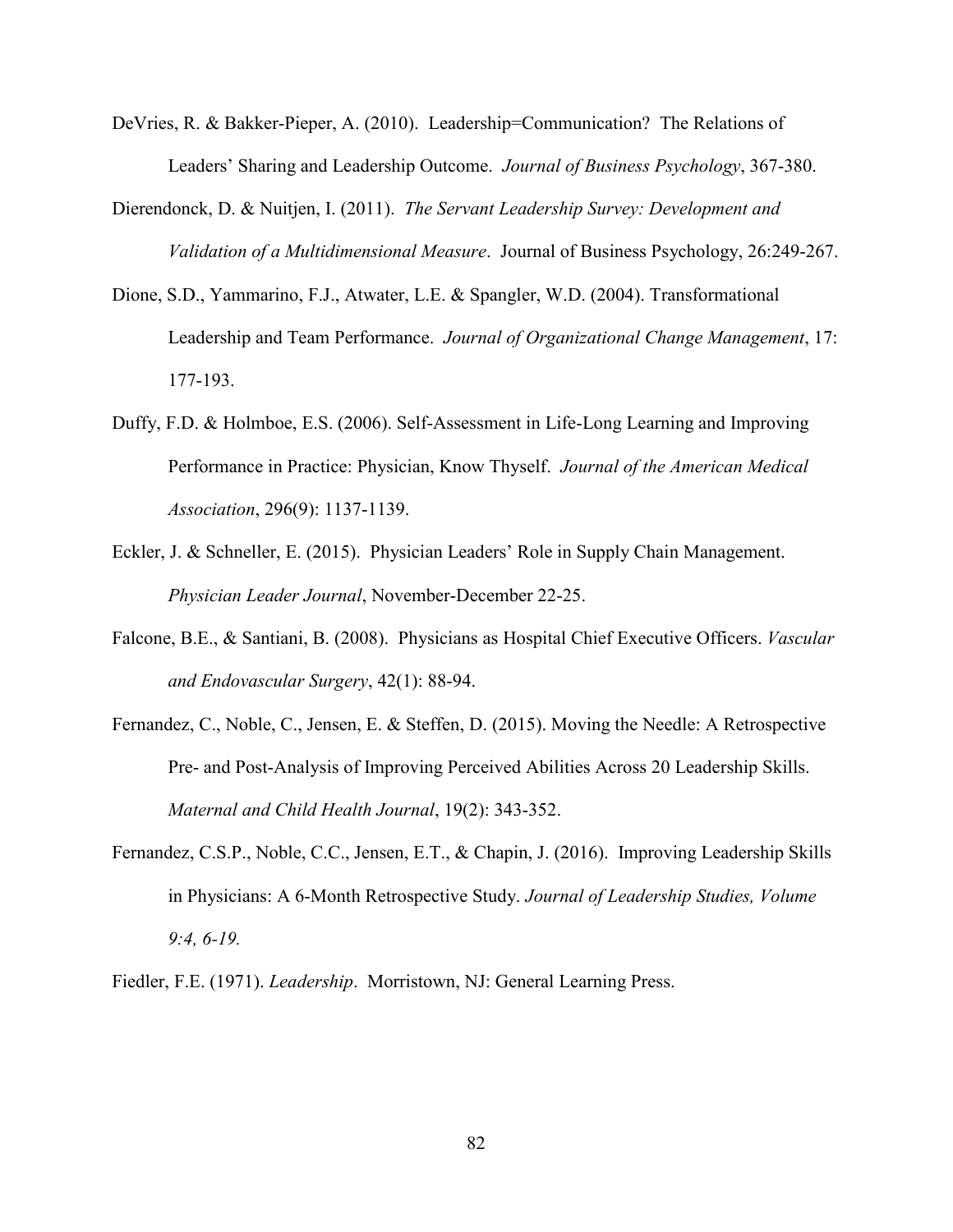- Frich, J.C., Brewster, A.L., Cherlin, E.J., & Bradley, E.H. (2014). Leadership Development Programs for Physicians: A Systemic Review*. Journal of General Internal Medicine*, 30(5): 656-74.
- Gaertner, S.L. & Dovidio, J.F. (2000). *Reducing Intergroup Bias: The Common Ingroup Identity Model*. Philadelphia, PA: Psychology Press.
- Gibson, C. & Vermeulen, F. (2003). A Healthy Divide: Subgroups as a Stimulus for Team Learning Behavior. *Administrative Science Quarterly*, 48: 202-239.
- Graham, J.W. (1991). *Servant Leadership in Organizations: Inspiration and Moral*. The Leadership Quarterly, 2: 105-119.
- Greenleaf, R.K. (1977). *Servant Leadership: A Journey into the Nature of Legitimate Power and Greatness*. New York, Paulist Press.
- Grove, J., Kibel, B. & Haas, T. (2007). EvaluLead: An Open-Systems Perspective on Evaluating Leadership Development. *The Handbook of Leadership Development Evaluation*. New York: Jossey Bass.
- Hannum, K.M. & Martineau, J. (2008). *Evaluating the Impact of Leadership Development*. San Francisco, Pfeiffer.
- Hannum, K.M. & Craig, S.B. (2010). Introduction to Special Issue on Leadership Development Evaluation. *The Leadership Quarterly*, 21(4): 581-582.
- Hartzell, J.D., Yu, C.E., Cohee, B.M., Nelson, M.R. & Wilson, R.L. (2017). Moving Beyond Accidental Leadership: A Graduate Medical Education Leadership Curriculum Needs Assessment. *Military Medicine,* 182: e1815-e1821.
- Headquarters, Department of the Army (HQDA). (2012). *Army Leadership: Army Doctrinal Reference Publication (ADRP) 6-22*. Washington, D.C.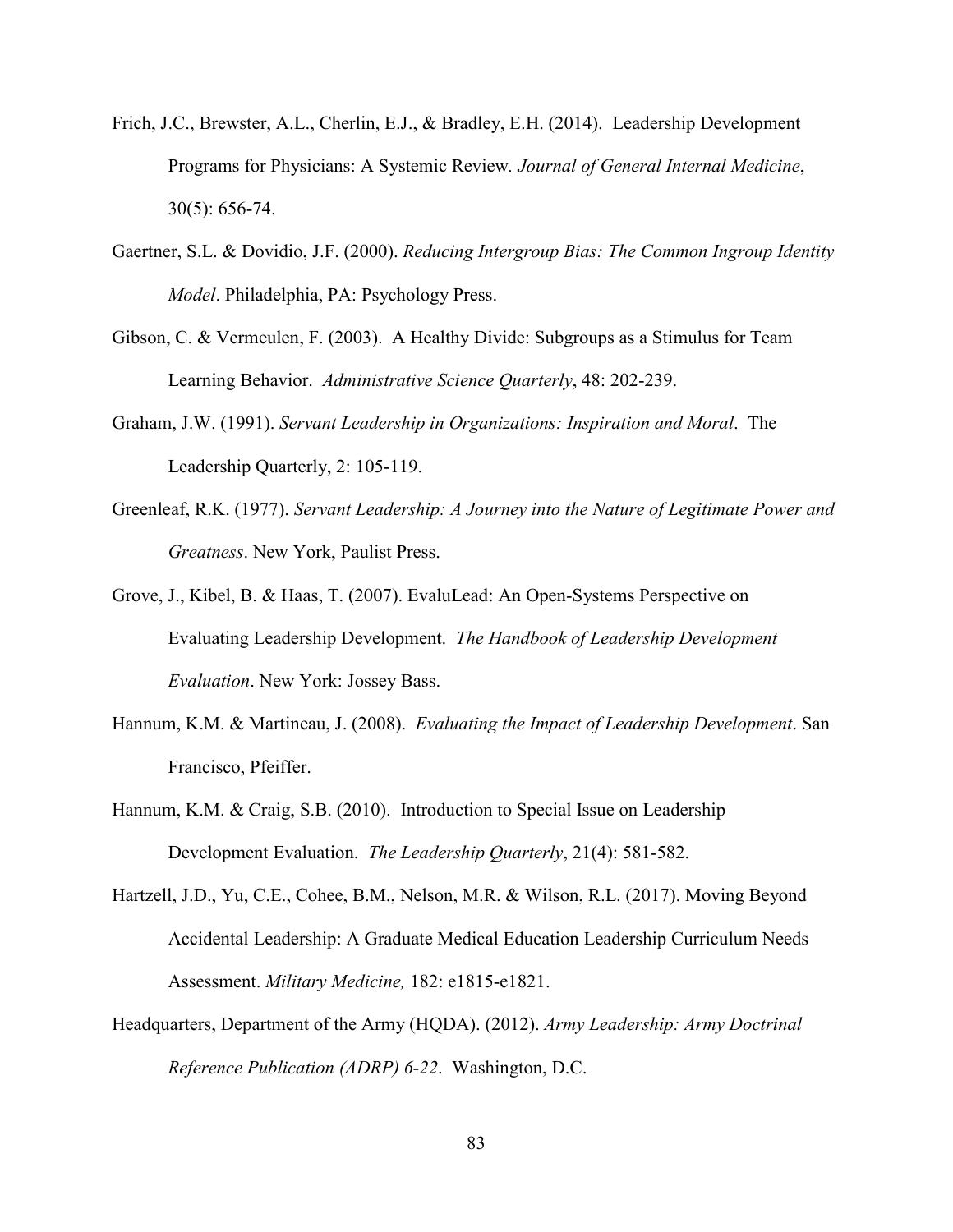- Hertling, M. (2016). *Growing Physician Leaders: Empowering Doctors to Improve Our Healthcare*. New York: Rosetta Books.
- Hertling, M., Dennis, M. & Bartlett, R. (2018). Training: What the Top Non-Profits Do. *Physician Leadership Journal*, Nov/Dec: 28-34.

Holmboe, E.S., Edgar, L. & Hamstra, S (2016). *The Milestone Guidebook.* Published by the American College of Graduate Medical Education, retrieved from <https://www.acgme.org/Portals/0/MilestonesGuidebook.pdf>

- Homan, A.C., Van Knippenberg, D., Van Kleef, G.A. & DeDreu, C.K.W. (2007). Bridging Faultlines by Valuing Diversity: Diversity Beliefs, Information, Elaboration, and Performance in Diverse Work Groups. *Journal of Applied Psychology*, 92: 1189-1199.
- Howard, G.S., Ralph, K.M., Gulanick, N.A., Maxwell, S.E., Nance, D.W., & Gerber, S.K. (1979). Internal Invalidity in Pretest Posttest Self-Report Evaluations and a Re-evaluation of Retrospective Pretests. *Applied Psychological Measurements*, 3(1): 1-23.
- Hoyt, C.L. & Blascovich, J. (2003). Transformational and Transactional Leadership in Virtual and Physical Environments. *Small Group Research*, 34: 678-715.
- Howell, J.M. & Avolio, B.J. (1993). Transformational Leadership, Transactional Leadership, Locus of Control and Support for Innovation: Key Predictors of Consolidated-Business-Unit- Performance*. Journal of Applied Psychology, 78*: 891-902.
- Institute for Healthcare Improvement [IHI]. (2018). History: Improving Health and Health Care Worldwide, retrieved from<http://www.ihi.org/about/Pages/History.aspx>
- Institute of Medicine. (1999). *To Err is Human: Building a Safer Health System*. L.T. Kohn, J.M. Corrigan and M.S. Donaldson (eds.). Washington, D.C.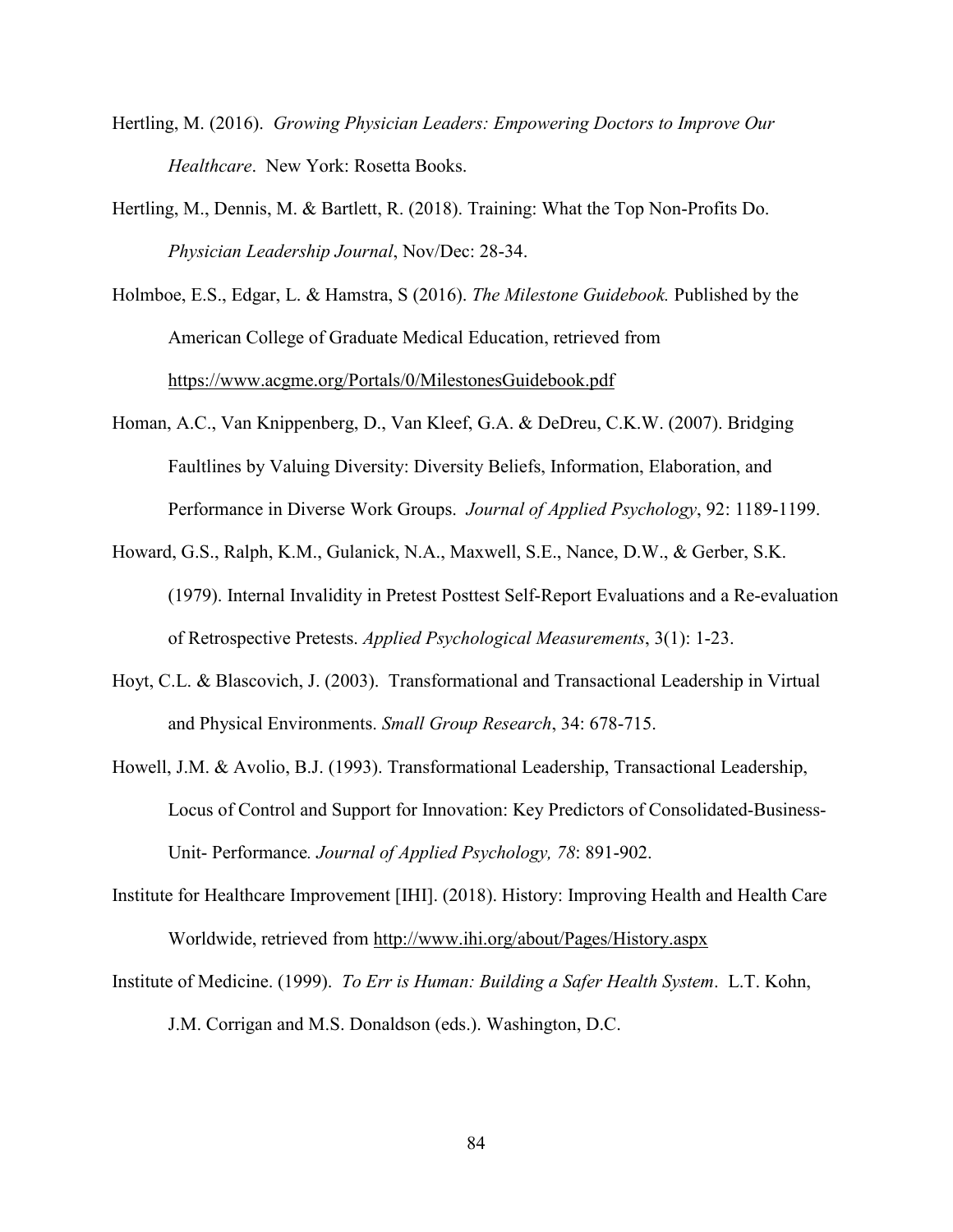- Jackson, J.A. (1970). *Professions and Professionalism*. Cambridge, MA: Cambridge University Press.
- Joshi, A. & Roh, H. (2009). The Role of Context in Work Team Diversity Research: A Meta-Analytic Review. *Academy of Management Journal*, 52: 599-627.
- Judge, T.A. & Piccolo, R.F. (2004). Transformational and Transactional Leadership: A Meta-Analytic Test of Their Relative Validity. *Journal of Applied Psychology*, 89(5): 755-768.
- Jung, D.I., & Avolio, B.J. (2000). Opening the Black Box: An Experimental Investigation of the Mediating Effects of Trust and Value Congruence on Transformational and Transactional Leadership. *Journal of Organizational Behavior*, 21: 949-964.
- Kaissi, A. (2005). Manager-Physician Relationships: An Organizational Theory Perspective. *Health Care Management*, 24:65-176.
- Kaissi, A. (2012). A Roadmap for Trust: Enhancing Physician Engagements, Where Evidence Meets Action. Canadian Policy Network. Retrieved from http://works.bepress.com/amer\_kaissi/5/
- Kannampallil, T.G., Schauer, G.F., Cohen, T., & Patel, V.L. (2011). Considering Complexity in the Healthcare Systems. *Journal of Biomedical Informatics*, 44: 943-947.
- Kane, T.D. & Tremble, T.R. (2000). Transformational Leadership Effects at Different Levels of the Army. *Military Psychology*, 12: 137-160.
- Kaplan, K. & Feldman, D. (2008). Realizing the Value of In-House Physician Leader Development. *The Physician Executive*, Sept-Oct 40-46.
- Kaplan, A., Porter, E. & Klobnak, L. (2012). Creating a Strategy-Based Physician Leader Development Program. *Physician Executive Journal*, Jan-Feb: 22-26.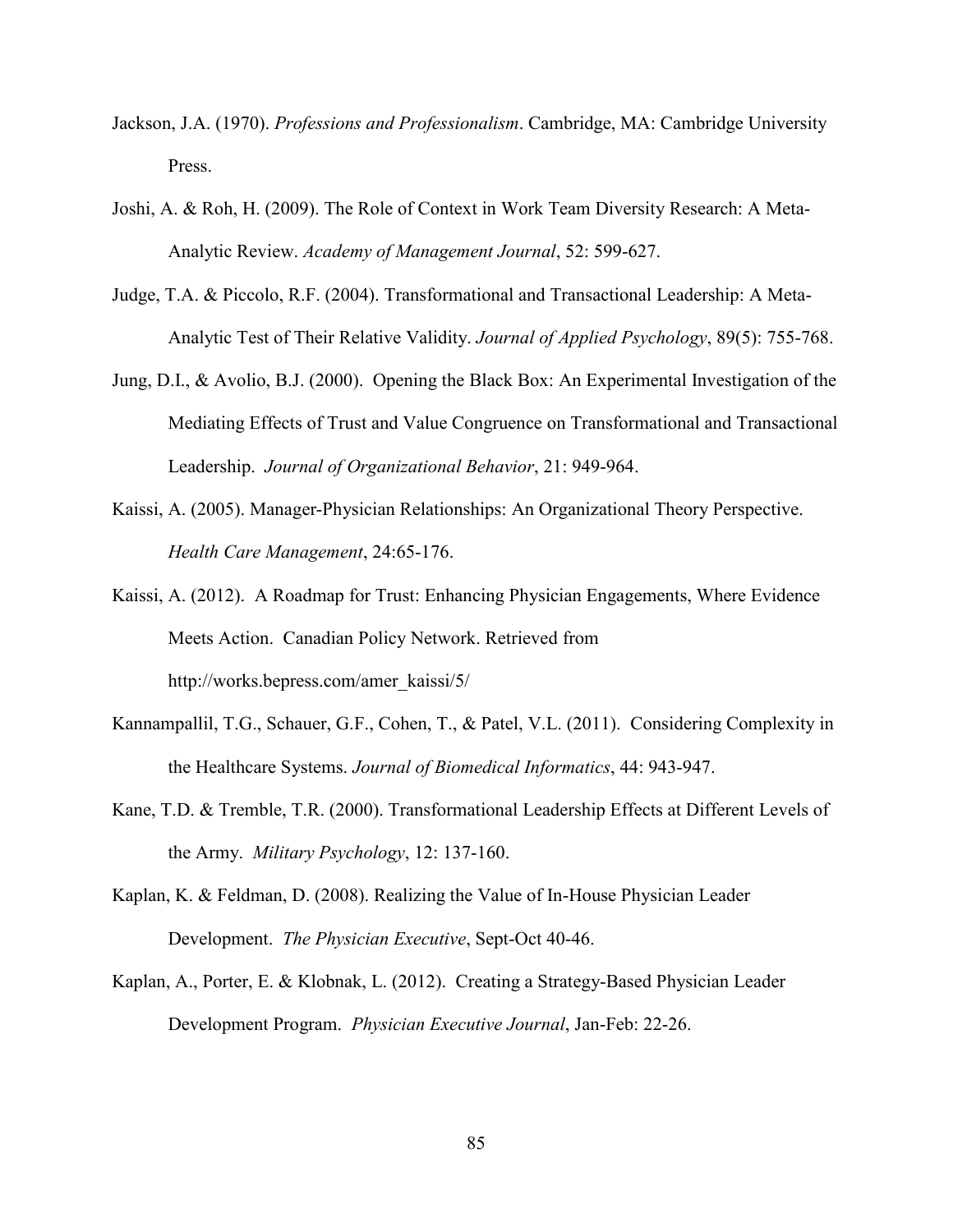- Kaplan, A.S. & Terrell, G.E. (2014). Too Important to Leave to Doctors? *Physician Executive Journal*, May-June 2014.
- King, E. & Nesbit, P. (2015). Collision with Denial: Leadership Development and Its Evaluation. *Journal of Management Development*, 34(2): 134-152.
- Kirkpatrick, D.L. & Kirkpatrick, J.D. (2006). *Evaluating Training Programs: The Four Levels* (3rd. Ed.). San Francisco, CA: Berrett-Koehler Publishers.
- Kirkpatrick, I., Shelly, M., Dent, M. & Neogy, I. (2008). Toward A Productive Relationship Between Medicine and Management: Reporting from a National Inquiry. *The International Journal of Clinical Leadership*, Vol. 16, 27-35.
- Klimoski, R. & Amos, B. (2012). Practicing Evidence-Based Education in Leadership Development. *Academy of Management*, 11(4): 685-702.
- Koh, W.L., Steers, R.M. & Terborg, J.R. (1995). The Effects of Transformational Leadership on Teacher Attitudes and Student Performance in Singapore. *Journal of Organizational Behavior*, 16: 319-333.
- Kolb, J.A. (1999). The Effect of Gender Role, Attitude Toward Leadership and Self-Confidence on Leader Emergence: Implications for Leadership Development. *Human Resource Development Quarterly*, 10(4): 305-320.
- Larson, M.S. (1977) *The Rise of Professionalism: A Sociological Analysis*. University of California Press.

Lee, T.H. (2010). Turning Doctors into Leaders. *Harvard Business Review*, 88(4): 50-58.

Lehmann-Willenbrock, N., Meinecke, A.L., Roward, J. & Kauffeld, S. (2015). How Transformational Leadership Works During Team Interactions: A Behavioral Process Analysis. *The Leadership Quarterly*, 26: 1017-1033.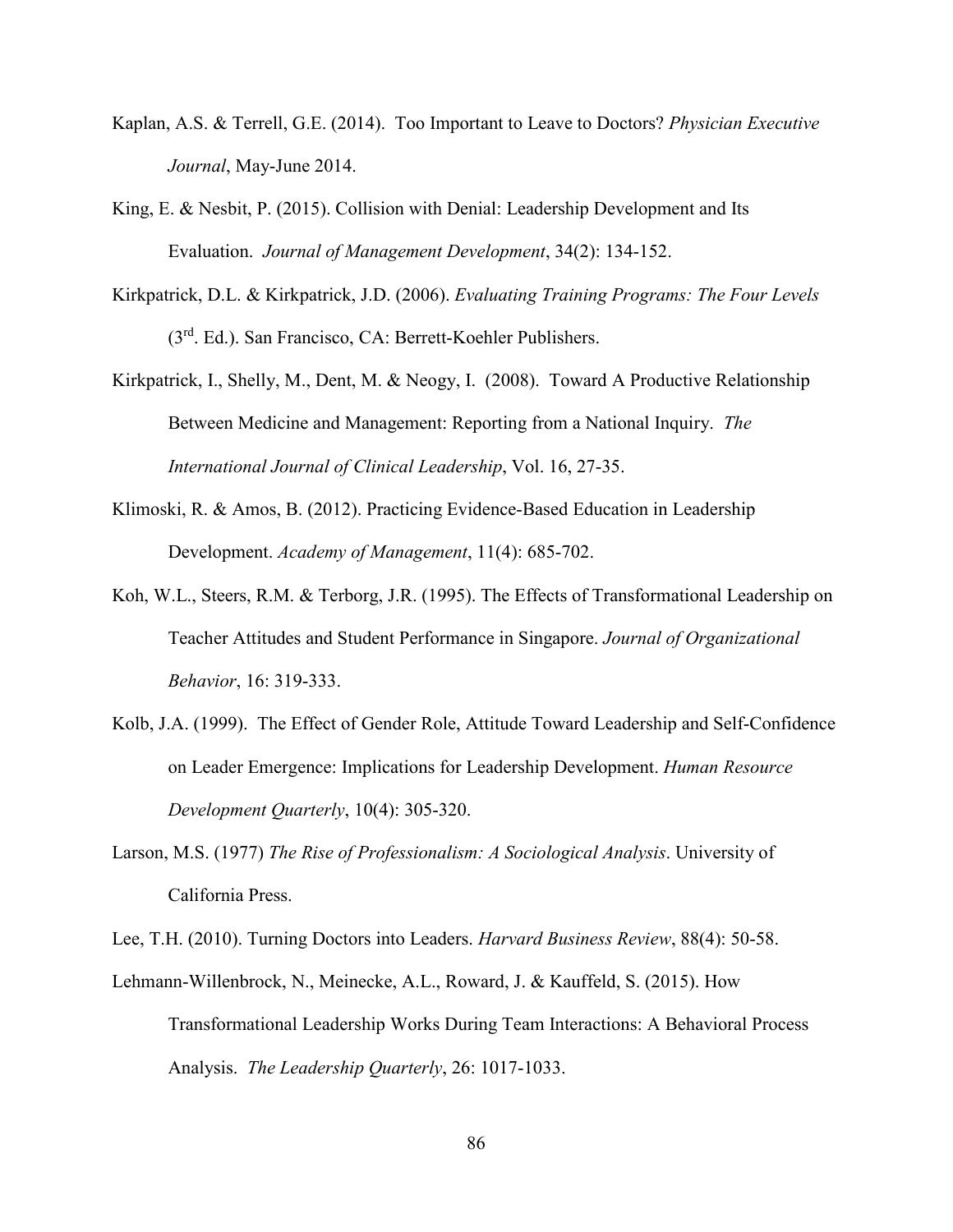- Lerman, C., & Jameson, J.L. (2018). Leadership Development in Medicine. *The New England Journal of Medicine*, 378(20): 1862-1864.
- Leskiw, S-L, & Singh, P. (2007). Leadership Development: Learning from Best Practices. *Leadership and Organizational Development Journal*, 28(5): 444-464.
- Lipsitz, L.A. (2018). Understanding Health Care as a Complex System: The Foundation for Unintended Consequences. *Journal of the American Medical Association*, 308(3): 243- 244.
- Loya, F., Harris, R.H., & Hamm, M. (2016). Securing Physician Resources: A Business Case for Outsourcing. Retrieved from [https://www.emcare.com/resources/white-papers/securing](https://www.emcare.com/resources/white-papers/securing-%20%20%20%20%20%20physician-resources-a-business-case-for)[physician-resources-a-business-case-for](https://www.emcare.com/resources/white-papers/securing-%20%20%20%20%20%20physician-resources-a-business-case-for)
- Makary, M.A., Sexton, J.B., Freischlag, J.A., Holzmueller, C.G., Millman, E.A., Rowen, L. & Pronovost, P.J. (2006). Operating Room Teamwork Among Physicians and Nurses: Teamwork in the Eye of the Beholder. *Journal of the American College of Surgeons*, 202(5): 756-752.
- Manojlovich, M. & DeCicco, B (2007). Healthy Work Environments, Nurse-Physician Communication, and Patient Outcomes. *American Journal of Critical Care*, 16(6): 536- 543.
- Maslach, C. & Jackson, S.E. (1981). The Measurement of Experience Burnout. *Journal of Occupational Behavior*, 2: 99-113.
- McAlearney, A. (2008). Using Leader Development Programs to Improve Quality and Efficiency in Healthcare. *Journal of Healthcare Management*, Vol. 53, No. 5, 319-331.
- McAlearney, A. (2006). Leadership Development in Healthcare: A Qualitative Study. *Journal of Organizational Behavior*, 27, 967-982.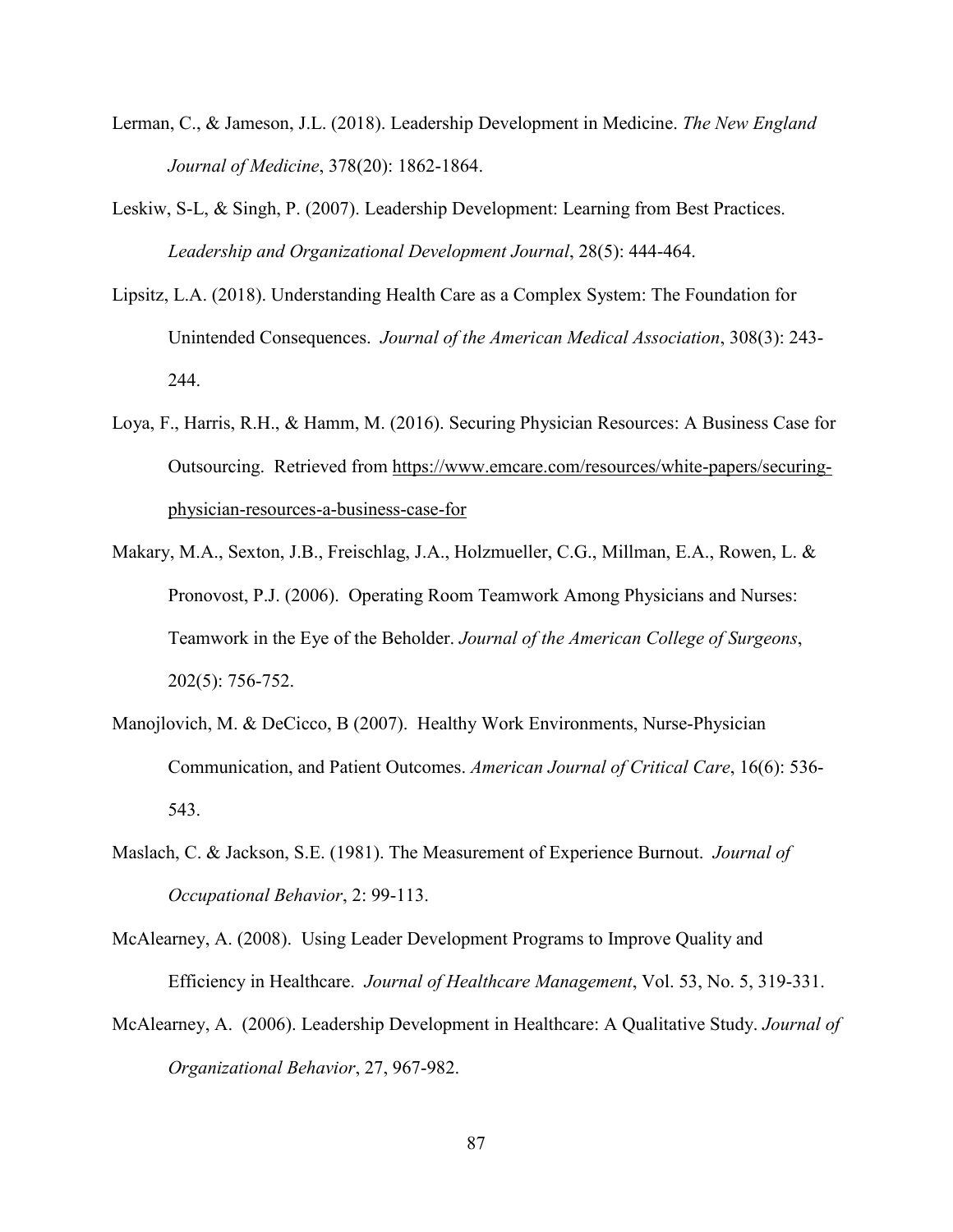- McLean, A.N. & George, W.W. (2006). Howard Schultz: Building Starbucks Community. *Harvard Business School Cases*, June 2006, 1-11.
- Meyer, B., Shemla, M., Li, J. & Wegge, J. (2015). On the Same Side of the Faultline: Inclusion in the Leader's Subgroup and Employee Performance. *Journal of Management Studies*, 52(3): 354-380.
- Montgomery, J. (1989). Medicine, Accountability, and Professionalism. *Journal of Law and Society*, 16(3): 319-339.
- Mowdy, R.T. (1979). Leader Characteristics, Self-Confidence, and Methods of Upward Influence in Organizational Decision Situations. *Academy of Management Journal*, 22(4): 709-725.
- Murphy, B. (2018). Healthcare CEOs Say This is the #1 Desired Leadership Skill. *Becker's Hospital Review*. Retrieved from [https://www.beckershospitalreview.com/hospital](https://www.beckershospitalreview.com/hospital-management-administration/healthcare-ceos-say-this-is-the-no-1-desired-leadership-skill.html)[management-administration/healthcare-ceos-say-this-is-the-no-1-desired-leadership](https://www.beckershospitalreview.com/hospital-management-administration/healthcare-ceos-say-this-is-the-no-1-desired-leadership-skill.html)[skill.html](https://www.beckershospitalreview.com/hospital-management-administration/healthcare-ceos-say-this-is-the-no-1-desired-leadership-skill.html)
- Nelson, G., King, M., & Brodine, S. (2008). Nurse-Physician Collaboration on Medical-Surgical Units. *MEDSURG Nursing,* 17(1): 35-40.
- Northouse, P.G., (2016). *Leadership: Theory and Practice* (Seventh Edition). London, UK: Sage Publication.
- O'Reilly, K.B. (2018). Charter Calls for Comprehensive Efforts on Physician Burnout. *AMA Wire*, April 16.
- Packard, T. & Jones, L. (2015). The Outcome Evaluation of a Leadership Development Initiative. *Journal of Management Development*, 34(2): 153-168.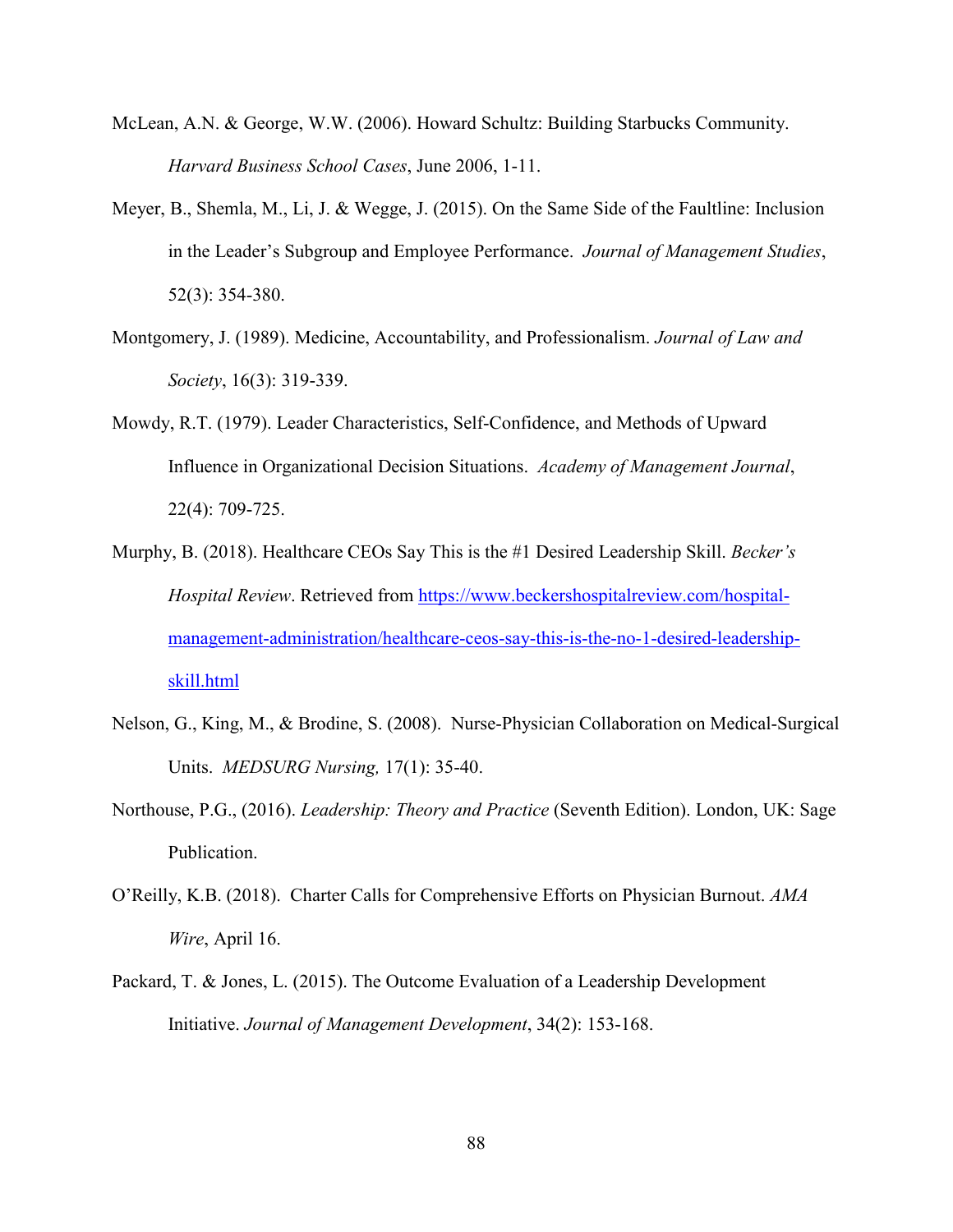- Parry, K., Mumford, M.D., Bower, I. & Watts, L.L. (2014). Qualitative and Historiometric Methods in Leadership Research: A Review of the First 25 Years of the Leadership Quarterly. *The Leadership Quarterly*, 25:132-151.
- Perry, J., Mobley, F. & Brubaker, M. (2017). Most Doctors Have Little or No Management Training, and That's a Problem. *Harvard Business Review*, December: 1-12.
- Peters, D.E., Casale, S.A., Halyard, M.Y., Frey, K.A., Bunkers, B.E., & Caubert, S.L. (2014). The Evolution of Leadership: A Perspective from the Mayo Clinic. *Physician Executive Journal*, May/June.
- Pratt, C.C., McGuigan, W.M. & Katzev, A.R. (2000). Measuring Program Outcomes: Using Retrospective Pretest Methodology. *American Journal of Evaluation*, 21(3): 341-349.
- Pronovost, P.J., Miller, M.R., Wachter, R.M., & Meyer, G.S. (2009). Physician Leadership in Quality. *Academic Medicine*, 84: 1651-1656.
- Randall, R.M., Kwong, L., Kuivila, T., Levine, B. & Kogan, M. (2018). Building Physicians with Self-Awareness. *Physician Leadership Journal*, 4(3): 40-44.
- Reio T.G. & Werner, J.M. (2017). Publishing Mixed-Methods Research: Thoughts and Recommendations Concerning Rigor. *Human Resource Development Quarterly*, 28(4): 439-449.
- Rico, R., Sanchez-Manzanares, M., Antino, M. & Lau, D. (2012). Bridging Team Faultlines by Combining Task-Role Assignment and Goal Structure Strategies. *Journal of Applied Psychology*, 97(2): 407-420.
- Rosa-Pires, M., Nunes, A.J. & Pinheiro, P.G. (2011). Fielder's Contingency Theory: Practical Application of the Least Preferred Coworker (LPC) Scale. *IUP Journal of Organizational Behavior*, 10(4): 7-26.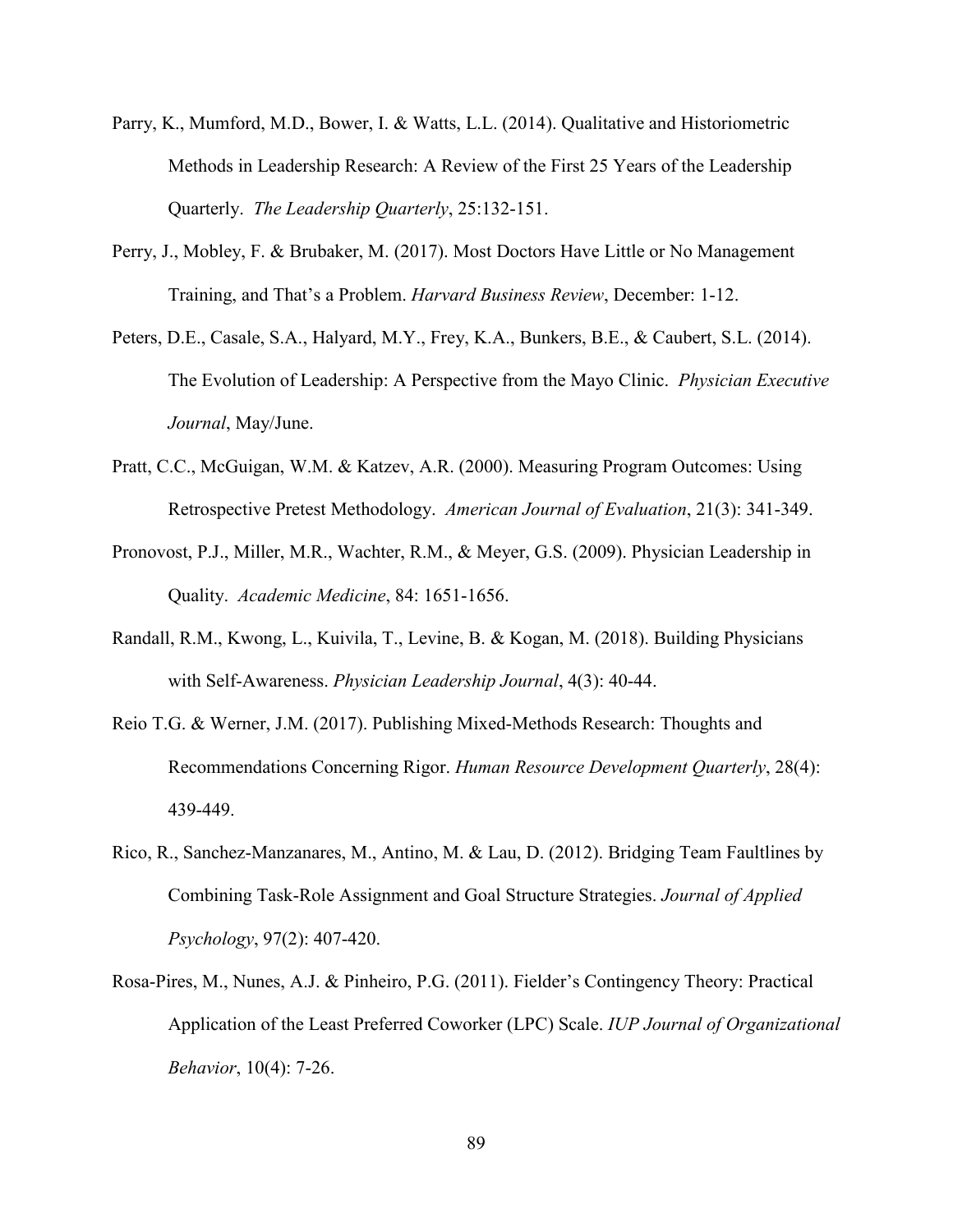- Rotenstein, L.S., Sadun, R., & Jena, A.B. (2018). Why Doctors Need Leadership Training. *Harvard Business Review*, October:1-6.
- Schmalenberg, C. & Kramer, M. (2009). Nurse-Physician Relations in Hospitals: 20,000 Nurses Tell Their Story. *Critical Care Nurse*, 29(1): 74-83.
- Schuh, S.C., Zhang, X.A. & Tian, P. (2013). For the Good or the Bad? Interactive Effects of Transformational Leadership with Moral and Authoritarian Leadership Behaviors. *Journal of Business Ethics*, 16(3): 629-640.
- Senot, C., Chandrasekaran, A. & Ward, P. (2016) Collaboration Between Services Professionals During the Delivery of Healthcare: Evidence from a Multiple-Case Study in U.S. Hospitals. *Journal of Operations Management*, vol. 42-43: 62-79.
- Shaaban, R., Rosenblum, M., & Bryson, C. (2015). The Seventh Core Competency: Training Residents to Lead the Healthcare Team. *Academy of Internal Medicine Insight, 13*(1); 4- 5.
- Shadish, W.R., Cook, T.D., & Campbell, D.T. (2002). *Experimental and Quasi-Experimental Designs for Generalized Causal Inference*. New York: Houghton Mifflin Company.
- Shamir, B. & Howell, J.M. (1999). Organizational and Contextual Influences on the Emergence and Effectiveness of Charismatic Leadership. *The Leadership Quarterly, 10*: 257-283.
- Smith, M., Saunders, R., Stuckhardt, L., & McGinnis, J.M (Eds.). *Best Care at Lower Cost: The Path to Continuously Learning Health Care in America*. Washington, DC: National Academies Press.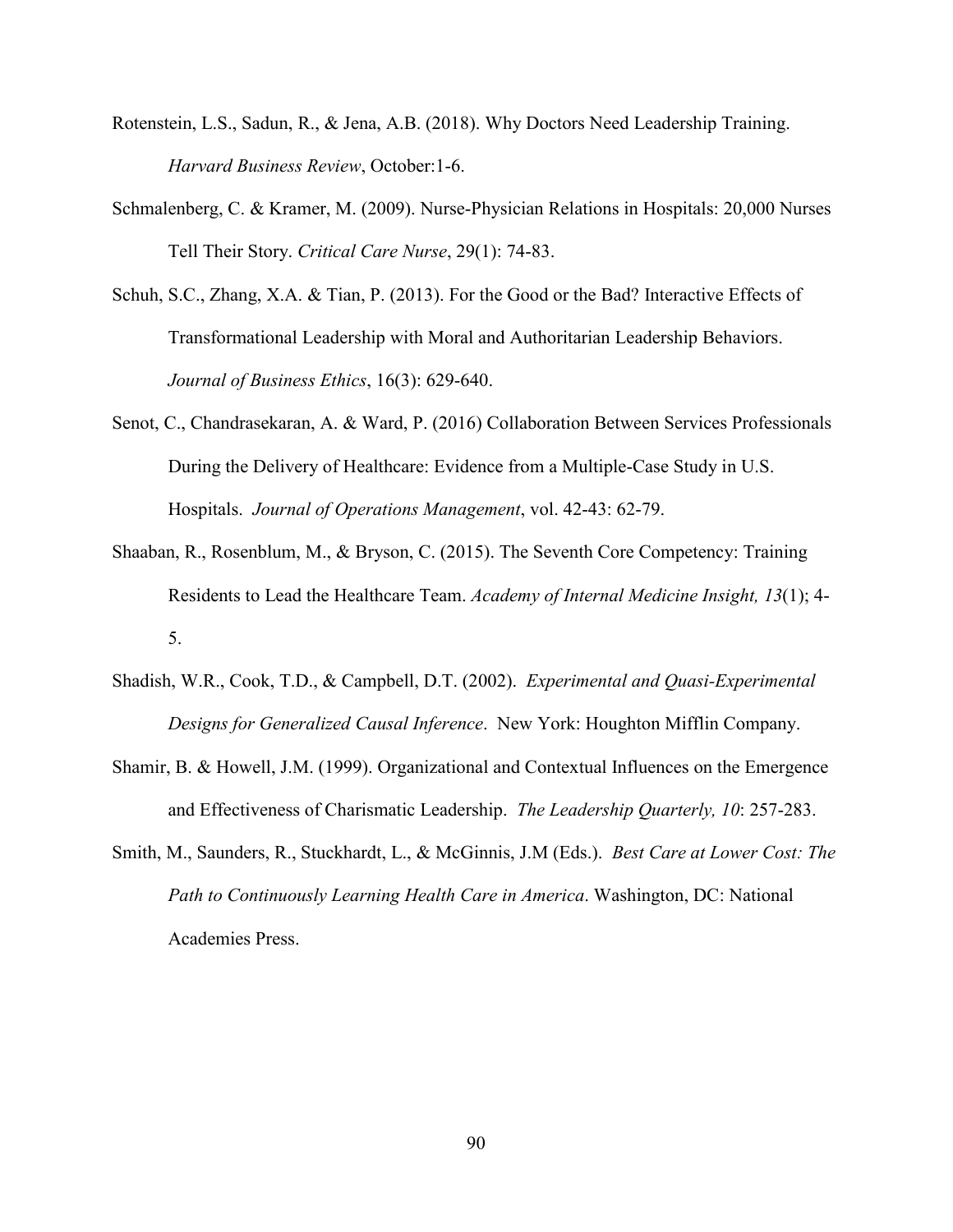- Smith-Jentsch, K.A., Johnston, J.H. & Payne, S.C. (1998). Measuring Team-Related Expertise in Complex Environments. In J.A. Cannon-Bowers and E. Salas (Eds.) *Making Decisions Under Stress: Implications for Individuals and Team Training* (pp. 61-87). Washington, DC: American Psychological Association.
- Smith-Jentsch, K.A., Campbell, G.E., Milanovich, D.M. & Reynolds, A.M. (2001). Measuring Teamwork Mental Models to Support Training Needs Assessment, Development and Evaluation: Two Empirical Studies. *Journal of Organizational Behavior*, 22: 174-194.
- Snell, A., Briscoe, D. & Dickson, G. (2011). From the Inside-Out: The Engagement of Physicians as Leaders in the Healthcare Setting. *Qualitative Health Resources*, 21:952- 967.
- Snider, D.M. & Watkins, G.L. (2002). *The Future of the Army Profession*. NY: McGraw-Hill Primis Custom Publishing.
- Spurgeon, P., Barwell, F. & Mazelan, P. (2008). Developing a Medical Engagement Scale (MES). *International Journal of Clinical Leaders*, 16: 213-223.
- Stevenson, B. (2014). Five Reasons Why Leadership Development Programmes (sic) Fail. *Human Resources*, October/November: 16-19.
- Stein-Parbury, J. & Liaschenko, J. (2007). Understanding Collaboration Between Nurses and Physicians as Knowledge at Work. *American Journal of Critical Care*, 16(5): 470-478.
- Stevenson, B. (2014). Five Reasons Why Leadership Development Programmes (sic) Fail. *Human Resources*, October-November, 16-18.
- Stogdill, R.M. (1948). Personal Factors Associated with Leadership: A Survey of the Literature. *Journal of Psychology, 25*: 35-71.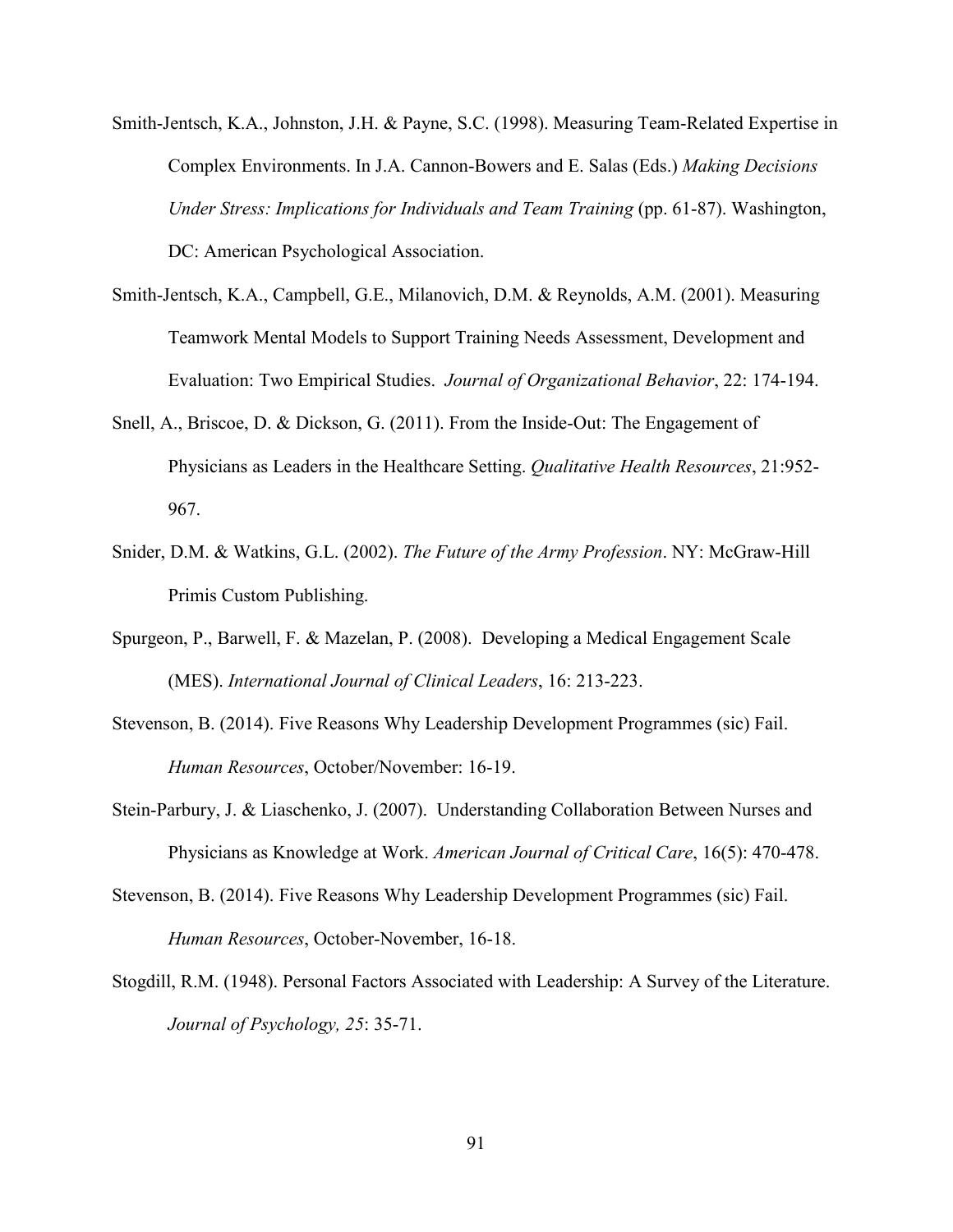- Stoller, J.K. (2008). Developing Physician-Leaders: Key Competencies and Available Programs. *Journal of Health Administration and Education*, 25(4): 307-328.
- Strauss, A. & Corbin, J. (1990). *Basics of Qualitative Research: Grounded Theory Procedures and Techniques*. Newbury Park, CA: Sage Publications.
- Sullivan, M., Kiovsky, R., Mason, D., Hill, C., & Dukes, C. (2015). Inter-professional Collaboration and Education. *American Journal of Nursing*, Vol. 115(3): 47-54.
- Swenson, S., Kabcenell, A. & Shanafelt, T. (2016). Physician-Organization Collaboration Reduces Physician Burnout and Promotes Engagement: The Mayo Clinic Experience. *Journal of Healthcare Management*, 61(2): 105-127.
- Tavakol, M. & Dennick, R. (2011). Making Sense of Cronbach's Alpha. *Internal Journal of Medical Education*, 2: 53-55.
- Tuohy, C.H. (1999). Dynamics of a Changing Health Sphere: The United States, Britain and Canada. *Health Affairs,* 18(3): 114-134.
- Vincent, J., Andrews, D., Hertling, M.P., Galura, S., & Forlaw, L. (2017). Impact of an Interprofessional Leadership Program on Collaboration in Practice. *Interprofessional Practice, Education and Evaluation*, Vol.8: 1-2.
- Waldman, J.D., & Cohn, K.H. (2008). Mending the Gap between Physicians and Hospital Executives. [In Cohn KH, Hough D, eds.] *The Business of Healthcare; Leading Healthcare Organizations*. Westport, CT: Prager Publishers.
- Waters, R.C. (2009). Evolution of Leadership Development at General Electric. *Engineering Management Journal*, 21(1): 42-4.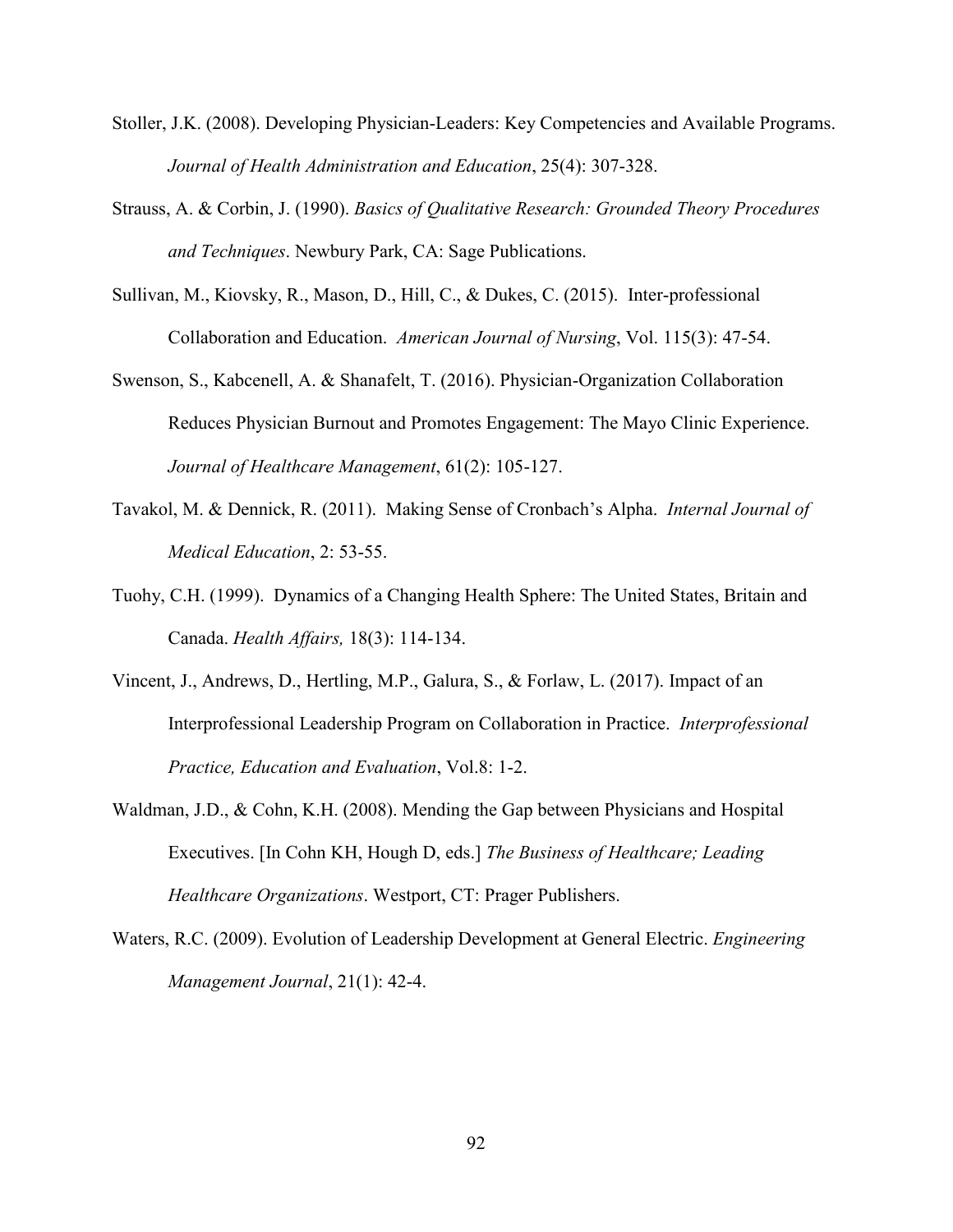- Watkins, K.E., Hybertsen, I.D. & deMarrais, K. (2011). Evaluating Executive Leadership Programs: A Theory of Change Approach. *Advances in Developing Human Resources*, 13(2): 208-239.
- Weston, S. (2008). *Leadership: A Critical Text*. London, UK: Sage Publications.
- World Health Organization (WHO) White Paper (2010)*. Framework for Action and Interprofessional Education and Collaborative Practice. Retrieved from World Health Organization (WHO) Statistics, 2011* (2011). Geneva: World Health Organization, ISBN 978-92-156419-9.
- Yaffe, T. & Kark, R. (2011). Leading by Example: The Case of Leader OCB. *Journal of Applied Psychology*, 96(4):806-826.
- Yammarino, F.J., Dubinsky, A.J., Comer, L.B. & Jolson, M.A. (1997). Women and Transformational and Contingent Reward Leadership: A Multiple Levels of Analysis Perspective. *Academy of Management Journal*, 40: 205-220.
- Yan, J., Gilbert, J.H.V., & Hoffman, S.J. (2007). *World Health Organization Study Group on Interprofessional Education and Collaborative Practice*. Geneva, World Health Organization Press.
- Yin, R.K. (2003). *Case Study Research: Design and Methods* (3<sup>rd</sup>. Ed.). Thousand Oaks, CA: Sage Publication.
- Yost, P.R. & Plunkett, M.M. (2002). Turn Business Strategy into Leadership Development. *T+D (Training and Development)*, 56(3):48-53.
- Zaccaro, S.J. (2001). *The Nature of Executive Leadership: A Conceptual and Empirical Analysis of Success*. Washington, DC: American Psychological Association.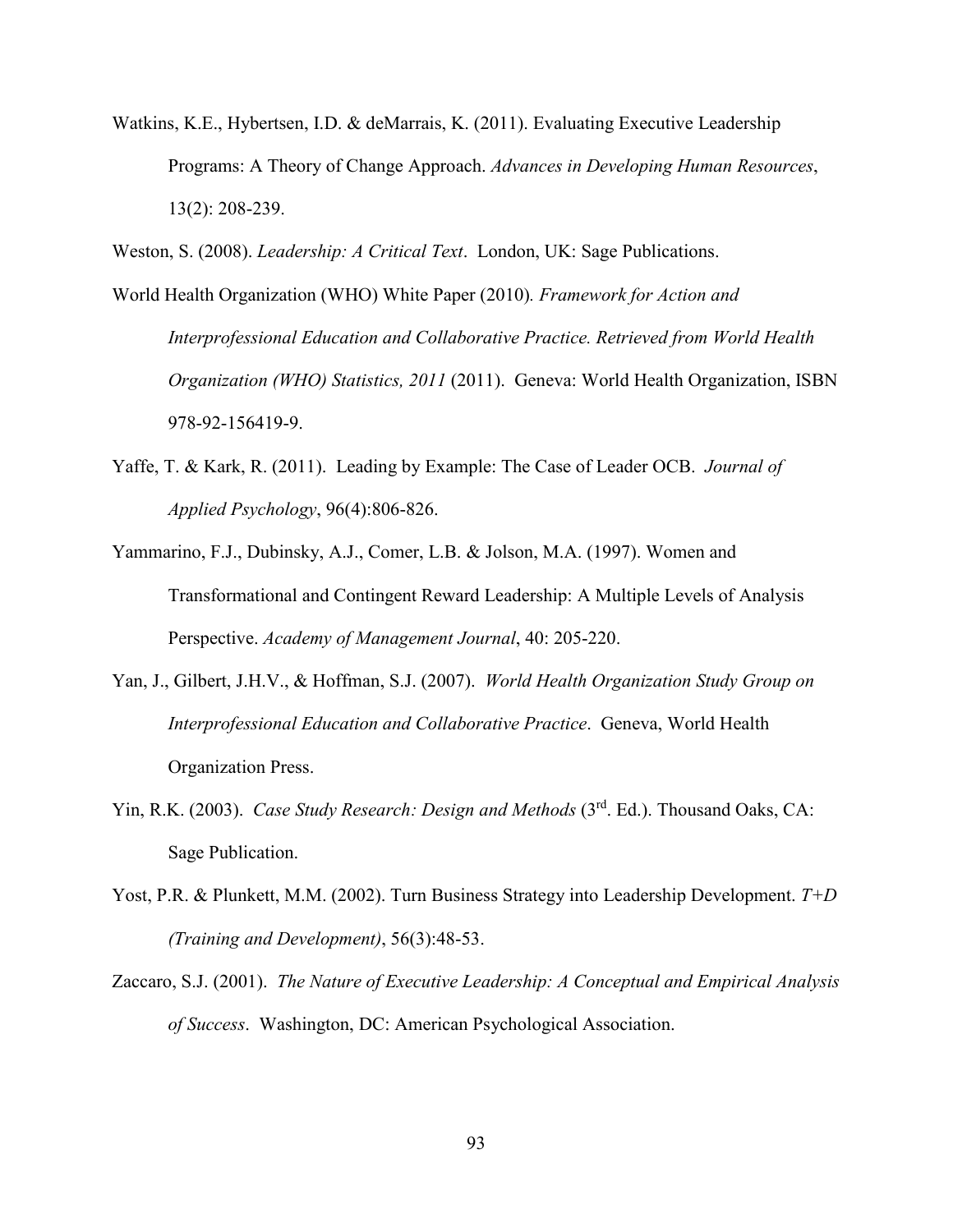# Appendix A

# **Participant Informed Consent**

### Informed Consent for Healthcare Leader Course

INTRODUCTION: *My name is Mark Hertling, I am a doctoral student in the EDBA Program at the Crummer School of Business at Rollins College. I am conducting research regarding the changes in leadership development traits as a result of a program conducted with one hundred healthcare professionals at a major hospital in the United States. As a participant in that leadership development programs, I will be collecting survey data from you and your colleagues and partners.* 

### INFORMATION REGARDING PARTICIPATION IN THE STUDY:

- *1) You are associated with one of two hospitals asked to participate in this study.*
- *2) Along with participation requirements for the course, this study will request your actions in the following areas:*
- *a. You be asked to complete a pre- and post-course survey that consists of 22 questions regarding leadership skills and work engagement. That survey should take no more than 15 minutes.*
- *b. As a participant you will also be asked to provide the names of three people – a colleague, a nurse you work closely with, and your spouse/partner (if applicable) – who will also provide input regarding their perception of your leadership attributes and competencies. That survey will consist of 16 questions; the results will be anonymous and remain confidential and will only be used for this study.*
- *c. You will be asked to complete a mid-course questionnaire of eight questions, asking your thoughts on the topics and approach of the course*
- *3) At the end of the leadership development course, you may be asked to be a volunteer for telephonic or face-to-face interviews. Those interviews will be recorded, but they will also remain anonymous and will be used solely for the purpose of the study. While I am requesting that all participants fill out the pre- and post- course surveys, this semi-structured interview will be voluntary. That interview will take no longer than 15 minutes and will be scheduled at your convenience.*
- *4) If at any time you become uncomfortable with participating in the study, or you wish to withdraw from participation for any reason, that action will not affect your participation in the Healthcare Leadership Program, and it will not affect any benefit you will receive within your healthcare system as a result of participation and eventual graduation.*

## BENEFITS OF PARTICIPATION IN THIS STUDY:

- *1) You will receive a copy of the finished study describing the changes in leadership attributes and competencies as a result of this program.*
- *2) All of this information, which may be helpful to you, will be anonymous and consolidated to describe overall change trends associated with the course.*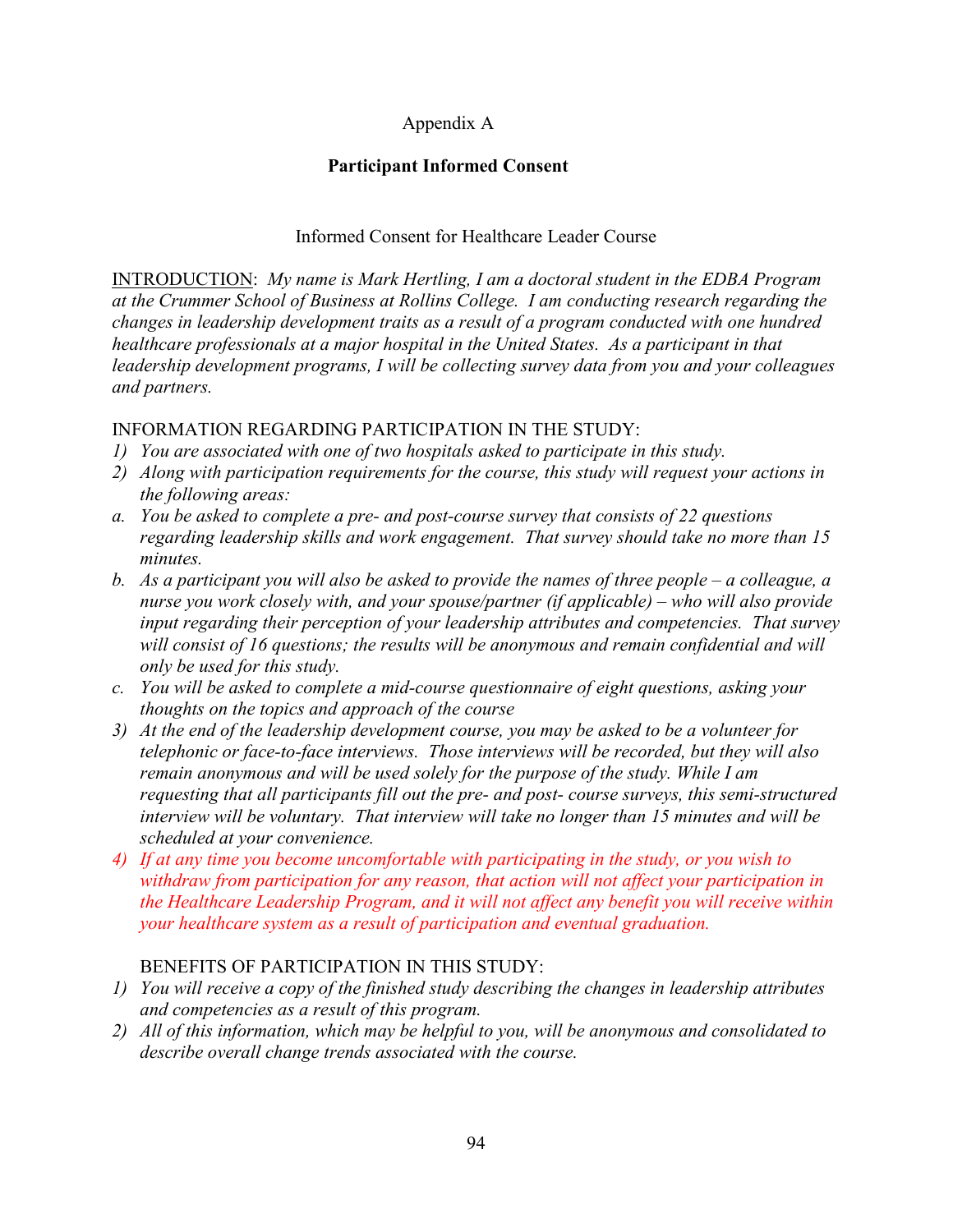*3) It is anticipated that the results of this research will allow you to gain insight as to the programs while also providing insight as to how your hospital's leadership development program will contribute to benefitting the medical profession writ large.*

### RISKS/DISCOMFORTS/CONFIDENTIALITY*:*

- *1) As with all research, there is a chance that confidentiality could be compromised; however, I will take every precaution to minimize that risk.*
- *2) Your answers, and the answers of those who participate in any survey or interview, will remain confidential and used only for the purpose of this study on leadership development.*
- *3) When results of the study are published or presented, individual names and hospital identification and other identifiable information will not be used.*

### COMPENSATION*:*

*You will not be paid for taking part in this research.*

### *QUESTIONS/AGREEMENT:*

*I have already agreed to participate in areas related to paragraphs 2 a-b and 3, above, and have submitted a "yes" answer on the electronic survey form as a testimony to my informed consent in May 2018. My signature below attests to my willingness to participate in the additional measures identified in paragraph 2 c-d, above.*

*\_\_\_\_\_\_\_\_\_\_\_\_\_\_\_\_\_\_\_\_\_\_\_\_\_\_\_\_\_\_\_\_\_\_\_\_\_\_\_\_\_\_\_\_\_\_\_\_\_\_\_\_\_\_\_\_\_\_\_\_\_\_\_\_\_\_\_\_\_\_\_\_*

*\_\_\_\_\_\_\_\_\_\_\_\_\_\_\_\_\_\_\_\_\_\_\_\_\_\_\_\_\_\_\_\_\_\_\_\_\_\_\_\_\_\_\_\_\_\_\_\_\_\_\_\_\_\_\_\_\_\_\_\_\_\_\_\_\_\_\_\_\_\_\_\_*

*Signed:*

*Signature Date*

*Name Position (Physician/Specialty; Nurse; Administrator)*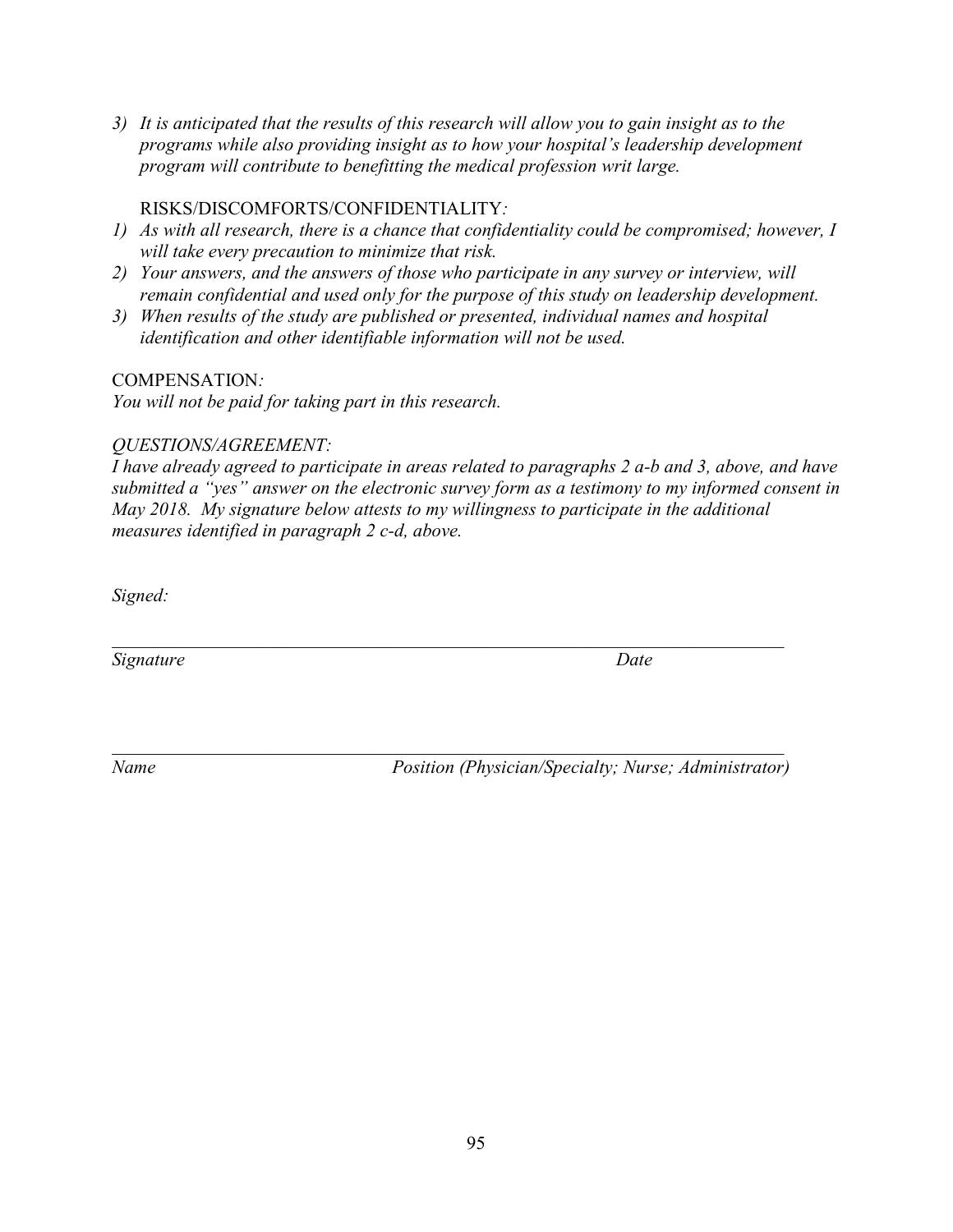#### Appendix B

#### **Participant Self-Reporting Survey**

*Please indicate on a scale of 1 (very rarely) to 6 (almost always) how common it is for them to exhibit the following behavior:* 

| Very Rarely |  |  | Almost Always |
|-------------|--|--|---------------|
|             |  |  |               |

- *1. I exhibit values and behaviors that others admire*
- *2. I request and listen to other's opinions and recommendations*
- *3. Other people trust me*
- *4. I request assistance from others when I need it*
- *5. I take time in helping other people develop and reach their potential*
- *6. I offer assistance to others when they need it*
- *7. I actively monitor and check for errors made by my team*
- *8. If others on my team make errors, I take the appropriate action to correct them and hold them to standard*
- *9. I provide clear direction when communicating with others*
- *10. I communicate using the most effective mode (i.e., face-to-face, text, email, etc.) given the nature of their message*
- *11. I state priorities when communicating with others*
- *12. I use terms, phraseology and acronyms that are familiar to others*
- *13. I proactively provide information to team members who need it*
- *14. I seek and use information or data from all available sources to solve problems.*
- *15. I provide "big picture" summaries to my team to help them understand the situation*
- *16. I accept recommendations, input and corrections from others*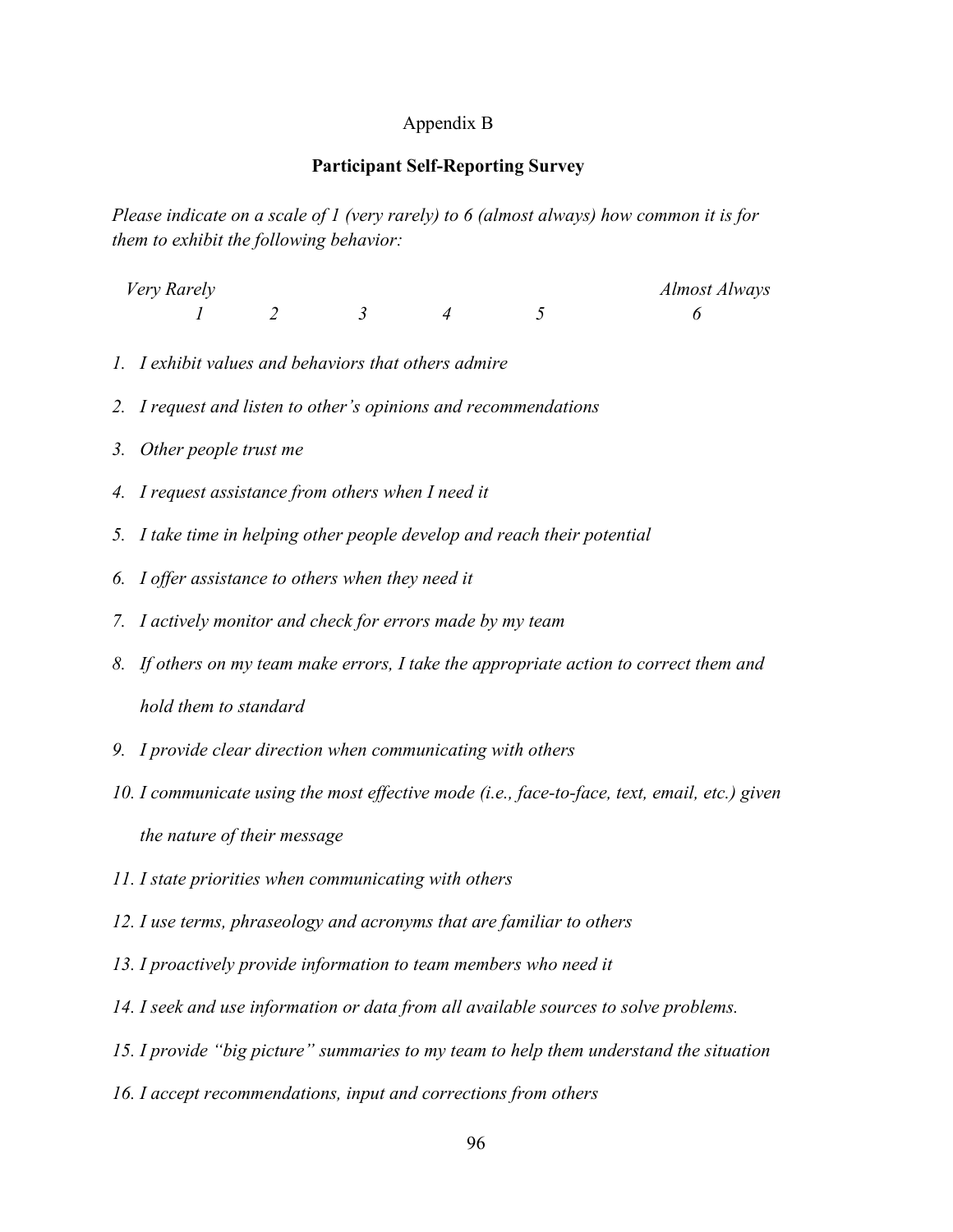# Appendix C

# **Participant Mid-Course Feedback Questions**

1. We've discussed leader attributes and competencies. Have you gained any particular helpful insights when discussing those areas of character, presence and intellect, and building trust, developing others and taking action?

2. We've spent two seminars discussing influence techniques and how to best communicate and inspire, both to our teams and to our bosses. Any particular valuable or useful insights from these lessons?

3. Assessing your actions, do you believe you have changed in your approach to leading, communicating and passing information with *your team* based on what we've discussed in class? (If you have examples of something that has happened in your life where you have used something from class, please provide details).

4. Do you believe you've changed in your approach to leading, communicating and passing information with colleagues, friends, spouses/partners (outside of work) based on what we've discussed in classes? (If you have examples of something that has happened in your life where you have used something from class, please provide details).

5. In thinking about leadership/followership, communicating, and passing information, what particular insight has been new to you, or what issue have you seen in a different way, based on our seminars and discussions?

6. What has been the most interesting take-away from the class that you are attempting to apply in your personal leadership style?

7. What has been the least interesting topic that we've discussed that you think we ought to eliminate or spend less time discussing (in future sessions)?

8. Do you believe that our seminars will contribute to improving [name of the organization] organizational and cultural approach to healthcare by increasing partnership, trust and improved communication with other members of the healthcare team?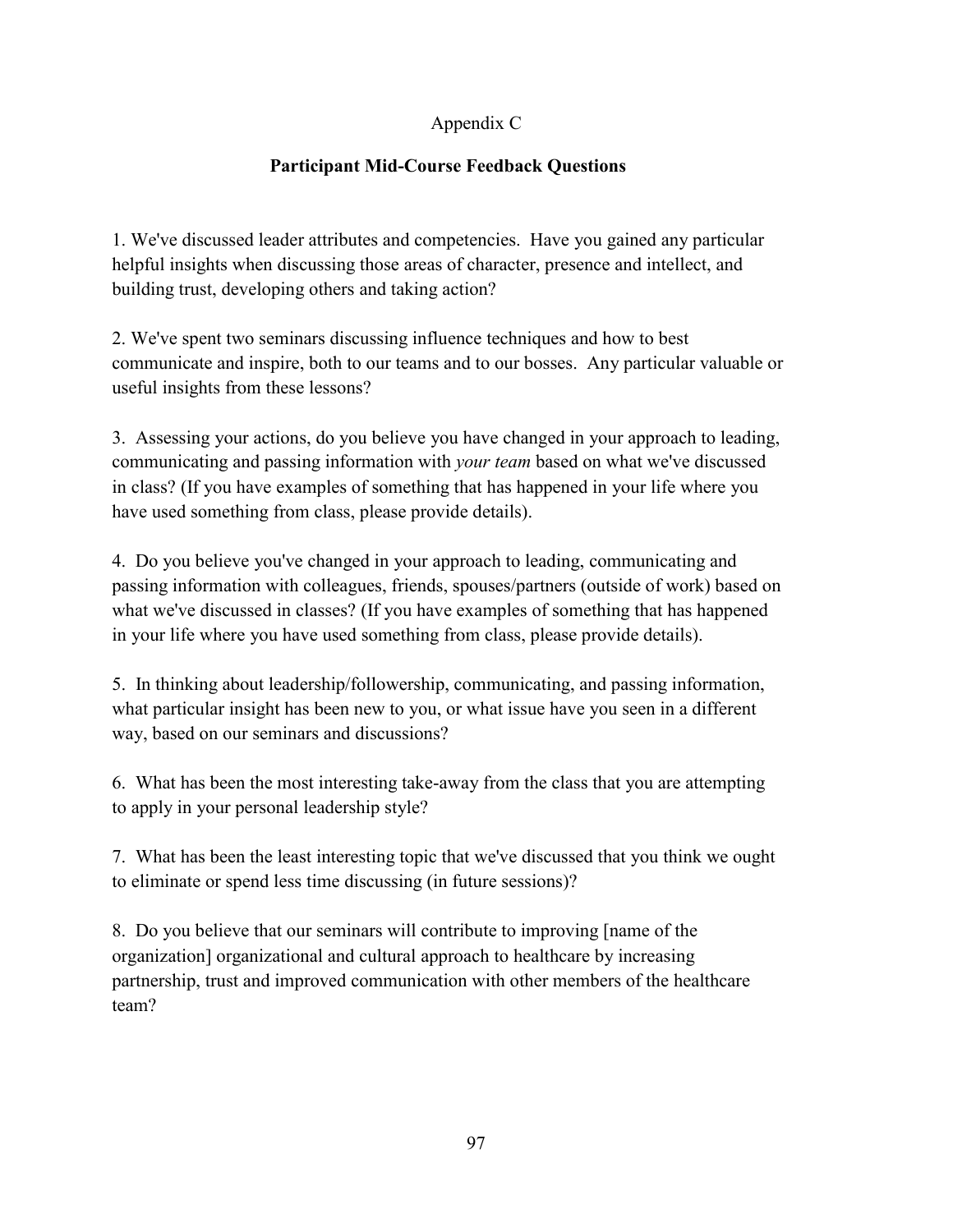# Appendix D

# **Observer Informed Consent and Survey (Combined in singular email)**

1). Objectives: The objective of this survey is to gather information as to how participants in the Healthcare Leadership Development Course are viewed by their professional colleagues, their healthcare teammates, and their spouse (as applicable) as leaders in the profession of healthcare.

2). Researcher: This survey is being requested and will be analyzed by Mark Hertling. Mark is a retired Army Lieutenant General who has recently served in the private sector as Senior Vice President at Florida Hospital in Orlando, Florida. Mark is pursuing a doctoral degree at the Crummer School of Business, Rollins College and is using the results of this research as part of the requirements for that degree.

3). Importance: All information collected in this survey will contribute to a research thesis to better understand the state of healthcare leadership in the U.S. as well as to better understand the outcomes of leadership training for healthcare professionals.

4). Selection: The participants of the Healthcare Leader Course have been asked to provide the name and email of a peer, a nurse teammate, and their spouse (if married). *A participant in the course has provided your name as someone who knows them well and who observes their leadership style on a regular basis. They have asked if you will complete this survey prior to participant starting the healthcare leadership course, and again at the end of the course in December 2018*.

5). Completion: It is critical that you answer all questions honestly and accurately so that it reflects your views regarding this individual. All answers will remain anonymous and confidential. The individual you are rating will not see these results. These data will only be used for the purpose of a study on healthcare leadership styles and changes in approaches. If at any time you feel uncomfortable answering any of the questions, or your chose not to participate, you may stop taking the survey. Neither you nor the participant in our healthcare leadership development course will be penalized for your decision. If you are comfortable providing this information, you will be asked to say "yes" on the survey questions before submission and that will constitute your informed consent approval.

6). Results and incentives: When all pre- and post-course surveys have been collected, compiled, analyzed, and assessed in the research study, a copy of that research will be sent to each individual participant. The findings will allow participants to see the state of healthcare leadership change as a result of healthcare leaders' participation in the program.

7). Time: This survey should take no longer than 15 minutes to complete and return.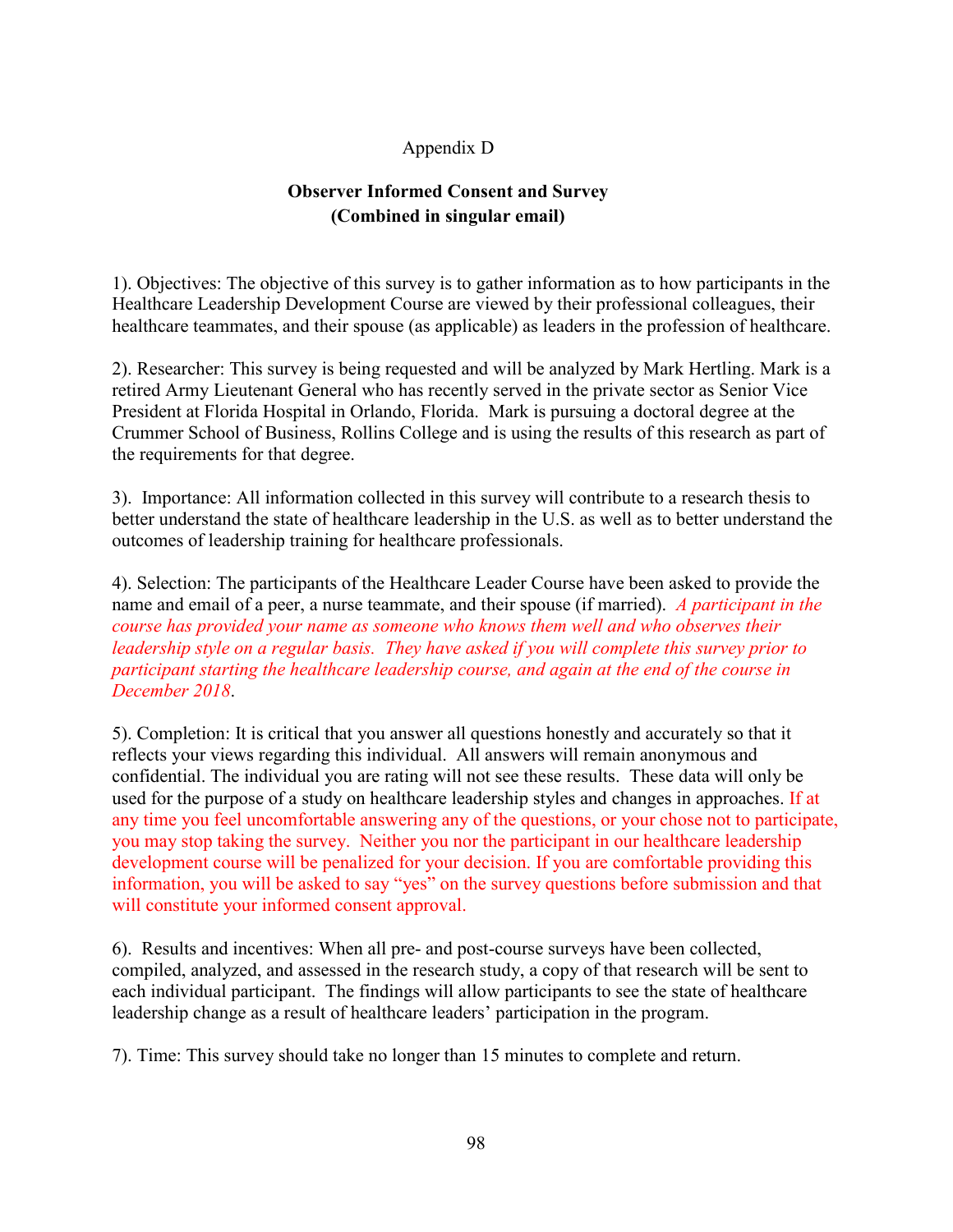8). Directions: The survey questions are relatively self-explanatory, and answers should reflect your views regarding the question to the best of your ability. Upon completion, please press "submit" and the survey will automatically be sent to a data base. If there are any questions, please contact me at [mark.hertling@flhosp.org](mailto:mark.hertling@flhosp.org) or call or text my cell phone at 253-318-0777. Please return within 3 days of receiving this email.

*Thank you in advance for completing this survey!*

## *OBSERVER SURVEY*

*Name of the participant you are rating (doctor/nurse/administrator):* 

*How long have you known the participant?* 

*Relation to the participant \_\_\_\_ colleague \_\_\_\_\_nurse teammate \_\_\_\_\_spouse*

*Based on your observation of this participant, please indicate on a scale of 1 (very rarely) to 6 (almost always) how common it is for them to exhibit the following behavior:* 

> *Very Rarely Almost Always 1 2 3 4 5 6*

- *1. Participant exhibits values and behaviors that others admire*
- *2. Participant requests and listens to other's opinions and recommendations*
- *3. Other people trust the participant*
- *4. Participant provides clear direction when communicating with others*
- *5. Participant communicates using the most effective mode (i.e., face-to-face, text, email, etc.) given the nature of their message*
- *6. Participant states priorities when communicating with others*
- *7. Participant uses terms, phraseology and acronyms that are familiar to others*
- *8. Participant proactively provides information to team members who need it*
- *9. Participant seeks and uses information or data from all available sources to solve problems.*
- *10. Participant provides "big picture" summaries to his/her team to help them understand the situation*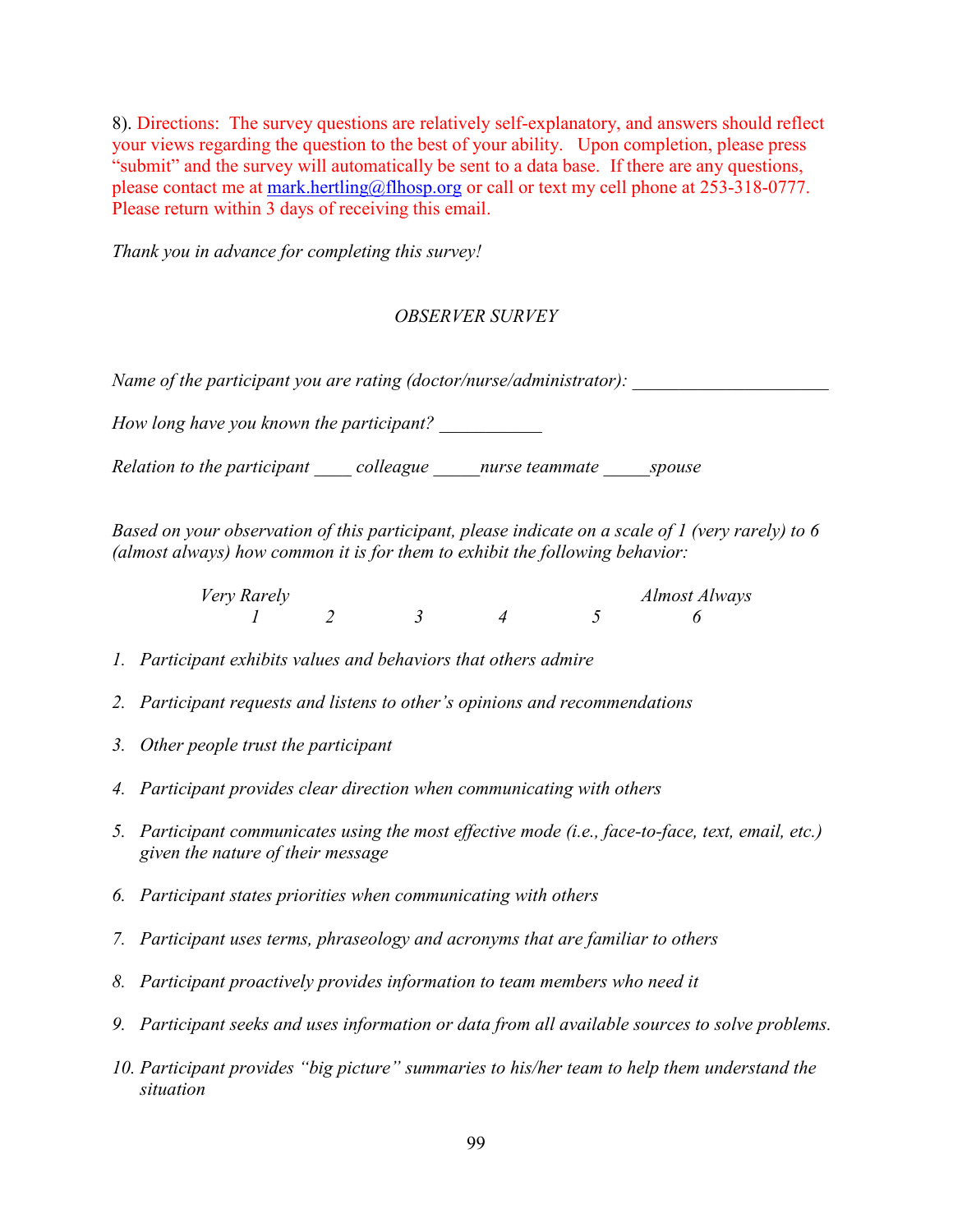- *11. Participant requests assistance from others when he/she needs it*
- *12. Participant takes time in helping other people develop and reach their potential*
- *13. Participant offers assistance to others when they need it*
- *14. Participant actively monitors and checks for errors made by his/her team*
- *15. If others on the participant's team make errors, participant takes the appropriate action to correct them and hold them to standard*
- *16. Participant accepts recommendations, input and corrections from others*